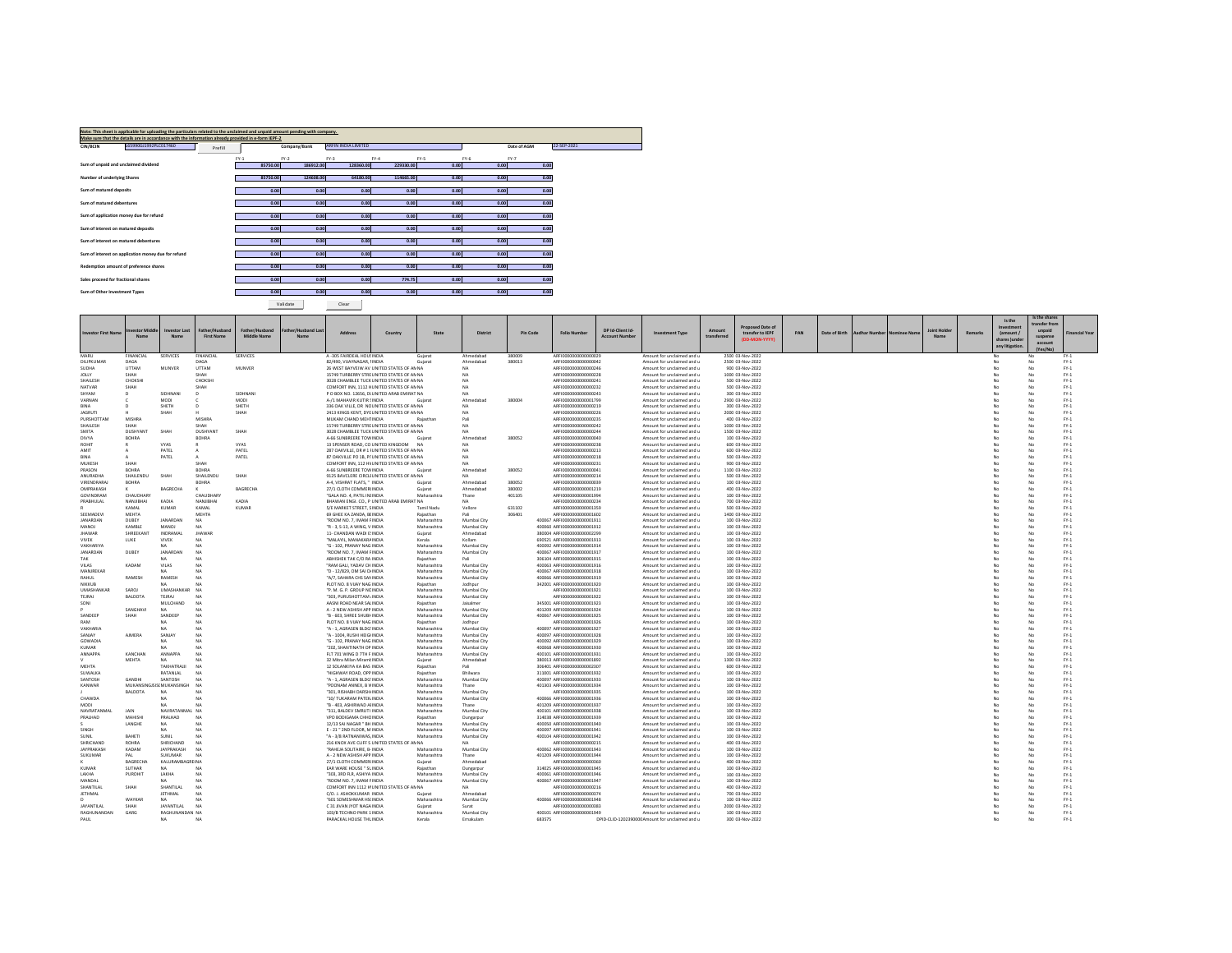|                              |                              |                              |                   |                    |                                                                          | Country | State                      | <b>District</b>            | Pin Code | <b>Folio Numbe</b>                                          | DP Id-Client Id-  | ent Type                                                 |            | transfer to IEPF                   | PAN | Date of Birth |  |    | Remark | Is the<br>(amount) | Is the shan<br>ransfer fro |                                                                                               |
|------------------------------|------------------------------|------------------------------|-------------------|--------------------|--------------------------------------------------------------------------|---------|----------------------------|----------------------------|----------|-------------------------------------------------------------|-------------------|----------------------------------------------------------|------------|------------------------------------|-----|---------------|--|----|--------|--------------------|----------------------------|-----------------------------------------------------------------------------------------------|
|                              | Nam                          | Nam                          | <b>First Name</b> | <b>Middle Name</b> | A - 1, AGRASEN BLDG' INDIA                                               |         | Maharashtra                | Mumbai City                |          | 400097 ARFI000000000000195                                  | <b>Arcount No</b> | Amount for unclaimed and                                 | transferre | 100 03-Nov-2022                    |     |               |  | Na |        | any litip          | suspense<br>account        |                                                                                               |
| RANCHHOD                     | PATEL                        | NA                           | N/                |                    | "BHIKHU NARAYAN, B/ INDIA                                                |         | Maharashtra                | Mumbai City                |          | 400066 ARFI0000000000001951                                 |                   | Amount for unclaimed and u                               |            | 100 03-Nov-2022                    |     |               |  |    |        |                    | No                         | $FY-1$                                                                                        |
| SINGH                        | PADWAL                       | BABAN<br>NA                  | NA                |                    | LIG-B4-1 * NEAR BUDD INDIA<br>"301. J-32. 'J - AVENUE INDIA              |         | Maharashtra<br>Maharashtra | Mumbai City<br>Thane       |          | 400706 ARFI0000000000001952<br>401303 ARFI0000000000001953  |                   | Amount for unclaimed and u<br>Amount for unclaimed and u |            | 100 03-Nov-2022<br>100 03-Nov-2022 |     |               |  |    |        | No                 |                            | $FY-1$<br>$PV-1$                                                                              |
|                              | RAJPUT                       | NA                           | NA                |                    | "H/16, GREEN CITY APHNDIA                                                |         | Guiarat                    | Ahmedabad                  |          | 380016 ARFI0000000000001959                                 |                   | Amount for unclaimed and u                               |            | 100 03-Nov-2022                    |     |               |  |    |        | No                 | No                         | $PV-1$                                                                                        |
| RAJESI-                      | PATEL<br>HINGORANI           | NA<br>RAJESH                 | NA<br>NA          |                    | "ROOM NO. 5, JIVAN RINDIA<br><b>BUILDING SATYA NAGINDIA</b>              |         | Maharashtra<br>Maharashtra | Mumbai City<br>Mumbai City |          | 400066 ARFI0000000000001954<br>400092 ARFI0000000000001955  |                   | Amount for unclaimed and u                               |            | 100 03-Nov-2022<br>100 03-Nov-2022 |     |               |  |    |        | No                 | No                         | $FY-1$                                                                                        |
| RAJESH                       | SANGHAVI                     | RAJESH                       | NA                |                    | "C/313, HIGHWAY PAR INDIA                                                |         | Maharashtra                | Mumbai City                |          | 400101 ARFI0000000000001956                                 |                   | Amount for unclaimed and u<br>Amount for unclaimed and u |            | 100 03-Nov-2022                    |     |               |  |    |        |                    |                            | $\text{FY-1}$<br>$PV-1$                                                                       |
|                              | MADHANI                      | NA                           | NA                |                    | "B - 403, ASHIRWAD AHNDIA                                                |         | Maharashtra                | Thane                      |          | 401209 ARFI0000000000001957                                 |                   | Amount for unclaimed and u                               |            | 100 03-Nov-2022                    |     |               |  |    |        | No                 | No                         | $FY-1$                                                                                        |
| SHAI<br>SHARMA               |                              | KANUBHA<br>KAMLESH           | NA<br>N4          |                    | COMFORT INN 1112 H UNITED STATES OF AN NA<br>NAYI AABADHI BADOD INDIA    |         | Rajasthar                  | Banswara                   |          | ARFI0000000000000217<br>327604 ARFI0000000000001958         |                   | Amount for unclaimed and u<br>Amount for unclaimed and u |            | 200 03-Nov-2022<br>100 03-Nov-2022 |     |               |  |    |        |                    | No                         | $\mathsf{FY}\text{-}\mathsf{1}$<br>$PV-1$                                                     |
| MEHTA                        |                              | NA                           | N/                |                    | "69. GHEE KA ZANDA" INDIA                                                |         | Rajasthan                  | Pali                       |          | ARFI0000000000000027                                        |                   | Amount for unclaimed and u                               |            | 100 03-Nov-2022                    |     |               |  |    |        | No                 | No                         | $FY-1$                                                                                        |
| SHAH<br>KAUR                 | JAGJITSINGHGAN JAGJITSINGH   | RAMANLALSHAH NA              | NA                |                    | 11 TULSIVIHAR SOCIET INDIA<br>"ROOM NO. 7, IMAM FINDIA                   |         | Gujarat<br>Maharashtra     | Ahmedabad<br>Mumbai City   |          | ARFI0000000000000464<br>400067 ARFI0000000000001960         |                   | Amount for unclaimed and u<br>Amount for unclaimed and u |            | 400 03-Nov-2022<br>100 03-Nov-2022 |     |               |  |    |        | No                 | No                         | $FY-1$<br>$\text{FY-1}$                                                                       |
| TAWADE                       |                              | NA                           | N4                |                    | "BLDG 11/11, BIMBISA INDIA                                               |         | Maharashtra                | Mumbai City                |          | 400065 ARFI0000000000001961                                 |                   | Amount for unclaimed and u                               |            | 100 03-Nov-2022                    |     |               |  |    |        | No                 | No                         | $\text{FY-1}$                                                                                 |
| VISHAL                       | NAIK                         | VISHAL                       | N/                |                    | "C/313. HIGHWAY PAFINDIA                                                 |         | Maharashtra                | Mumbai City                |          | 400101 ARFI0000000000001962                                 |                   | Amount for unclaimed and u                               |            | 100 03-Nov-2022                    |     |               |  |    |        | No                 | No                         | $FY-1$                                                                                        |
| HARIBHA                      | RATHOD<br>KHOTHARI           | HARIBHAI<br>NA               | NA<br>NA          |                    | "2/B, SIDHDHGIRI APA INDIA<br>461 CHIRA BAZAR * KE INDIA                 |         | Gujarat<br>Maharashtra     | Surat<br>Mumbai City       |          | 395001 ARFI0000000000001963<br>400002 ARFI0000000000001964  |                   | Amount for unclaimed and u<br>Amount for unclaimed and u |            | 100 03-Nov-2022<br>100 03-Nov-2022 |     |               |  |    |        | No                 | No<br>No                   | $FY-1$<br>$\text{FY-1}$                                                                       |
|                              | JATIN                        | NA                           | N/                |                    | "FIT NO -16/4 VITHAL INDIA                                               |         | Maharashtra                | Mumbai City                |          | 400066 ARFI0000000000001965                                 |                   | Amount for unclaimed and u                               |            | 100 03-Nov-2022                    |     |               |  |    |        | No                 | No                         | $PV-1$                                                                                        |
| MAHENDRA<br>MULI             | KAMBLE<br><b>CHAWDA</b>      | MAHENDRA<br>MULII            | NA<br>NA          |                    | "C/313, HIGHWAY PAFINDIA<br>"10/ TUKARAM PATEK INDIA                     |         | Maharashtra<br>Maharashtra | Mumbai City<br>Mumbai City |          | 400101 ARFI0000000000001966<br>400066 ARFI000000000000196   |                   | Amount for unclaimed and u<br>Amount for unclaimed and u |            | 100 03-Nov-2022<br>100 03-Nov-2022 |     |               |  |    |        | No                 | No<br>No                   | $FY-1$<br>$\text{FY-1}$                                                                       |
| SANDEEP                      | ARJUN                        | ARUN                         | NA                |                    | "802, BLDG 351, PHASE INDIA                                              |         | Maharashtra                | Thane                      |          | 401104 AREIO000000000001968                                 |                   | Amount for unclaimed and u                               |            | 100 03-Nov-2022                    |     |               |  |    |        | No                 | No                         | $PV-1$                                                                                        |
|                              | GONDHAU                      | NA                           | NA                |                    | ROOM NO 19 MANE C INDIA                                                  |         | Maharashtra                | Mumbai City                |          | 400066 ARFI0000000000001975                                 |                   | Amount for unclaimed and u                               |            | 100 03-Nov-2022                    |     |               |  |    |        | No                 | No                         | $FY-1$                                                                                        |
| SINGH                        | SHETH                        | RAMAKAN'                     | NA                |                    | 287 OAKVILLE DR 1 B FUNITED STATES OF AN NA<br>E-21 " 2ND FLOOR, MAINDIA |         | Maharashtra                | <b>NA</b><br>Mumbai City   |          | ARFI0000000000000220<br>400097 ARFI0000000000001969         |                   | Amount for unclaimed and u<br>Amount for unclaimed and u |            | 500 03-Nov-2022<br>100 03-Nov-2022 |     |               |  |    |        | No                 | No<br>No                   | $FY-1$<br>$\text{FY-1}$                                                                       |
| GEETARAM                     | BHAGAJI                      | BHAGAJI                      | NA                |                    | A-1 GANESH APARTME INDIA                                                 |         | Maharashtra                | Mumbai City                |          | 400097 ARFI0000000000001970                                 |                   | Amount for unclaimed and u                               |            | 100 03-Nov-2022                    |     |               |  |    |        |                    | No                         | $\begin{array}{c} \mathsf{FY}\text{-}\mathsf{1} \\ \mathsf{FY}\text{-}\mathsf{1} \end{array}$ |
| KUMAR<br>KUMAF               | <b>JAIN</b><br><b>SUTHAR</b> | NA<br>NA                     | <b>NA</b>         |                    | A-1 AGRASEN BLDG UFINDIA<br>VPO BODIGAMA CHHCINDIA                       |         | Maharashtra<br>Rajasthan   | Mumbai City<br>Dungarpur   |          | 400097 ARFI0000000000001971<br>314038 ARFI000000000000197   |                   | Amount for unclaimed and u<br>Amount for unclaimed and u |            | 100 03-Nov-2022<br>100 03-Nov-2022 |     |               |  |    |        | No                 | No<br>No                   | $\text{FY-1}$                                                                                 |
| <b>SHARMA</b>                |                              | NA                           | NA                |                    | "ANAND NAGAR RIKSHINDIA                                                  |         | Maharashtra                | Mumbai City                |          | 400097 ARFI0000000000001973                                 |                   | Amount for unclaimed and u                               |            | 100 03-Nov-2022                    |     |               |  |    |        | No                 | No                         | $\text{FY-1}$                                                                                 |
| VYANKJI                      | NAGWEKAR                     | VYANKII                      | NA                |                    | 301/302 " NAGWEKAR INDIA                                                 |         | Maharashtra                | Mumbai City                |          | 400101 ARFI0000000000001974                                 |                   | Amount for unclaimed and u                               |            | 100 03-Nov-2022                    |     |               |  |    |        | No                 | No                         | $FY-1$                                                                                        |
| CHANDRESH<br>MADHUKAR        | GAWANS<br>PHUGARE            | <b>CHANDRESH</b><br>MADHUKAR | NA<br>NA          |                    | A-501 STH FLOOR MAFINDIA<br>A - 2 NEW ASHISH APP INDIA                   |         | Maharashtra<br>Maharashtra | Mumbai City<br>Thane       |          | 400064 ARFI0000000000001975<br>401209 ARFI0000000000001976  |                   | Amount for unclaimed and u<br>Amount for unclaimed and u |            | 100 03-Nov-2022<br>100 03-Nov-2022 |     |               |  |    |        | No                 | No<br>No                   | $FY-1$<br>$\text{FY-1}$                                                                       |
| VYAS                         |                              | <b>MA</b>                    | NA                |                    | A 01 AGARSEN NAGAR INDIA                                                 |         | Maharashtra                | Mumbai City                |          | 400097 ARFI0000000000001977                                 |                   | Amount for unclaimed and u                               |            | 100 03-Nov-2022                    |     |               |  |    |        |                    | No                         | $PV-1$                                                                                        |
| ZOBALIA                      | <b>GUPTA</b>                 | NA<br>NA                     | NA                |                    | "ROOM NO. 2. APARN/ INDIA<br>"C-803, RAJ PARADISE" INDIA                 |         | Maharashtra<br>Maharashtra | Mumbai City<br>Mumbai City |          | 400092 ARFI0000000000001978<br>400059 ARFI0000000000001980  |                   | Amount for unclaimed and u<br>Amount for unclaimed and u |            | 100 03-Nov-2022<br>100 03-Nov-2022 |     |               |  |    |        | No                 | No<br>No                   | $FY-1$<br>$\mathsf{FY}\text{-}\mathsf{1}$                                                     |
| IA IIRAHIAI                  | <b>GUPTA</b>                 | BIHARJI AI                   | NA                |                    | 501 PRIYADARSHINI PAINDIA                                                |         | Maharashtra                | Mumbai City                |          | 400059 ARFI0000000000001981                                 |                   | Amount for unclaimed and u                               |            | 100 03-Nov-2022                    |     |               |  |    |        |                    | No                         | $PV-1$                                                                                        |
| PRITAMDAS                    | <b>HINGORANI</b>             | PRITAMDAS                    | NA                |                    | "BUILDING SATYA NACINDIA                                                 |         | Maharashtra                | Mumbai City                |          | 400092 ARFI0000000000001982                                 |                   | Amount for unclaimed and u                               |            | 100 03-Nov-2022                    |     |               |  |    |        | No                 | No                         | $FY-1$                                                                                        |
| PATEL                        |                              | NA.<br>ASHO!                 | N/                |                    | "G-102, PRANAY NAGE INDIA<br>COMFORT INN 1112 H UNITED STATES OF AN NA   |         | Maharashtra                | Mumbai City                |          | 400092 ARFI0000000000001983<br>ARFI0000000000000222         |                   | Amount for unclaimed and u<br>Amount for unclaimed and u |            | 100 03-Nov-2022<br>200 03-Nov-2022 |     |               |  |    |        | No                 | No                         | $FY-1$<br>$\text{FY-1}$                                                                       |
| VAIBHAV                      | GOWADIA                      | VAIBHAV                      | NA                |                    | "G-102, PRANAY NAGE INDIA                                                |         | Maharashtr                 | Mumbai City                |          | 400092 ARFI0000000000001984                                 |                   | Amount for unclaimed and u                               |            | 100 03-Nov-2022                    |     |               |  |    |        | No                 | No                         | $\text{FY-1}$                                                                                 |
| SINGH<br>MULCHANDANI         | BHATL                        | NA<br>NA                     | NA<br>NA          |                    | N.S. BHATI NEAR RAJA INDIA<br>"303. VRAJDEEP, CHAN INDIA                 |         | Rajasthan<br>Maharashtra   | Sirohi<br>Mumbai City      |          | 307026 ARFI0000000000001985<br>400092 ARFI0000000000001986  |                   | Amount for unclaimed and u<br>Amount for unclaimed and u |            | 100 03-Nov-2022<br>100 03-Nov-2022 |     |               |  |    |        | No<br>No           | No<br>No                   | $FY-1$<br>$FY-1$                                                                              |
| ALLAD                        |                              | <b>USMAN</b>                 | NA                |                    | 1873 BAVAJIS POLE JAI INDIA                                              |         | Gujara                     | Ahmedabad                  |          | 380001 ARFI0000000000000223                                 |                   | Amount for unclaimed and u                               |            | 400 03-Nov-2022                    |     |               |  |    |        |                    | No                         | $PV-1$                                                                                        |
|                              | <b>GEHLOT</b>                | PREMAIL                      | NA                |                    | 212 ASHIRWAD A.C. MINDIA                                                 |         | Guiarat                    | Ahmedabad                  |          | AREI0000000000000610                                        |                   | Amount for unclaimed and u                               |            | 100 03-Nov-2022                    |     |               |  |    |        | No                 | No                         | $PV-1$                                                                                        |
| BHOOTRA<br>TIVARI            |                              | NA.                          | NA                |                    | PRANAY BHOOTRA C/CINDIA<br>"239, NAIK BLDG, 2ND INDIA                    |         | Rajasthan<br>Maharashtra   | Jaisalmer<br>Mumbai City   |          | 345001 ARFI0000000000001987<br>ARFI0000000000001988         |                   | Amount for unclaimed and u<br>Amount for unclaimed and u |            | 100 03-Nov-2022<br>100 03-Nov-2022 |     |               |  |    |        | No                 | No<br>No                   | $FY-1$<br>$\text{FY-1}$                                                                       |
| ASHOKBHA                     | ВНОЈАК                       | ASHOKBHA                     | NA                |                    | "ROOM NO. 8, MISTRY INDIA                                                |         | Maharashtra                | Mumbai City                |          | 400097 AREID000000000001985                                 |                   | Amount for unclaimed and u                               |            | 100 03-Nov-2022                    |     |               |  |    |        | No                 | No                         | $PV-1$                                                                                        |
| KAUSHIK<br>UNNATI            | SHETH<br>NIRMALBH            | <b>KAUSHIK</b><br>NIRMALBHAI | NA<br>NA          |                    | A-1 GANESH APARTME INDIA<br>"ROOM NO.12, 4TH FL INDIA                    |         | Maharashtra<br>Maharashtra | Mumbai City<br>Mumbai City |          | 400097 ARFI0000000000001990<br>400066 ARFI0000000000001991  |                   | Amount for unclaimed and u<br>Amount for unclaimed and u |            | 100 03-Nov-2022<br>100 03-Nov-2022 |     |               |  |    |        | No<br>No           | No<br>No                   | $FY-1$<br>$FY-1$                                                                              |
| DEVI                         |                              |                              |                   |                    | "PLOT NO. 166, KHASR INDIA                                               |         | Rajasthan                  | Jodhpur                    |          | ARFI000000000000199.                                        |                   | Amount for unclaimed and u                               |            | 100 03-Nov-2022                    |     |               |  |    |        |                    | No                         | $\text{FY-1}$                                                                                 |
| RADHAKISHAM                  | ATTAL                        | RADHAKISHAI                  | NA                |                    | "604, DEVI DARSHAN TINDIA                                                |         | Maharashtra                | Mumbai City                |          | 401101 ARFI0000000000001993                                 |                   | Amount for unclaimed and u                               |            | 100 03-Nov-2022                    |     |               |  |    |        |                    | No                         | $FY-1$<br>$FY-1$                                                                              |
| DHARMESH<br>BIPINBHAIN       | SHAH<br>SOLANK               | DHARMESH<br>BIPINBHAI        | N/                |                    | A - 2 NEW ASHISH APP INDIA<br>C 4/5 GANESH COMPO INDIA                   |         | Maharashtra<br>Maharashtra | Mumbai City<br>Mumbai City |          | 401209 ARFI0000000000001999<br>400066 ARFI000000000000199   |                   | Amount for unclaimed and u<br>Amount for unclaimed and u |            | 100 03-Nov-2022<br>100 03-Nov-2022 |     |               |  |    |        | No                 | No<br>No                   | $\text{FY-1}$                                                                                 |
| KANOJIA                      |                              | NA.                          |                   |                    | "46/B, P.WD. COLONY" INDIA                                               |         | Rajasthan                  | Jodhpur                    |          | 342001 ARFI0000000000001996                                 |                   | Amount for unclaimed and u                               |            | 100 03-Nov-2022                    |     |               |  |    |        | No                 | No                         | $\text{FY-1}$                                                                                 |
| KASHINATH<br>KANTILAL        | HUMANE<br>SHAH               | KASHINATH<br>KANTILAL        | N/<br>NA          |                    | ROOM NO 19 MANE C INDIA<br>A - 2 NEW ASHISH APP INDIA                    |         | Maharashtra<br>Maharashtra | Mumbai City<br>Mumbai City |          | 400066 AREID000000000001997<br>401209 ARFI0000000000001998  |                   | Amount for unclaimed and u<br>Amount for unclaimed and u |            | 100 03-Nov-2022<br>100 03-Nov-2022 |     |               |  |    |        | No<br>No           | No<br>No                   | $FY-1$<br>$FY-1$                                                                              |
| MEHTA                        |                              |                              |                   |                    | "11, GREEN PARK" VEE INDIA                                               |         | Rajasthan                  |                            |          | ARFI0000000000000023                                        |                   | Amount for unclaimed and u                               |            | 100 03-Nov-2022                    |     |               |  |    |        |                    | No                         | $\text{FY-1}$                                                                                 |
|                              | <b>AIMERA</b>                | <b>NA</b>                    |                   |                    | B/21. MALAD CHS LTD INDIA                                                |         | Maharashtra                | Mumbai City                |          | 400097 AREI0000000000002000                                 |                   | Amount for unclaimed and u                               |            | 100 03-Nov-2022                    |     |               |  |    |        |                    | No                         | $\text{FY-1}$                                                                                 |
| ASHOK<br>NANURAN             | <b>SUTHAR</b><br>JAKHER      | ASHOK<br>NANURAN             | NA<br>N           |                    | NEAR WARE HOUSE SLINDIA<br>"B/13, SAGAR KIRAN " INDIA                    |         | Rajasthan<br>Maharashtra   | Dungarpur<br>Thane         |          | 314025 ARFI0000000000002001<br>401105 ARFI0000000000002002  |                   | Amount for unclaimed and u<br>Amount for unclaimed and u |            | 100 03-Nov-2022<br>100 03-Nov-2022 |     |               |  |    |        | No                 | No<br>No                   | $FY-1$<br>$\mathsf{FY}\text{-}\mathsf{1}$                                                     |
| SINGH                        | <b>JCHOUHA!</b>              | NA                           | NA                |                    | "301, J-32, 'J - AVENUE INDIA                                            |         | Maharashtra                | Thane                      |          | 401303 ARFI0000000000002003                                 |                   | Amount for unclaimed and u                               |            | 100 03-Nov-2022                    |     |               |  |    |        |                    | No                         | $PV-1$                                                                                        |
| BHERU<br>SINGH               | DASANA<br>RATHORE            | BHERU<br>NA                  | NA<br>NA          |                    | A - 2 NEW ASHISH APP INDIA<br>"A 01 AGARSEN NAGAHNDIA                    |         | Maharashtra<br>Maharashtra | Mumbai City<br>Mumbai City |          | 401209 ARFI0000000000002004<br>400097 ARFI0000000000002005  |                   | Amount for unclaimed and u<br>Amount for unclaimed and u |            | 100 03-Nov-2022<br>100 03-Nov-2022 |     |               |  |    |        | No<br>No           | No<br>No                   | $FY-1$<br>$FY-1$                                                                              |
| HITESH                       |                              |                              |                   |                    | A - 2 NEW ASHISH APP INDIA                                               |         | Maharashtra                | Mumbai City                |          | 401209 ARFI0000000000002006                                 |                   | Amount for unclaimed and u                               |            | 100 03-Nov-2022                    |     |               |  |    |        |                    |                            | $\text{FY-1}$                                                                                 |
| CHAMPSH                      | FARIYA                       | CHAMPSH                      | NA                |                    | "301, J-32, 'J - AVENUE INDIA                                            |         | Maharashtra                | Thane                      |          | 401303 ARFI0000000000002007                                 |                   | Amount for unclaimed and u                               |            | 100 03-Nov-2022                    |     |               |  |    |        | No                 | No                         | $\text{FY-1}$                                                                                 |
| SOLANKI<br>AMICHAND          | JAIN                         | NA<br>AMICHAND               | NA<br>NA          |                    | "239. NAIK BLDG, 2ND INDIA<br>"G-102, PRANAY NAGE INDIA                  |         | Maharashtra<br>Maharashtra | Mumbai City<br>Mumbai City |          | ARFI0000000000002008<br>400092 ARFI00000000000002009        |                   | Amount for unclaimed and u<br>Amount for unclaimed and u |            | 100 03-Nov-2022<br>100 03-Nov-2022 |     |               |  |    |        | No<br>No           | No<br>No                   | $FY-1$<br>$FY-1$                                                                              |
| QURESHI                      |                              |                              | NA                |                    | "A 01 AGARSEN NAGAHNDIA                                                  |         | Maharashtra                | Mumbai City                |          | 400097 ARFI0000000000002010                                 |                   | Amount for unclaimed and u                               |            | 100 03-Nov-2022                    |     |               |  |    |        |                    |                            | $\text{FY-1}$                                                                                 |
| PRASAD                       | GOTAVADE<br>SHARMA           | NA<br>NA                     | NA<br>NA          |                    | "ROOM NO.7. IMAM P INDIA<br>"G-102, PRANAY NAGE INDIA                    |         | Maharashtra<br>Maharashtra | Mumbai City<br>Mumbai City |          | 400067 ARFI0000000000002011<br>400092 ARFI0000000000002012  |                   | Amount for unclaimed and u<br>Amount for unclaimed and u |            | 100 03-Nov-2022<br>100 03-Nov-2022 |     |               |  |    |        | No<br>No           | No<br>No                   | $FY-1$<br>$FY-1$                                                                              |
| SINGH                        | MANJITSINGHGA MANJITSINGH    |                              | NA                |                    | ROOM NO.7, IMAM P INDIA                                                  |         | Maharashtra                | Mumbai City                |          | 400067 ARFI0000000000002014                                 |                   | Amount for unclaimed and u                               |            | 100 03-Nov-2022                    |     |               |  |    |        |                    | No                         | $\text{FY-1}$                                                                                 |
| TIKURAM                      | CHOUDHARY                    | TIKURAM                      | NA                |                    | "B/13, SAGAR KIRAN "" INDIA                                              |         | Maharashtra                | Thane                      |          | 401105 ARFI0000000000002013                                 |                   | Amount for unclaimed and u                               |            | 100 03-Nov-2022                    |     |               |  |    |        |                    | No                         | $PV-1$                                                                                        |
| CHANDIRAMAN                  | BALDOTA                      | NA<br>NA                     | N/<br>N/          |                    | "202. SHANTINATH OP INDIA<br>"303, PURUSHOTTAM . INDIA                   |         | Maharashtra<br>Maharashtra | Mumbai City<br>Mumbai City |          | 400068 ARFI0000000000002015<br>ARFI0000000000002016         |                   | Amount for unclaimed and u<br>Amount for unclaimed and u |            | 100 03-Nov-2022<br>100 03-Nov-2022 |     |               |  |    |        | No<br>No           | No<br>No                   | $FY-1$<br>$FY-1$                                                                              |
| RAMSUCHE                     | DUBEY                        | RAMSUCHI                     | NA                |                    | "ROOM NO.7, IMAM P INDIA                                                 |         | Maharashtra                | Mumbai City                |          | 400067 ARFI000000000000201                                  |                   | Amount for unclaimed and u                               |            | 100 03-Nov-2022                    |     |               |  |    |        |                    | No                         | $PV-1$                                                                                        |
| BAINIWAL                     | CHAWDA                       | NA<br>NA                     | N4<br>NA          |                    | "plot No. 166, Khasra NNDIA<br>'10/ TUKARAM PATEK INDIA                  |         | Rajasthar<br>Maharashtra   | Mumbai City                |          | 342015 ARFI0000000000002018<br>400066 ARFI0000000000002019  |                   | Amount for unclaimed and u<br>Amount for unclaimed and u |            | 100 03-Nov-2022<br>100 03-Nov-2022 |     |               |  |    |        | No                 | No                         | $FY-1$<br>$FY-1$                                                                              |
| KUMAR                        | <b>BHAGVANDA</b>             | NA                           |                   |                    | "NO 41, UTTAM NIWA INDIA                                                 |         | Gujarat                    | Ahmedabad                  |          | ARFI000000000001898                                         |                   | Amount for unclaimed and u                               |            | 300 03-Nov-2022                    |     |               |  |    |        |                    | No                         | $\mathsf{FY}{\cdot}\mathsf{1}$                                                                |
| NAGINDAS<br><b>GOKULNATH</b> | <b>AJMERA</b><br><b>IHA</b>  | NAGINDAS<br>GOKULNATH        | NA<br>NA          |                    | B/21. MALAD CHS LTD INDIA<br>"FLAT 202. F WING, GC INDIA                 |         | Maharashtra<br>Maharashtra | Mumbai City<br>Mumbai City |          | 400097 ARFI0000000000002020<br>400101 ARFI0000000000002021  |                   | Amount for unclaimed and u<br>Amount for unclaimed and u |            | 100 03-Nov-2022<br>100 03-Nov-2022 |     |               |  |    |        | No                 | No<br>No                   | $\text{FY-1}$<br>$FY-1$                                                                       |
| VINOD                        | GOWADIA                      | VINOD                        | N/                |                    | "G-102, PRANAY NAGE INDIA                                                |         | Maharashtra                | Mumbai City                |          | 400092 ARFI0000000000002022                                 |                   | Amount for unclaimed and u                               |            | 100 03-Nov-2022                    |     |               |  |    |        | No<br>No           | No                         | $FY-1$                                                                                        |
| BAKHTAWARMA                  | BALDOTA                      | <b>BAKHTAWA</b>              | u na              |                    | 301, RISHABH DARSHI INDI                                                 |         | Maharashtra                | Mumbai City                |          | ARFI0000000000002023                                        |                   | Amount for unclaimed and u                               |            | 100 03-Nov-2022                    |     |               |  |    |        |                    | No                         | $\text{FY-1}$                                                                                 |
| CHAWDA<br>HASMUKBHAI         | PANCHAL                      | HASMUKHBHAI NA               |                   |                    | "10/ TUKARAM PATEK INDIA<br>B/34 * SHANTI NAGER. INDIA                   |         | Maharashtra<br>Maharashtra | Mumbai City<br>Mumbai City |          | 400066 AREID000000000002024<br>400066 ARFI0000000000002025  |                   | Amount for unclaimed and u<br>Amount for unclaimed and u |            | 100 03-Nov-2022<br>100 03-Nov-2022 |     |               |  |    |        | No                 | No<br>No                   | $\text{FY-1}$<br>$FY-1$                                                                       |
|                              |                              | KANUBHAI                     | NA                |                    | COMFORT INN 1112 H UNITED STATES OF AN NA                                |         |                            |                            |          | ARFI0000000000000227                                        |                   | Amount for unclaimed and u                               |            | 1000 03-Nov-2022                   |     |               |  |    |        |                    | No                         | $\mathsf{FY}\text{-}\mathsf{1}$                                                               |
| VAGHJI<br><b>AIN</b>         | DESAI                        | VAGHJI<br>NA                 | N4                |                    | "ROOM NO.7. IMAM P INDIA<br>"plot No. 166, Khasra NNDIA                  |         | Maharashtra<br>Rajasthan   | Mumbai City                |          | 400067_AREI0000000000002026<br>342015 ARFI0000000000002028  |                   | Amount for unclaimed and u<br>Amount for unclaimed and u |            | 100 03-Nov-2022<br>100 03-Nov-2022 |     |               |  |    |        |                    | No<br>No                   | $\text{FY-1}$<br>$FY-1$                                                                       |
| <b>LAXMICHANDRA</b>          | <b>JIGANDH</b>               | LAXMICHANDRAJ NA             | NA                |                    | "ROOM NO.7, IMAM P INDIA                                                 |         | Maharashtra                | Aimer<br>Mumbai City       |          | 400067 ARFI0000000000002029                                 |                   | Amount for unclaimed and u                               |            | 100 03-Nov-2022                    |     |               |  |    |        | No<br>No           | No                         | $FY-1$                                                                                        |
| TULSIDAS                     |                              | TULSIDAS                     | NA                |                    | A - 2 NEW ASHISH APP INDIA                                               |         | Maharashtra                | Thane                      |          | 401209 ARFI0000000000002027                                 |                   | Amount for unclaimed and u                               |            | 100 03-Nov-2022                    |     |               |  |    |        |                    |                            | $PV-1$                                                                                        |
| AVAGHUT<br>BALU              | SHINDE<br>PADWAL             | AVAGHUT<br><b>BALU</b>       | NA<br>NA          |                    | "FLAT NO. 001, I WINGINDIA<br><b>LIG-R4-1 " NEAR RUDDINDIA</b>           |         | Maharashtra<br>Maharashtra | Thane<br>Thane             |          | 401209 ARFI0000000000002030<br>400706 ARFI0000000000002031  |                   | Amount for unclaimed and u<br>Amount for unclaimed and u |            | 100 03-Nov-2022<br>100 03-Nov-2022 |     |               |  |    |        | No                 | No<br>No                   | $\text{FY-1}$<br>$FY-1$                                                                       |
| HINGORAN                     |                              | NA.                          | NA                |                    | "BUILDING SATYA NAGINDIA                                                 |         | Maharashtra                | Mumbai City                |          | 400092 ARFI0000000000002032                                 |                   | Amount for unclaimed and u                               |            | 100 03-Nov-2022                    |     |               |  |    |        |                    | No                         | $FY-1$                                                                                        |
| SHRIVASTAVA<br>VIRENDRA      | GOVAWADIA                    | VIRENDRA                     | NA                |                    | B - 804, SUNFLOWER INDIA<br>"G-102 PRANAY NAGE INDIA                     |         | Maharashtra<br>Maharashtra | Mumbai City<br>Mumbai City |          | AREI000000000002033<br>400092 ARFI0000000000002034          |                   | Amount for unclaimed and u<br>Amount for unclaimed and u |            | 100 03-Nov-2022<br>100 03-Nov-2022 |     |               |  |    |        |                    | No                         | $\mathsf{FY}\cdot\mathsf{I}$<br>$FY-1$                                                        |
| KRISHANA                     | THAKUR                       | KRISHANA                     | NA                |                    | A - 2 NEW ASHISH APP INDIA                                               |         | Maharashtra                | Thane                      |          | 401209 ARFI0000000000002035                                 |                   | Amount for unclaimed and u                               |            | 100 03-Nov-2022                    |     |               |  |    |        | No<br>No           | No                         | $FY-1$                                                                                        |
|                              |                              |                              |                   |                    | G-102. PRANAY NAGE INDIA                                                 |         | Maharashtra                | Mumbai City                |          | 400092 ARFI0000000000002036                                 |                   | Amount for unclaimed and u                               |            | 100 03-Nov-2022                    |     |               |  |    |        |                    |                            | $\text{FY-1}$                                                                                 |
| SUNIL                        | <b>GOWADIA</b><br>LANGHE     | SUNIL<br>NA                  | NA<br>NA          |                    | "G-102, PRANAY NAGE INDIA<br>12/13 SAI NAGAR " RH INDIA                  |         | Maharashtra<br>Maharashtra | Mumbai City<br>Mumbai City |          | 400092 AREI0000000000002037<br>400043 ARFI00000000000002038 |                   | Amount for unclaimed and u<br>Amount for unclaimed and u |            | 100 03-Nov-2022<br>100 03-Nov-2022 |     |               |  |    |        |                    | No                         | $\text{FY-1}$<br>$FY-1$                                                                       |
|                              | PATEL                        | MANHARBHA                    | NA                |                    | 352 OAK VILLE CT TA P UNITED STATES OF AN NA                             |         |                            | <b>NA</b>                  |          | ARFI0000000000000229                                        |                   | Amount for unclaimed and u                               |            | 100 03-Nov-2022                    |     |               |  |    |        |                    | No                         | $FY-1$                                                                                        |
| KISHORE                      | DJAIN                        |                              |                   |                    | A 12 Bahvesh Aptt Nav INDIA<br>plot No. 166, Khasra NNDIA                |         | Gujarat                    | Ahmedabar                  |          | 380004 ARFI0000000000001889                                 |                   | Amount for unclaimed and u                               |            | 500 03-Nov-2022                    |     |               |  |    |        |                    |                            | $PV-1$                                                                                        |
| KAMLA<br>SHARMA              |                              | NA<br>NA                     | NA<br>NA          |                    | NAYI AABADHI BADOD INDIA                                                 |         | Rajasthar<br>Rajasthan     | Ajmer<br>Banswara          |          | 342015 ARFI0000000000002039<br>327601 ARFI0000000000002040  |                   | Amount for unclaimed and u<br>Amount for unclaimed and u |            | 100 03-Nov-2022<br>100 03-Nov-2022 |     |               |  |    |        |                    | No                         | $FY-1$<br>$FY-1$                                                                              |
| MAL                          | SANGHAVI                     | NA                           |                   |                    | "G-102, PRANAY NAGE INDIA                                                |         | Maharashtra                | Mumbai City                |          | 400092 ARFI000000000000204                                  |                   | Amount for unclaimed and u                               |            | 100 03-Nov-2022                    |     |               |  |    |        |                    |                            | $FY-1$                                                                                        |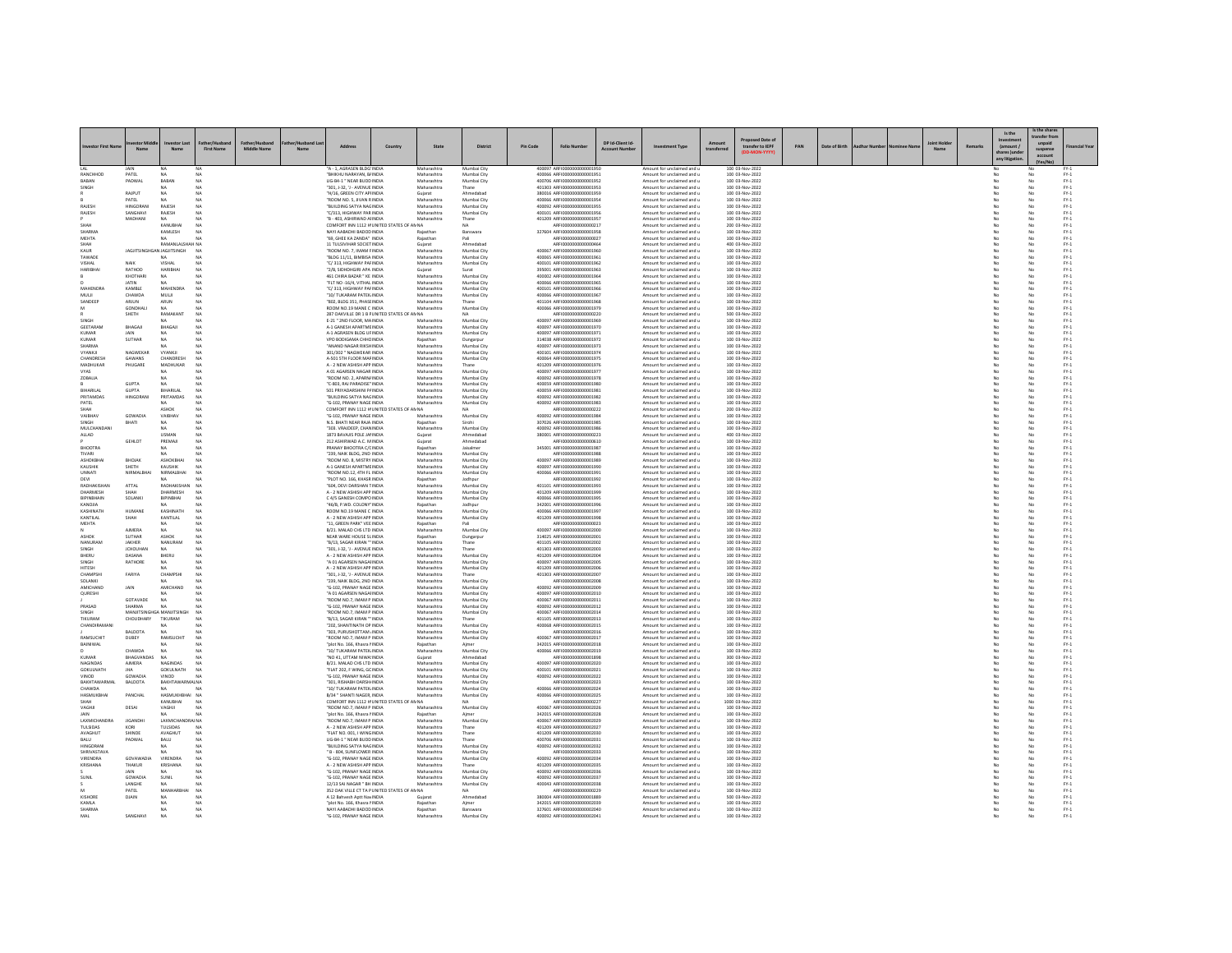| westor First Na                  |                                   | N:                              | <b>First Name</b><br>Middle Name | Nar | Address                                                     | Country | State                      | <b>District</b>                     | <b>Pin Code</b> | <b>Folio Number</b>                                         | DP Id-Client Id | ment Type                                                | transfer to IEPF                    | PAN | Date of Birth |  | Remark | Is the<br>(amount /<br>hares )u | Is the sha<br>ransfer fro<br>unpaid<br>suspens<br>account | Financial Year                                                                                |
|----------------------------------|-----------------------------------|---------------------------------|----------------------------------|-----|-------------------------------------------------------------|---------|----------------------------|-------------------------------------|-----------------|-------------------------------------------------------------|-----------------|----------------------------------------------------------|-------------------------------------|-----|---------------|--|--------|---------------------------------|-----------------------------------------------------------|-----------------------------------------------------------------------------------------------|
|                                  | ментл                             |                                 |                                  |     | 32 Mitra Milan Miramt INDIA                                 |         | Gujarat                    |                                     |                 | 380013 ARFI000000000000185                                  |                 | Amount for unclaimed and                                 | 1100 03-Nov-2022                    |     |               |  |        |                                 |                                                           |                                                                                               |
| CHOUDHARY                        |                                   | NA<br>NA                        | NA<br><b>NA</b>                  |     | 461 CHIRA BAZAR KERJINDIA<br>PLOT NO.8 VIJAY NAGEINDIA      |         | Maharashtra<br>Rajasthan   | Mumbai City<br>Jodhpur              |                 | 400002 ARFI0000000000002042<br>ARFI0000000000002043         |                 | Amount for unclaimed and u<br>Amount for unclaimed and u | 100 03-Nov-2022<br>100 03-Nov-2022  |     |               |  |        | No                              | No                                                        | $PV-1$<br>$FY-1$                                                                              |
| <b>IRALALJI</b>                  | MISTRY                            | HIRALALI                        | ΝA                               |     | ROOM NO. 4, RAWAL INDIA                                     |         | Maharashtr                 | Mumbai City                         |                 | 400068 ARFI000000000000204                                  |                 | Amount for unclaimed and u                               | 100 03-Nov-2022                     |     |               |  |        |                                 |                                                           | $PV-1$                                                                                        |
|                                  | TAWDE                             | NA                              | NA                               |     | 51/1011 SAMATA NAGINDIA                                     |         | Maharashtr                 | Mumbai City                         |                 | AREI0000000000002045                                        |                 | Amount for unclaimed and u                               | 100 03-Nov-2022                     |     |               |  |        | No                              |                                                           | $FY-1$                                                                                        |
| SUTHAR                           | <b>BHOSALE</b>                    | NA<br>NA                        | NA<br><b>NA</b>                  |     | Near Ware House "sut INDIA<br>A-501 STH FLOOR MAF INDIA     |         | Rajasthan<br>Rajasthan     | Dungarpur<br>Dungarpur              |                 | 314025 ARFI0000000000002046<br>314025 ARFI0000000000002047  |                 | Amount for unclaimed and u<br>Amount for unclaimed and u | 100 03-Nov-2022<br>100 03-Nov-2022  |     |               |  |        | No<br>No                        | No<br>No                                                  | $FY-1$<br>$FY-1$                                                                              |
| <b>UBASH</b>                     | MAHADIK                           | <b>SUBASH</b>                   | NA                               |     | ROOM NO. 19 MANE CINDIA                                     |         | Maharashtr                 | Mumbai City                         |                 | 400064 ARFI0000000000002048                                 |                 | Amount for unclaimed and u                               | 100 03-Nov-2022                     |     |               |  |        |                                 |                                                           | $PV-1$                                                                                        |
| DEVI                             | NIKUB                             | NA                              | NA<br>NA                         |     | PLOT NO.8 VIJAY NAGEINDIA                                   |         | Rajasthan                  | Jodhpur                             |                 | 342001 ARFI0000000000002049                                 |                 | Amount for unclaimed and u                               | 100 03-Nov-2022                     |     |               |  |        | No                              |                                                           | $FY-1$<br>$FY-1$                                                                              |
| SINGH                            | DASANA<br>MULCHANDA               | NA<br>NA                        |                                  |     | A - 2 NEW ASHISH APP INDIA<br>"303. VRAJDEEP, CHAN INDIA    |         | Maharashtra<br>Maharashtra | Thane<br>Mumbai City                |                 | 401209 ARFI0000000000002050<br>400092 ARFI0000000000002051  |                 | Amount for unclaimed and u<br>Amount for unclaimed and u | 100 03-Nov-2022<br>100 03-Nov-2022  |     |               |  |        | No                              | No                                                        | $PV-1$                                                                                        |
|                                  | GHOSH                             | <b>NA</b>                       | NA                               |     | A2 NEW ASHISH APT * INDIA                                   |         | Maharashtra                | Thane                               |                 | 401209 ARFI0000000000002052                                 |                 | Amount for unclaimed and u                               | 100 03-Nov-2022                     |     |               |  |        | No                              | No                                                        | $\text{FY-1}$                                                                                 |
| HIRABHAI                         | PARMAR                            | <b>HIRABHAI</b>                 | NA                               |     | A - 2 NEW ASHISH APP INDIA                                  |         | Maharashtra                | Thane                               |                 | 401209 ARFI0000000000002053                                 |                 | Amount for unclaimed and u                               | 100 03-Nov-2022                     |     |               |  |        | No                              | No                                                        | $FY-1$                                                                                        |
| <b>VIRENDRA</b><br>KUMAR         | BISHIT                            | VIRENDRA                        | NA<br>NA                         |     | "A/303, RAMEHWAR DINDIA<br>H/16, GREEN CITY APHNDIA         |         | Maharashtra<br>Gujarat     | Mumbai City<br>Ahmedaba             |                 | 400092 ARFI0000000000002054<br>380016 ARFI0000000000002055  |                 | Amount for unclaimed and u<br>Amount for unclaimed and u | 100 03-Nov-2022<br>100 03-Nov-2022  |     |               |  |        | No                              | No                                                        | $FY-1$<br>$\text{FY-1}$                                                                       |
| <b>UNIGH</b>                     | DEOL                              | NA                              | NA                               |     | "301, J-32, 'J - AVENUE INDIA                               |         | Maharashtra                | Thane                               |                 | 401303 ARFI0000000000002056                                 |                 | Amount for unclaimed and u                               | 100 03-Nov-2022                     |     |               |  |        | No                              | No                                                        | $PV-1$                                                                                        |
| <b>HANVI</b>                     |                                   | NA                              | NA                               |     | NEAR BHATIA BHAWAI INDIA                                    |         | Rajasthan                  | Jaisalmen                           |                 | 345001 ARFI0000000000002057                                 |                 | Amount for unclaimed and u                               | 100 03-Nov-2022                     |     |               |  |        | No                              | No                                                        | $FY-1$                                                                                        |
| JAKHER                           | DOSHI                             | NA                              | NA<br>NA                         |     | 305, SONA CHAMBER INDIA<br>"A - 3/8 RATNANIWAS, INDIA       |         | Maharashtr<br>Maharashtra  | Mumbai City<br>Mumbai City          |                 | 400002 ARFI0000000000002058<br>400104 AREID000000000002055  |                 | Amount for unclaimed and u<br>Amount for unclaimed and u | 100 03-Nov-2022<br>100 03-Nov-2022  |     |               |  |        | No                              | No<br>No                                                  | $\mathsf{FY}\text{-}\mathsf{1}$<br>$PV-1$                                                     |
| NARAYAN                          | <b>JASRAJ</b>                     | NARAYAN                         | NA                               |     | "plot No. 166, Khasra NNDIA                                 |         | Rajasthan                  | Aimer                               |                 | 342015 ARFI0000000000002060                                 |                 | Amount for unclaimed and u                               | 100 03-Nov-2022                     |     |               |  |        | No                              | No                                                        | $FY-1$                                                                                        |
| SHARMA                           |                                   | NA.                             | <b>NA</b>                        |     | VPO BARODIYA THE. - INDIA                                   |         | Rajasthan                  | Banswara                            |                 | 327604 ARFI0000000000002061                                 |                 | Amount for unclaimed and u                               | 100 03-Nov-2022                     |     |               |  |        | No                              | No                                                        | $PV-1$                                                                                        |
|                                  | <b>BAFNA</b>                      | <b>VAGI MPADMAN</b><br>MANGILAL | A NA<br>NA                       |     | <b>NAGALAKSMI STORES INDIA</b><br>"59, MAHALAXMI SOC. INDIA |         | Karnataka                  | <b>Bangalore Urbar</b><br>Ahmedabad |                 | 560002 ARFI0000000000000990<br>ARFI000000000000021          |                 | Amount for unclaimed and u<br>Amount for unclaimed and u | 700 03-Nov-2022<br>1500 03-Nov-2022 |     |               |  |        |                                 | No                                                        | $PV-1$                                                                                        |
| SHARMA                           |                                   | NA.                             | NA                               |     | "ANAND NAGAR RIKSHINDIA                                     |         | Gujarat<br>Maharashtra     | Mumbai City                         |                 | 400097 ARFI0000000000002062                                 |                 | Amount for unclaimed and u                               | 100 03-Nov-2022                     |     |               |  |        | No<br>No                        | No                                                        | $\text{FY-1}$<br>$FY-1$                                                                       |
| DEVCHAND                         | JAIN                              | DEVCHAND                        | NA                               |     | "G-102, PRANAY NAGE INDIA                                   |         | Maharashtra                | Mumbai City                         |                 | 400092 ARFI0000000000002063                                 |                 | Amount for unclaimed and u                               | 100 03-Nov-2022                     |     |               |  |        | No                              | No                                                        | $PV-1$                                                                                        |
| MADHUKAR                         | ARGADE<br>KAMBLE                  | MADHUKAR                        | NA                               |     | A - 2 NEW ASHISH APP INDIA<br>"C/313. HIGHWAY PAFINDIA      |         | Maharashtr<br>Maharashtra  | Mumbai City                         |                 | 401209 ARFI0000000000002064<br>400101 ARFI0000000000002065  |                 | Amount for unclaimed and u<br>Amount for unclaimed and u | 100 03-Nov-2022<br>100 03-Nov-2022  |     |               |  |        | No                              | No                                                        | $FY-1$<br>$FY-1$                                                                              |
| NANDLAL                          | BAHETI                            | NANDLAL                         | NA                               |     | "A - 3/8 RATNANIWAS, INDIA                                  |         | Maharashtra                | Mumbai City                         |                 | 400104 ARFI0000000000002066                                 |                 | Amount for unclaimed and u                               | 100 03-Nov-2022                     |     |               |  |        | No                              | No                                                        | $PV-1$                                                                                        |
| AGRE                             |                                   |                                 |                                  |     | 359/4275 " MNB COLO INDIA                                   |         | Tamil Nadu                 | Chenna                              |                 | 600083 ARFI00000000000002067                                |                 | Amount for unclaimed and u                               | 100 03-Nov-2022                     |     |               |  |        |                                 |                                                           | $PV-1$                                                                                        |
| ASHOK                            | KUMARSHAH                         | ASHOKKUMAR                      | NA                               |     | B/12 " JAI RAMESHWA INDIA                                   |         | Maharashtra                | Mumbai City                         |                 | 400062 ARFI0000000000002068                                 |                 | Amount for unclaimed and u                               | 100 03-Nov-2022                     |     |               |  |        | No                              | No                                                        | $PV-1$                                                                                        |
| SOLANKI<br>HERWADKAR             |                                   | NA<br>NA                        | NA                               |     | "239, NAIK BLDG, 2ND INDIA<br>Rambali Chawl Eat Bha INDIA   |         | Maharashtra<br>Maharashtra | Mumbai City<br>Mumbai City          |                 | ARFI0000000000002069<br>400063 ARFI0000000000002070         |                 | Amount for unclaimed and u<br>Amount for unclaimed and u | 100 03-Nov-2022<br>100 03-Nov-2022  |     |               |  |        | No<br>No                        | No<br>No                                                  | $FY-1$<br>$PV-1$                                                                              |
| KAPILDEV                         | RAI                               | KAPILDEV                        | NA                               |     | "1ST FLOOR, FLAT NO. INDIA                                  |         | Maharashtr                 | Mumbai City                         |                 | ARFI000000000000207                                         |                 | Amount for unclaimed and u                               | 100 03-Nov-2022                     |     |               |  |        |                                 |                                                           | $FY-1$                                                                                        |
| KADAM                            |                                   | NA                              | NA<br>NA                         |     | "BLDG 11/11, BIMBISA INDIA                                  |         | Maharashtra                | Mumbai City                         |                 | 400065 AREI0000000000002072                                 |                 | Amount for unclaimed and u                               | 100 03-Nov-2022                     |     |               |  |        | No                              | No<br>No                                                  | $\begin{array}{c} \mathsf{FY}\text{-}\mathsf{1} \\ \mathsf{FY}\text{-}\mathsf{1} \end{array}$ |
| VISHWAKARMA<br>GONDHARI          |                                   | NA                              | NA                               |     | 401, DHEERAJ SAVER/ INDIA<br>"403, SHRADDHA APAFINDIA       |         | Maharashtra<br>Maharashtr  | Mumbai City<br>Mumbai City          |                 | 400066 ARFI0000000000002073<br>400097 ARFI0000000000002074  |                 | Amount for unclaimed and u<br>Amount for unclaimed and u | 100 03-Nov-2022<br>100 03-Nov-2022  |     |               |  |        | No                              |                                                           | $FY-1$                                                                                        |
| <b>JAISAWAL</b>                  |                                   | NA                              | NA                               |     | SANDEEP M JAISAWAL INDIA                                    |         | Maharashtra                | Mumbai City                         |                 | 400088 ARFI0000000000002075                                 |                 | Amount for unclaimed and u                               | 100 03-Nov-2022                     |     |               |  |        | No                              | No                                                        | $\text{FY-1}$                                                                                 |
|                                  | 141N                              | NA                              | NA                               |     | "G-102, PRANAY NAGE INDIA                                   |         | Maharashtra                | Mumbai City                         |                 | 400092 ARFI0000000000002076                                 |                 | Amount for unclaimed and u                               | 100 03-Nov-2022                     |     |               |  |        | No                              | No                                                        | $FY-1$                                                                                        |
| <b>ASHOI</b><br>SUTHAR           | KAMBLE                            | ASHOK<br>NA                     | NA<br>NA                         |     | 12/13 SAI NAGAR " BH INDIA<br>VILLAGE POST PUNALI INDIA     |         | Maharashtra<br>Rajasthan   | Mumbai City                         |                 | 400042 ARFI0000000000002077<br>314028 ARFI0000000000002079  |                 | Amount for unclaimed and u<br>Amount for unclaimed and u | 100 03-Nov-2022<br>100 03-Nov-2022  |     |               |  |        | No                              | No                                                        | $PV-1$<br>$PV-1$                                                                              |
| <b>GUPTA</b>                     |                                   | <b>NA</b>                       | NA                               |     | "A-605, VITHIKA" "DOSINDIA                                  |         | Maharashtra                | Dungarpu<br>Thane                   |                 | 400606 ARFI0000000000002078                                 |                 | Amount for unclaimed and u                               | 100 03-Nov-2022                     |     |               |  |        | No                              | No                                                        | $PV-1$                                                                                        |
| SANGHAV                          |                                   | NA                              | NA                               |     | "PLOT NO. 166, KHASR INDIA                                  |         | Rajasthan                  | Jodhour                             |                 | ARFI0000000000002080                                        |                 | Amount for unclaimed and u                               | 100 03-Nov-2022                     |     |               |  |        | No                              | No                                                        | $PV-1$                                                                                        |
| VENKATA<br>MKIT                  | PADMALA<br>GANDHI                 | <b>VENKATA</b><br><b>ANKIT</b>  | NA<br>NA                         |     | "802, BLDG 351, PHASEINDIA<br>"A-1, AGRASEN BLDG" INDIA     |         | Maharashtr<br>Maharashtra  | Mumbai City                         |                 | 401104 ARFI0000000000002081<br>400097 AREI0000000000002082  |                 | Amount for unclaimed and u<br>Amount for unclaimed and u | 100 03-Nov-2022<br>100 03-Nov-2022  |     |               |  |        | No                              | No                                                        | $PV-1$<br>$PV-1$                                                                              |
| NAGDA                            |                                   | NA.                             | NA                               |     | A - 1 GANESH APARTM INDIA                                   |         | Maharashtra                | Mumbai City                         |                 | 400097 ARFI0000000000002084                                 |                 | Amount for unclaimed and u                               | 100 03-Nov-2022                     |     |               |  |        | No                              | No                                                        | $FY-1$                                                                                        |
| PRIYANK                          | GOWADIA                           | PRIYANK                         | NA                               |     | 302, SUPARSHAV RES INDIA                                    |         | Gujarat                    | Ahmedabao                           |                 | 380007 ARFI0000000000002083                                 |                 | Amount for unclaimed and u                               | 100 03-Nov-2022                     |     |               |  |        | No                              | No                                                        | $PV-1$                                                                                        |
| <b>VIRENDRA</b>                  |                                   | <b>VIRENDRA</b>                 | NA                               |     | "A/303, RAMEHWAR DINDIA                                     |         | Maharashtr                 | Mumbai City                         |                 | 400092 ARFI00000000000002089                                |                 | Amount for unclaimed and u                               | 100 03-Nov-2022                     |     |               |  |        |                                 | No                                                        | $FY-1$                                                                                        |
| SHASHIKANT<br>FAHAD              | <b>208414</b><br>MOHIUDDIN        | SHASHIKANT<br>FAHAD             | NA<br>NA                         |     | "ROOM NO. 2. APARN/ INDIA<br>"14. DURIAN ESTATE, EINDIA     |         | Maharashtra<br>Maharashtra | Mumbai City<br>Mumbai City          |                 | 400092_AREID000000000002086<br>400063 ARFI0000000000002087  |                 | Amount for unclaimed and u<br>Amount for unclaimed and u | 100 03-Nov-2022<br>100 03-Nov-2022  |     |               |  |        | No<br>No                        | No<br>No                                                  | $\text{FY-1}$<br>$FY-1$                                                                       |
| QURESHI                          |                                   | NA                              | <b>NA</b>                        |     | "A-1, AGRASEN BLDG" INDIA                                   |         | Maharashtra                | Mumbai City                         |                 | 400097 ARFI0000000000002088                                 |                 | Amount for unclaimed and u                               | 100 03-Nov-2022                     |     |               |  |        | No                              | No                                                        | $FY-1$                                                                                        |
| <b>YAS</b>                       |                                   |                                 | NA                               |     | "G-102, PRANAY NAGE INDIA                                   |         | Maharashtra                | Mumbai City                         |                 | 400092 ARFI0000000000002089                                 |                 | Amount for unclaimed and u                               | 100 03-Nov-2022                     |     |               |  |        |                                 |                                                           | $FY-1$                                                                                        |
| MANGLAN                          | SISODIYA                          | NA<br>GANGAD<br>AI NA           | NA                               |     | POONAM ANNEX, B V INDIA<br>D/3/2 PARTH INDRAPR INDIA        |         | Maharashtra<br>Gujarat     | Thane<br>Ahmedabar                  |                 | 401303 ARFI0000000000002090<br>380052 ARFI0000000000001121  |                 | Amount for unclaimed and u<br>Amount for unclaimed and u | 100 03-Nov-2022<br>300 03-Nov-2022  |     |               |  |        | No<br>No                        | No<br>No                                                  | $PV-1$<br>$FY-1$                                                                              |
| GARG                             |                                   |                                 | NA                               |     | 103/B TECHNO PARK 1 INDIA                                   |         | Maharashtr                 | Mumbai City                         |                 | 400101 ARFI0000000000002091                                 |                 | Amount for unclaimed and u                               | 100 03-Nov-2022                     |     |               |  |        | No                              | No                                                        | $PV-1$                                                                                        |
| <b>SINGH</b>                     | vanav                             | <b>NA</b>                       | NA                               |     | "RAM GALL YADAV CHINDIA                                     |         | Maharashtra                | Mumbai City                         |                 | 400063 AREIO000000000002092                                 |                 | Amount for unclaimed and u                               | 100 03-Nov-2022                     |     |               |  |        | No                              | No                                                        | $PV-1$                                                                                        |
| GOWADIA                          | <b>AJMERA</b>                     | <b>NA</b>                       | NA<br>NA                         |     | B/21, MALAD CHS LTD INDIA<br>G-102, PRANAY NAGE INDIA       |         | Maharashtra<br>Maharashtra | Mumbai City<br>Mumbai City          |                 | 400097 ARFI0000000000002093<br>400092 ARFI00000000000002094 |                 | Amount for unclaimed and u<br>Amount for unclaimed and u | 100 03-Nov-2022<br>100 03-Nov-2022  |     |               |  |        | No<br>No                        | No<br>No                                                  | $FY-1$<br>$FY-1$                                                                              |
| DOULATAN                         |                                   | PRAKAS<br>A1 NA                 |                                  |     | "B - 1, SHREE MANGALINDIA                                   |         | Gujarat                    | Ahmedabar                           |                 | ARFI0000000000001148                                        |                 | Amount for unclaimed and u                               | 700 03-Nov-2022                     |     |               |  |        |                                 |                                                           | $FY-1$                                                                                        |
| <b>IAKHER</b>                    |                                   | NA.                             | NA                               |     | "215/6 MAHADEVEV NINDIA                                     |         | Maharashtr                 | Mumbai City                         |                 | AREI0000000000002095                                        |                 | Amount for unclaimed and u                               | 100 03-Nov-2022                     |     |               |  |        | No                              | No                                                        | $\frac{\mathsf{FY}\cdot 1}{\mathsf{FY}\cdot 1}$                                               |
| SINGH<br><b>UMAR</b>             | BHATI<br>PANDYA                   | NA<br>NA                        | NA                               |     | NEAR RAJA KOTHI KES INDIA<br>PRANAY BHOOTRA C/CINDIA        |         | Rajasthan<br>Rajasthar     | Sirohi<br>Jaisalme                  |                 | 307026 ARFI0000000000002096<br>345001 ARFI0000000000002097  |                 | Amount for unclaimed and u<br>Amount for unclaimed and u | 100 03-Nov-2022<br>100 03-Nov-2022  |     |               |  |        | No                              | $\overline{N}$<br>No                                      | $FY-1$                                                                                        |
| VEERSINGH                        | <b>DEWAL</b>                      | VEERSING                        | NA                               |     | "404. 'C' WING, VIVA GINDIA                                 |         | Maharashtra                | Thane                               |                 | AREI000000000002098                                         |                 | Amount for unclaimed and u                               | 100 03-Nov-2022                     |     |               |  |        | No                              | No                                                        | $\text{FY-1}$                                                                                 |
|                                  | GANDHI                            | MOHANLAL                        | NA                               |     | APT BLK 43 # 04-80 " C SINGAPORE                            |         | NA.                        | NA.                                 |                 | ARFI0000000000000233                                        |                 | Amount for unclaimed and u                               | 100 03-Nov-2022                     |     |               |  |        | No                              | No                                                        | $PV-1$                                                                                        |
| SANGHAV<br>SAJJANRA              | KAWAR                             | NA<br>SAJJANRA                  | NA                               |     | PRANAY BHOOTRA C/CINDIA                                     |         | Rajasthan                  | Jaisalmer                           |                 | 345001 ARFI0000000000002099<br>400092 ARFI0000000000002100  |                 | Amount for unclaimed and u                               | 100 03-Nov-2022                     |     |               |  |        | No                              | No                                                        | $FY-1$                                                                                        |
|                                  | SONAWNE                           | <b>NA</b>                       | NA                               |     | "G-102, PRANAY NAGE INDIA<br>F NO 305 " M B TOW INDIA       |         | Maharashtr<br>Maharashtra  | Mumbai City<br>Thane                |                 | AREI0000000000002101                                        |                 | Amount for unclaimed and u<br>Amount for unclaimed and u | 100 03-Nov-2022<br>100 03-Nov-2022  |     |               |  |        | No<br>No                        | No<br>No                                                  | $PV-1$<br>$PV-1$                                                                              |
| <b>MOHAN</b>                     | AGRE                              | MOHAN                           | NA                               |     | ROOM NO.19 MANE C INDIA                                     |         | Maharashtra                | Mumbai City                         |                 | 400066 ARFI0000000000002102                                 |                 | Amount for unclaimed and u                               | 100 03-Nov-2022                     |     |               |  |        | No                              | No                                                        | $PV-1$                                                                                        |
|                                  | MULCHANDANI NA<br>MULCHANDANIH NA |                                 | NA<br>NA                         |     | 303. VRAJDEEP, CHANINDIA<br>"303 VRAIDEEP CHANINDIA         |         | Maharashtr<br>Maharashtra  | Mumbai City<br>Mumbai City          |                 | 400092 ARFI0000000000002103<br>400092 AREIO000000000002104  |                 | Amount for unclaimed and u                               | 100 03-Nov-2022                     |     |               |  |        |                                 |                                                           | $PV-1$                                                                                        |
| SHAH                             |                                   | NA                              | NA                               |     | "25-B. PADAM BLDG. NINDIA                                   |         | Maharashtra                | Mumbai City                         |                 | 400092 ARFI0000000000002105                                 |                 | Amount for unclaimed and u<br>Amount for unclaimed and u | 100 03-Nov-2022<br>100 03-Nov-2022  |     |               |  |        | No<br>No                        | No<br>No                                                  | $PV-1$<br>$FY-1$                                                                              |
| PANDURANG                        | PAWAR                             | PANDURANG                       | NA                               |     | A - 2 NEW ASHISH APP INDIA                                  |         | Maharashtra                | Thane                               |                 | 401209 ARFI0000000000002106                                 |                 | Amount for unclaimed and u                               | 100 03-Nov-2022                     |     |               |  |        | No                              | No                                                        | $FY-1$                                                                                        |
|                                  |                                   | MA.                             | MA                               |     | "FLAT 1002, TOWER 2, INDIA                                  |         | Maharashtra                | Mumbai City                         |                 | 400101 ARFI0000000000002107                                 |                 | Amount for unclaimed and u                               | 100 03-Nov-2022                     |     |               |  |        |                                 | No                                                        | $FY-1$                                                                                        |
| KALAL<br>PRAKASH                 |                                   | <b>NA</b>                       | NA<br>NA                         |     | A 01 AGARSEN NAGAR INDIA<br>"PLOT NO. 166, KHASR INDIA      |         | Maharashtra<br>Rajasthan   | Mumbai City<br>Jodhour              |                 | 400097 ARFI0000000000002108<br>ARFI0000000000002109         |                 | Amount for unclaimed and u<br>Amount for unclaimed and u | 100.03-Nov-2022<br>100 03-Nov-2022  |     |               |  |        | No<br>No                        | No<br>No                                                  | $PV-1$<br>$FY-1$                                                                              |
| VASUDEV                          | <b>GONDHALL</b>                   | VASUDEV                         | NA                               |     | "403, SHRADDHA APAFINDIA                                    |         | Maharashtra                | Mumbai City                         |                 | 400097 ARFI0000000000002110                                 |                 | Amount for unclaimed and u                               | 100 03-Nov-2022                     |     |               |  |        | No                              | No                                                        | $FY-1$                                                                                        |
|                                  | RAHATWAI                          | NA                              | NA                               |     | ROOM NO.19 MANE C INDIA                                     |         | Maharashtra                | Mumbai City                         |                 | 400066 ARFI000000000000211                                  |                 | Amount for unclaimed and u                               | 100 03-Nov-2022                     |     |               |  |        |                                 |                                                           | $\frac{FN \cdot 1}{FN \cdot 1}$                                                               |
| SANTOSH                          | WAGHELA<br>RAGUNATH               | <b>NA</b><br>RAGUNATI           | NA<br>NA                         |     | O/32 SATELIGHT TOWHNDIA<br>NAVNATH CHAWL SAN INDIA          |         | Guiarat<br>Maharashtra     | Ahmedabao<br>Mumbai City            |                 | ARFI0000000000001899<br>400084 ARFI0000000000002112         |                 | Amount for unclaimed and u<br>Amount for unclaimed and u | 800 03-Nov-2022<br>100 03-Nov-2022  |     |               |  |        | No<br>No                        | No<br>No                                                  | $FY-1$                                                                                        |
| <b>SHOK</b>                      | KUMAR                             | NA                              | NA                               |     | "301, Rishabh Darshan INDIA                                 |         | Maharashtra                | Mumbai City                         |                 | 400064 ARFI0000000000002119                                 |                 | Amount for unclaimed and u                               | 100 03-Nov-2022                     |     |               |  |        | No                              | No                                                        | $PV-1$                                                                                        |
| ASHOK                            | MISHRA                            | ASHOK                           | NA                               |     | "S. ASHOTOSH BLDG" "INDIA                                   |         | Maharashtra                | Mumbai City                         |                 | 400092 AREI0000000000002114                                 |                 | Amount for unclaimed and u                               | 100 03-Nov-2022                     |     |               |  |        | No                              | No                                                        | $PV-1$                                                                                        |
|                                  | <b>JOSHI</b>                      | NA                              | NA                               |     | "105/B. SAI KARISHMA INDIA                                  |         | Maharashtra                | Thane                               |                 | 401105 ARFI0000000000002115                                 |                 | Amount for unclaimed and u                               | 100 03-Nov-2022                     |     |               |  |        | No                              | No                                                        | $FY-1$                                                                                        |
| NILESH                           | KANKARJA<br>BALLUBHA              | <b>NA</b><br>BALLUBHA           | NA<br>NA                         |     | B3 DEV DARSHAN APP' INDIA<br><b>BHIKU NARAYAN, BAVINDIA</b> |         | Gujarat<br>Maharashtra     | Ahmedabar<br>Mumbai City            |                 | ARFI0000000000001896<br>400066 AREID000000000002116         |                 | Amount for unclaimed and u<br>Amount for unclaimed and u | 600 03-Nov-2022<br>100 03-Nov-2022  |     |               |  |        | No                              | No<br>No                                                  | $FY-1$<br>$FY-1$                                                                              |
| KUMAR                            | GOWADIA                           | <b>NA</b>                       | NA                               |     | "G-102 PRANAY NAGE INDIA                                    |         | Maharashtra                | Mumbai City                         |                 | 400092 AREI0000000000002117                                 |                 | Amount for unclaimed and u                               | 100.03-Nov-2022                     |     |               |  |        | No                              | No                                                        | $PV-1$                                                                                        |
| KUMAR                            | PANDYA                            | NA.                             | NA                               |     | "22A JAGJIVAN MANS/ INDIA                                   |         | Maharashtra                | Mumbai City                         |                 | 400002 ARFI0000000000002118                                 |                 | Amount for unclaimed and u                               | 100 03-Nov-2022                     |     |               |  |        | No                              | No                                                        | $FY-1$                                                                                        |
| <b>IANARDAN</b><br><b>AILONA</b> | DUBEY                             | <b>JANARDAN</b><br>NA.          | $N\Delta$<br>NA                  |     | "ROOM NO.7. IMAM P INDIA<br>"46/B P WD, COLONY" INDIA       |         | Maharashtra<br>Raiasthan   | Mumbai City<br>Jodhour              |                 | 400067_AREID000000000002119<br>342001_AREI0000000000002120  |                 | Amount for unclaimed and u<br>Amount for unclaimed and u | 100 03-Nov-2022<br>100.03-Nov-2022  |     |               |  |        | No                              | No<br>No                                                  | $FY-1$<br>$PV-1$                                                                              |
| CHANDROBA                        | GAWANS                            | CHANDROBA                       | NA                               |     | A-501 STH FLOOR MAFINDIA                                    |         | Maharashtra                | Mumbai City                         |                 | 400064 ARFI0000000000002121                                 |                 | Amount for unclaimed and u                               | 100 03-Nov-2022                     |     |               |  |        | No                              | No                                                        | $PV-1$                                                                                        |
| PODDAR                           |                                   |                                 |                                  |     | C 4/5 GANESH COMPO INDIA                                    |         | Maharashtra                | Mumbai City                         |                 | 400066 ARFI0000000000002122                                 |                 | Amount for unclaimed and u                               | 100 03-Nov-2022                     |     |               |  |        |                                 | No                                                        | $FY-1$                                                                                        |
| <b>FULCHAND</b>                  | MADHAN<br>MADHANI                 | <b>FULCHAND</b><br><b>NA</b>    | NA<br>MA                         |     | "B-403, ASHIRWAD AP INDIA<br>"B-403 ASHIRWAD AP INDIA       |         | Maharashtra<br>Maharashtra | Thane<br>Thane                      |                 | 401209 ARFI0000000000002123<br>401209 ARFIOD00000000002124  |                 | Amount for unclaimed and u<br>Amount for unclaimed and u | 100 03-Nov-2022<br>100.03-Nov-2022  |     |               |  |        | No<br>No                        | No<br>No                                                  | $PV-1$<br>$PV-1$                                                                              |
| DOULATANI                        |                                   | AMARLALDOULA' NA                |                                  |     | "B - 1, SHREE MANGAL INDIA                                  |         | Guiarat                    | Ahmedabao                           |                 | 380009 ARFI0000000000001298                                 |                 | Amount for unclaimed and u                               | 400 03-Nov-2022                     |     |               |  |        | No                              | No                                                        | $PV-1$                                                                                        |
| KUMAR                            | PELARAM                           | NA                              | NA                               |     | "303, 3RD FLR, ASHIYA INDIA                                 |         | Maharashtr                 | Mumbai City                         |                 | 400061 ARFI000000000000212                                  |                 | Amount for unclaimed and u                               | 100 03-Nov-2022                     |     |               |  |        |                                 |                                                           | $PV-1$                                                                                        |
| PANDURANGRAO                     | PAREKH<br>MAHISHI                 | NA<br>PANDURANGRAO NA           | MA                               |     | "TAMAN VIDEO CHAW INDIA<br>"B-301, PANCHAM CO- INDIA        |         | Maharashtra<br>Maharashtra | Mumbai City<br>Mumbai City          |                 | 400066 AREI0000000000002126<br>400091 ARFI0000000000002127  |                 | Amount for unclaimed and u<br>Amount for unclaimed and u | 100.03-Nov-2022<br>100 03-Nov-2022  |     |               |  |        | No<br>No                        | No<br>No                                                  | EY-1<br>$FY-1$                                                                                |
| KUMAR                            | MAURYA                            | NA                              | NA                               |     | "C/313. HIGHWAY PAFINDIA                                    |         | Maharashtra                | Mumbai City                         |                 | 400101 ARFI0000000000002128                                 |                 | Amount for unclaimed and u                               | 100 03-Nov-2022                     |     |               |  |        |                                 | No                                                        | $FY-1$                                                                                        |
| BHOOTRA                          |                                   | MA.                             | NA                               |     | PRANAY BHOOTRA C/CINDIA                                     |         | Rajasthan                  |                                     |                 | 345001 ARFI0000000000002129                                 |                 | Amount for unclaimed and u                               | 100 03-Nov-2022                     |     |               |  |        |                                 |                                                           | $FY-1$                                                                                        |
| <b>SHAGLINGHADL</b>              |                                   | NA <sup>1</sup>                 | NA                               |     | "303-380 FLB ASHIYA INDIA                                   |         | Maharashtra                | Mumbai City                         |                 | 400061_AREI0000000000002130                                 |                 | Amount for unclaimed and u                               | 100.03-Nov-2022                     |     |               |  |        | No                              | No                                                        | EY-1                                                                                          |
| <b>SUDHIR</b><br><b>MHOL</b>     | AMBEKAR<br>KAMATH                 | SUDHIR<br>JOHN                  | NA<br>NA                         |     | ROOM NO.7. IMAM P INDIA<br>FLAT 1002, TOWER 2, INDIA        |         | Maharashtra<br>Maharashtra | Mumbai City<br>Mumbai City          |                 | 400067 ARFI0000000000002131<br>400101 ARFI0000000000002132  |                 | Amount for unclaimed and u<br>Amount for unclaimed and u | 100 03-Nov-2022<br>100 03-Nov-2022  |     |               |  |        | No                              | No                                                        | $PV-1$<br>$PV-1$                                                                              |
|                                  | SHAH                              | NA                              | ΝA                               |     | TR-603 SHREE SHI IRHJINDIA                                  |         | Maharashtra                | Mumbai City                         |                 | 400067 ARFI0000000000002133                                 |                 | Amount for unclaimed and u                               | 100 03-Nov-2022                     |     |               |  |        |                                 |                                                           | $FY-1$                                                                                        |
| HINGORANI<br>DALI                |                                   | <b>NA</b>                       | NA                               |     | <b>BUILDING SATYA NAGINDIA</b><br>"A-602, RAJENDRA NAHNDIA  |         | Maharashtra                | Mumbai City                         |                 | 400092 ARFI0000000000002134<br>400066 ARFI0000000000002135  |                 | Amount for unclaimed and u                               | 100 03-Nov-2022                     |     |               |  |        | No                              | No                                                        | $PV-1$                                                                                        |
|                                  |                                   |                                 |                                  |     |                                                             |         | Maharashtra                | Mumbai City                         |                 |                                                             |                 | Amount for unclaimed and u                               | 100 03-Nov-2022                     |     |               |  |        |                                 |                                                           | $PV-1$                                                                                        |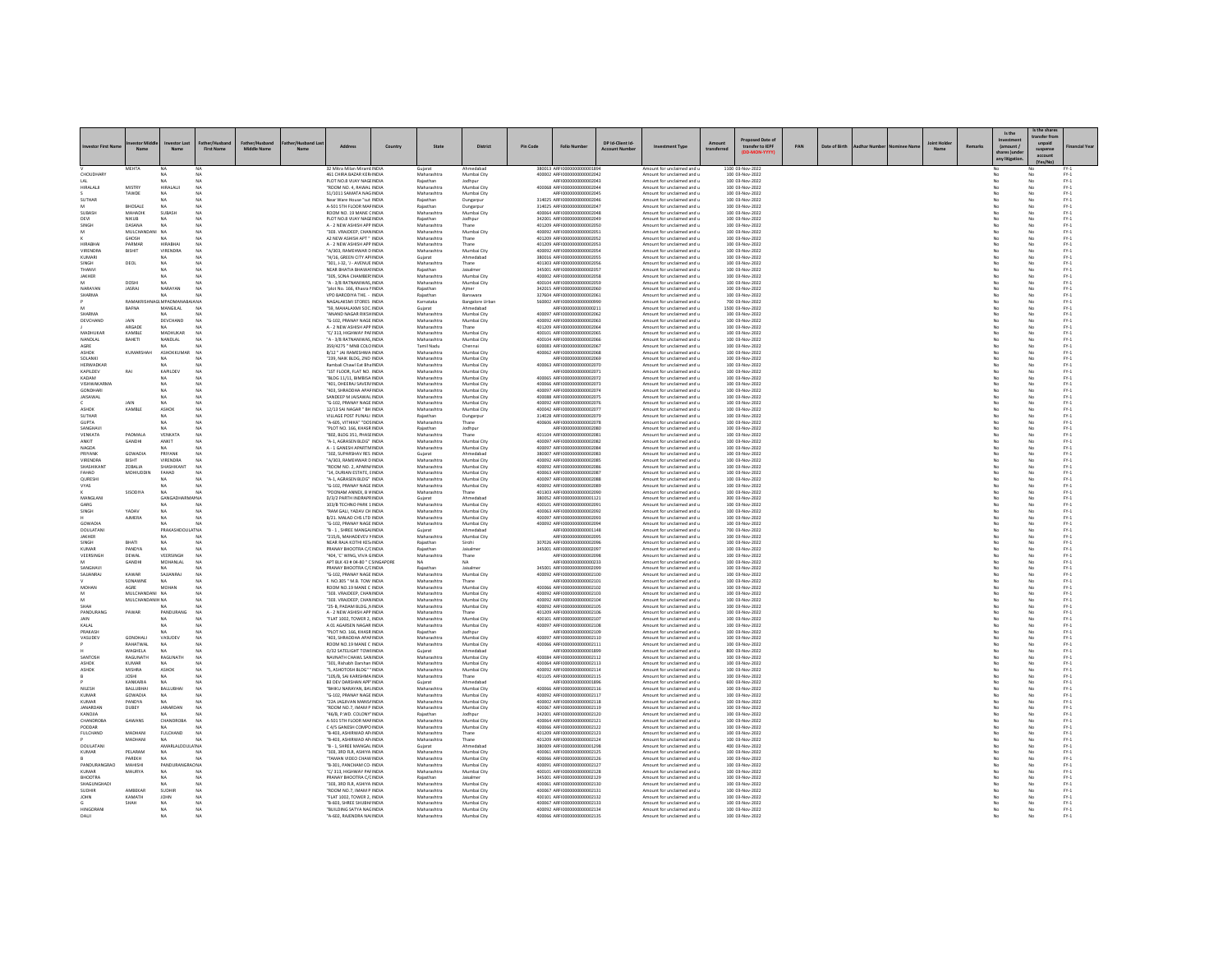| westor First Nar              |                           | N:                              | <b>First Name</b>    | Middle Name | Nar | Address                                                                        | Country | State                        | <b>District</b>            | <b>Pin Code</b> | <b>Folio Number</b>                                        | DP Id-Client Id | <b>Investment Type</b>                                   | transfer to IEPF                    | PAN | Date of Birth |  | Remarks | Is the<br>(amount /<br>shares )unc | s the sha<br>ransfer fro<br>unpaid<br>suspens | inancial Yea                                              |
|-------------------------------|---------------------------|---------------------------------|----------------------|-------------|-----|--------------------------------------------------------------------------------|---------|------------------------------|----------------------------|-----------------|------------------------------------------------------------|-----------------|----------------------------------------------------------|-------------------------------------|-----|---------------|--|---------|------------------------------------|-----------------------------------------------|-----------------------------------------------------------|
| ROHAN                         | GAWANS                    |                                 |                      |             |     | A-501 STH FLOOR MAF INDIA                                                      |         | Maharashtra                  | Mumbai City                |                 | 400064 ARFI000000000000213                                 |                 | Amount for unclaimed and                                 | 100 03-Nov-2022                     |     |               |  |         |                                    |                                               |                                                           |
| GOWADIA<br>VRIJLAL            | SHAH                      | NA<br>VRIJLAL                   | NA                   |             |     | "302. SUPARSHAV RES INDIA<br>"B-603, SHREE SHUBH/ INDIA                        |         | Guiarat<br>Maharashtra       | Ahmedabad<br>Mumbai City   |                 | 380007 ARFI0000000000002137<br>400067 ARFI0000000000002138 |                 | Amount for unclaimed and u<br>Amount for unclaimed and u | 100 03-Nov-2022<br>100 03-Nov-2022  |     |               |  |         | No<br>No                           |                                               | $FY-1$<br>$FY-1$                                          |
| RAMANATHAN                    | SESHAN                    |                                 | NA                   |             |     | NAVNATH CHAWL SAN INDIA                                                        |         | Maharashtra                  | Mumbai City                |                 | 400084 ARFI0000000000002139                                |                 | Amount for unclaimed and u                               | 100 03-Nov-2022                     |     |               |  |         |                                    |                                               | $FY-1$                                                    |
| <b>MEHTA</b><br>KUMAR         | SINGH                     | NA<br>NA                        | NA<br>NA             |             |     | 27 GREEN PARK PALI " INDIA<br>"JUGAL BHAVAN, HILL INDIA                        |         | Rajasthar<br>West Bengal     | Bardhaman                  |                 | AREI0000000000000020<br>713343 ARFI0000000000002140        |                 | Amount for unclaimed and u<br>Amount for unclaimed and u | 100 03-Nov-2022<br>100 03-Nov-2022  |     |               |  |         | No<br>No                           | No                                            | $FY-1$<br>$FY-1$                                          |
| GOVIND                        | ATTAL                     | GOVIND                          | NA                   |             |     | "604, DEVI DARSHAN TINDIA                                                      |         | Maharashtra                  | Mumbai City                |                 | 401101 ARFI0000000000002141                                |                 | Amount for unclaimed and u                               | 100 03-Nov-2022                     |     |               |  |         | No                                 | No                                            | $FY-1$                                                    |
| PODDAR                        |                           |                                 |                      |             |     | 215/2 SHASTRI NAGAR INDIA                                                      |         | <b>Uttar Pradesh</b>         | Kanpur Naga                |                 | 208005 ARFI0000000000002142                                |                 | Amount for unclaimed and u                               | 100 03-Nov-2022                     |     |               |  |         |                                    |                                               | $FY-1$                                                    |
| GANGADHAF<br>SHAMRAO          | HANVATE<br>MALVE          | GANGADHA<br>SHAMRAO             | <b>NA</b><br>NA      |             |     | A - 2 NEW ASHISH APP INDIA<br>'502, A-1, DAFFODIL" "INDIA                      |         | Maharashtra<br>Maharashtra   | Thane                      |                 | 401209 ARFI0000000000002143<br>400601 ARFI0000000000002144 |                 | Amount for unclaimed and u<br>Amount for unclaimed and u | 100 03-Nov-2022<br>100 03-Nov-2022  |     |               |  |         | No                                 | No<br>No                                      | $FY-1$<br>$FY-1$                                          |
| <b>HAWLA</b>                  |                           |                                 |                      |             |     | A 01 AGARSEN NAGAR INDIA                                                       |         | Maharashtra                  | Mumbai City                |                 | 400097 ARFI0000000000002145                                |                 | Amount for unclaimed and u                               | 100 03-Nov-2022                     |     |               |  |         |                                    | No                                            | $\text{FY-1}$                                             |
| RAMSLIKH<br>PRITAMDAS         | RAI<br><b>HINGORAN</b>    | <b>RAMSUKH</b><br>PRITAMDAS     | NA<br>NA             |             |     | "PLOT NO. 166, KHASR INDIA<br>"BUILDING SATYA NAGINDIA                         |         | Gujarat<br>Maharashtra       | Ahmedabad<br>Mumbai City   |                 | ARFI0000000000002147<br>400092 ARFI0000000000002146        |                 | Amount for unclaimed and u<br>Amount for unclaimed and u | 100 03-Nov-2022<br>100 03-Nov-2022  |     |               |  |         | No<br>No                           | No<br>No                                      | $PV-1$<br>$FY-1$                                          |
|                               | LANGHE                    | NA                              | <b>NA</b>            |             |     | 12/13 SAI NAGAR " BH INDIA                                                     |         | Maharashtra                  | Mumbai City                |                 | 400046 ARFI0000000000002148                                |                 | Amount for unclaimed and u                               | 100 03-Nov-2022                     |     |               |  |         | No                                 | No                                            | $FY-1$                                                    |
| HARMA                         |                           |                                 |                      |             |     | ANAND NAGAR RIKSHINDI                                                          |         | Maharashtra                  | Mumbai City                |                 | 400097 ARFI0000000000002149                                |                 | Amount for unclaimed and u                               | 100 03-Nov-2022                     |     |               |  |         |                                    | No                                            | $PV-1$                                                    |
| <b>SANTOSH</b><br>BABURAO     | PANDHARE<br>SHINDE        | SANTOSH<br><b>BABURAO</b>       | NA<br>NA             |             |     | NAVNATH CHAWL SANINDIA<br>A - 2 NEW ASHISH APP INDIA                           |         | Maharashtra<br>Maharashtra   | Mumbai City<br>Thane       |                 | 400084 AREID000000000002150<br>401209 ARFI0000000000002151 |                 | Amount for unclaimed and u<br>Amount for unclaimed and u | 100 03-Nov-2022<br>100 03-Nov-2022  |     |               |  |         | No<br>No                           | No<br>No                                      | $PV-1$<br>$FY-1$                                          |
| PRABHAKAF                     | GAWANS                    | PRABHAKAE                       | NA                   |             |     | A-501 STH FLOOR MAFINDIA                                                       |         | Maharashtra                  | Mumbai City                |                 | 400064 ARFI0000000000002152                                |                 | Amount for unclaimed and u                               | 100 03-Nov-2022                     |     |               |  |         |                                    | No                                            | $FY-1$                                                    |
| AIRA IA2<br>SHRIKANT          | JAIN                      | NA<br>SHRIKANT                  | NA<br>NA             |             |     | E-21 " 2ND FLOOR, MAINDIA<br>"G-102. PRANAY NAGE INDIA                         |         | Maharashtra<br>Maharashtra   | Mumbai City<br>Mumbai City |                 | 400097 AREI0000000000002153<br>400092 ARFI0000000000002154 |                 | Amount for unclaimed and u<br>Amount for unclaimed and u | 100 03-Nov-2022<br>100 03-Nov-2022  |     |               |  |         | No<br>No                           | No<br>No                                      | $PV-1$<br>$FY-1$                                          |
| RAJENDRASINH                  |                           | NA.                             | NA                   |             |     | "H/16, GREEN CITY APHNDIA                                                      |         | Gujarat                      | Ahmedabad                  |                 | 380016 ARFI0000000000002155                                |                 | Amount for unclaimed and u                               | 100 03-Nov-2022                     |     |               |  |         | No                                 | No                                            | $FY-1$                                                    |
| <b>CRISHNA</b>                | BADAWATI                  | KRISHNA                         | NA                   |             |     | 359/4275 " MNB COLO INDIA                                                      |         | Tamil Nadu                   | Chennai                    |                 | 600083 ARFI000000000000215                                 |                 | Amount for unclaimed and u                               | 100 03-Nov-2022                     |     |               |  |         |                                    | No                                            | $PV-1$                                                    |
| NIKTIR.<br>RATANLAL           | SUWALKA                   | RATANLAL                        | NA<br>NA             |             |     | PLOT NO.8 VIJAY NAGEINDIA<br>"HIGHWAY ROAD, OPP INDIA                          |         | Rajasthan<br>Rajasthan       | Jodhpur<br>Bhilwara        |                 | 342001 ARFI0000000000002157<br>311001 ARFI0000000000002159 |                 | Amount for unclaimed and u<br>Amount for unclaimed and u | 100 03-Nov-2022<br>100 03-Nov-2022  |     |               |  |         | No<br>No                           | No<br>No                                      | $FY-1$<br>$FY-1$                                          |
| SINGH                         | SOLANKI                   | NA                              | <b>NA</b>            |             |     | "301, J-32, 'J - AVENUE INDIA                                                  |         | Tamil Nadu                   | Chennai                    |                 | 600083 ARFI0000000000002158                                |                 | Amount for unclaimed and u                               | 100 03-Nov-2022                     |     |               |  |         | No                                 | No                                            | $PV-1$                                                    |
| SAGAR                         | PATEL<br>YADAV            | VINUBHAI<br>SAGAR               | NA<br>NA             |             |     | 550 EAST WOOD BRIDI UNITED STATES OF AN NA<br>"RAM GALI, YADAV CH INDIA        |         | Maharashtra                  | Mumbai City                |                 | ARFI0000000000000236<br>400063 ARFI0000000000002160        |                 | Amount for unclaimed and u<br>Amount for unclaimed and u | 200 03-Nov-2022<br>100 03-Nov-2022  |     |               |  |         | No                                 | No<br>No                                      | $\text{FY-1}$<br>$FY-1$                                   |
| SHAH                          |                           | BHIKHAB                         | AI NA                |             |     | 41 SARITKUNJ SOCIETYINDIA                                                      |         | Gujarat                      | Ahmedabad                  |                 | 380001 ARFI0000000000001428                                |                 | Amount for unclaimed and u                               | 400 03-Nov-2022                     |     |               |  |         | No                                 | No                                            | $PV-1$                                                    |
| <b>VISHWAKARM</b>             |                           |                                 | NA                   |             |     | "R-3, S-13, A WING, VISINDIA                                                   |         | Maharashtr                   | Mumbai City                |                 | 400060 ARFI0000000000002161                                |                 | Amount for unclaimed and u                               | 100 03-Nov-2022                     |     |               |  |         |                                    | No                                            | $PV-1$                                                    |
| CHANDRA<br>VISHWAKARMA        | KANSARA                   | <b>NA</b><br>NA                 | NA<br>NA             |             |     | "G-102. PRANAY NAGE INDIA<br>"R-3, S-13, A WING, VISINDIA                      |         | Maharashtra<br>Maharashtra   | Mumbai City<br>Mumbai City |                 | 400092 AREI0000000000002162<br>400060 ARFI0000000000002163 |                 | Amount for unclaimed and u<br>Amount for unclaimed and u | 100 03-Nov-2022<br>100 03-Nov-2022  |     |               |  |         | No<br>No                           | No<br>No                                      | $PV-1$<br>$FY-1$                                          |
| JAKHER                        |                           |                                 | <b>NA</b>            |             |     | "B/13, SAGAR KIRAN " INDIA                                                     |         | Maharashtra                  | Thane                      |                 | 401105 ARFI0000000000002164                                |                 | Amount for unclaimed and u                               | 100 03-Nov-2022                     |     |               |  |         | No                                 | No                                            | $FY-1$                                                    |
| VARAYANRAM<br><b>KLIMAWAT</b> | SIYAG                     | NARA<br>NA.                     | NA<br>NA             |             |     | RAIDA CHAWL, ROON INDIA<br>"B/13, SAGAR KIRAN "" INDIA                         |         | Maharashtra<br>Maharashtra   | Mumbai City<br>Thane       |                 | 400002 ARFI0000000000002165<br>401105 ARFI0000000000002166 |                 | Amount for unclaimed and u<br>Amount for unclaimed and u | 100 03-Nov-2022<br>100 03-Nov-2022  |     |               |  |         | No                                 |                                               | $PV-1$                                                    |
| <b>JAINGOWADIA</b>            |                           | NA                              | NA                   |             |     | G-102, PRANAY NAGE INDIA                                                       |         | Maharashtra                  | Mumbai City                |                 | 400092 ARFI0000000000002167                                |                 | Amount for unclaimed and u                               | 100 03-Nov-2022                     |     |               |  |         | No                                 | No<br>No                                      | $\begin{array}{c} \text{FY-1} \\ \text{FY-1} \end{array}$ |
| CANVAR                        |                           |                                 | N <sub>A</sub>       |             |     | N.S. BHATI NEAR RAJA INDIA                                                     |         | Rajasthan                    |                            |                 | 307026 ARFI0000000000002168                                |                 | Amount for unclaimed and u                               | 100 03-Nov-2022                     |     |               |  |         |                                    |                                               | $FY-1$                                                    |
| SINGH                         | <b>MEHTA</b>              | NA.<br>NA                       | NA<br>NA             |             |     | "301, J-32, 'J - AVENUE INDIA<br>32 Mitra Milan MiramLINDIA                    |         | Maharashtra<br>Guiarat       | Thane<br>Ahmedabad         |                 | 401303 ARFI0000000000002169<br>380013 ARFI0000000000001893 |                 | Amount for unclaimed and u<br>Amount for unclaimed and u | 100 03-Nov-2022<br>1300 03-Nov-2022 |     |               |  |         | No<br>No                           | No<br>No                                      | $PV-1$<br>$FY-1$                                          |
| KUNWAR                        | CHOUHAN                   | NA                              | NA                   |             |     | "301, J-32, 'J - AVENUE INDIA                                                  |         | Maharashtra                  | Thane                      |                 | 401303 ARFI0000000000002170                                |                 | Amount for unclaimed and u                               | 100 03-Nov-2022                     |     |               |  |         | No                                 | No                                            | $PV-1$                                                    |
| <b>IAIN</b>                   | <b>SUWALKA</b>            | NA<br>NA                        | NA<br>NA             |             |     | HIGHWAY ROAD, OPFINDIA<br>"G-102. PRANAY NAGE INDIA                            |         | Rajasthar<br>Maharashtra     | Bhilwara<br>Mumbai City    |                 | 311001 ARFI0000000000002171<br>400092 ARFI0000000000002172 |                 | Amount for unclaimed and u<br>Amount for unclaimed and u | 100 03-Nov-2022<br>100 03-Nov-2022  |     |               |  |         | No                                 | No<br>No                                      | $PV-1$<br>$PV-1$                                          |
| INDARMAL                      | SOLANKI                   | INDARMAL                        | NA                   |             |     | "239, NAIK BLDG, 2ND INDIA                                                     |         | Maharashtra                  | Mumbai City                |                 | ARFI0000000000002173                                       |                 | Amount for unclaimed and u                               | 100 03-Nov-2022                     |     |               |  |         | No                                 | No                                            | $FY-1$                                                    |
| SHAMRAC                       | MALVE                     | SHAMRAO                         | NA<br>NA             |             |     | '502, A-1, DAFFODIL" "INDIA                                                    |         | Maharashtra                  |                            |                 | 400601 ARFI0000000000002174<br>400607 AREI0000000000002175 |                 | Amount for unclaimed and u                               | 100 03-Nov-2022                     |     |               |  |         |                                    | No                                            | $FY-1$                                                    |
| VISHWAKARMA                   |                           | NA.<br>NA                       | NA                   |             |     | "A-1004, SWASTIK ALP INDIA<br>"R-3, S-13, A WING, VISINDIA                     |         | Maharashtra<br>Maharashtra   | Thane<br>Mumbai City       |                 | 400060 ARFI0000000000002176                                |                 | Amount for unclaimed and u<br>Amount for unclaimed and u | 100 03-Nov-2022<br>100 03-Nov-2022  |     |               |  |         | No<br>No                           | No<br>No                                      | $PV-1$<br>$FY-1$                                          |
| VISHWAKARMA                   |                           | NA.                             | NA                   |             |     | "R-3, S-13, A WING, VISINDIA                                                   |         | Maharashtra                  | Mumbai City                |                 | 400060 ARFI0000000000002177                                |                 | Amount for unclaimed and u                               | 100 03-Nov-2022                     |     |               |  |         | No                                 | No                                            | $PV-1$                                                    |
| NAHAR<br><b>IANARDAN</b>      | DUBEY                     | NA<br><b>JANARDAN</b>           | NA                   |             |     | "202, SHANTINATH OP INDIA<br>"ROOM NO.7. IMAM P INDIA                          |         | Maharashtr<br>Maharashtra    | Mumbai City<br>Mumbai City |                 | 400068 ARFI0000000000002178<br>400067 ARFI0000000000002179 |                 | Amount for unclaimed and u<br>Amount for unclaimed and u | 100 03-Nov-2022<br>100 03-Nov-2022  |     |               |  |         | No                                 | No<br>No                                      | $FY-1$<br>$PV-1$                                          |
| <b>GAWANS</b>                 |                           | NA.                             | NA                   |             |     | A-501 STH FLOOR MAFINDIA                                                       |         | Maharashtra                  | Mumbai City                |                 | 400064 ARFI0000000000002180                                |                 | Amount for unclaimed and u                               | 100 03-Nov-2022                     |     |               |  |         | No                                 | No                                            | $FY-1$                                                    |
| VERMA                         |                           | NA                              | <b>NA</b>            |             |     | "KAMLESH SHARMA, NINDIA                                                        |         | Rajasthan                    | Banswara                   |                 | 327604 ARFI0000000000002181                                |                 | Amount for unclaimed and u                               | 100 03-Nov-2022                     |     |               |  |         | No                                 | No                                            | $PV-1$                                                    |
| NARAYANRAM<br>RUPAKANVAR      | JAKHER                    | NARAYANRAI<br>NA.               | NA<br>NA             |             |     | "215/6, MAHADEVEV NINDIA<br>GAJENDRA SINGH RAT INDIA                           |         | Maharashtr<br>Rajasthan      | Mumbai City<br>Jaisalmen   |                 | ARFI0000000000002182<br>345021 ARFI0000000000002183        |                 | Amount for unclaimed and u<br>Amount for unclaimed and u | 100 03-Nov-2022<br>100 03-Nov-2022  |     |               |  |         | No                                 | No<br>No                                      | $\text{FY-1}$<br>$FY-1$                                   |
| SHEIKH                        |                           | MSAFJSHEIKH                     | <b>NA</b>            |             |     | C/O STYLE MANS WEA INDIA                                                       |         | Gujarat                      | Ahmedabar                  |                 | 380008 ARFI00000000000001519                               |                 | Amount for unclaimed and u                               | 300 03-Nov-2022                     |     |               |  |         | No                                 | No                                            | $PV-1$                                                    |
| <b>ASANT</b><br><b>SURFSH</b> | SURVE<br>SHINDE           | VASANT<br>SURESH                | N <sub>A</sub><br>NA |             |     | Jivdani Chs Plot No. 17 INDIA<br>T WING FLAT NO 001 INDIA                      |         | Maharashtr<br>Maharashtra    | Mumbai City<br>Thane       |                 | 400092 ARFI0000000000002184<br>401209 ARFIOD00000000002185 |                 | Amount for unclaimed and u<br>Amount for unclaimed and u | 100 03-Nov-2022<br>100 03-Nov-2022  |     |               |  |         | No                                 | No<br>No                                      | $PV-1$<br>$PV-1$                                          |
| SINGH                         |                           | NA.                             | NA                   |             |     | 215/2 SHASTRI NAGAR INDIA                                                      |         | <b>Uttar Pradesh</b>         | Kanpur Naga                |                 | 208005 ARFI0000000000002186                                |                 | Amount for unclaimed and u                               | 100 03-Nov-2022                     |     |               |  |         | No                                 | No                                            | $PV-1$                                                    |
| DINANATH                      | TIWARI                    | DINANATH                        | NA                   |             |     | ANAND NAGAR RIKSH/ INDIA                                                       |         | Maharashtra                  | Mumbai City                |                 | 400097 ARFI0000000000002187                                |                 | Amount for unclaimed and u                               | 100 03-Nov-2022                     |     |               |  |         | No                                 | No                                            | $PV-1$                                                    |
| <b>JAISWAL</b><br>KUMAR       | SONI                      | NA.                             | NA<br>NA             |             |     | SANDEEP M JAISAWAL INDIA<br>MAHAVEER CHOCK KAINDIA                             |         | Maharashtr<br>Rajasthan      | Mumbai City<br>Barmer      |                 | 400088 ARFI0000000000002188<br>344001_AREI0000000000002185 |                 | Amount for unclaimed and u<br>Amount for unclaimed and u | 100 03-Nov-2022<br>100 03-Nov-2022  |     |               |  |         | No                                 | No                                            | $FY-1$<br>$PV-1$                                          |
| MAHADEV                       | PRAJAPATI                 | MAHADEV                         | NA                   |             |     | ROOM NO. 8, KULUP\ INDIA                                                       |         | Maharashtra                  | Mumbai City                |                 | 400066 ARFI0000000000002190                                |                 | Amount for unclaimed and u                               | 100 03-Nov-2022                     |     |               |  |         | No                                 | No<br>No                                      | $FY-1$                                                    |
| PRIYAVADAN<br>SHRIVASTAVA     |                           | PRIYAVADA<br>NA.                | NA<br>NA             |             |     | "B-603, SHREE SHUBH/ INDIA<br>" B - 804 SUNFLOWER INDIA                        |         | Maharashtr<br>Maharashtra    | Mumbai City<br>Mumbai City |                 | 400067 ARFI000000000000219<br>AREI000000000002192          |                 | Amount for unclaimed and u<br>Amount for unclaimed and u | 100 03-Nov-2022<br>100 03-Nov-2022  |     |               |  |         | No                                 | No<br>No                                      | $FY-1$<br>$PV-1$                                          |
| <b>GHADSHI</b>                |                           | NA.                             | NA                   |             |     | "193/2. WESTERN RAILINDIA                                                      |         | Maharashtra                  | Mumbai City                |                 | 400051 ARFI0000000000002193                                |                 | Amount for unclaimed and u                               | 100 03-Nov-2022                     |     |               |  |         | No                                 | No                                            | $FY-1$                                                    |
|                               | RAJPUROHI'                | NA<br>NA                        | NA                   |             |     | "C/313, HIGHWAY PAFINDIA                                                       |         | Maharashtra                  | Mumbai City                |                 | 400101 ARFI0000000000002194                                |                 | Amount for unclaimed and u                               | 100 03-Nov-2022                     |     |               |  |         | No                                 | No                                            | $FY-1$                                                    |
| ANJAY<br>AGARWAI              |                           | MA.                             | NA<br>NA             |             |     | VPO BODIGAMA CHHCINDIA<br>"2103-215T FLOOR " GINDIA                            |         | Rajasthan<br>Maharashtra     | Dungarpu<br>Mumbai City    |                 | 314038 ARFI0000000000002195<br>AREI0000000000002196        |                 | Amount for unclaimed and u<br>Amount for unclaimed and u | 100 03-Nov-2022<br>100 03-Nov-2022  |     |               |  |         | No                                 | No<br>No                                      | $PV-1$<br>$PV-1$                                          |
| KUMAR                         | SHARMA                    | NA                              | NA                   |             |     | C 4/5 GANESH COMPO INDIA                                                       |         | Maharashtra                  | Mumbai City                |                 | 400066 ARFI0000000000002197                                |                 | Amount for unclaimed and u                               | 100 03-Nov-2022                     |     |               |  |         | No                                 | No                                            | $FY-1$                                                    |
| MANOHAR                       | <b>AIMERA</b><br>TAWADE   | $_{\text{NA}}$<br>MANOHAE       | NA<br>NA             |             |     | A-1004, RUSHI HEIGH INDIA<br>51/1011 SAMATA NAGINDIA                           |         | Maharashtr<br>Maharashtra    | Mumbai City<br>Mumbai City |                 | 400097 ARFI0000000000002198<br>AREI0000000000002199        |                 | Amount for unclaimed and u<br>Amount for unclaimed and u | 100 03-Nov-2022<br>100 03-Nov-2022  |     |               |  |         | No                                 | No<br>No                                      | $FY-1$<br>$PV-1$                                          |
| MORE                          |                           | NA.                             | NA                   |             |     | "303, 3RD FLR, ASHIYA INDIA                                                    |         | Maharashtra                  | Mumbai City                |                 | 400061 ARFI0000000000002200                                |                 | Amount for unclaimed and u                               | 100 03-Nov-2022                     |     |               |  |         | No                                 | No                                            | $PV-1$                                                    |
| UMESH<br>KANSARA              | MALEKAR                   | <b>UMESH</b>                    | NA<br>NA             |             |     | PANCHAVATI APARTM INDIA<br>"G-102, PRANAY NAGE INDIA                           |         | Maharashtra<br>Maharashtra   | Thane<br>Mumbai City       |                 | 400614 ARFI0000000000002201<br>400092 ARFI0000000000002202 |                 | Amount for unclaimed and u<br>Amount for unclaimed and u | 100 03-Nov-2022<br>100 03-Nov-2022  |     |               |  |         |                                    | No<br>No                                      | $FY-1$<br>$FY-1$                                          |
| <b>DEVI</b>                   |                           | <b>NA</b>                       | NA                   |             |     | MAHAVEER CHOCK KAINDIA                                                         |         | Raiasthan                    | Barmer                     |                 | 344001_AREI0000000000002203                                |                 | Amount for unclaimed and u                               | 100.03-Nov-2022                     |     |               |  |         | No                                 | No                                            | $PV-1$                                                    |
| PODDAR                        |                           | NA                              | NA                   |             |     | "A 01. AGARSEN NAGA INDIA                                                      |         | Maharashtra                  | Mumbai City                |                 | 400097 ARFI0000000000002204                                |                 | Amount for unclaimed and u                               | 100 03-Nov-2022                     |     |               |  |         | No                                 | No                                            | $FY-1$                                                    |
| MAHENDRA<br>SHRIVASTAVA       | BAHETI                    | MAHENDRA<br>MA.                 | NA<br>NA             |             |     | "A-3/8, RATNANIWAS INDIA<br>" B - 804, SUNFLOWER INDIA                         |         | Maharashtra<br>Maharashtr    | Mumbai City<br>Mumbai City |                 | 400104 ARFI0000000000002205<br>ARFI0000000000002206        |                 | Amount for unclaimed and u<br>Amount for unclaimed and u | 100 03-Nov-2022<br>100 03-Nov-2022  |     |               |  |         | No                                 | No                                            | $FY-1$<br>$\text{FY-1}$                                   |
| VISHAWKARMA                   |                           | NA                              | NA                   |             |     | "R-3, S-13, A WING, VISINDIA                                                   |         | Maharashtra                  | Mumbai City                |                 | 400060 ARFI0000000000002207                                |                 | Amount for unclaimed and u                               | 100 03-Nov-2022                     |     |               |  |         | No                                 | No<br>No                                      | $PV-1$                                                    |
| TUKARAM<br>MANGESH            | LANGHE<br><b>GONDHALL</b> | TUKARAN<br>MANGESH              | NA<br>NA             |             |     | 12/13 SAI NAGAR " BH INDIA<br>403, SHRADDHA APAFINDIA                          |         | Maharashtra<br>Maharashtra   | Mumbai City<br>Mumbai City |                 | 400049 ARFI0000000000002208<br>400097 ARFI0000000000002209 |                 | Amount for unclaimed and u<br>Amount for unclaimed and u | 100 03-Nov-2022<br>100 03-Nov-2022  |     |               |  |         | No                                 | No<br>No                                      | $FY-1$<br>$PV-1$                                          |
| SHANKAR                       | GAIAKOS                   | SHANKAR                         | NA                   |             |     | "D/9 MANSAROVAR" 'INDIA                                                        |         | Maharashtra                  | Mumbai City                |                 | 400094 AREI0000000000002210                                |                 | Amount for unclaimed and u                               | 100 03-Nov-2022                     |     |               |  |         | No                                 | No                                            | $PV-1$                                                    |
| HIRAI                         | SANDEEP                   | SANDEEP                         | NA <sub></sub>       |             |     | 1/11 DEVENDRA SMRLINDIA                                                        |         | Maharashtra                  | Mumbai City                |                 | 400066 ARFI0000000000002211                                |                 | Amount for unclaimed and u                               | 100 03-Nov-2022                     |     |               |  |         | No                                 | No                                            | $PV-1$                                                    |
| KANAN<br>NILESH               | NILESH<br>HASHMUKHLA      | NILESH<br>HASMUKHLAL            | N <sub>A</sub><br>NA |             |     | A - 2 NEW ASHISH APP INDIA<br>A - 2 NEW ASHISH APP INDIA                       |         | Maharashtra<br>Maharashtra   | Thane<br>Thane             |                 | 401209 ARFI0000000000002212<br>401209 ARFI0000000000002213 |                 | Amount for unclaimed and u<br>Amount for unclaimed and u | 100 03-Nov-2022<br>100 03-Nov-2022  |     |               |  |         |                                    | No<br>No                                      | $FY-1$<br>$FY-1$                                          |
| TARPAN                        | <b>RAINIKANT</b>          | RAINIKANT                       | NA                   |             |     | "2/8 SIDHDHGIRI APA INDIA                                                      |         | Guiarat                      | Surat                      |                 | 395001 AREI0000000000002214                                |                 | Amount for unclaimed and u                               | 100.03-Nov-2022                     |     |               |  |         | No                                 | No                                            | $PV-1$                                                    |
| SUMAIYA                       |                           |                                 |                      |             |     | "14, DURIAN ESTATE, EINDIA                                                     |         | Maharashtra                  | Mumbai City                |                 | 400063 ARFI0000000000002215                                |                 | Amount for unclaimed and u                               | 100 03-Nov-2022                     |     |               |  |         |                                    | No.                                           | $FY-1$                                                    |
| KANTILAL<br>VAITY             | SHAH                      | KANTILAL<br>NA.                 | NA<br>NA             |             |     | 9125 BAVCLERE CIRCLI UNITED STATES OF AN NA<br><b>TROOM NO. 2 LAUT C INDIA</b> |         | Maharashtra                  | NA<br>Thane                |                 | AREI0000000000000240<br>400602 AREI0000000000002216        |                 | Amount for unclaimed and u<br>Amount for unclaimed and u | 100 03-Nov-2022<br>100.03-Nov-2022  |     |               |  |         | No                                 | No<br>No                                      | $FY-1$<br>$PV-1$                                          |
|                               | <b>SHAH</b>               | <b>NA</b>                       | NA                   |             |     | "B-603, SHREE SHUBH/ INDIA                                                     |         | Maharashtra                  | Mumbai City                |                 | 400067 ARFI0000000000002217                                |                 | Amount for unclaimed and u                               | 100 03-Nov-2022                     |     |               |  |         | No                                 | No                                            | $PV-1$                                                    |
| <b>RAVINCHANDR</b><br>KISANJI | SHAH<br>MALVE             | PRAVINCE<br>DRA NA<br>NA        | NA                   |             |     | "G-102, PRANAY NAGE INDIA<br>" 502, A-1, DAFFODIL, FINDIA                      |         | Maharashtra<br>Maharashtra   | Mumbai City<br>Thane       |                 | 400092 ARFI0000000000002218<br>400601 ARFI0000000000002219 |                 | Amount for unclaimed and u<br>Amount for unclaimed and u | 100 03-Nov-2022<br>100 03-Nov-2022  |     |               |  |         |                                    | No<br>No                                      | $FY-1$<br>$PV-1$                                          |
| <b>SHANTI</b>                 |                           | <b>NA</b>                       | NA                   |             |     | "PLOT NO. 166 KHASR INDIA                                                      |         | Raiasthan                    | Jodhpur                    |                 | AREI0000000000002220                                       |                 | Amount for unclaimed and u                               | 100.03-Nov-2022                     |     |               |  |         | No                                 | No                                            | $PV-1$                                                    |
|                               | NAMA<br>KUMARKAILA        | NA                              | NA                   |             |     | "G-102, PRANAY NAGE INDIA                                                      |         | Maharashtra                  | Mumbai City                |                 | 400092 ARFI0000000000002221                                |                 | Amount for unclaimed and u                               | 100 03-Nov-2022                     |     |               |  |         | No                                 | No                                            | $FY-1$                                                    |
| UNIT<br>GARG                  |                           | <b>NPUNITKUMAR</b><br><b>NA</b> | NA<br>NA             |             |     | ANAND NAGAR RIKSHI INDIA<br>103/8 TECHNO PARK 1 INDIA                          |         | Maharashtr<br>Maharashtra    | Mumbai City<br>Mumbai City |                 | 400097 ARFI0000000000002222<br>400101_4REI0000000000002223 |                 | Amount for unclaimed and u<br>Amount for unclaimed and u | 100 03-Nov-2022<br>100.03-Nov-2022  |     |               |  |         | No                                 | No<br>No                                      | $FY-1$<br>$PV-1$                                          |
| BALU                          | PADWAL                    | BALU                            | NA                   |             |     | "R-3, S-13, A WING, VISINDIA                                                   |         | Maharashtra                  | Mumbai City                |                 | 400060 ARFI0000000000002224                                |                 | Amount for unclaimed and u                               | 100 03-Nov-2022                     |     |               |  |         | No                                 | No                                            | $PV-1$                                                    |
| SUNDER                        | ZOBALIA<br>SONI           | NA<br>SUNDER                    | NA<br>NA             |             |     | ROOM NO. 2. APARN/INDIA                                                        |         | Maharashtra                  | Mumbai City                |                 | 400092 ARFI0000000000002225<br>344001 ARFI0000000000002226 |                 | Amount for unclaimed and u                               | 100 03-Nov-2022                     |     |               |  |         |                                    | No                                            | $PV-1$                                                    |
| <b>70BALLA</b>                |                           | NA.                             | NA                   |             |     | MAHAVEER CHOCK KAINDIA<br>"ROOM NO. 2 APARN/INDIA                              |         | Rajasthan<br>Maharashtra     | Mumbai City                |                 | 400092 AREI0000000000002227                                |                 | Amount for unclaimed and u<br>Amount for unclaimed and u | 100 03-Nov-2022<br>100.03-Nov-2022  |     |               |  |         | No                                 | No                                            | $FY-1$<br>$PV-1$                                          |
| ANUJA                         | SHANTARAM                 | SHANTARAM                       | NA                   |             |     | 146/25 RAMESHWAR SINDIA                                                        |         | Maharashtra                  | Mumbai City                |                 | 400067 ARFI0000000000002228                                |                 | Amount for unclaimed and u                               | 100 03-Nov-2022                     |     |               |  |         |                                    | No                                            | $FY-1$                                                    |
| SUNIL<br>AMIT                 | PODDAR<br>GOWADIA         | SUNIL<br><b>NA</b>              | MA                   |             |     | 215/2 SHASTRI NAGAR INDIA<br>"G-102. PRANAY NAGE INDIA                         |         | Uttar Pradesh<br>Maharashtra | Kanpur Naga<br>Mumbai City |                 | 208005 ARFI0000000000002229<br>400092 ARFI0000000000002230 |                 | Amount for unclaimed and u<br>Amount for unclaimed and u | 100 03-Nov-2022<br>100 03-Nov-2022  |     |               |  |         |                                    |                                               | $PV-1$<br>$\text{FY-1}$                                   |
| KHETALPRASAD                  | YADAV                     | KHETALPRASAD NA                 |                      |             |     | "R-3, S-13, A WING, VISINDIA                                                   |         | Maharashtra                  | Mumbai City                |                 | 400060 ARFI0000000000002231                                |                 | Amount for unclaimed and u                               | 100 03-Nov-2022                     |     |               |  |         | No                                 | No                                            | $FY-1$                                                    |
| TAWADE                        |                           |                                 |                      |             |     | "BLDG 11/11, BIMBISA INDIA                                                     |         | Maharashtra                  | Mumbai City                |                 | 400065 ARFI0000000000002232                                |                 | Amount for unclaimed and u                               | 100 03-Nov-2022                     |     |               |  |         | No                                 |                                               | $PV-1$                                                    |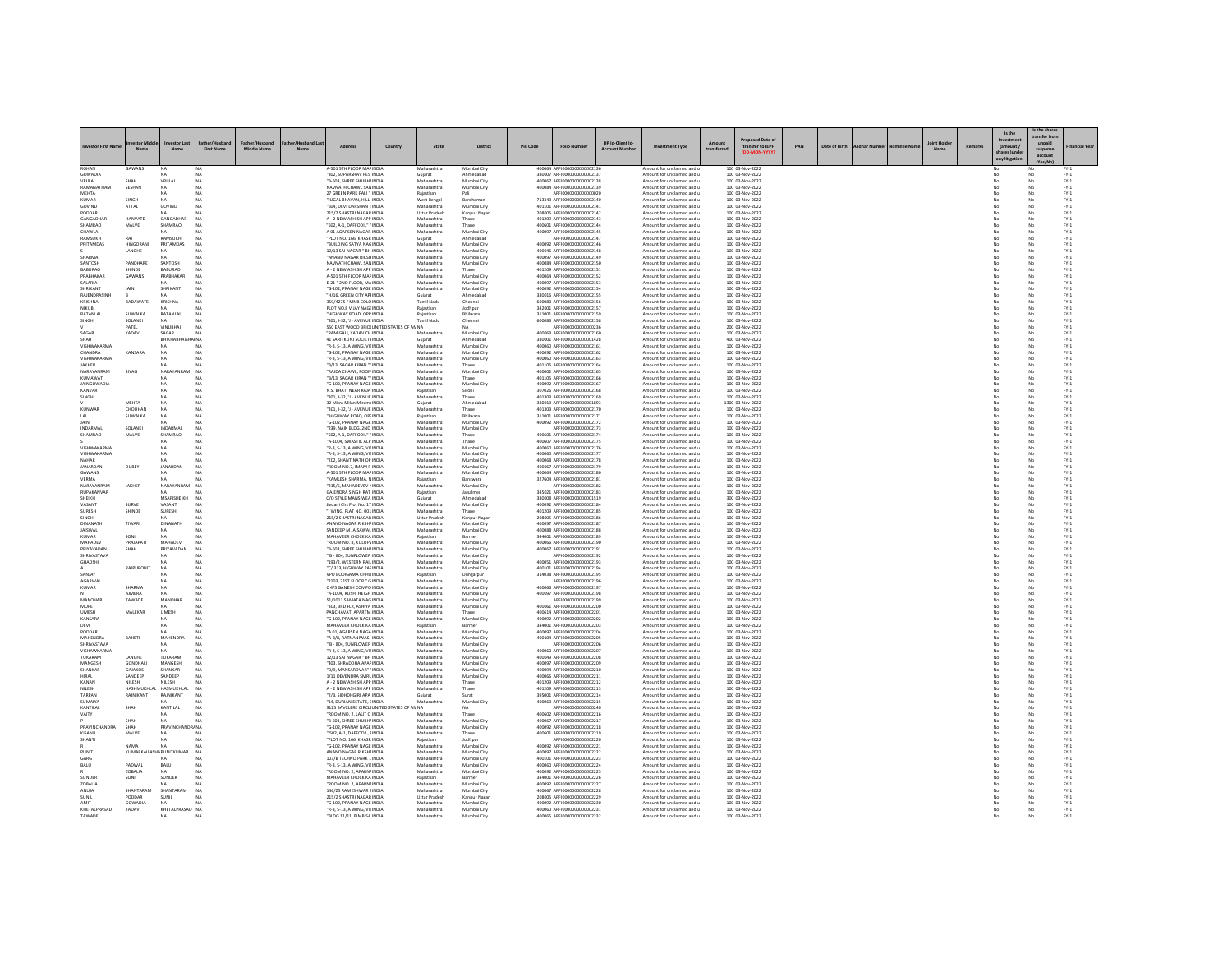|                                  |                             |                                   |                             |                    |                                                                                              |         |                                   |                                   |                  |                                                            |                   |                                                                               |                  |                                      |     |               |  |                |         |                | s the share          |                                                           |
|----------------------------------|-----------------------------|-----------------------------------|-----------------------------|--------------------|----------------------------------------------------------------------------------------------|---------|-----------------------------------|-----------------------------------|------------------|------------------------------------------------------------|-------------------|-------------------------------------------------------------------------------|------------------|--------------------------------------|-----|---------------|--|----------------|---------|----------------|----------------------|-----------------------------------------------------------|
| estor First N                    |                             |                                   |                             |                    | Address                                                                                      | Country | State                             | <b>District</b>                   | Pin Code         | <b>Folio Number</b>                                        | DP Id-Client Id-  | ent Type                                                                      |                  | red Date of<br>transfer to IEPF      | PAN | Date of Birth |  |                | Remarks | (amount        | ansfer fro<br>unpaid | inancial Yea                                              |
|                                  | Man                         | No.                               | <b>First Name</b>           | Middle Name        |                                                                                              |         |                                   |                                   |                  |                                                            | <b>Arcount Nu</b> |                                                                               | <b>Innefarra</b> |                                      |     |               |  | M <sub>3</sub> |         | hares June     | suspense<br>account  |                                                           |
| <b>VIIMAGE</b>                   |                             |                                   |                             |                    |                                                                                              |         |                                   |                                   |                  | 401104 AREIGOODOOOOOOO223                                  |                   |                                                                               |                  |                                      |     |               |  |                |         | any litie      |                      |                                                           |
| CHAGANLAL                        | MANYAM<br>JAIN              | CHAGANLAL                         | NA                          |                    | 802. BLDG 351, PHASE INDIA<br>"BUILDING SATYA NAGINDIA                                       |         | Maharashtra<br>Maharashtra        | Mumbai City                       |                  | 400092 ARFI0000000000002234                                |                   | Amount for unclaimed and<br>Amount for unclaimed and u                        |                  | 100 03-Nov-2022<br>100 03-Nov-2022   |     |               |  |                |         |                |                      | $PV-1$                                                    |
| GHOSH<br>SANDEEP                 | <b>SHAI</b>                 | SANDEEP                           | N4                          |                    | "FLAT 202, F WING, GC INDIA<br>"B-603, SHREE SHUBH/ INDIA                                    |         | Maharashtra<br>Maharashtra        | Mumbai City<br>Mumbai City        |                  | 400101 ARFI0000000000002235<br>400067 ARFI0000000000002236 |                   | Amount for unclaimed and u<br>Amount for unclaimed and u                      |                  | 100 03-Nov-2022<br>100 03-Nov-2022   |     |               |  |                |         |                |                      | $PV-1$<br>$PV-1$                                          |
| LATM.                            |                             | NA                                | NA                          |                    | KAHAN PRATAP BLDG INDIA                                                                      |         | Maharashtra                       | Dhule                             |                  | 425412 AREI0000000000000044                                |                   | Amount for unclaimed and u                                                    |                  | 100.03-Nov-2022                      |     |               |  |                |         | M <sub>n</sub> | No                   | $PV-1$                                                    |
| <b>GHADSHI</b><br>SHARMA         |                             | NA<br>NA                          | NA<br>NA                    |                    | "193/2. WESTERN RAILINDIA<br>ANAND NAGAR RIKSHINDIA                                          |         | Maharashtra<br>Maharashtra        | Mumbai City<br>Mumbai City        |                  | 400051 ARFI0000000000002237<br>400097 ARFI0000000000002238 |                   | Amount for unclaimed and u<br>Amount for unclaimed and u                      |                  | 100 03-Nov-2022<br>100 03-Nov-2022   |     |               |  |                |         | No             | No<br>No             | $PV-1$<br>$PV-1$                                          |
| TAWADE<br><b>LIAM</b>            |                             | RASHMIN                           | NA<br>NA                    |                    | "BLDG 11/11, BIMBISA INDIA<br>3028 CHAMBLEE TUCK UNITED STATES OF ANNA                       |         | Maharashtra                       | Mumbai City<br>NA <sub>1</sub>    |                  | 400065 ARFI0000000000002239<br>AREI0000000000000245        |                   | Amount for unclaimed and u<br>Amount for unclaimed and u                      |                  | 100 03-Nov-2022<br>200 03-Nov-2022   |     |               |  |                |         |                | No<br>No             | $\text{FY-1}$<br>$PV-1$                                   |
| <b>MEHTA</b>                     |                             |                                   |                             |                    | "11. SOLAKIOKA BAS" ' INDIA                                                                  |         | Rajasthan                         |                                   |                  | 306401 ARFI0000000000000035                                |                   | Amount for unclaimed and u                                                    |                  | 100 03-Nov-2022                      |     |               |  |                |         |                | $\overline{N}$       | $FY-1$                                                    |
| KUMAF<br>SIDDHARTH               | GUPTA<br><b>IAGTAP</b>      | SIDDHARTH                         | NA                          |                    | "A-1104, OBEROI SPRINNDIA<br>"G/007 MAHADEV APUNDIA                                          |         | Maharashtr<br>Maharashtra         | Mumbai City<br>Mumbai City        |                  | 400053 ARFI0000000000002240<br>400101 ARFI0000000000002241 |                   | Amount for unclaimed and u<br>Amount for unclaimed and u                      |                  | 100 03-Nov-2022<br>100.03-Nov-2022   |     |               |  |                |         | No             | No<br>No             | $\text{FY-1}$<br>$PV-1$                                   |
|                                  | TAWADE                      | NA                                | N <sub>A</sub>              |                    | 51/1011 SAMATA NAGINDIA                                                                      |         | Maharashtra                       | Mumbai City                       |                  | ARFI0000000000002242                                       |                   | Amount for unclaimed and u                                                    |                  | 100 03-Nov-2022                      |     |               |  |                |         | No             | No                   | $PV-1$                                                    |
| UTTAMLAL                         | MISTRY<br>LANGHE            | UTTAMLA<br>NA                     | <b>NA</b><br>NA             |                    | 49/22 A G 6TH FLR WC INDIA<br>12/13 SAI NAGAR " BH INDIA                                     |         | Maharashtra<br>Maharashtra        | Mumbai City<br>Mumbai City        |                  | 400018 ARFI0000000000002243<br>400048 ARFI0000000000002244 |                   | Amount for unclaimed and u<br>Amount for unclaimed and u                      |                  | 100 03-Nov-2022<br>100 03-Nov-2022   |     |               |  |                |         |                | No<br>No             | $\text{FY-1}$<br>$FY-1$                                   |
| GOWADIA                          |                             | <b>MA</b>                         | NA                          |                    | "G-102 PRANAY NAGE INDIA                                                                     |         | Maharashtra                       | Mumbai City                       |                  | 400092 AREI0000000000002245                                |                   | Amount for unclaimed and u                                                    |                  | 100.03-Nov-2022                      |     |               |  |                |         | No             | No                   | $PV-1$                                                    |
| DILIP<br>JAIN                    | <b>GUPTA</b>                | DILIP                             | N <sub>A</sub><br>NA        |                    | "SO1. PRIYADARSHINI FINDIA<br>8- D-2, R.C. VYAS COLCINDIA                                    |         | Maharashtra                       | Mumbai City<br><b>Bhilwara</b>    |                  | 400059 ARFI0000000000002246<br>311001                      |                   | Amount for unclaimed and u<br>DPID-CLID-IN30226911 Amount for unclaimed and u |                  | 100 03-Nov-2022<br>100 03-Nov-2022   |     |               |  |                |         | No             | No<br>No             | $PV-1$<br>$FY-1$                                          |
|                                  | MORDANI                     | NA                                | NA                          |                    | 52 Radbayallabh Colon INDIA                                                                  |         | Guiarat                           | Ahmedahad                         |                  | 380008 ARFI0000000000001895                                |                   | Amount for unclaimed and u                                                    |                  | 600.03-Nov-2022                      |     |               |  |                |         | No<br>No       | No                   | $PV-1$<br>$PV-1$                                          |
| UMEED                            | RAM<br>AGRE                 | UMEED                             | <b>NA</b>                   |                    | "484. MANPURA" JHAL INDIA<br>"A/7, SAHARA CHS SAN INDIA                                      |         | Rajasthan<br>Maharashtra          | Jodhour<br>Mumbai City            |                  | 342001 ARFI0000000000002247<br>400066 ARFI0000000000002248 |                   | Amount for unclaimed and u<br>Amount for unclaimed and u                      |                  | 100 03-Nov-2022<br>100 03-Nov-2022   |     |               |  |                |         |                | No<br>No             | $\text{FY-1}$                                             |
| THANDLICHARAS<br><b>RAI WANT</b> | DAS<br>SINGH                | <b>THANDLIC</b><br><b>BALWANT</b> | W NA<br>NA                  |                    | A - 2 NEW ASHISH APP INDIA<br>"301-1-32-1 - AVENUE INDIA                                     |         | Maharashtr<br>Maharashtra         | Thane                             |                  | ARFI0000000000002249<br>401303 AREIO000000000002250        |                   | Amount for unclaimed and u<br>Amount for unclaimed and u                      |                  | 100 03-Nov-2022<br>100.03-Nov-2022   |     |               |  |                |         | No             | No<br>No             | $\text{FY-1}$<br>$PV-1$                                   |
| <b>BALU</b>                      | PADWAL                      | <b>BALU</b>                       | N <sub>4</sub>              |                    | LIG-B4-1 " NEAR BUDD INDIA                                                                   |         | Maharashtra                       | Mumbai City                       |                  | 400706 ARFI0000000000002251                                |                   | Amount for unclaimed and u                                                    |                  | 100 03-Nov-2022                      |     |               |  |                |         | No             | No                   | $FY-1$                                                    |
| MAHADEV<br>RAJESH                | TALEKAP<br>LANGHE           | MAHADEY<br>RAJESH                 | <b>NA</b>                   |                    | "A-501, STH FLOOR, M INDIA<br>12/13 SAI NAGAR " BH INDIA                                     |         | Maharashtra<br>Maharashtra        | Mumbai City<br>Mumbai City        |                  | 400064 ARFI0000000000002252<br>400047 ARFI0000000000002253 |                   | Amount for unclaimed and u<br>Amount for unclaimed and u                      |                  | 100 03-Nov-2022<br>100 03-Nov-2022   |     |               |  |                |         |                | No<br>No             | $\text{FY-1}$<br>$\text{FY-1}$                            |
| KUMAR                            | SHAH                        | NA                                | NA                          |                    | "A 01. AGARSEN NAGA INDIA                                                                    |         | Maharashtra                       | Mumbai City                       |                  | 400097 ARFI0000000000002254                                |                   | Amount for unclaimed and u                                                    |                  | 100 03-Nov-2022                      |     |               |  |                |         | No             | No                   | $PV-1$                                                    |
| ANAND<br>VISHWANATH              |                             | <b>NA</b><br>NA                   |                             |                    | HOUSE NO 2247 C BLO INDIA<br>"BLDG 11/11, BIMBISA INDIA                                      |         | Haryana<br>Maharashtr             | Gurgaon<br>Mumbai City            |                  | 122001<br>400065 ARFI0000000000002255                      |                   | DPID-CLID-IN30051321 Amount for unclaimed and u<br>Amount for unclaimed and u |                  | 50 03-Nov-2022<br>100 03-Nov-2022    |     |               |  |                |         |                | No<br>No             | $\text{FY-1}$<br>$PV-1$                                   |
| <b>VINESH</b>                    | <b>IAIN</b>                 | <b>VINESH</b>                     | NA                          |                    | "224 IAGIIVAN MANSCINDIA                                                                     |         | Maharashtra                       | Mumbai City                       |                  | 400002 AREIO000000000002256                                |                   | Amount for unclaimed and u                                                    |                  | 100 03-Nov-2022                      |     |               |  |                |         | No             | No                   | $PV-1$                                                    |
| CHOUDHARY<br>GANJOO              |                             | NA.<br>NA                         | <b>NA</b><br>N <sub>A</sub> |                    | "R-3, S-13, A WING, VISINDIA<br>H NO 94 LANE 14 UDH INDIA                                    |         | Maharashtra<br>Jammu and Kashr    | Mumbai City<br>Jammu              |                  | 400060 ARFI0000000000002257<br>180002 ARFI0000000000002258 |                   | Amount for unclaimed and u<br>Amount for unclaimed and u                      |                  | 100 03-Nov-2022<br>100 03-Nov-2022   |     |               |  |                |         | No             | No<br>No             | $FY-1$<br>$\text{FY-1}$                                   |
| HUMANE                           |                             |                                   |                             |                    | ROOM NO.19 MANE C INDIA                                                                      |         | Maharashtra                       | Mumbai City                       |                  | 400066 ARFI0000000000002259                                |                   | Amount for unclaimed and u                                                    |                  | 100 03-Nov-2022                      |     |               |  |                |         |                | No                   | $FY-1$                                                    |
| KRISHNA<br>DEEPAK                | THAKUR<br>NAGWEKAR          | KRISHNA<br>DEEPAK                 | NA<br>N <sub>A</sub>        |                    | A - 2 NEW ASHISH APP INDIA<br>301/302 " NAGWEKAR INDIA                                       |         | Maharashtra<br>Maharashtra        | Thane<br>Mumbai City              |                  | 401209 AREIO000000000002260<br>400101 ARFI0000000000002261 |                   | Amount for unclaimed and u<br>Amount for unclaimed and u                      |                  | 100.03-Nov-2022<br>100 03-Nov-2022   |     |               |  |                |         | No             | No<br>$\overline{N}$ | $PV-1$<br>$\text{FY-1}$                                   |
| KUNWAR                           | KOTHARI                     | NA<br>NA                          | NA<br>NA                    |                    | "B/13, SAGAR KIRAN " INDIA<br>"301-1-32-1 - AVENUE INDIA                                     |         | Maharashtra<br>Maharashtra        | Thane<br>Thane                    |                  | 401105 ARFI0000000000002262<br>401303 ARFI0000000000002263 |                   | Amount for unclaimed and u<br>Amount for unclaimed and u                      |                  | 100 03-Nov-2022<br>100.03-Nov-2022   |     |               |  |                |         | No             | No<br>No             | $\text{FY-1}$<br>$PV-1$                                   |
| <b>MEHTA</b>                     |                             | NA                                | N <sub>A</sub>              |                    | SOLANKION KA BAS PAINDIA                                                                     |         | Rajasthan                         | Pali                              |                  | ARFI0000000000000019                                       |                   | Amount for unclaimed and u                                                    |                  | 100 03-Nov-2022                      |     |               |  |                |         | No             | No                   | $FY-1$                                                    |
| PAWAN<br>SACHIN                  | GOWADIA                     | PAWAN                             | N <sub>A</sub><br>NA        |                    | "G-102, PRANAY NAGE INDIA<br>ROOM NO 14 " GANES INDIA                                        |         | Maharashtra<br>Maharashtra        | Mumbai City<br>Mumbai City        |                  | 400092 ARFI0000000000002264<br>400068 ARFI0000000000002269 |                   | Amount for unclaimed and u<br>Amount for unclaimed and u                      |                  | 100 03-Nov-2022<br>100 03-Nov-2022   |     |               |  |                |         |                | No<br>No             | $\text{FY-1}$<br>$PV-1$                                   |
| VIREN                            | <b>BHOLARHAL</b>            | NA                                | NA                          |                    | ROOM NO 14 " GANES INDIA                                                                     |         | Maharashtra                       | Mumbai City                       |                  | 400068 ARFI0000000000002266                                |                   | Amount for unclaimed and u                                                    |                  | 100 03-Nov-2022                      |     |               |  |                |         | No             | No                   | $PV-1$                                                    |
| ATUL<br><b>MAHENDRA</b>          | SHAH                        | NA<br><b>MAHENDR</b>              | N <sub>A</sub><br>NA        |                    | 9 STAYADEEP APPT, OFINDIA<br>G-102, PRANAY NAGE INDIA                                        |         | Guiarat<br>Maharashtr             | Ahmedabad<br>Mumbai City          |                  | ARFI0000000000001888<br>400092 ARFI0000000000002267        |                   | Amount for unclaimed and u<br>Amount for unclaimed and u                      |                  | 2000 03-Nov-2022<br>100 03-Nov-2022  |     |               |  |                |         | No             | No<br>No             | $FY-1$<br>$FY-1$                                          |
|                                  | SOLANKI                     | NA                                | NA                          |                    | "239. NAIK BLDG, 2ND INDIA                                                                   |         | Maharashtra                       | Mumbai City                       |                  | AREI0000000000002268                                       |                   | Amount for unclaimed and u                                                    |                  | 100 03-Nov-2022                      |     |               |  |                |         |                | No                   | $PV-1$                                                    |
| SANDEEP<br><b>MISHRA</b>         | SHAH                        | SANDEEP<br>PURUSHOTTAM NA         | N <sub>A</sub>              |                    | "B-603, SHREE SHUBH/ INDIA<br>C/O. KUSUM VAISHNA INDIA                                       |         | Maharashtra<br>Rajasthan          | Mumbai City                       |                  | 400067 ARFI0000000000002269<br>306104 ARFI0000000000000247 |                   | Amount for unclaimed and u<br>Amount for unclaimed and u                      |                  | 100 03-Nov-2022<br>2400 03-Nov-2022  |     |               |  |                |         | No             | No<br>No             | $FY-1$<br>$FY-1$                                          |
| SAHEBRAO<br>M                    | BHAGAT<br><b>GALITAM</b>    | SAHEBRAO<br>NA                    | N4<br>N4                    |                    | 12/13 SAI NAGAR " BH INDIA<br>"RAM GALI, YADAV CH INDIA                                      |         | Maharashtr<br>Maharashtra         | Mumbai City<br>Mumbai City        |                  | 400044 ARFI0000000000002270<br>400063 ARFIOD00000000002271 |                   | Amount for unclaimed and u<br>Amount for unclaimed and u                      |                  | 100 03-Nov-2022<br>100 03-Nov-2022   |     |               |  |                |         |                | No                   | $\text{FY-1}$<br>$FY-1$                                   |
| VINODKUMAR                       | GOWADIA                     | VINODKUMAR                        | N <sub>A</sub>              |                    | "G-102. PRANAY NAGE INDIA                                                                    |         | Maharashtra                       | Mumbai City                       |                  | 400092 ARFI0000000000002272                                |                   | Amount for unclaimed and u                                                    |                  | 100 03-Nov-2022                      |     |               |  |                |         | No             | No<br>No             | $FY-1$                                                    |
| AHUJA<br>KUMAF                   | VAKHARIA                    | NA                                | N/                          |                    | "A-32, RAMESHWAR S(INDIA<br>"A-1, AGRASEN BLDG" INDIA                                        |         | Maharashtra<br>Maharashtra        | Mumbai City<br>Mumbai City        |                  | 400054 ARFI0000000000002273<br>400097 ARFI0000000000002274 |                   | Amount for unclaimed and u<br>Amount for unclaimed and u                      |                  | 100 03-Nov-2022<br>100 03-Nov-2022   |     |               |  |                |         |                | No<br>No             | $FY-1$                                                    |
| <b>BAFNA</b>                     |                             | NA                                | N <sub>A</sub>              |                    | "BUILDING SATYA NACINDIA                                                                     |         | Maharashtra                       | Mumbai City                       |                  | 400092 ARFI0000000000002275                                |                   | Amount for unclaimed and u                                                    |                  | 100 03-Nov-2022                      |     |               |  |                |         | No             | No                   | $\text{FY-1}$<br>$FY-1$                                   |
| MEHTA<br>OMPRAKAS                | BANG                        | NA<br>OMPRAKASH                   | NA                          |                    | "11, GREEN PARK" VEE INDIA<br>PLOT NO. 166, KHASR INDIA                                      |         | Rajasthan<br>Gujarat              | Pali<br>Ahmedaba                  |                  | ARFI0000000000000028<br>ARFI0000000000002276               |                   | Amount for unclaimed and u<br>Amount for unclaimed and u                      |                  | 100 03-Nov-2022<br>100 03-Nov-2022   |     |               |  |                |         |                | No<br>No             | $FY-1$<br>$PV-1$                                          |
| KESHRIMAL                        | SHAH                        | KESHRIMAL                         | NA                          |                    | "224 IAGIIVAN MANSCINDIA                                                                     |         | Maharashtra                       | Mumbai City                       |                  | 400002 AREI0000000000002277                                |                   | Amount for unclaimed and u                                                    |                  | 100 03-Nov-2022                      |     |               |  |                |         |                | No                   | $FY-1$                                                    |
| DILIP<br>ANANT                   | <b>HINGORAN</b><br>DALI     | DILIP<br>ANANT                    | N <sub>A</sub><br>NA        |                    | "BUILDING SATYA NACINDIA<br>"A-602, RAJENDRA NAIINDIA                                        |         | Maharashtra<br>Maharashtra        | Mumbai City<br>Mumbai City        |                  | 400092 ARFI0000000000002278<br>400066 ARFI0000000000002279 |                   | Amount for unclaimed and u<br>Amount for unclaimed and u                      |                  | 100 03-Nov-2022<br>100 03-Nov-2022   |     |               |  |                |         | No             | No<br>No             | $FY-1$<br>$FY-1$                                          |
| KUMAF                            | GOWADIA                     | NA                                | NA                          |                    | "G-102, PRANAY NAGE INDIA                                                                    |         | Maharashtra                       | Mumbai City                       |                  | 400092 ARFI0000000000002280                                |                   | Amount for unclaimed and u                                                    |                  | 100 03-Nov-2022                      |     |               |  |                |         |                | No                   | $PV-1$                                                    |
| GOWADIA<br>KRISHNA               | KULE                        | KRISHNA                           | NA<br>N <sub>A</sub>        |                    | "G-102. PRANAY NAGE INDIA<br>"A-501, STH FLOOR, M INDIA                                      |         | Maharashtra<br>Maharashtra        | Mumbai City<br>Mumbai City        |                  | 400092 ARFIOD00000000002281<br>400064 ARFI0000000000002282 |                   | Amount for unclaimed and u<br>Amount for unclaimed and u                      |                  | 100 03-Nov-2022<br>100 03-Nov-2022   |     |               |  |                |         |                | No<br>No             | $\begin{array}{l} \text{FY-1} \\ \text{FY-1} \end{array}$ |
| SUTHAR<br>SHARAN                 |                             | SURESHCHAI                        | <b>R/NA</b><br>NA           |                    | SUTHARWARA VPO BAINDIA<br>215/2 SHASTRI NAGAR INDIA                                          |         | Rajasthan<br><b>Uttar Pradesh</b> | Banswara                          |                  | 327604 ARFI0000000000002283<br>208005 ARFI0000000000002284 |                   | Amount for unclaimed and u<br>Amount for unclaimed and u                      |                  | 100 03-Nov-2022<br>100 03-Nov-2022   |     |               |  |                |         | No             | No                   | $PV-1$<br>$FY-1$                                          |
| AMOL                             | PANDURANG                   | PANDURANG                         | <b>NA</b>                   |                    | LIG-B4-1 " NEAR BUDD INDIA                                                                   |         | Maharashtra                       | Kanpur Nagar<br>Thane             |                  | 400706 ARFI0000000000002285                                |                   | Amount for unclaimed and u                                                    |                  | 100 03-Nov-2022                      |     |               |  |                |         | No             | No<br>No             | $FY-1$                                                    |
| YOGITA<br>LITIN                  | PARASMA                     | <b>NA</b>                         | <b>NA</b><br>PARASMA        |                    | PRANAY BHOOTRA C/CINDIA<br>"F 3 ALKNANDA MADAINDIA                                           |         | Rajasthan<br>Gujarat              | Jaisalmer<br>Ahmedaba             | 380004           | 345001 ARFI000000000000228<br>ARFI0000000000000983         |                   | Amount for unclaimed and u<br>Amount for unclaimed and u                      |                  | 100 03-Nov-2022<br>1050 17-Oct-2023  |     |               |  |                |         |                | No<br>No             | $FY-1$<br>$FN-2$                                          |
| PRASAN                           | <b>BOHRA</b>                |                                   | ROHRA                       |                    | A-66 SUNBREERE TOW INDIA                                                                     |         | Gujarat                           | Ahmedabad                         | 380052           | AREI0000000000000041                                       |                   | Amount for unclaimed and u                                                    |                  | 1650 17-Oct-2023                     |     |               |  |                |         | No             | No                   | $FY-2$                                                    |
| MARU<br><b>BHAVNA</b>            | FINANCIAL                   | SERVICES                          | FINANCIAL                   | <b>SERVICES</b>    | A-305 FAIRDEAL HOUSINDIA<br>COMFORT INN, 1112 HUNITED STATES OF AN NA                        |         | Guiarat                           | Ahmedabad                         | 380009           | ARFI0000000000000029<br>ARFI000000000000021                |                   | Amount for unclaimed and u<br>Amount for unclaimed and u                      |                  | 3750 17-Oct-2023<br>300 17-Oct-2023  |     |               |  |                |         | No             | No<br>No             | $FY-2$<br>$FY-2$                                          |
| <b>HEENA</b>                     | MEHTA                       |                                   | MEHTA                       |                    | "11. GREEN PARK". VEHNDIA                                                                    |         | Rajastha                          | Pali                              |                  | AREI000000000000023                                        |                   | Amount for unclaimed and u                                                    |                  | 150 17-Oct-2023                      |     |               |  |                |         | No             | No                   | $FY-2$                                                    |
| <b>NILA</b><br>KAMAL             | M<br>KISHORE                | CHOLIYA<br>D                      | M<br>KISHORE                | CHOLIYA<br>D       | 55 D. LAVANYA SOCIETINDIA<br>A 12 Bahvesh Aptt, Na INDIA                                     |         | Guiarat<br>Gujarat                | Ahmedabad<br>Ahmedabad            | 380007<br>380004 | ARFI0000000000001186<br>ARFI0000000000001889               |                   | Amount for unclaimed and u<br>Amount for unclaimed and u                      |                  | 450 17-Oct-2023<br>750 17-Oct-2023   |     |               |  |                |         | No             | No<br>No             | $FY-2$<br>$FY-2$                                          |
| SABIR<br>SATYANARAYAN            | SHEIKH<br><b>AGARWAL</b>    |                                   | SHEIKH<br>AGARWAI           |                    | C/O STYLE MANS WEA INDIA<br>3 UMDAPARK SOCY. " INDIA                                         |         | Gujara                            | Ahmedaba<br>Ahmedabad             | 380008<br>380019 | ARFI0000000000001519<br>AREI0000000000001588               |                   | Amount for unclaimed and u                                                    |                  | 450 17-Oct-2023<br>450 17-Oct-2023   |     |               |  |                |         | No             | No<br>No             | $\text{FY-2}$<br>$FY-2$                                   |
| <b>ASHOK</b>                     |                             | BAGRECHA                          |                             | BAGRECHA           | 27/1 CLOTH COMMERINDIA                                                                       |         | Gujarat<br>Guiarat                | Ahmedabad                         |                  | ARFI0000000000000360                                       |                   | Amount for unclaimed and u<br>Amount for unclaimed and u                      |                  | 600 17-Oct-2023                      |     |               |  |                |         | No             | No                   | $FY-2$                                                    |
| M                                | KAMAL                       | RAMAKRISHNA<br>KUMAF              | KAMAL                       | RAMAKRISH<br>KUMAR | NAGALAKSMI STORES INDIA<br>5/E MARKET STREET, SINDIA                                         |         | Karnataka<br>Tamil Nadi           | <b>Bangalore Urbar</b><br>Vellore | 560002<br>631102 | ARFI0000000000000990<br>ARFI0000000000001359               |                   | Amount for unclaimed and u<br>Amount for unclaimed and u                      |                  | 1050 17-Oct-2023<br>750 17-Oct-2023  |     |               |  |                |         | No             | No<br>No             | $FY-2$<br>$FY-2$                                          |
| RAJENDRA                         | BHANSALI                    |                                   | BHANSAL                     |                    | BHAGAT KI KOTHI, JOC INDIA                                                                   |         | Rajasthan                         | Jodhour                           |                  | ARFI0000000000000018                                       |                   | Amount for unclaimed and u                                                    |                  | 3750 17-Oct-2023                     |     |               |  |                |         | No             | No                   | $FY-2$                                                    |
| ATUL                             | <b>JAYANTILAL</b><br>Manoj  | SHAH<br>Chandula                  | <b>JAYANTILAL</b><br>Manoj  | SHAH<br>Chandula   | C 31, JIVAN JYOT NAG/ INDIA<br>703 KALA SQUARE OPFINDIA                                      |         | Gujarat<br>Gujarat                | Surat<br>Ahmedaba                 |                  | ARFI0000000000000383                                       |                   | Amount for unclaimed and u<br>DPID-CLID-IN30292710 Amount for unclaimed and u |                  | 3000 17-Oct-2023<br>2550 17-Oct-2023 |     |               |  |                |         | No             | No<br>No             | $FY-2$<br>$FN-2$                                          |
| RASMI                            |                             | <b>MEHTA</b>                      |                             | MEHTA.             | 32 Mitra Milan, Miram INDIA                                                                  |         | Gujarat                           | Ahmedahad                         | 380013           | ARFI0000000000001893                                       |                   | Amount for unclaimed and u                                                    |                  | 1950 17-Oct-2023                     |     |               |  |                |         |                | No                   | $FY-2$                                                    |
| KANAN<br>ASHA                    | SHRICHAND                   | MEHTA<br>ROHRA                    | SHRICHAND                   | MEHTA<br>ROHRA     | 32 Mitra Milan, Miram INDIA<br>216 KNOX AVE, CLIFF SUNITED STATES OF AN NA                   |         | Guiarat                           | Ahmedabad<br><b>NA</b>            | 380013           | ARFI0000000000001894<br>ARFI0000000000000215               |                   | Amount for unclaimed and u<br>Amount for unclaimed and u                      |                  | 1650 17-Oct-2023<br>600 17-Oct-2023  |     |               |  |                |         | No<br>No       | No<br>$_{\rm No}$    | $FY-2$<br>$FY-2$                                          |
| <b>ASHOP</b>                     | SHANTILAL                   | SHAH                              | SHANTILAL                   | SHAH               | COMFORT INN, 1112 HUNITED STATES OF AN NA                                                    |         |                                   | <b>NA</b>                         |                  | ARFI0000000000000216<br>AREI0000000000000218               |                   | Amount for unclaimed and u                                                    |                  | 600 17-Oct-2023                      |     |               |  |                |         |                | No                   | $\text{FY-2}$                                             |
| BINA<br>BINA                     |                             | PATEL<br>SHETH                    |                             | PATEL<br>SHETH     | 87 OAKVILLE PO 1B. PI' UNITED STATES OF AN NA<br>336 OAK VILLE, DR NC UNITED STATES OF AN NA |         |                                   | NA                                |                  | ARFI0000000000000219                                       |                   | Amount for unclaimed and u<br>Amount for unclaimed and u                      |                  | 750 17-Oct-2023<br>450 17-Oct-2023   |     |               |  |                |         | No             | No<br>No             | $\frac{\mathsf{FY}\cdot 2}{\mathsf{FY}\cdot 2}$           |
| DARSHAI<br>DILIP                 | SHAH                        | SHETH                             | SHAH                        | SHETH              | 287 OAKVILLE, DR 1 B UNITED STATES OF AN N<br>COMFORT INN, 1112 HUNITED STATES OF AN NA      |         |                                   | NA<br><b>NA</b>                   |                  | ARFI0000000000000220<br>ARFI0000000000000221               |                   | Amount for unclaimed and u<br>Amount for unclaimed and u                      |                  | 750 17-Oct-2023<br>1200 17-Oct-2023  |     |               |  |                |         |                | No<br>No             | $\text{FY-2}$                                             |
| SMRUTI                           | SHAH                        | SHAH                              | SHAH                        | SHAH               | 3028 CHAMBLEE TUCK UNITED STATES OF AN NA                                                    |         |                                   | <b>NA</b>                         |                  | ARFI0000000000000245                                       |                   | Amount for unclaimed and u                                                    |                  | 300 17-Oct-2023                      |     |               |  |                |         | No             | No                   | $\text{FY-2}$<br>$FY-2$                                   |
| <b>SUDHA</b><br>KALPESH          | UTTAM                       | MUNVER<br>PATEL                   | UTTAM                       | MUNVER<br>PATEL    | 26 WEST BAYVEIW AV UNITED STATES OF AN NA<br>352 OAK VILLE, CT TA I UNITED STATES OF AN NA   |         |                                   | NA<br>NA                          |                  | ARFI0000000000000246<br>ARFI0000000000000229               |                   | Amount for unclaimed and u<br>Amount for unclaimed and u                      |                  | 1350 17-Oct-2023<br>150 17-Oct-2023  |     |               |  |                |         | No             | No<br>No             | $FY-2$                                                    |
| PURSHOTTAM                       | MISHRA                      |                                   | MISHRA                      |                    | MUKAM CHAND MEHTINDIA                                                                        |         | Rajasthar                         | Pali                              |                  | AREI0000000000000235                                       |                   | Amount for unclaimed and u                                                    |                  | 600 17-Oct-2023                      |     |               |  |                |         |                | No                   | $\text{FY-2}$<br>$\text{FY-2}$                            |
| KASTURI<br>ASHOKKUMAI            | JETHMA                      | TAWDE                             | JETHMAL                     | TAWDE              | 51/1011, SAMATA NACINDIA<br>C/O. J. ASHOKKUMAR, INDIA                                        |         | Maharashtra<br>Gujarat            | Mumbai City                       |                  | ARFI0000000000002045<br>ARFI0000000000000374               |                   | Amount for unclaimed and u<br>Amount for unclaimed and u                      |                  | 150 17-Oct-2023<br>750 17-Oct-2023   |     |               |  |                |         |                | No<br>No             | $FY-2$<br>$FY-2$                                          |
| GAJENDRA                         | TIVARI                      |                                   | TIVARI                      |                    | "239, NAIK BLDG, 2ND INDIA                                                                   |         | Maharashtra                       | Mumbai City                       |                  | AREI000000000001988                                        |                   | Amount for unclaimed and u                                                    |                  | 150 17-Oct-2023                      |     |               |  |                |         |                | No                   | $\text{FY-2}$                                             |
| <b>JHOOMCHAND</b><br>JOLLY       | BAKHTAWARMALBALDOTA<br>SHAH |                                   | BAKHTAWARMAL<br>SHAH        | BALDOTA            | "301. RISHABH DARSH/INDIA<br>15749 TURBERRY STRE UNITED STATES OF AN NA                      |         | Maharashtra                       | Mumbai City<br><b>NA</b>          |                  | ARFI0000000000002023<br>ARFI0000000000000228               |                   | Amount for unclaimed and u<br>Amount for unclaimed and u                      |                  | 150 17-Oct-2023<br>1500 17-Oct-2023  |     |               |  |                |         | No             | No<br>No             | $FY-2$<br>$FY-2$                                          |
| MANOJ                            |                             |                                   |                             | SHAH               | 502, MUDRA PARSHVAINDI.                                                                      |         | Gujarat                           | Surat                             | 395002           | ARFI0000000000001066                                       |                   | Amount for unclaimed and u                                                    |                  | 5400 17-Oct-2023                     |     |               |  |                |         |                | No                   | $FN-2$                                                    |
| PUSHPADEVI<br>MADAN              | MEHTA                       | BAFNA                             | MEHTA                       | BAFNA              | 27 GREEN PARK, PALI, INDIA<br>"59. MAHALAXMI SOC. INDIA                                      |         | Rajasthar<br>Guiarat              | Pali<br>Ahmedabad                 |                  | ARFI0000000000000020<br>ARFI0000000000000211               |                   | Amount for unclaimed and u<br>Amount for unclaimed and u                      |                  | 150 17-Oct-2023<br>2250 17-Oct-2023  |     |               |  |                |         |                | No<br>No             | $\text{FY-2}$<br>$FY-2$                                   |
| ANAND                            | <b>KUMAF</b>                | BORAD                             | KUMAR                       | BORAD              | B-249, VEER DURGADA INDIA                                                                    |         | Rajasthan                         | Pali                              | 306401           | ARFI0000000000000294                                       |                   | Amount for unclaimed and u                                                    |                  | 1500 17-Oct-2023                     |     |               |  |                |         |                | No                   | $FY-2$                                                    |
| VARNAM<br><b>GOMATI</b>          | DEVI                        | MODI                              | DEVI                        | MODI               | A-/1 MAHAVIR KUTIR SINDIA<br>"PLOT NO. 166, KHASR INDIA                                      |         | Gujarat<br>Rajasthan              | Ahmedaba<br>Jodhpur               | 380004           | ARFI0000000000001799<br>ARFI0000000000001992               |                   | Amount for unclaimed and u<br>Amount for unclaimed and u                      |                  | 4350 17-Oct-2023<br>150 17-Oct-2023  |     |               |  |                |         |                | No<br>No             | $FY-2$<br>$FY-2$                                          |
| <b>JITENDRA</b>                  | JAIN                        |                                   | <b>JAIN</b>                 |                    | "plot No. 166, Khasra NNDIA                                                                  |         | Rajasthan                         | Jodhpur                           | 342015           | ARFI0000000000002028                                       |                   | Amount for unclaimed and u                                                    |                  | 150 17-Oct-2023                      |     |               |  |                |         | No             | No                   | $FY-2$                                                    |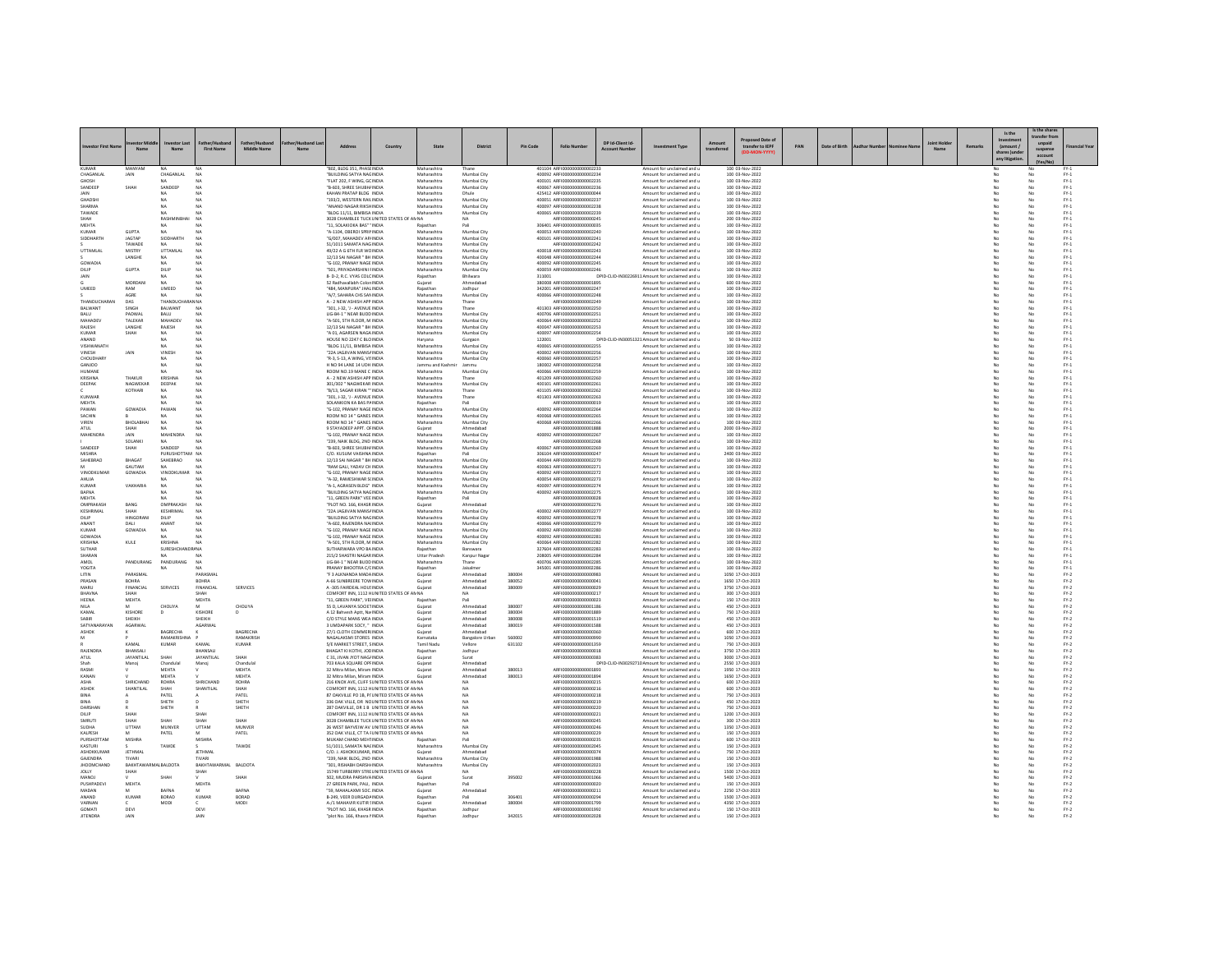| stor First                                | Nan                           | N:                             | <b>First Name</b>                | <b>Middle Name</b> | Address                                                                                  | Country | State                      | District                   | <b>Pin Code</b>  | <b>Folio Nun</b>                             | DP Id-Client Id-<br>Arro | ent Type                                                                     | transfer to IEPF                     | PAN | Date of Birth |  | N <sub>2</sub> | Remark | Is the<br>(amount / | Is the shar<br>ransfer fn<br>suspense |                  |
|-------------------------------------------|-------------------------------|--------------------------------|----------------------------------|--------------------|------------------------------------------------------------------------------------------|---------|----------------------------|----------------------------|------------------|----------------------------------------------|--------------------------|------------------------------------------------------------------------------|--------------------------------------|-----|---------------|--|----------------|--------|---------------------|---------------------------------------|------------------|
|                                           |                               |                                |                                  |                    |                                                                                          |         |                            |                            |                  |                                              |                          |                                                                              |                                      |     |               |  |                |        | any litigatio       | account                               |                  |
| ANURADHA<br>SHAILESH                      | HAILENDL<br>CHOKSHI           |                                | HAILENDU<br>CHOKSHI              |                    | 9125 BAVCLERE CIRCLI UNITED STATES OF AN NA<br>3028 CHAMBLEE TUCK UNITED STATES OF AN NA |         |                            | <b>NA</b>                  |                  | AREI00000000000021<br>ARFI0000000000000241   |                          | Amount for unclaimed and<br>Amount for unclaimed and u                       | 750 17-Oct-2023<br>750 17-Oct-2023   |     |               |  |                |        |                     |                                       | $FY-2$           |
| SMITA<br>VIDYOTTAM/                       | <b>DUSHYANT</b><br>MISHRA     | SHAI                           | <b>DUSHYAN</b><br><b>MISHRA</b>  | SHAH               | 3028 CHAMBLEE TUCK UNITED STATES OF AN NA<br>C/O. KUSUM VAISHNA INDIA                    |         |                            |                            |                  | ARFI000000000000024<br>ARFI0000000000000247  |                          | Amount for unclaimed and u<br>Amount for unclaimed and                       | 1950 17-Oct-2023<br>3600 17-Oct-2023 |     |               |  |                |        | No                  |                                       | $FY-2$<br>$FY-2$ |
| BHAVANABEN<br>ANAND                       | GOUTAMCHAND                   | MEHTA                          | GOUTAMCHAND                      | MEHTA              | C/O. BHAVARLAL C. M INDIA<br>32 Mitra Milan, Miram INDIA                                 |         | Maharashtra<br>Gujarat     | Dhule<br>Ahmedabao         | 380013           | ARFI0000000000000443<br>ARFI0000000000001892 |                          | Amount for unclaimed and u<br>Amount for unclaimed and u                     | 1050 17-Oct-2023<br>1950 17-Oct-2023 |     |               |  |                |        | No<br>No            | No<br>No                              | $FY-2$<br>$FY-2$ |
| GAUTAM                                    | KUMAR                         | PARASMA                        | KUMAF                            | PARASMA            | F-3 ALAKNANDA SOCIE INDIA                                                                |         | Gujarat                    | Ahmedabar                  | 380004           | ARFI0000000000002322                         |                          | Amount for unclaimed and u                                                   | 1650 17-Oct-2023                     |     |               |  |                |        |                     |                                       | $PV-2$           |
| DILIPKUMAR<br>VARSHA                      | DAGA<br>ATUL                  | SHAH                           | DAGA<br>ATUL                     | SHAH               | 82/490, VIJAYNAGAR, IINDIA<br>9 STAYADEEP APPT., O INDIA                                 |         | Gujara<br>Guiarat          | Ahmedabao<br>Ahmedabad     | 380013           | ARFI0000000000000042<br>ARFI0000000000001888 |                          | Amount for unclaimed and u<br>Amount for unclaimed and u                     | 3750 17-Oct-2023<br>3000 17-Oct-2023 |     |               |  |                |        | No<br>No            | No                                    | $FY-2$<br>$FY-2$ |
| MUKESH                                    | SOLANK<br>SHAH                |                                | SOLANK<br>SHAH                   |                    | "239, NAIK BLDG, 2ND INDIA<br>COMFORT INN, 112 HV UNITED STATES OF AN NA                 |         |                            | Mumbai City<br>NΔ          |                  | ARFI0000000000002008<br>ARFI000000000000023  |                          | Amount for unclaimed and u<br>Amount for unclaimed and                       | 150 17-Oct-2023<br>1350 17-Oct-2023  |     |               |  |                |        | No                  |                                       | $PV-2$<br>$FY-2$ |
| SHAILESH                                  | SHAH                          |                                | SHAH                             |                    | 15749 TURBERRY STREUNITED STATES OF AN NA                                                |         |                            | <b>NA</b>                  |                  | ARFI0000000000000242                         |                          | Amount for unclaimed and u                                                   | 1500 17-Oct-2023                     |     |               |  |                |        | No                  | No                                    | $FY-2$           |
| PRAKASH<br><b>USHADEV</b>                 | DOULATANI<br><b>MEHTA</b>     |                                | DOULATANI<br><b>MEHTA</b>        |                    | "B - 1, SHREE MANGAL INDIA<br>SOLANKION KA BAS, P/INDIA                                  |         | Guiarat<br>Rajasthan       | Ahmedabao<br>Pali          | 380009           | ARFI0000000000001298<br>ARFI0000000000000019 |                          | Amount for unclaimed and u<br>Amount for unclaimed and u                     | 600 17-Oct-2023<br>150 17-Oct-2023   |     |               |  |                |        | No                  | No                                    | $FY-2$<br>$FY-2$ |
| SHAILENDRU<br>JAKKY                       | KANTILAL                      | <b>SHAF</b><br>BALDOTA         | KANTILAL                         | SHAH<br>BALDOTA    | 9125 BAVCLERE CIRCLI UNITED STATES OF AN NA<br>"303, PURUSHOTTAM , INDIA                 |         | Maharashtra                | <b>NA</b><br>Mumbai City   |                  | ARFI0000000000000240<br>ARFI0000000000002016 |                          | Amount for unclaimed and<br>Amount for unclaimed and u                       | 150 17-Oct-2023<br>150 17-Oct-2023   |     |               |  |                |        | No<br>No            | No<br>No                              | $FY-2$<br>$FY-2$ |
| VIMLA                                     | BORAD                         |                                | BORAD                            |                    | B-249, VEER DURGADA INDIA                                                                |         | Rajasthan                  | Pali                       | 306401           | ARFI0000000000001838                         |                          | Amount for unclaimed and u                                                   | 1500 17-Oct-2023                     |     |               |  |                |        | No                  | No                                    | $FY-2$           |
| <b>NAVINCHANDRA</b><br>NAMITA             | <b>DOULATANI</b>              | GANDH                          | M<br>DOULATANI                   | GANDH              | APT BLK 43, # 04-80, " Singapon<br>"B - 1. SHREE MANGALINDIA                             |         | Guiarat                    | <b>NA</b><br>Ahmedabao     |                  | ARFI0000000000000233<br>ARFI0000000000001148 |                          | Amount for unclaimed and<br>Amount for unclaimed and u                       | 150 17-Oct-2023<br>1050 17-Oct-2023  |     |               |  |                |        | No<br>No            | No                                    | $PV-2$<br>$FY-2$ |
| <b>BHAWARIDEVI</b><br>KANTABEN            | MEHTA                         |                                | <b>MEHTA</b><br>SHAH             |                    | "69, GHEE KA ZANDA", INDIA<br>COMFORT INN, 112 HV UNITED STATES OF AN NA                 |         | Rajasthan                  | Pali<br>NA                 |                  | ARFI0000000000000027<br>ARFI0000000000000230 |                          | Amount for unclaimed and u<br>Amount for unclaimed and u                     | 150 17-Oct-2023<br>51000 17-Oct-2023 |     |               |  |                |        | No                  | No<br>No                              | $FY-2$<br>$FY-2$ |
| ROHIT                                     | SHAH                          | VYAS                           |                                  | VYAS               | 13 SPENSER ROAD, CO UNITED KINGDOM NA                                                    |         |                            | NΔ                         |                  | ARFI0000000000000238                         |                          | Amount for unclaimed and u                                                   | 900 17-Oct-2023                      |     |               |  |                |        | No                  | No                                    | $FY-2$           |
| DIPIKA<br><b>JAGRUTI</b>                  | SHAH                          | SHAH                           | SHAH                             | SHAH               | COMEORT INN 1112 HUNITED STATES OF ANNA<br>2413 KINGS KENT, DYE UNITED STATES OF AN NA   |         |                            | <b>NA</b><br>NA            |                  | AREI0000000000000222<br>ARFI0000000000000226 |                          | Amount for unclaimed and u<br>Amount for unclaimed and u                     | 300 17-Oct-2023<br>3000 17-Oct-2023  |     |               |  |                |        | No<br>No            | No<br>No                              | $FY-2$<br>$FY-2$ |
| SHYAM<br>SEEMADEV                         | <b>MEHTA</b>                  | SIDHNAN                        | MEHTA                            | SIDHNAN            | P O BOX NO. 12656, DI UNITED ARAB EMIRAT NA                                              |         |                            | NA                         | 306401           | ARFI0000000000000243<br>AREI0000000000001602 |                          | Amount for unclaimed and u                                                   | 300 17-Oct-2023                      |     |               |  |                |        | No                  | No                                    | $FY-2$           |
| VIMLADEVI                                 | <b>MEHTA</b>                  |                                | MEHTA                            |                    | 69 GHEE KA ZANDA, BEINDIA<br>"11, GREEN PARK", VEHNDIA                                   |         | Rajasthar<br>Rajasthan     | Pal<br>Pali                |                  | ARFI000000000000028                          |                          | Amount for unclaimed and<br>Amount for unclaimed and u                       | 2100 17-Oct-2023<br>150 17-Oct-2023  |     |               |  |                |        | No<br>No            | No                                    | $FN-2$<br>$FN-2$ |
| <b>JYOTSANA</b><br>MANALI                 | <b>SHRIVASTAVA</b><br>SOLANKI |                                | SHRIVASTAVA<br>SOLANKI           |                    | " B - 804, SUNFLOWER INDIA<br>"239, NAIK BLDG, 2ND INDIA                                 |         | Maharashtra<br>Maharashtra | Mumbai City<br>Mumbai City |                  | ARFI0000000000002033<br>ARFI0000000000002069 |                          | Amount for unclaimed and u<br>Amount for unclaimed and u                     | 150 17-Oct-2023<br>150 17-Oct-2023   |     |               |  |                |        | No<br>No            | No<br>No                              | $FY-2$<br>$PV-2$ |
| AMIT                                      |                               | PATEL                          |                                  | PATEL              | 287 OAKVILLE, DR # 1 I UNITED STATES OF AN NA                                            |         |                            | <b>NA</b>                  |                  | ARFI0000000000000213                         |                          | Amount for unclaimed and u                                                   | 900 17-Oct-2023                      |     |               |  |                |        | No                  | No                                    | $FY-2$           |
| <b>JIGAR</b><br>NATVAR                    | SHAH<br>SHAH                  |                                | SHAH<br><b>SHAI</b>              |                    | COMFORT INN, 1112 HUNITED STATES OF AN NA<br>COMFORT INN, 1112 HUNITED STATES OF AN NA   |         |                            | <b>NA</b><br>NA            |                  | ARFI0000000000000227<br>ARFI0000000000000232 |                          | Amount for unclaimed and u<br>Amount for unclaimed and u                     | 1500 17-Oct-2023<br>750 17-Oct-2023  |     |               |  |                |        | No                  | No<br>No                              | $FY-2$<br>$FY-2$ |
| RAJUDEVI<br>BRUESH                        | <b>AGARWAI</b><br>HARIBHAI    | RATHOD                         | AGARWAI<br>HARIBHAI              | RATHOD             | 3 UMDA PARK SOCIETY INDIA<br>"2/B. SIDHDHGIRI APA INDIA                                  |         | Gujara<br>Guiarat          | Ahmedabao<br>Surat         | 380019<br>395001 | AREI0000000000001414<br>ARFI0000000000001963 |                          | Amount for unclaimed and u<br>Amount for unclaimed and u                     | 450 17-Oct-2023<br>150 17-Oct-2023   |     |               |  |                |        | No<br>No            | No<br>No                              | $FY-2$<br>$FY-2$ |
| PINKAL                                    | AGRAWAI                       |                                | AGRAWAL                          |                    | A 92 SAHIBAG OM ENCINDIA                                                                 |         | Gujarat                    | Ahmedaba                   | 380004           | ARFI0000000000001268                         |                          | Amount for unclaimed and u                                                   | 450 17-Oct-2023                      |     |               |  |                |        |                     | No                                    | $FY-2$           |
| PRABHULA<br>SUMITRABEN                    | NANJIRHAI<br>MAHESHBHA        | KADIA<br>PAREKH                | NANJIBHA<br>MAHESHBHA            | KADIA<br>PAREKH    | BHAWAN ENGI. CO., P UNITED ARAB EMIRAT NA<br>AT & PO - VALVADA TINDIA                    |         | Guiara                     | <b>NA</b><br>Surat         | 394248           | ARFI0000000000000234                         |                          | Amount for unclaimed and u<br>DPID-CUD-1204400000 Amount for unclaimed and u | 1050 17-Oct-2023<br>300 17-Oct-2023  |     |               |  |                |        | No<br>No            | No<br>No                              | $FY-2$<br>$FY-2$ |
| NAGIN<br>SOHINIDEV                        | <b>MEHTA</b>                  | VEGDA                          | M                                | VEGDA              | G 105 SHALIN HEIGHTS INDIA<br>"11, SOLAKIOKA BAS" ' INDIA                                |         | Gujarat                    | Ahmedabad                  | 382445<br>306401 | ARFI0000000000002339<br>ARFI0000000000000035 |                          | Amount for unclaimed and u                                                   | 900 17-Oct-2023<br>150 17-Oct-2023   |     |               |  |                |        | No                  | No                                    | $FY-2$<br>$FY-2$ |
| <b>VIRENDRARA</b>                         | <b>BOHRA</b>                  |                                | NA                               |                    | A-4 VISHRAT FLATS * GINDIA                                                               |         | Rajasthar<br>Gujarat       | Pali<br>Ahmedabar          | 380052           | ARFI0000000000000039                         |                          | Amount for unclaimed and u<br>Amount for unclaimed and u                     | 150 17-Oct-2023                      |     |               |  |                |        | No                  | No                                    | $PV-2$           |
| DIVYA<br>SHUBTIBEN                        | <b>BOHRA</b><br>JAIN          |                                | <b>NA</b><br><b>NA</b>           |                    | A-66 SUNBREERE TOW INDIA<br>KAHAN PRATAP BLDG INDIA                                      |         | Guiarat<br>Maharashtra     | Ahmedabad<br>Dhule         | 380052<br>425412 | ARFI0000000000000040<br>ARFI0000000000000044 |                          | Amount for unclaimed and u<br>Amount for unclaimed and u                     | 150 17-Oct-2023<br>150 17-Oct-2023   |     |               |  |                |        | No<br>No            | No<br>No                              | $FY-2$<br>$FY-2$ |
| FATIMA                                    | ALLAD                         | MEHTA                          | USMAN<br>SAMARTHMAL              |                    | 1873 BAVAJIS POLE JAHNDIA<br>402 NAVARE APPT S/A INDIA                                   |         | Maharashtra                | Ahmedabao<br>Mumbai City   | 380001<br>400022 | ARFI0000000000000223<br>ARFI0000000000000389 |                          | Amount for unclaimed and<br>Amount for unclaimed and u                       | 600 17-Oct-2023<br>1050 17-Oct-2023  |     |               |  |                |        | No<br>No            | No                                    | $FY-2$<br>$FY-2$ |
|                                           |                               | MEHTA                          | <b>BHABUTMAL</b>                 |                    | 402, NAVARE APPT 5/4 INDIA                                                               |         | Maharashtra                | Mumbai City                | 400022           | ARFI0000000000000821                         |                          | Amount for unclaimed and u                                                   | 900 17-Oct-2023                      |     |               |  |                |        | No                  | No                                    | $FY-2$           |
| MUKESH                                    | MANGLAN<br>VETRISELVAN        |                                | GANGADHARMANGLAN<br>ACARAMASWAMY |                    | D/3/2 PARTH INDRAPR INDIA<br>SELVAN ILLAM "2 E2-E INDIA                                  |         | Gujarat<br>Tamil Nadı      | Ahmedabar<br>Madurai       | 380052<br>625002 | ARFI0000000000001121<br>ARFI0000000000001364 |                          | Amount for unclaimed and u<br>Amount for unclaimed and                       | 450 17-Oct-2023<br>450 17-Oct-2023   |     |               |  |                |        | No                  | No<br>No                              | $PV-2$<br>$FY-2$ |
| RAMANLAL                                  | SHAH                          |                                | BHIKHABHAISHAH                   |                    | 41 SARITKUNJ SOCIETYINDIA                                                                |         | Guiarat                    | Ahmedabad                  | 380001           | AREI0000000000001428                         |                          | Amount for unclaimed and u                                                   | 600 17-Oct-2023                      |     |               |  |                |        | No                  | No                                    | $FY-2$           |
| JAYESH<br>PARESH                          | <b>MEHTA</b>                  | KANKARU                        | <b>NA</b>                        |                    | SUMER CLOTH STORE : INDIA<br><b>B3 DEV DARSHAN APP' INDIA</b>                            |         | Rajasthan<br>Gujarat       | Jalor<br>Ahmedaba          | 343041           | ARFI0000000000001887<br>ARFI0000000000001896 |                          | Amount for unclaimed and u<br>Amount for unclaimed and u                     | 900 17-Oct-2023<br>900 17-Oct-2023   |     |               |  |                |        | No                  | No<br>No                              | $FY-2$<br>$PV-2$ |
| BAUU<br>PALJIBHAI                         |                               | KANKARIA<br>WAGHELA            | NA<br><b>NA</b>                  |                    | B3 DEV DARSHAN APP' INDIA<br>O/32 SATELIGHT TOWHNDIA                                     |         | Gujarat<br>Gujarat         | Ahmedabao<br>Ahmedabad     |                  | ARFI0000000000001897<br>ARFI0000000000001895 |                          | Amount for unclaimed and<br>Amount for unclaimed and u                       | 600 17-Oct-2023<br>1200 17-Oct-2023  |     |               |  |                |        | No<br>No            | No                                    | $FY-2$<br>$FY-2$ |
| CHANDRAKU                                 |                               | KHOTHARI                       |                                  |                    | 461 CHIRA BAZAR * KE INDIA                                                               |         | Maharashtra                | Mumbai City                | 400002           | ARFI000000000000196                          |                          | Amount for unclaimed and u                                                   | 150 17-Oct-2023                      |     |               |  |                |        |                     | No                                    | $PV-2$           |
| CHAUHAN<br>CHHAYA                         | MAHENDRA                      | <b>JATIN</b><br>KAMBLE         | NA<br>MAHENDRA                   |                    | "FLT NO -16/4, VITHAL INDIA<br>"C/313 HIGHWAY PAFINDIA                                   |         | Maharashtra<br>Maharashtra | Mumbai City<br>Mumbai City | 400066<br>400101 | ARFI0000000000001965<br>AREI0000000000001966 |                          | Amount for unclaimed and<br>Amount for unclaimed and u                       | 150 17-Oct-2023<br>150 17-Oct-2023   |     |               |  |                |        | No<br>No            | No<br>No                              | $FY-2$<br>$FY-2$ |
| DALPAT                                    | MULI<br>SANDEER               | CHAWDA<br>ARJUN                | MULJI                            |                    | "10/ TUKARAM PATEK INDIA<br>802, BLDG 351, PHASE INDIA                                   |         | Maharashtra                | Mumbai City                | 400066<br>401104 | ARFI0000000000001967<br>ARFI000000000000196  |                          | Amount for unclaimed and u                                                   | 150 17-Oct-2023<br>150 17-Oct-2023   |     |               |  |                |        | No                  | No<br>No                              | $FY-2$<br>$PV-2$ |
| DAMANKAI<br>DARSHAN                       | <b>SINGH</b>                  |                                | ARUN                             |                    | E-21 " 2ND FLOOR, MAINDIA                                                                |         | Maharashtra<br>Maharashtra | Mumbai City                | 400097           | ARFI00000000000196                           |                          | Amount for unclaimed and u<br>Amount for unclaimed and                       | 150 17-Oct-2023                      |     |               |  |                |        | No                  |                                       | $FY-2$           |
| DAVKHAR<br>DEEPAK                         | GEETARAM<br>KUMAR             | BHAGAJI<br>JAIN                | BHAGAJI                          |                    | A-1 GANESH APARTME INDIA<br>A-1 AGRASEN BLDG UF INDIA                                    |         | Maharashtra<br>Maharashtra | Mumbai City<br>Mumbai City | 400097<br>400097 | ARFI0000000000001970<br>ARFI0000000000001971 |                          | Amount for unclaimed and u<br>Amount for unclaimed and u                     | 150 17-Oct-2023<br>150 17-Oct-2023   |     |               |  |                |        | No                  | No<br>No                              | $FY-2$<br>$PV-2$ |
| DEEPAK                                    | KUMAR                         | <b>SUTHAR</b>                  | <b>NA</b>                        |                    | VPO BODIGAMA CHHCINDIA                                                                   |         | Rajasthan                  | Dungarpur                  | 314038           | ARFI0000000000001972                         |                          | Amount for unclaimed and                                                     | 150 17-Oct-2023                      |     |               |  |                |        | No                  | No                                    | $FY-2$           |
| DEEPAK<br>DHANRAJ                         | SHARMA<br>MADHUKAR            | PHUGARE                        | <b>NA</b><br>MADHUKAR            |                    | "ANAND NAGAR RIKSHINDIA<br>A - 2 NEW ASHISH APP INDIA                                    |         | Maharashtra<br>Maharashtra | Mumbai City<br>Thane       | 400097<br>401209 | ARFI0000000000001973<br>ARFI0000000000001976 |                          | Amount for unclaimed and u<br>Amount for unclaimed and u                     | 150 17-Oct-2023<br>150 17-Oct-2023   |     |               |  |                |        | No<br>No            | No<br>No                              | $FY-2$<br>$FY-2$ |
| DHARMENDR.<br>DHARMISHTA                  | VYAS<br>ZOBALIA               |                                | NA                               |                    | A 01 AGARSEN NAGAR INDIA<br>"ROOM NO 2, APARNA INDIA                                     |         | Maharashtra<br>Maharashtra | Mumbai City<br>Mumbai City | 400097<br>400092 | ARFI000000000000197<br>ARFI0000000000001978  |                          | Amount for unclaimed and u<br>Amount for unclaimed and u                     | 150 17-Oct-2023<br>150 17-Oct-2023   |     |               |  |                |        | No                  | No                                    | $FY-2$<br>$FY-2$ |
| DARSHAK                                   | M                             | GONDHALL                       | <b>NA</b>                        |                    | ROOM NO19 MANE CHINDIA                                                                   |         | Maharashtra                | Mumbai City                | 400066           | ARFI0000000000001979                         |                          | Amount for unclaimed and u                                                   | 150 17-Oct-2023                      |     |               |  |                |        | No                  | No                                    | $FY-2$           |
| DILESH<br>DILIP                           | <b>BIHARILAI</b>              | <b>GUPTA</b><br><b>GUPTA</b>   | <b>NA</b><br><b>RIHARILAI</b>    |                    | "C-803, RAJ PARADISE" INDIA<br>501 PRIYADARSHINI PAINDIA                                 |         | Maharashtra<br>Maharashtra | Mumbai City<br>Mumbai City | 400059<br>400059 | ARFI0000000000001980<br>ARFI000000000000198  |                          | Amount for unclaimed and u<br>Amount for unclaimed and                       | 150 17-Oct-2023<br>150 17-Oct-2023   |     |               |  |                |        | No<br>No            | No                                    | $FY-2$<br>$PV-2$ |
| DILIP<br>DIPADEVI                         | PRITAMDAS<br>PATEL            | <b>HINGORANI</b>               | PRITAMDAS<br><b>NA</b>           |                    | "BUILDING SATYA NAGINDIA<br>"G-102, PRANAY NAGE INDIA                                    |         | Maharashtra<br>Maharashtra | Mumbai City<br>Mumbai City | 400092<br>400092 | ARFI0000000000001982<br>ARFI0000000000001983 |                          | Amount for unclaimed and u<br>Amount for unclaimed and u                     | 150 17-Oct-2023<br>150 17-Oct-2023   |     |               |  |                |        | No<br>No            | No<br>No                              | $FY-2$<br>$FY-2$ |
| DIVYA                                     | VAIBHAV                       | GOWADIA                        | VAIBHAV                          |                    | "G-102, PRANAY NAGE INDIA                                                                |         | Maharashtra                | Mumbai City                | 400092           | ARFI0000000000001984                         |                          | Amount for unclaimed and u                                                   | 150 17-Oct-2023                      |     |               |  |                |        |                     | No                                    | $FY-2$           |
| DUSHYANT<br>FALAK                         | SINGH<br>MULCHANDANI          | BHATI                          | <b>NA</b><br><b>NA</b>           |                    | NS BHATI NEAR RAJA KINDIA<br>"303 VRAJDEEP, CHAN INDIA                                   |         | Rajasthan<br>Maharashtra   | Sirohi<br>Mumbai City      | 307026<br>400092 | AREI0000000000001985<br>ARFI0000000000001986 |                          | Amount for unclaimed and u<br>Amount for unclaimed and u                     | 150 17-Oct-2023<br>150 17-Oct-2023   |     |               |  |                |        | No<br>No            | No<br>No                              | $FY-2$<br>$FY-2$ |
| GAISHMA<br>GAURANG                        | BHOOTRA                       | BHOJAK                         | ASHOKBHA                         |                    | PRANAY BHOOTRA C/CINDIA<br>ROOM NO 8, MISTRY INDIA                                       |         | Rajasthan<br>Maharashtra   | Jaisalmen                  | 345001<br>400097 | ARFI0000000000001987<br>ARFI000000000001989  |                          | Amount for unclaimed and u<br>Amount for unclaimed and u                     | 150 17-Oct-2023<br>150 17-Oct-2023   |     |               |  |                |        | No<br>No            | No<br>No                              | $FY-2$           |
| <b>GEETA</b>                              | ASHOKBHAI<br>KAUSHIK          | SHETH                          | KAUSHIK                          |                    | A-1 GANESH APARTME INDIA                                                                 |         | Maharashtra                | Mumbai City<br>Mumbai City | 400097           | ARFI0000000000001990                         |                          | Amount for unclaimed and u                                                   | 150 17-Oct-2023                      |     |               |  |                |        | No                  | No                                    | $FY-2$<br>$FY-2$ |
| GOHIL<br>GOVIND                           | UNNATI<br>RADHAKISH           | NIRMALBHA<br>ATTAL             | NIRMALBHA<br>RADHAKISHAI         |                    | ROOM NO12, 4TH FLC INDIA<br>"604, DEVI DARSHAN TINDIA                                    |         | Maharashtra<br>Maharashtra | Mumbai City<br>Thane       | 400066<br>401101 | ARFI0000000000001991<br>ARFI000000000001993  |                          | Amount for unclaimed and u<br>Amount for unclaimed and u                     | 150 17-Oct-2023<br>150 17-Oct-2023   |     |               |  |                |        | No                  | No<br>No                              | $FY-2$<br>$FY-2$ |
| GOVINDRAN                                 | CHAUDHARY                     |                                |                                  |                    | "GALA NO 4, PATIL INCINDIA                                                               |         | Maharashtra                | Thane                      | 401105           | ARFI0000000000001994                         |                          | Amount for unclaimed and u                                                   | 150 17-Oct-2023                      |     |               |  |                |        | No                  | No                                    | $FY-2$           |
| HARDIK<br>HARSHA                          | BIPINBHAIN<br>KANOJIA         | SOLANKI                        | BIPINBHAI<br>NA.                 |                    | C 4/5 GANESH COMPO INDIA<br>"46/B, PWD COLONY" INDIA                                     |         | Maharashtra<br>Rajasthan   | Mumbai City<br>Jodhpur     | 400066<br>342001 | ARFI000000000001995<br>ARFI0000000000001996  |                          | Amount for unclaimed and u<br>Amount for unclaimed and u                     | 150 17-Oct-2023<br>150 17-Oct-2023   |     |               |  |                |        | No<br>No            | No<br>No                              | $FY-2$<br>$FY-2$ |
| HARSHAD<br>HASHMUKLAI                     | KASHINATH<br>KANTILAL         | HUMAN<br>SHAH                  | KASHINATH<br>KANTILAI            |                    | ROOM NO19 MANE CHINDIA<br>A - 2 NEW ASHISH APP INDIA                                     |         | Maharashtra<br>Maharashtra | Mumbai City<br>Thane       | 400066<br>401209 | ARFI000000000000199<br>ARFI000000000001998   |                          | Amount for unclaimed and u<br>Amount for unclaimed and u                     | 150 17-Oct-2023<br>150 17-Oct-2023   |     |               |  |                |        | No                  | No<br>No                              | $FY-2$<br>$FY-2$ |
| <b>HAMA</b>                               | DHARMESH                      | SHAH                           | DHARMESH                         |                    | A - 2 NEW ASHISH APP INDIA                                                               |         | Maharashtra                | Thane                      | 401209           | ARFI0000000000001999                         |                          | Amount for unclaimed and u                                                   | 150 17-Oct-2023                      |     |               |  |                |        | No                  | No                                    | $FY-2$           |
| <b>HEMAN</b><br><b>HIMANSHLI</b>          | ASHOK                         | <b>AJMERA</b><br><b>SUTHAR</b> | ASHOK                            |                    | B/21 MALAD CHS LTD INDIA<br>NEAR WARE HOUSE SLINDIA                                      |         | Maharashtra<br>Rajasthan   | Mumbai City<br>Dungarpur   | 400097<br>314025 | ARFI0000000000002000<br>ARFI0000000000002001 |                          | Amount for unclaimed and u<br>Amount for unclaimed and                       | 150 17-Oct-2023<br>150 17-Oct-2023   |     |               |  |                |        | No                  | No                                    | $FY-2$<br>$FY-2$ |
| <b>HIMATRAN</b>                           | NANURAM                       | JAKHER                         | NANURAM                          |                    | "B/13, SAGAR KIRAN "" INDIA                                                              |         | Maharashtra                | Thane                      | 401105<br>401303 | ARFI0000000000002002                         |                          | Amount for unclaimed and u                                                   | 150 17-Oct-2023                      |     |               |  |                |        | No<br>No            | No<br>No                              | $FY-2$           |
| <b>HITENDRA</b>                           | SINGH<br>BHERU                | <b>JCHOUHAN</b><br>DASANA      | <b>NA</b><br>BHERU               |                    | "301, J-32, 'J - AVENUE INDIA<br>A - 2 NEW ASHISH APP INDIA                              |         | Maharashtra<br>Maharashtra | Thane<br>Thane             | 401209           | ARFI0000000000002003<br>ARFI000000000000200  |                          | Amount for unclaimed and u<br>Amount for unclaimed and u                     | 150 17-Oct-2023<br>150 17-Oct-2023   |     |               |  |                |        |                     |                                       | $FY-2$<br>$FY-2$ |
| HITENDRA<br>HITESH                        | SINGH                         | RATHORE                        | NA<br>NA.                        |                    | "A 01 AGARSEN NAGAHNDIA<br>A - 2 NEW ASHISH APP INDIA                                    |         | Maharashtra<br>Maharashtra | Mumbai City<br>Thane       | 400097<br>401209 | ARFI0000000000002005<br>ARFI0000000000002006 |                          | Amount for unclaimed and<br>Amount for unclaimed and u                       | 150 17-Oct-2023<br>150 17-Oct-2023   |     |               |  |                |        | No<br>No            | No<br>No                              | $FY-2$<br>$FY-2$ |
| HITESH                                    | CHAMPSH<br>AMICHAND           | FARIYA                         | CHAMPSH<br>AMICHAND              |                    | 301. J-32. 'J - AVENUE INDIA                                                             |         | Maharashtra                | Thane<br>Mumbai City       | 401303           | ARFI0000000000002007<br>ARFI000000000000200  |                          | Amount for unclaimed and u                                                   | 150 17-Oct-2023                      |     |               |  |                |        | No                  | No                                    | $FY-2$           |
| <b>ISHWARCHANDRA</b><br><b>ISLAMMUDIN</b> | QURESHI                       | <b>JAIN</b>                    | NA.                              |                    | "G-102, PRANAY NAGE INDIA<br>"A 01 AGARSEN NAGAHNDIA                                     |         | Maharashtra<br>Maharashtra | Mumbai City                | 400092<br>400097 | ARFI0000000000002010                         |                          | Amount for unclaimed and<br>Amount for unclaimed and u                       | 150 17-Oct-2023<br>150 17-Oct-2023   |     |               |  |                |        | No                  | No                                    | $FY-2$<br>$FY-2$ |
| JAGDISH<br><b>JAGDISH</b>                 | PRASAD                        | GOTAVADE<br>SHARMA             | <b>NA</b>                        |                    | "ROOM NO7, IMAM PEINDIA<br>G-102, PRANAY NAGE INDIA                                      |         | Maharashtra<br>Maharashtra | Mumbai City<br>Mumbai City | 400067<br>400092 | ARFI0000000000002011<br>ARFI0000000000002012 |                          | Amount for unclaimed and u<br>Amount for unclaimed and u                     | 150 17-Oct-2023<br>150 17-Oct-2023   |     |               |  |                |        | No                  | No                                    | $FY-2$<br>$PV-2$ |
| <b>JAGDISH</b>                            | TIKURAM                       | CHOUDHARY                      | TIKURAM                          |                    | "B/13, SAGAR KIRAN "" INDIA                                                              |         | Maharashtra                |                            | 401105           | ARFI0000000000002013                         |                          | Amount for unclaimed and                                                     | 150 17-Oct-2023                      |     |               |  |                |        |                     |                                       | $FY-2$           |
| JAGDISH                                   | SINGH<br>CHANDIRAMAN          | MANJITSINGHGA MANJITSINGH      |                                  |                    | "ROOM NO7. IMAM PEINDIA<br>"202, SHANTINATH OP INDIA                                     |         | Maharashtra<br>Maharashtra | Mumbai City<br>Mumbai City | 400067<br>400068 | ARFI0000000000002014<br>ARFI000000000002015  |                          | Amount for unclaimed and u<br>Amount for unclaimed and u                     | 150 17-Oct-2023<br>150 17-Oct-2023   |     |               |  |                |        | No<br>No            | No<br>No                              | $FY-2$<br>$FY-2$ |
| JANARDAN<br><b>JASRAJ</b>                 | RAMSUCHIT                     | DUBE                           | <b>RAMSUCHI</b>                  |                    | ROOM NO7, IMAM PEINDIA                                                                   |         | Maharashtra<br>Rajasthan   | Mumbai City                | 400067<br>342015 | ARFI000000000000201<br>ARFI0000000000002018  |                          | Amount for unclaimed and u<br>Amount for unclaimed and                       | 150 17-Oct-2023<br>150 17-Oct-2023   |     |               |  |                |        |                     |                                       | $PV-2$           |
| <b>JATIN</b>                              | BAINIWAL                      | CHAWDA                         | <b>NA</b>                        |                    | "plot No 166, Khasra NINDIA<br>10/ TUKARAM PATEK INDIA                                   |         | Maharashtra                | Jodhpu<br>Mumbai City      | 400066           | ARFI0000000000002019                         |                          | Amount for unclaimed and u                                                   | 150 17-Oct-2023                      |     |               |  |                |        | No                  | No                                    | $FY-2$<br>$FY-2$ |
| JAYSHREE                                  | NAGINDAS                      | AIMERA                         | NAGINDA:                         |                    | B/21 MALAD CHS LTD INDIA                                                                 |         | Maharashtra                | Mumbai City                | 400097           | ARFI0000000000002020                         |                          | Amount for unclaimed and u                                                   | 150 17-Oct-2023                      |     |               |  |                |        |                     |                                       | $FY-2$           |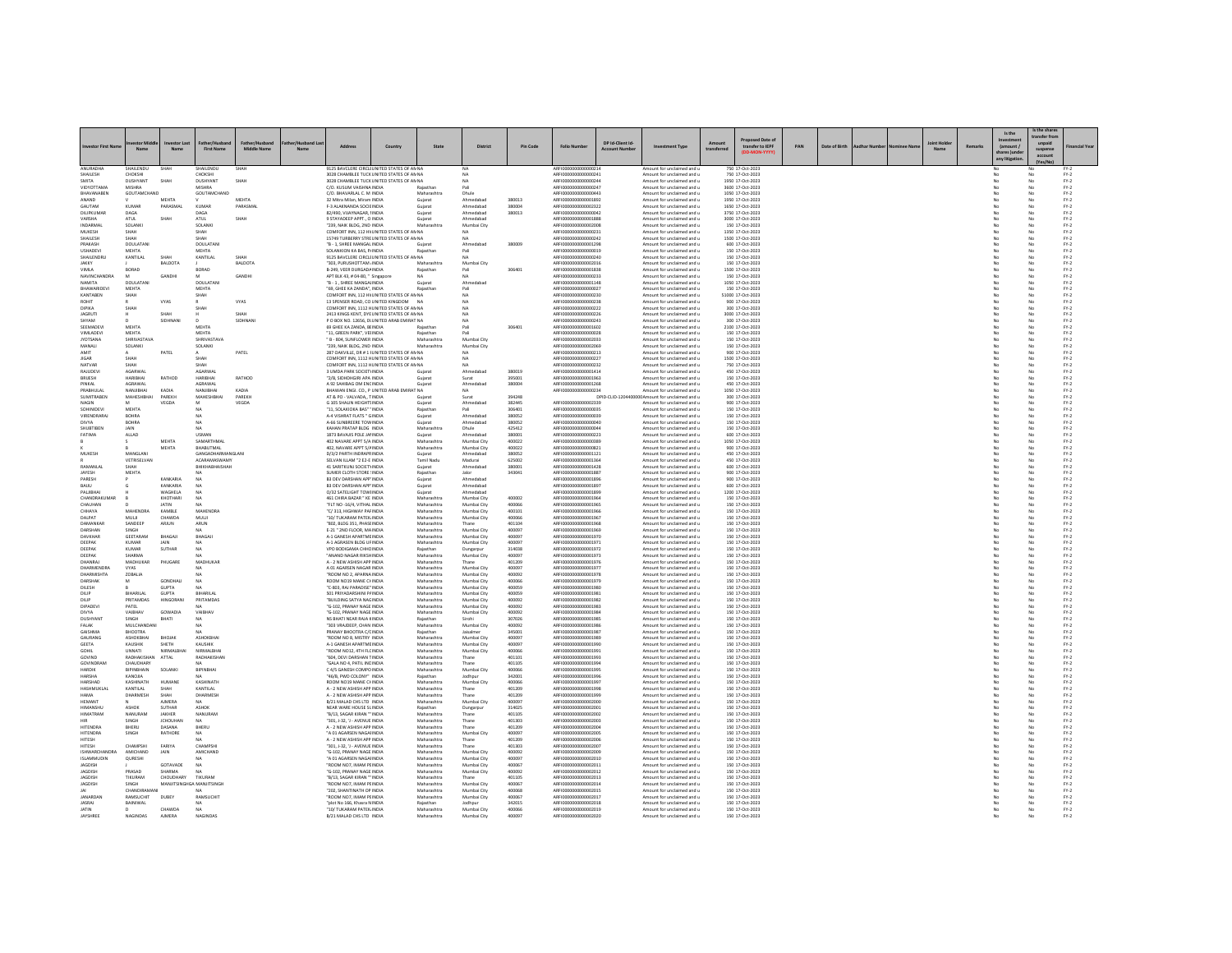|                                |                                    |                               |                              |             |                                                                 |         |                            |                            |                  |                                              |                  |                                                           |            |                                    |     |               |  |        | Is the                 | Is the shar<br>ransfer fro |                                                                               |
|--------------------------------|------------------------------------|-------------------------------|------------------------------|-------------|-----------------------------------------------------------------|---------|----------------------------|----------------------------|------------------|----------------------------------------------|------------------|-----------------------------------------------------------|------------|------------------------------------|-----|---------------|--|--------|------------------------|----------------------------|-------------------------------------------------------------------------------|
| westor First I                 | $M \rightarrow 0$                  | No.                           | <b>First Name</b>            | Middle Name | Address                                                         | Country | State                      | District                   | <b>Pin Code</b>  | <b>Folio Number</b>                          | DP Id-Client Id- | nent Type                                                 | transferre | transfer to IEPF                   | PAN | Date of Birth |  | Remark | (amount /<br>any litir | suspense<br>account        | inancial Yea                                                                  |
| JEETENDERNATI                  | <b>GOKULNATI</b>                   |                               | SOKULNATH                    |             | FLAT 202, F WING, GC INDIA                                      |         | Maharashtr                 | Mumbai City                | 400101           | REI000000000000202                           |                  | Amount for unclaimed and                                  |            | 150 17-Oct-2023                    |     |               |  |        |                        |                            |                                                                               |
| <b>IFNY</b><br>IIGAR           | VINOD<br><b>CHAWDA</b>             | GOWADIA                       | VINOD                        |             | "G-102. PRANAY NAGE INDIA<br>"10/ TUKARAM PATEK INDIA           |         | Maharashtra<br>Maharashtra | Mumbai City<br>Mumbai City | 400092<br>400066 | ARFI0000000000002022<br>ARFI0000000000002024 |                  | Amount for unclaimed and u<br>Amount for unclaimed and u  |            | 150 17-Oct-2023<br>150 17-Oct-2023 |     |               |  |        |                        | No                         | $FY-2$<br>$FN-2$                                                              |
| <b>JIGAR</b><br><b>HMM</b>     | HASMUKBHA<br>VAGHIL                | PANCHAL<br>DESAL              | HASMUKHRHA<br>VAGHIL         |             | B/34 " SHANTI NAGER, INDIA<br>"ROOM NO7 IMAM PEINDIA            |         | Maharashtra<br>Maharashtra | Mumbai City<br>Mumbai City | 400066<br>400067 | ARFI0000000000002025<br>AREI0000000000002026 |                  | Amount for unclaimed and<br>Amount for unclaimed and u    |            | 150 17-Oct-2023<br>150 17-Oct-2023 |     |               |  |        |                        |                            | PY-2<br>$FY-2$                                                                |
| <b>JITENDRA</b>                | <b>TULSIDAS</b>                    | KORI                          | TULSIDAS                     |             | A - 2 NEW ASHISH APP INDIA                                      |         | Maharashtra                | Thane                      | 401209           | ARFI0000000000002027                         |                  | Amount for unclaimed and u                                |            | 150 17-Oct-2023                    |     |               |  |        | No                     | No                         | $FY-2$                                                                        |
| <b>JITENDRA</b>                | LAXMICHANDRA JIGANDHI              |                               | LAXMICHANDRAJ                |             | "ROOM NO7, IMAM PEINDIA                                         |         | Maharashtra                | Mumbai City                | 400067           | ARFI0000000000002029<br>ARFI0000000000002030 |                  | Amount for unclaimed and u                                |            | 150 17-Oct-2023                    |     |               |  |        |                        | No                         | $FY-2$                                                                        |
| <b>IYOTI</b>                   | AVAGHUT<br><b>BALLE</b>            | SHINDE<br>PADWAI              | AVAGHUT<br><b>BALLE</b>      |             | "FLAT NO 001, I WING' INDIA<br><b>LIG-R4-1 * NEAR RUDDINDIA</b> |         | Maharashtra<br>Maharashtra | Thane<br>Thane             | 401209<br>400706 | AREI0000000000002031                         |                  | Amount for unclaimed and u<br>Amount for unclaimed and u  |            | 150 17-Oct-2023<br>150 17-Oct-2023 |     |               |  |        |                        |                            | $FN-2$                                                                        |
| <b>IYOTI</b><br><b>IYOTSAN</b> | <b>HINGORAN</b><br>VIRENDRA        | GOVAWADIA                     | <b>VIRENDRA</b>              |             | 'BUILDING SATYA NAGINDIA<br>"G-102, PRANAY NAGE INDIA           |         | Maharashtra<br>Maharashtra | Mumbai City<br>Mumbai City | 400092<br>400092 | ARFI0000000000002032<br>ARFI000000000000203  |                  | Amount for unclaimed and u<br>Amount for unclaimed and u  |            | 150 17-Oct-2023<br>150 17-Oct-2023 |     |               |  |        |                        | No                         | $\mathsf{FY}\text{-}\mathsf{2} \atop \mathsf{FY}\text{-}\mathsf{2}$<br>$FN-2$ |
| KADAMRARI                      | KRISHANA                           | THAKUR                        | KRISHANA                     |             | A - 2 NEW ASHISH APP INDIA                                      |         | Maharashtra                | Thane                      | 401209           | ARFI0000000000002035                         |                  | Amount for unclaimed and u                                |            | 150 17-Oct-2023                    |     |               |  |        |                        | No                         | $FY-2$                                                                        |
| KAILASH                        |                                    | <b>JAIN</b>                   | NΔ                           |             | "G-102. PRANAY NAGE INDIA                                       |         | Maharashtra                | Mumbai City                | 400092           | ARFI0000000000002036                         |                  | Amount for unclaimed and u                                |            | 150 17-Oct-2023<br>150 17-Oct-2023 |     |               |  |        | No                     | No                         | $FY-2$<br>$FY-2$                                                              |
| KAJAL<br>KALPANA               | <b>SUNIL</b>                       | GOWADIA<br>LANGHE             | SUNIL<br>NA                  |             | "G-102, PRANAY NAGE INDIA<br>12/13 SAI NAGAR " BH INDIA         |         | Maharashtra<br>Maharashtra | Mumbai City<br>Mumbai City | 400092<br>400043 | ARFI0000000000002037<br>ARFI0000000000002038 |                  | Amount for unclaimed and u<br>Amount for unclaimed and u  |            | 150 17-Oct-2023                    |     |               |  |        |                        | No                         | $FN-2$                                                                        |
| KAMALA                         |                                    |                               | NΔ                           |             | "plot No 166, Khasra NINDIA                                     |         | Rajasthan                  | Jodhpur                    | 342015           | AREI0000000000002035                         |                  | Amount for unclaimed and u                                |            | 150 17-Oct-2023                    |     |               |  |        |                        | No                         | $\mathsf{FY}{\cdot}\mathsf{2}$                                                |
| KAMLESH<br>KANAK               | SHARMA                             | SANGHAV                       | NA<br>NA                     |             | NAYI AABADHI BADOD INDIA<br>G-102, PRANAY NAGE INDIA            |         | Rajasthan<br>Maharashtra   | Banswara<br>Mumbai City    | 327601<br>400092 | ARFI0000000000002040<br>ARFI000000000000204  |                  | Amount for unclaimed and u<br>Amount for unclaimed and u  |            | 150 17-Oct-2023<br>150 17-Oct-2023 |     |               |  |        |                        | No                         | $FY-2$<br>$FY-2$                                                              |
| KANARAM<br>KANHAIYA            | CHOUDHAR<br>LAL                    |                               | NA<br><b>NA</b>              |             | 461 CHIRA BAZAR KERI INDIA<br>PLOT NOS VIJAY NAGE INDIA         |         | Maharashtra<br>Rajasthan   | Mumbai City<br>Jodhour     | 400002           | AREI0000000000002042<br>ARFI0000000000002043 |                  | Amount for unclaimed and u<br>Amount for unclaimed and u  |            | 150 17-Oct-2023<br>150 17-Oct-2023 |     |               |  |        | No                     | No<br>No                   | $\mathsf{FY}{\cdot}\mathsf{2}$<br>$FY-2$                                      |
| KANTILAL                       | <b>HIRALALII</b>                   | MISTRY                        | HIRALALI                     |             | "ROOM NO 4, RAWAL INDIA                                         |         | Maharashtra                | Mumbai City                | 400068           | ARFI0000000000002044                         |                  | Amount for unclaimed and u                                |            | 150 17-Oct-2023                    |     |               |  |        | No                     | No                         | $FY-2$                                                                        |
| KAVIT<br>LAMBHURAN             | <b>SUTHAR</b>                      |                               | NA                           |             | Near Ware House "sut INDIA<br>"305, SONA CHAMBER INDIA          |         | Rajasthan<br>Maharashtr    | Dungarpur                  | 314025<br>400002 | ARFI000000000000204<br>ARFI0000000000002058  |                  | Amount for unclaimed and u                                |            | 150 17-Oct-2023                    |     |               |  |        |                        |                            | $Fr-2$                                                                        |
| <b>ATA</b>                     | JAKHER                             | DOSHI                         | MA                           |             | "A - 3/8 RATNANIWAS INDIA                                       |         | Maharashtra                | Mumbai City<br>Mumbai City | 400104           | AREI0000000000002055                         |                  | Amount for unclaimed and u<br>Amount for unclaimed and u  |            | 150 17-Oct-2023<br>150.17-Oct-2023 |     |               |  |        | No                     | No                         | $FN-2$<br>$PV-2$                                                              |
| LAXMI                          | NARAYAN                            | <b>JASRAJ</b>                 | NARAYAN                      |             | "plot No 166, Khasra NINDIA                                     |         | Rajasthan                  | Jodhour                    | 342015           | ARFI0000000000002060                         |                  | Amount for unclaimed and u                                |            | 150 17-Oct-2023                    |     |               |  |        | No                     | No                         | $FN-2$                                                                        |
| LILARAM<br><b>MAHADEVI</b>     | SHARMA<br>SHARMA                   |                               | NA<br>MA                     |             | VPO BARODIYA THE - EINDIA<br>"ANAND NAGAR RIKSHINDIA            |         | Rajasthan<br>Maharashtra   | Banswara<br>Mumbai City    | 327604<br>400097 | ARFI0000000000002061<br>AREI0000000000002062 |                  | Amount for unclaimed and u<br>Amount for unclaimed and u  |            | 150 17-Oct-2023<br>150 17-Oct-2023 |     |               |  |        |                        | No                         | $FY-2$<br>$PV-2$                                                              |
| MAHENDRA                       | DEVCHAND                           | JAIN                          | DEVCHAND                     |             | "G-102. PRANAY NAGE INDIA                                       |         | Maharashtra                | Mumbai City                | 400092           | ARFI0000000000002063                         |                  | Amount for unclaimed and u                                |            | 150 17-Oct-2023                    |     |               |  |        | No                     | No                         | $FY-2$                                                                        |
| MAHENDRA<br>MAHENDRA           | MADHUKAF                           | ARGADE<br>KAMBLE              | MADHUKAF                     |             | A - 2 NEW ASHISH APP INDIA<br>"C/313, HIGHWAY PAFINDIA          |         | Maharashtra<br>Maharashtra | Thane<br>Mumbai City       | 401209<br>400101 | ARFI0000000000002064<br>ARFI000000000000206  |                  | Amount for unclaimed and u<br>Amount for unclaimed and u  |            | 150 17-Oct-2023<br>150 17-Oct-2023 |     |               |  |        |                        | No                         | $FY-2$<br>$FN-2$                                                              |
| <b>MAHENDRA</b>                | NANDLAL                            | BAHETI                        | NANDLAL                      |             | "A - 3/8 RATNANIWAS INDIA                                       |         | Maharashtra                | Mumbai City                | 400104           | AREI000000000002066                          |                  | Amount for unclaimed and u                                |            | 150 17-Oct-2023                    |     |               |  |        | No                     | No                         | $FN-2$                                                                        |
| MAHESH<br>MALAY                | AGRE<br>ASHOK                      | KUMARSHAH                     | ASHOKKUMAR                   |             | 359/4275 " MNB COLO INDIA<br>B/12 " JAI RAMESHWA INDIA          |         | Tamil Nadu<br>Maharashtra  | Chennai<br>Mumbai City     | 600083<br>400062 | ARFI0000000000002067<br>ARFI0000000000002068 |                  | Amount for unclaimed and u<br>Amount for unclaimed and u  |            | 150 17-Oct-2023<br>150 17-Oct-2023 |     |               |  |        | No                     | No<br>No                   | $FY-2$<br>$FY-2$                                                              |
| MANGIRISH                      | HERWADKAR                          |                               |                              |             | Rambali Chawl Eat Bha INDIA                                     |         | Maharashtra                | Mumbai City                | 400063           | ARFI0000000000002070                         |                  | Amount for unclaimed and u                                |            | 150 17-Oct-2023                    |     |               |  |        |                        |                            | $FY-2$                                                                        |
| MANIKANT<br>MANISHA            | KAPILDEV<br>KADAM                  | RAI                           | KAPILDEV                     |             | "1ST FLOOR, FLAT NO : INDIA<br>"BLDG 11/11, BIMBISA INDIA       |         | Maharashtra<br>Maharashtra | Mumbai City<br>Mumbai City | 400065           | ARFI0000000000002071<br>ARFI0000000000002072 |                  | Amount for unclaimed and u<br>Amount for unclaimed and u  |            | 150 17-Oct-2023<br>150 17-Oct-2023 |     |               |  |        | No                     | No<br>No                   | $FY-2$<br>$FY-2$                                                              |
| MANJEETKUMA                    | VISHWAKARM                         |                               |                              |             | 401, DHEERAJ SAVER/ INDIA                                       |         | Maharashtra                | Mumbai City                | 400066           | ARFI0000000000002073                         |                  | Amount for unclaimed and u                                |            | 150 17-Oct-2023                    |     |               |  |        |                        |                            | $FY-2$                                                                        |
| MANIIRI<br><b>MANJU</b>        | <b>GONDHARL</b><br><b>JAISAWAL</b> |                               | NA<br>NA                     |             | "403 SHRADDHA APAFINDIA<br>SANDEEP M JAISAWAL INDIA             |         | Maharashtra<br>Maharashtra | Mumbai City<br>Mumbai City | 400097<br>400088 | AREI0000000000002074<br>ARFI0000000000002075 |                  | Amount for unclaimed and u<br>Amount for unclaimed and u  |            | 150 17-Oct-2023<br>150 17-Oct-2023 |     |               |  |        | No                     | No<br>No                   | $FN-2$<br>$FY-2$                                                              |
| MANJULABEN                     |                                    | JAIN                          | NA                           |             | "G-102, PRANAY NAGE INDIA                                       |         | Maharashtra                | Mumbai City                | 400092           | ARFI0000000000002076                         |                  | Amount for unclaimed and u                                |            | 150 17-Oct-2023                    |     |               |  |        | No<br>No               | No                         | $FY-2$                                                                        |
| MANOJ<br>MANOIKLIMAR           | ASHOK                              | KAMBLE                        | <b>ASHOP</b>                 |             | 12/13 SAI NAGAR " BH INDIA<br>"A-605 VITHIKA" "DOSINDIA         |         | Maharashtra                | Mumbai City                | 400042           | ARFI000000000000207                          |                  | Amount for unclaimed and u                                |            | 150 17-Oct-2023                    |     |               |  |        |                        |                            | $FN-2$                                                                        |
| <b>MANOJ</b>                   | <b>GUPTA</b><br><b>SUTHAR</b>      |                               | NA.<br><b>NA</b>             |             | VILLAGE POST PUNALI INDIA                                       |         | Maharashtra<br>Rajasthan   | Thane<br>Dungarpur         | 400606<br>314028 | AREI0000000000002078<br>ARFI0000000000002079 |                  | Amount for unclaimed and u<br>Amount for unclaimed and u  |            | 150 17-Oct-2023<br>150 17-Oct-2023 |     |               |  |        | No                     | No<br>No                   | $\frac{\mathsf{FY}\cdot 2}{\mathsf{FY}\cdot 2}$                               |
| MANORAMA                       | SANGHAV                            |                               |                              |             | "PLOT NO 166, KHASR/INDIA                                       |         | Rajasthan                  | Jodhpur                    |                  | ARFI0000000000002080                         |                  | Amount for unclaimed and u                                |            | 150 17-Oct-2023                    |     |               |  |        |                        |                            | $FY-2$                                                                        |
| MANYAM<br>MEGHA                | VENKATA<br>ANKIT                   | PADMALA<br>GANDHI             | VENKATA<br>ANKIT             |             | "802, BLDG 351, PHASEINDIA<br>"A-1. AGRASEN BLDG" INDIA         |         | Maharashtra<br>Maharashtra | Thane<br>Mumbai City       | 401104<br>400097 | ARFI0000000000002081<br>ARFI0000000000002082 |                  | Amount for unclaimed and u<br>Amount for unclaimed and u  |            | 150 17-Oct-2023<br>150 17-Oct-2023 |     |               |  |        | No                     | No<br>No                   | $FN-2$<br>$FY-2$                                                              |
| MEGHA                          | PRIYANK                            | GOWADIA                       | PRIYANK                      |             | "302, SUPARSHAV RES INDIA                                       |         | Gujarat                    | Ahmedabad                  | 380007           | ARFI0000000000002083                         |                  | Amount for unclaimed and u                                |            | 150 17-Oct-2023                    |     |               |  |        | No                     | No                         | $FY-2$                                                                        |
| MEGHA<br>MEHIJI                | NAGDA<br><b>VIRENDRA</b>           | RISHT                         | <b>VIDENDRA</b>              |             | A - 1 GANESH APARTMINDIA<br>"A/303, RAMEHWAR D INDIA            |         | Maharashtra<br>Maharashtra | Mumbai City<br>Mumbai City | 400097<br>400092 | ARFI0000000000002084<br>AREI0000000000002085 |                  | Amount for unclaimed and u<br>Amount for unclaimed and u  |            | 150 17-Oct-2023<br>150 17-Oct-2023 |     |               |  |        |                        | No<br>No                   | $\text{FY-2}$<br>$FY-2$                                                       |
| <b>MITESH</b>                  | SHASHIKANT                         | <b>208414</b>                 | SHASHIKANT                   |             | <b>"ROOM NO 2 APARNA INDIA</b>                                  |         | Maharashtra                | Mumbai City                | 400092           | AREI000000000002086                          |                  | Amount for unclaimed and u                                |            | 150.17-Oct-2023                    |     |               |  |        | No                     | No                         | $FN-2$                                                                        |
| MOHAMMED<br>MOINUDDIN          | FAHAD<br><b>QURESH</b>             | MOHIUDDIN                     | FAHAD                        |             | "14. DURIAN ESTATE, EINDIA<br>A-1, AGRASEN BLDG" INDIA          |         | Maharashtra<br>Maharashtra | Mumbai City<br>Mumbai City | 400063<br>400097 | ARFI0000000000002087<br>18510000000000000008 |                  | Amount for unclaimed and u<br>Amount for unclaimed and u  |            | 150 17-Oct-2023<br>150 17-Oct-2023 |     |               |  |        | No                     | No                         | $FN-2$<br>$FY-2$                                                              |
| TIOLIN                         | VYAS                               |                               | NΔ                           |             | "G-102 PRANAY NAGE INDIA                                        |         | Maharashtra                | Mumbai City                | 400092           | AREI000000000002085                          |                  | Amount for unclaimed and u                                |            | 150 17-Oct-2023                    |     |               |  |        | No                     | No                         | $FN-2$                                                                        |
| MUKANSINGH<br>MUKUL            | GARG                               | SISODIYA                      | NA                           |             | "POONAM ANNEX, B VINDIA<br>103/B TECHNO PARK 1 INDIA            |         | Maharashtra<br>Maharashtra | Thane<br>Mumbai City       | 401303<br>400101 | ARFI0000000000002090<br>ARFI0000000000002091 |                  | Amount for unclaimed and u<br>Amount for unclaimed and u  |            | 150 17-Oct-2023<br>150 17-Oct-2023 |     |               |  |        | No                     | No<br>No                   | $FN-2$<br>$FY-2$                                                              |
| MULAYAM                        | SINGH                              | YADAV                         |                              |             | "RAM GALI, YADAV CH INDIA                                       |         | Maharashtra                | Mumbai City                | 400063           | ARFI0000000000002092                         |                  | Amount for unclaimed and u                                |            | 150 17-Oct-2023                    |     |               |  |        |                        | No                         | $FY-2$                                                                        |
| NAGINDAS<br>NALINI             | GOWADIA                            | AIMERA                        | NA<br>NA                     |             | <b>B/21 MAI AD CHS LTD. INDIA</b><br>"G-102. PRANAY NAGE INDIA  |         | Maharashtra<br>Maharashtra | Mumbai City<br>Mumbai City | 400097<br>400092 | AREI0000000000002093<br>ARFI0000000000002094 |                  | Amount for unclaimed and u<br>Amount for unclaimed and u  |            | 150 17-Oct-2023<br>150 17-Oct-2023 |     |               |  |        | No                     | No<br>No                   | $FN-2$<br>$FY-2$                                                              |
| NARAYANRAM                     | JAKHER                             |                               | N/                           |             | "215/6, MAHADEVEV NINDIA                                        |         | Maharashtra                | Thane                      |                  | ARFI0000000000002095                         |                  | Amount for unclaimed and u                                |            | 150 17-Oct-2023                    |     |               |  |        |                        | No                         | $FY-2$                                                                        |
| NARENDRA<br>NARESH             | <b>SINGH</b><br><b>KUMAR</b>       | RHATI<br>PANDYA               | NA<br><b>NA</b>              |             | NEAR RAIA KOTHI KES INDIA<br>PRANAY BHOOTRA C/CINDIA            |         | Rajasthan<br>Rajasthan     | Sirohi<br>Jaisalmen        | 307026<br>345001 | AREI0000000000002096<br>ARFI0000000000002097 |                  | Amount for unclaimed and u<br>Amount for unclaimed and u  |            | 150 17-Oct-2023<br>150 17-Oct-2023 |     |               |  |        | No                     | No<br>No                   | $FY-2$<br>$FY-2$                                                              |
| NAVALSINGH                     | <b>VEERSINGH</b>                   | DEWAL                         | VEERSINGH                    |             | "404, 'C' WING, VIVA GINDIA                                     |         | Maharashtra                | Thane                      |                  | ARFI0000000000002098                         |                  | Amount for unclaimed and u                                |            | 150 17-Oct-2023                    |     |               |  |        | No                     | No                         | $FY-2$                                                                        |
| NEERAJ<br>NIKTINI              | SANGHAV<br>SAJJANRAJ               | KAWAR                         | SAILANRA                     |             | PRANAY BHOOTRA C/CINDIA<br>"G-102, PRANAY NAGE INDIA            |         | Maharashtra                | Mumbai City                | 345001<br>400092 | ARFI000000000000209<br>ARFI0000000000002100  |                  | Amount for unclaimed and u<br>Amount for unclaimed and u  |            | 150 17-Oct-2023<br>150 17-Oct-2023 |     |               |  |        | No                     | No                         | $FN-2$<br>$FN-2$                                                              |
| NILESH                         |                                    | SONAWNE                       | <b>NA</b>                    |             | F NO305 " MB TOWER INDIA                                        |         | Maharashtra                | Thane                      |                  | ARFI0000000000002101                         |                  | Amount for unclaimed and u                                |            | 150 17-Oct-2023                    |     |               |  |        | No                     | No                         | $FY-2$                                                                        |
| NILIMA                         | MOHAI                              | AGRE                          | MOHAN                        |             | ROOM NO19 MANE CHINDIA                                          |         | Maharashtra                | Mumbai City                | 400066           | ARFI0000000000002102                         |                  | Amount for unclaimed and u                                |            | 150 17-Oct-2023                    |     |               |  |        |                        | No                         | $FY-2$                                                                        |
| NIRMA<br>NIRMAL                |                                    | MULCHANDAN<br>MULCHANDANIH NA | NA                           |             | 303 VRAJDEEP, CHAN INDIA<br>"303 VRAJDEEP, CHAN INDIA           |         | Maharashtra<br>Maharashtra | Mumbai City<br>Mumbai City | 400092<br>400092 | ARFI000000000000210<br>ARFI0000000000002104  |                  | Amount for unclaimed and u<br>Amount for unclaimed and u  |            | 150 17-Oct-2023<br>150 17-Oct-2023 |     |               |  |        | No                     | No                         | $FY-2$<br>$FY-2$                                                              |
| NISHANT                        | SHAH                               |                               | NA                           |             | "25-B, PADAM BLDG,N INDIA                                       |         | Maharashtra                | Mumbai City                | 400092           | ARFI0000000000002105                         |                  | Amount for unclaimed and u                                |            | 150 17-Oct-2023                    |     |               |  |        |                        | No                         | $FY-2$                                                                        |
| <b>NITESH</b><br>NITIN         | PANDURAN                           | PAWAR                         | PANDURAN<br>NA               |             | A - 2 NEW ASHISH APP INDIA<br>"FLAT 1002, TOWER 2. INDIA        |         | Maharashtra<br>Maharashtra | Thane<br>Mumbai City       | 401209<br>400101 | ARFI0000000000002106<br>AREI0000000000002107 |                  | Amount for unclaimed and u<br>Amount for unclaimed and u  |            | 150 17-Oct-2023<br>150 17-Oct-2023 |     |               |  |        |                        | No                         | $FN-2$<br>$\mathsf{FY}{\cdot}\mathsf{2}$                                      |
| NITIN                          | KALAL                              |                               | <b>NA</b>                    |             | A 01 AGARSEN NAGAR INDIA                                        |         | Maharashtra                | Mumbai City                | 400097           | ARFI0000000000002108                         |                  | Amount for unclaimed and u                                |            | 150 17-Oct-2023                    |     |               |  |        | No                     | No                         | $FY-2$                                                                        |
| OM<br>OMKAF                    | PRAKASH<br>VASUDEV                 | GONDHAL                       | VASUDEV                      |             | "PLOT NO 166, KHASRJ INDIA<br>403, SHRADDHA APAFINDI            |         | Rajasthan<br>Maharashtra   | Jodhpur<br>Mumbai City     | 400097           | ARFI0000000000002109<br>ARFI0000000000002110 |                  | Amount for unclaimed and u<br>Amount for unclaimed and u  |            | 150 17-Oct-2023<br>150 17-Oct-2023 |     |               |  |        | No                     | No                         | $FY-2$<br>$FN-2$                                                              |
|                                |                                    | RAHATWAL                      | <b>NA</b>                    |             | ROOM NO19 MANE CHINDIA                                          |         | Maharashtra                | Mumbai City                | 400066           | ARFI0000000000002111                         |                  | Amount for unclaimed and u                                |            | 150 17-Oct-2023                    |     |               |  |        |                        | No                         | $FY-2$                                                                        |
| PANDHARE<br>PANDYA             | <b>SANTOSH</b><br><b>ASHOK</b>     | RAGUNATH<br>KUMAR             | <b>RAGUNATH</b>              |             | NAVNATH CHAWL SAN INDIA<br>"301, Rishabh Darshan INDIA          |         | Maharashtra<br>Maharashtra | Mumbai City<br>Mumbai City | 400084<br>400064 | AREI0000000000002112<br>ARFI0000000000002113 |                  | Amount for unclaimed and u.<br>Amount for unclaimed and u |            | 150 17-0rt-2023<br>150 17-Oct-2023 |     |               |  |        |                        | No                         | $FY-2$<br>$FY-2$                                                              |
| PANKAJ                         | ASHOK                              | MISHRA                        | ASHOK                        |             | "S. ASHOTOSH BLDG" " INDIA                                      |         | Maharashtra                | Mumbai City                | 400092           | ARFI0000000000002114                         |                  | Amount for unclaimed and u                                |            | 150 17-Oct-2023                    |     |               |  |        |                        |                            | $FN-2$                                                                        |
| PARESH<br>PATEL                | NILESH                             | <b>IOSHI</b><br>BALLUBHAI     | MA <sup></sup><br>BALLUBHA   |             | "105/B. SALKARISHMA INDIA<br>"BHIKU NARAYAN, BAVINDIA           |         | Maharashtra<br>Maharashtra | Thane<br>Mumbai City       | 401105<br>400066 | AREI0000000000002115<br>ARFI0000000000002116 |                  | Amount for unclaimed and u.<br>Amount for unclaimed and u |            | 150.17-Oct-2023<br>150 17-Oct-2023 |     |               |  |        | No<br>No               | No<br>No                   | $PV-2$<br>$FY-2$                                                              |
| PAVAN                          | <b>KUMAF</b>                       | GOWADIA                       | NA                           |             | G-102. PRANAY NAGE INDIA                                        |         | Maharashtra                | Mumbai City                | 400092           | ARFI0000000000002117                         |                  | Amount for unclaimed and u                                |            | 150 17-Oct-2023                    |     |               |  |        |                        | No                         | $PV-2$                                                                        |
| PAVAN<br>AIONS                 | <b>KUMAF</b><br><b>IANARDAN</b>    | PANDYA<br>DUREY               | NA<br><b>IANARDAN</b>        |             | "22A JAGJIVAN MANS/ INDIA<br>"ROOM NO7 IMAM PEINDIA             |         | Maharashtra<br>Maharashtra | Mumbai City<br>Mumbai City | 400002<br>400067 | ARFI0000000000002118<br>AREI000000000002119  |                  | Amount for unclaimed and u<br>Amount for unclaimed and u  |            | 150 17-Oct-2023<br>150 17-Oct-2023 |     |               |  |        | No                     | No<br>No                   | $FN-2$<br>$FN-2$                                                              |
| POONAM                         | KANQJIA                            |                               |                              |             | "46/B. PWD COLONY" INDIA                                        |         | Rajasthan                  | Jodhour                    | 342001           | ARFI0000000000002120                         |                  | Amount for unclaimed and u                                |            | 150 17-Oct-2023                    |     |               |  |        | No                     | No                         | $FY-2$                                                                        |
| PRABHAKA<br>PRADEEP            | <b>CHANDROB</b><br>PODDAR          | GAWANS                        | CHANDROBA                    |             | A-501 STH FLOOR MAFINDIA<br>C 4/5 GANESH COMPO INDIA            |         | Maharashtr<br>Maharashtra  | Mumbai City<br>Mumbai City | 400064<br>400066 | AREI000000000002122                          |                  | Amount for unclaimed and u<br>Amount for unclaimed and u  |            | 150 17-Oct-2023<br>150 17-Oct-2023 |     |               |  |        | No                     | No                         | $FY-2$<br>$FN-2$                                                              |
| PRADIP                         | <b>FULCHAND</b>                    | MADHANI                       | FULCHAND                     |             | "B-403, ASHIRWAD AP INDIA                                       |         | Maharashtra                | Thane                      | 401209           | ARFI0000000000002123                         |                  | Amount for unclaimed and u                                |            | 150 17-Oct-2023                    |     |               |  |        | No                     | No                         | $FY-2$                                                                        |
| PRAGNESH<br>PRAKASH            | KUMA                               | MADHANI<br>PELARAM            | <b>NA</b>                    |             | "B-403, ASHIRWAD AP/INDIA<br>"303, 3RD FLR, ASHIYA INDIA        |         | Maharashtra<br>Maharashtra | Thane<br>Mumbai City       | 401209<br>400061 | ARFI0000000000002124<br>ARFI0000000000002125 |                  | Amount for unclaimed and u<br>Amount for unclaimed and u  |            | 150 17-Oct-2023<br>150 17-Oct-2023 |     |               |  |        |                        | No                         | $FY-2$<br>$FN-2$                                                              |
| PRAKESH                        |                                    | PAREKH                        |                              |             | "TAMAN VIDEO CHAW INDIA                                         |         | Maharashtra                | Mumbai City                | 400066           | AREI0000000000002126                         |                  | Amount for unclaimed and u                                |            | 150 17-Oct-2023                    |     |               |  |        |                        | No                         | $FN-2$                                                                        |
| PRALHAD                        | PANDURANGRAD MAHISHI               |                               | PANDURANGRAO                 |             | "B-301, PANCHAM CO- INDIA                                       |         | Maharashtra                | Mumbai City                | 400091           | ARFI0000000000002127                         |                  | Amount for unclaimed and u                                |            | 150 17-Oct-2023                    |     |               |  |        | No                     | No                         | $FY-2$                                                                        |
| PRAMOD<br>PRANAY               | <b>KUMAR</b><br><b>BHOOTRA</b>     | MAURYA                        | NA                           |             | "C/313, HIGHWAY PAFINDIA<br>PRANAY RHOOTRA C/CINDIA             |         | Maharashtra<br>Rajasthan   | Mumbai City<br>laisalmer   | 400101<br>345001 | ARFI0000000000002128<br>AREI0000000000002125 |                  | Amount for unclaimed and u<br>Amount for unclaimed and u  |            | 150 17-Oct-2023<br>150 17-Oct-2023 |     |               |  |        |                        | No<br>No                   | $FY-2$<br>$FN-2$                                                              |
| PRASHANT                       | SHAGUNGHADI                        |                               | NΔ                           |             | "303, 3RD FLR, ASHIYA INDIA                                     |         | Maharashtra                | Mumbai City                | 400061           | ARFI0000000000002130                         |                  | Amount for unclaimed and u                                |            | 150 17-Oct-2023                    |     |               |  |        |                        | No                         | $FY-2$                                                                        |
| PRATISH<br>PRAVEENA            | <b>SUDHIR</b><br>JOHN              | AMBEKAR<br>KAMATH             | <b>SUDHIR</b><br><b>JOHN</b> |             | "ROOM NO7, IMAM PEINDIA<br>"FLAT 1002, TOWER 2, INDIA           |         | Maharashtra<br>Maharashtra | Mumbai City<br>Mumbai City | 400067<br>400101 | ARFI0000000000002131<br>ARFI0000000000002132 |                  | Amount for unclaimed and u<br>Amount for unclaimed and u  |            | 150 17-Oct-2023<br>150 17-Oct-2023 |     |               |  |        |                        | No                         | $FY-2$<br>$FN-2$                                                              |
| PRAVINCHANDRA                  | Ġ.                                 | SHAH                          | NΔ                           |             | "B-603, SHREE SHUBH/ INDIA                                      |         | Maharashtra                | Mumbai City                | 400067           | ARFI0000000000002133                         |                  | Amount for unclaimed and u                                |            | 150 17-Oct-2023                    |     |               |  |        |                        | No                         | $FN-2$                                                                        |
| PRITAMDAS<br>PRITI             | <b>HINGORANI</b><br>DALI           |                               | NA<br><b>NA</b>              |             | "BUILDING SATYA NACINDIA<br>"A-602, RAJENDRA NAHNDIA            |         | Maharashtra<br>Maharashtra | Mumbai City<br>Mumbai City | 400092<br>400066 | ARFI0000000000002134<br>ARFI0000000000002135 |                  | Amount for unclaimed and u<br>Amount for unclaimed and u  |            | 150 17-Oct-2023<br>150 17-Oct-2023 |     |               |  |        |                        | No                         | $FY-2$<br>$FY-2$                                                              |
| PRIYADARSHANA                  | ROHAN                              | GAWANS                        | NA                           |             | A-501 STH FLOOR MAFINDIA                                        |         | Maharashtra                | Mumbai City                | 400064           | ARFI0000000000002136                         |                  | Amount for unclaimed and u                                |            | 150 17-Oct-2023                    |     |               |  |        |                        |                            | $FN-2$                                                                        |
| PRIVANK<br>PRIYAVADAN          | GOWADIA<br>VRIJLAL                 | SHAH                          | VRIJLAL                      |             | "302. SUPARSHAV RES INDIA<br>"B-603, SHREE SHUBH/ INDIA         |         | Maharashtra                | Ahmedabad<br>Mumbai City   | 380007<br>400067 | AREI0000000000002137<br>ARFI0000000000002138 |                  | Amount for unclaimed and u<br>Amount for unclaimed and u  |            | 150 17-Oct-2023<br>150 17-Oct-2023 |     |               |  |        |                        |                            | $FY-2$<br>$FY-2$                                                              |
| PUDUKODE                       | RAMANATHAM SESHAN                  |                               |                              |             | NAVNATH CHAWL SAN INDIA                                         |         | Maharashtra                | Mumbai City                | 400084           | ARFI0000000000002139                         |                  | Amount for unclaimed and u                                |            | 150 17-Oct-2023                    |     |               |  |        |                        |                            | $FY-2$                                                                        |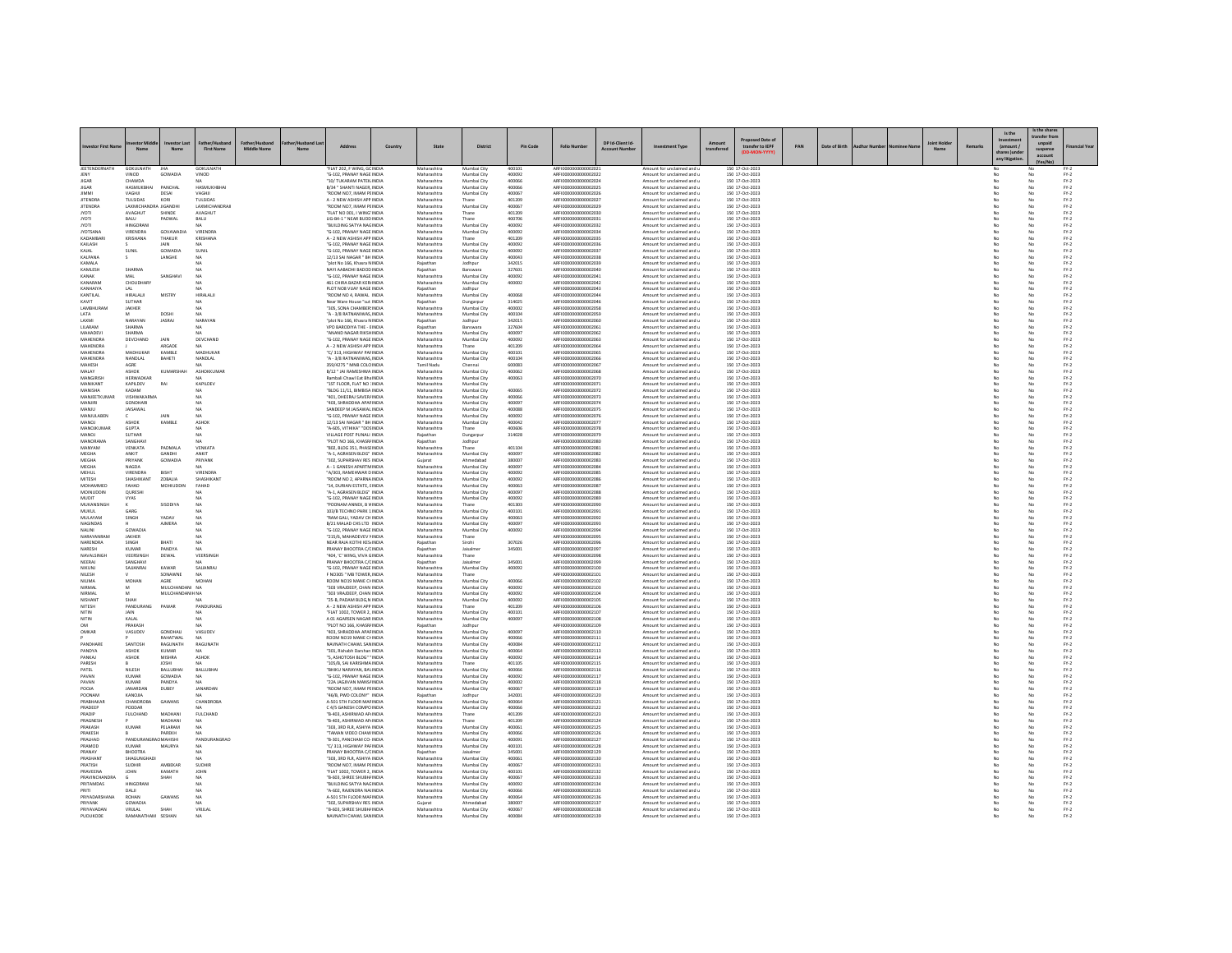|                                  |                                |                           |                                   |             |                                                                |         |                              |                            |                  |                                              |                  |                                                          |            |                                    |     |               |  |        | Is the                 | Is the shar<br>ransfer fro |                                                                     |
|----------------------------------|--------------------------------|---------------------------|-----------------------------------|-------------|----------------------------------------------------------------|---------|------------------------------|----------------------------|------------------|----------------------------------------------|------------------|----------------------------------------------------------|------------|------------------------------------|-----|---------------|--|--------|------------------------|----------------------------|---------------------------------------------------------------------|
|                                  | Mary                           | Nar                       | <b>First Name</b>                 | Middle Name | Address                                                        | Country | State                        | District                   | <b>Pin Code</b>  | <b>Folio Number</b>                          | DP Id-Client Id- | nent Type                                                | transferre | transfer to IEPF                   | PAN | Date of Birth |  | Remark | (amount /<br>any litir | suspense<br>account        | inancial Yea                                                        |
| RARINDRA<br>RACHANA              | KUMA<br>GOVIND                 | ATTAL                     | GOVIND                            |             | UGAL BHAVAN, HILL INDIA<br>"604, DEVI DARSHAN TINDIA           |         | West Benga<br>Maharashtra    | Bardhama<br>Thane          | 713343<br>401101 | REI000000000000214<br>ARFI0000000000002141   |                  | Amount for unclaimed and<br>Amount for unclaimed and u   |            | 150 17-Oct-2023<br>150 17-Oct-2023 |     |               |  |        |                        | No                         | $FY-2$                                                              |
| RADHESHYAN                       | PODDAF                         |                           |                                   |             | 215/2 SHASTRI NAGAR INDIA                                      |         | Uttar Pradesh                | Kanpur Naga                | 208005           | ARFI0000000000002142                         |                  | Amount for unclaimed and u                               |            | 150 17-Oct-2023                    |     |               |  |        |                        |                            | $FN-2$                                                              |
| RAHUL<br>RAHIII                  | GANGADHAR<br>SHAMRAO           | HANVATE<br>MALVE          | GANGADHA<br><b><i>SHAMRAO</i></b> |             | A - 2 NEW ASHISH APP INDIA<br>"502 A-1 DAFFODII" "INDIA        |         | Maharashtra                  | Thane                      | 401209<br>400601 | ARFI0000000000002143<br>AREI0000000000002144 |                  | Amount for unclaimed and<br>Amount for unclaimed and u   |            | 150 17-Oct-2023<br>150 17-Oct-2023 |     |               |  |        |                        |                            | $PV-2$<br>$FY-2$                                                    |
| RAI                              | CHAWLA                         |                           | NΔ                                |             | A 01 AGARSEN NAGAR INDIA                                       |         | Maharashtra                  | Mumbai City                | 400097           | ARFI0000000000002145                         |                  | Amount for unclaimed and u                               |            | 150 17-Oct-2023                    |     |               |  |        | No                     | No                         | $FY-2$                                                              |
| RAJESH<br>RAJAESH                | PRITAMDAS<br>RAMSUKH           | HINGORAN<br>RA            | PRITAMDAS<br>RAMSUKH              |             | "BUILDING SATYA NAGINDIA<br>"PLOT NO 166, KHASR/ INDIA         |         | Maharashtra<br>Rajasthan     | Mumbai City<br>Jodhpur     | 400092           | ARFI0000000000002146<br>ARFI000000000002147  |                  | Amount for unclaimed and u<br>Amount for unclaimed and u |            | 150 17-Oct-2023<br>150 17-Oct-2023 |     |               |  |        |                        | No                         | $FY-2$<br>$FN-2$                                                    |
| RAIFSH                           |                                | LANGHE                    | NΔ                                |             | 12/13 SAI NAGAR " BH INDIA                                     |         | Maharashtra                  | Mumbai City                | snogar           | ARFI0000000000002148                         |                  | Amount for unclaimed and u                               |            | 150 17-Oct-2023                    |     |               |  |        |                        | No                         | $\mathsf{FY}\text{-}\mathsf{2} \atop \mathsf{FY}\text{-}\mathsf{2}$ |
| RAJESH<br>RAJESHR                | SHARMA<br><b>SANTOSH</b>       | PANDHAR                   | SANTOSH                           |             | ANAND NAGAR RIKSHINDIA<br>NAVNATH CHAWL SANINDIA               |         | Maharashtra<br>Maharashtra   | Mumbai City<br>Mumbai City | 400097<br>400084 | ARFI0000000000002149<br>ARFI0000000000002150 |                  | Amount for unclaimed and u<br>Amount for unclaimed and u |            | 150 17-Oct-2023<br>150 17-Oct-2023 |     |               |  |        |                        | No                         | $FN-2$                                                              |
| RAIKLIMAS                        | <b>BABLIRAO</b>                | SHINDE                    | <b>BABURAO</b>                    |             | A - 2 NEW ASHISH APP INDIA                                     |         | Maharashtra                  | Thane                      | 401209           | ARFI000000000002151                          |                  | Amount for unclaimed and u                               |            | 150 17-Oct-2023                    |     |               |  |        |                        | No                         | $FY-2$                                                              |
| RAJLAXMI<br>RAJNI                | PRABHAKAR<br>SALARIA           | GAWANS                    | PRABHAKAR                         |             | A-501 STH FLOOR MAFINDIA<br>E-21 " 2ND FLOOR, MAINDIA          |         | Maharashtra<br>Maharashtra   | Mumbai City<br>Mumbai City | 400064<br>400097 | ARFI0000000000002152<br>ARFI0000000000002153 |                  | Amount for unclaimed and u<br>Amount for unclaimed and u |            | 150 17-Oct-2023<br>150 17-Oct-2023 |     |               |  |        | No                     | No<br>No                   | $FY-2$<br>$FY-2$                                                    |
| RAKESH                           | RATANLAL                       | SUWALKA                   | RATANLAI                          |             | HIGHWAY ROAD, OPP INDIA                                        |         | Rajasthan                    | Bhilwara                   | 311001           | ARFI0000000000002159                         |                  | Amount for unclaimed and u                               |            | 150 17-Oct-2023                    |     |               |  |        |                        |                            | $FN-2$                                                              |
| RAM<br>RAMDULAR                  | SAGAR<br>VISHWAKARMA           | YADAV                     | SAGAR<br><b>NA</b>                |             | "RAM GALI, YADAV CH INDIA<br>"R-3, S-13, A WING, VISINDIA      |         | Maharashtra<br>Maharashtra   | Mumbai City<br>Mumbai City | 400063<br>400060 | AREI0000000000002160<br>ARFI0000000000002161 |                  | Amount for unclaimed and u<br>Amount for unclaimed and u |            | 150 17-Oct-2023<br>150 17-Oct-2023 |     |               |  |        |                        | No<br>No                   | $\mathsf{FY}{\cdot}\mathsf{2}$<br>$FY-2$                            |
| RAMESH                           | CHANDRA                        | KANSARA                   | NA                                |             | G-102, PRANAY NAGE INDIA                                       |         | Maharashtra                  | Mumbai City                | 400092           | ARFI0000000000002162                         |                  | Amount for unclaimed and u                               |            | 150 17-Oct-2023                    |     |               |  |        |                        |                            | $FY-2$                                                              |
| RAMESH<br>RAMESHWARLAL           | VISHWAKARMA<br>JAKHER          |                           | <b>NA</b>                         |             | "R-3, S-13, A WING, VISINDIA<br>"B/13, SAGAR KIRAN "" INDIA    |         | Maharashtra<br>Maharashtra   | Mumbai City<br>Thane       | 400060<br>401105 | AREI0000000000002163<br>ARFI0000000000002164 |                  | Amount for unclaimed and u<br>Amount for unclaimed and u |            | 150 17-Oct-2023<br>150 17-Oct-2023 |     |               |  |        | No                     | No<br>No                   | $\mathsf{FY}{\cdot}\mathsf{2}$<br>$FY-2$                            |
| RAMKISHAN                        | NARAYANRAM SIYAG               |                           | NARAYANRAN                        |             | "RAIDA CHAWL, ROON INDIA                                       |         | Maharashtra                  | Mumbai City                | 400002           | ARFI0000000000002165                         |                  | Amount for unclaimed and u                               |            | 150 17-Oct-2023                    |     |               |  |        | No                     | No                         | $FY-2$                                                              |
| RAMPAL<br>RANJANA                | KUMAWA1<br><b>JAINGOWADIA</b>  |                           | NΔ                                |             | "B/13, SAGAR KIRAN " INDIA<br>"G-102, PRANAY NAGE INDIA        |         | Maharashtra<br>Maharashtra   | Thane<br>Mumbai City       | 401105<br>400092 | ARFI0000000000002166<br>ARFI0000000000002167 |                  | Amount for unclaimed and u<br>Amount for unclaimed and u |            | 150 17-Oct-2023<br>150 17-Oct-2023 |     |               |  |        |                        |                            | $Fr-2$<br>$FN-2$                                                    |
| RANIANA                          | KANVAR                         |                           | NA                                |             | NS RHATI NEAR RAIA KINDIA                                      |         | Raiasthan                    | Sirnhi                     | 307026           | AREI0000000000002168                         |                  | Amount for unclaimed and u                               |            | 150.17-Oct-2023                    |     |               |  |        | No                     | No                         | $PV-2$                                                              |
| RANJEET<br>RATAN                 | SINGH<br>KUNWAF                | <b>CHOUHAN</b>            | NA<br>NA                          |             | "301. J-32. 'J - AVENUE INDIA<br>"301, J-32, 'J - AVENUE INDIA |         | Maharashtra<br>Maharashtra   | Thane<br>Thane             | 401303<br>401303 | ARFI0000000000002169<br>ARFI0000000000002170 |                  | Amount for unclaimed and u<br>Amount for unclaimed and u |            | 150 17-Oct-2023<br>150 17-Oct-2023 |     |               |  |        | No                     | No                         | $FN-2$<br>$FY-2$                                                    |
| RATAN                            | LAL.                           | <b>SHWALKA</b>            | NA                                |             | HIGHWAY ROAD OPFINDIA                                          |         | Raiasthan                    | Rhilwara                   | 311001           | AREI0000000000002171                         |                  | Amount for unclaimed and u                               |            | 150 17-Oct-2023                    |     |               |  |        |                        | No                         | $FN-2$                                                              |
| REENA<br>REKHA                   | <b>JAIN</b><br><b>INDARMAL</b> | SOLANKI                   | NΔ<br>INDARMA                     |             | "G-102. PRANAY NAGE INDIA<br>"239, NAIK BLDG, 2ND INDIA        |         | Maharashtra<br>Maharashtra   | Mumbai City<br>Mumbai City | 400092           | ARFI0000000000002172<br>ARFI0000000000002173 |                  | Amount for unclaimed and u<br>Amount for unclaimed and u |            | 150 17-Oct-2023<br>150 17-Oct-2023 |     |               |  |        | No                     | No<br>No                   | $FY-2$<br>$FY-2$                                                    |
| REKHA                            | SHAMRAO                        | MALVE                     | SHAMRAC                           |             | "502, A-1, DAFFODIL" "INDIA                                    |         | Maharashtra                  | Thane                      | 400601           | ARFI0000000000002174                         |                  | Amount for unclaimed and u                               |            | 150 17-Oct-2023                    |     |               |  |        |                        |                            | $FN-2$                                                              |
| RENGANATHAN<br>RENU              | VISHWAKARMA                    |                           | NA<br><b>NA</b>                   |             | "A-1004 SWASTIK ALP INDIA<br>"R-3, S-13, A WING, VISINDIA      |         | Maharashtra<br>Maharashtra   | Thane<br>Mumbai City       | 400607<br>400060 | ARFI0000000000002175<br>ARFI0000000000002176 |                  | Amount for unclaimed and u<br>Amount for unclaimed and u |            | 150 17-Oct-2023<br>150 17-Oct-2023 |     |               |  |        | No<br>No               | No<br>No                   | $FN-2$<br>$FY-2$                                                    |
| RINKY                            | VISHWAKARMA                    |                           | NA                                |             | "R-3, S-13, A WING, VISINDIA                                   |         | Maharashtra                  | Mumbai City                | 400060           | ARFI0000000000002177                         |                  | Amount for unclaimed and u                               |            | 150 17-Oct-2023                    |     |               |  |        |                        | No                         | $FY-2$                                                              |
| RISHAE<br><b>RISIKESH</b>        | NAHAR<br>JANARDAN              | DUBEY                     | JANARDAN                          |             | 202, SHANTINATH OP INDIA<br>"ROOM NO7, IMAM PEINDIA            |         | Maharashtra<br>Maharashtra   | Mumbai City<br>Mumbai City | 400068<br>400067 | ARFI0000000000002178<br>ARFI0000000000002179 |                  | Amount for unclaimed and u<br>Amount for unclaimed and u |            | 150 17-Oct-2023<br>150 17-Oct-2023 |     |               |  |        | No                     | No                         | $FY-2$<br>$FY-2$                                                    |
| ROHAN                            | <b>GAWANS</b>                  |                           | NA                                |             | A-501 STH FLOOR MAF INDIA                                      |         | Maharashtra                  | Mumbai City                | 400064           | ARFI0000000000002180                         |                  | Amount for unclaimed and u                               |            | 150 17-Oct-2023                    |     |               |  |        |                        | No                         | $FY-2$                                                              |
| ROHIT<br><b>RUPADEVI</b>         | VERMA<br>NARAYANRAM            | <b>IAKHER</b>             | NARAYANRAN                        |             | KAMLESH SHARMA, NINDIA<br>"215/6. MAHADEVEV PINDIA             |         | Rajasthan<br>Maharashtra     | Banswara<br>Thane          | 327604           | ARFI0000000000002181<br>AREI0000000000002182 |                  | Amount for unclaimed and u<br>Amount for unclaimed and u |            | 150 17-Oct-2023<br>150 17-Oct-2023 |     |               |  |        | No                     | No                         | $FY-2$<br>$FN-2$                                                    |
| RUPAKANVAR                       |                                |                           | NA.                               |             | GAJENDRA SINGH RAT INDIA                                       |         | Rajasthan                    | Jaisalmer                  | 345021           | ARFI0000000000002183                         |                  | Amount for unclaimed and u                               |            | 150 17-Oct-2023                    |     |               |  |        | No                     | No                         | $FY-2$                                                              |
| SACHIN                           | VASANT                         | SURVE                     | VASANT                            |             | Jivdani Chs Plot No 17: INDIA                                  |         | Maharashtra                  | Mumbai City                | 400092           | ARFI0000000000002184                         |                  | Amount for unclaimed and u                               |            | 150 17-Oct-2023                    |     |               |  |        | No                     | No                         | $FY-2$                                                              |
| SAGAR<br><b>SAKSHI</b>           | <b>SURESH</b><br><b>SINGH</b>  | SHINDE                    | SURESH<br>NΔ                      |             | "I WING, FLAT NO 001' INDIA<br>215/2 SHASTRI NAGAR INDIA       |         | Maharashtra<br>Uttar Pradesh | Thane<br>Kanpur Naga       | 401209<br>208005 | ARFI0000000000002185<br>AREI0000000000002186 |                  | Amount for unclaimed and u<br>Amount for unclaimed and u |            | 150 17-Oct-2023<br>150 17-Oct-2023 |     |               |  |        |                        | No                         | $FN-2$                                                              |
| SANDEEP                          | DINANATH                       | TIWARI                    | DINANATH                          |             | ANAND NAGAR RIKSH/INDIA                                        |         | Maharashtra                  | Mumbai City                | 400097           | ARFI0000000000002187                         |                  | Amount for unclaimed and u                               |            | 150 17-Oct-2023                    |     |               |  |        | No                     | No                         | $\frac{\mathsf{FY}\cdot 2}{\mathsf{FY}\cdot 2}$                     |
| SANDEEP<br>SANDEEP               | <b>JAISWAL</b><br>KUMAR        | SON                       | NΔ                                |             | SANDEEP M JAISAWAL INDIA<br>MAHAVEER CHOCK KA INDIA            |         | Maharashtra<br>Rajasthan     | Mumbai City<br>Barmer      | 400088<br>344001 | ARFI0000000000002188<br>ARFI0000000000002189 |                  | Amount for unclaimed and u<br>Amount for unclaimed and u |            | 150 17-Oct-2023<br>150 17-Oct-2023 |     |               |  |        | No                     | No                         | $FY-2$<br>$FN-2$                                                    |
| SANDEEP                          | MAHADEV                        | PRAJAPAT                  | MAHADEV                           |             | "ROOM NO 8. KULUPWINDIA                                        |         | Maharashtra                  | Mumbai City                | 400066           | ARFI0000000000002190                         |                  | Amount for unclaimed and u                               |            | 150 17-Oct-2023                    |     |               |  |        |                        | No                         | $FY-2$                                                              |
| SANDEEP<br>SANDEEP               | PRIYAVADAN<br>SHRIVASTAVA      | SHAH                      | PRIYAVADAN                        |             | "B-603, SHREE SHUBH/ INDIA<br>" B - 804, SUNFLOWER INDIA       |         | Maharashtra<br>Maharashtra   | Mumbai City<br>Mumbai City | 400067           | ARFI0000000000002191<br>ARFI0000000000002192 |                  | Amount for unclaimed and u<br>Amount for unclaimed and u |            | 150 17-Oct-2023<br>150 17-Oct-2023 |     |               |  |        | No                     | No<br>No                   | $FY-2$<br>$\text{FY-2}$                                             |
| <b>SANDESH</b>                   | <b>GHADSH</b>                  |                           |                                   |             | "193/2, WESTERN RAILINDIA                                      |         | Maharashtra                  | Mumbai City                | 400051           | AREI0000000000002193                         |                  | Amount for unclaimed and u                               |            | 150 17-Oct-2023                    |     |               |  |        |                        | No                         | $FY-2$                                                              |
| SANGEETA<br>SANJAY               | $\sim$                         | <b>RAIPUROHIT</b>         | NA<br>NA                          |             | "C/313 HIGHWAY PAFINDIA<br>VPO BODIGAMA CHHCINDIA              |         | Maharashtra<br>Rajasthan     | Mumbai City<br>Dungarour   | 400101<br>314038 | AREI000000000002194<br>ARFI0000000000002195  |                  | Amount for unclaimed and u<br>Amount for unclaimed and u |            | 150.17-Oct-2023<br>150 17-Oct-2023 |     |               |  |        | No<br>No               | No<br>No                   | $FN-2$<br>$FN-2$                                                    |
| SANIAY                           | <b>AGARWAL</b>                 |                           |                                   |             | "2103, 21ST FLOOR " GINDIA                                     |         | Maharashtra                  | Mumbai City                |                  | AREI0000000000002196                         |                  | Amount for unclaimed and u                               |            | 150 17-Oct-2023                    |     |               |  |        |                        |                            | $FY-2$                                                              |
| <b>SANIAY</b><br>SANJAY          | KUMAR                          | SHARMA<br>AIMERA          | NA<br><b>NA</b>                   |             | C 4/5 GANESH COMPO INDIA<br>"A-1004. RUSHI HEIGH INDIA         |         | Maharashtra<br>Maharashtra   | Mumbai City<br>Mumbai City | 400066<br>400097 | AREI000000000002197<br>ARFI0000000000002198  |                  | Amount for unclaimed and u<br>Amount for unclaimed and u |            | 150 17-Oct-2023<br>150 17-Oct-2023 |     |               |  |        | No<br>No               | No<br>No                   | $FN-2$<br>$FN-2$                                                    |
| SANTOSH                          | MANOHAF                        | TAWADE                    | MANOHA                            |             | 51/1011 SAMATA NAGINDIA                                        |         | Maharashtra                  | Mumbai City                |                  | ARFI0000000000002199                         |                  | Amount for unclaimed and u                               |            | 150 17-Oct-2023                    |     |               |  |        |                        | No                         | $FY-2$                                                              |
| SANTOSH<br><b>SANTOSH</b>        | MORE<br><b>LIMESH</b>          | MALEKAR                   | <b>LIMESH</b>                     |             | "303, 3RD FLR, ASHIYA INDIA<br>ΡΑΝΟΗΔΥΑΤΙ ΑΡΑΒΤΜΙΝΟΙΑ          |         | Maharashtra<br>Maharashtra   | Mumbai City<br>Thane       | 400061<br>400614 | ARFI0000000000002200<br>AREI0000000000002201 |                  | Amount for unclaimed and u<br>Amount for unclaimed and u |            | 150 17-Oct-2023<br>150 17-Oct-2023 |     |               |  |        |                        | No<br>No                   | $FY-2$<br>$FN-2$                                                    |
| SAPNA                            | KANSARA                        |                           | NA.                               |             | "G-102. PRANAY NAGE INDIA                                      |         | Maharashtra                  | Mumbai City                | 400092           | ARFI0000000000002202                         |                  | Amount for unclaimed and u                               |            | 150 17-Oct-2023                    |     |               |  |        | No                     | No                         | $FY-2$                                                              |
| SARASVAT<br><b>SARIKA</b>        | DEVI<br>PODDAR                 |                           | NA<br>NΔ                          |             | MAHAVEER CHOCK KA INDIA<br>"A 01 AGARSEN NAGA INDIA            |         | Rajasthan<br>Maharashtra     | Barmer<br>Mumbai City      | 344001<br>400097 | ARFI0000000000002203<br>AREI0000000000002204 |                  | Amount for unclaimed and u<br>Amount for unclaimed and u |            | 150 17-Oct-2023<br>150 17-Oct-2023 |     |               |  |        |                        | No<br>No                   | $FY-2$<br>$FN-2$                                                    |
| SARITA                           | MAHENDRA                       | BAHETI                    | <b>MAHENDRA</b>                   |             | "A-3/8, RATNANIWAS INDIA                                       |         | Maharashtra                  | Mumbai City                | 400104           | ARFI0000000000002205                         |                  | Amount for unclaimed and u                               |            | 150 17-Oct-2023                    |     |               |  |        | No                     | No                         | $FY-2$                                                              |
| SARVESH<br>SAVITRA               | SHRIVASTAVA<br>VISHAWKARM      |                           | NA                                |             | " B - 804, SUNFLOWER INDIA<br>"R-3, S-13, A WING, VISINDIA     |         | Maharashtra<br>Maharashtra   | Mumbai City<br>Mumbai City | 400060           | ARFI0000000000002206<br>ARFI0000000000002207 |                  | Amount for unclaimed and u<br>Amount for unclaimed and u |            | 150 17-Oct-2023<br>150 17-Oct-2023 |     |               |  |        | No                     | No                         | $FY-2$<br>$FN-2$                                                    |
| SAVI FRAM                        | TUKARAM                        | <b>LANGHE</b>             | TUKARAN                           |             | 12/13 SAI NAGAR " BH INDIA                                     |         | Maharashtra                  | Mumbai City                | 400049           | ARFI0000000000002208                         |                  | Amount for unclaimed and u                               |            | 150 17-Oct-2023                    |     |               |  |        | No                     | No                         | $FY-2$                                                              |
| <b>LIVA2</b><br>SEEMA            | MANGESH<br>SHANKAR             | GONDHAL<br>GAJAKOS        | MANGESH<br>SHANKAR                |             | "403. SHRADDHA APAFINDIA<br>"D/9, MANSAROVAR" ' INDIA          |         | Maharashtra<br>Maharashtra   | Mumbai City<br>Mumbai City | 400097<br>400094 | ARFI0000000000002209<br>ARFI0000000000002210 |                  | Amount for unclaimed and u<br>Amount for unclaimed and u |            | 150 17-Oct-2023<br>150 17-Oct-2023 |     |               |  |        | No                     | No<br>No                   | $FY-2$<br>$FY-2$                                                    |
|                                  |                                | SANDEEP                   | SANDEER                           |             | 1/11 DEVENDRA SMRLINDIA                                        |         | Maharashtra                  | Mumbai City                | 400066           | ARFI000000000000221                          |                  | Amount for unclaimed and u                               |            | 150 17-Oct-2023                    |     |               |  |        |                        |                            | $FY-2$                                                              |
| SHAH<br>SHAH                     | KANAN<br>NILESH                | NILESH<br>HASHMUKHLAL     | NILESH<br>HASMUKHLAI              |             | A - 2 NEW ASHISH APP INDIA<br>A - 2 NEW ASHISH APP INDIA       |         | Maharashtra<br>Maharashtra   | Thane<br>Thane             | 401209<br>401209 | ARFI0000000000002212<br>ARFI0000000000002213 |                  | Amount for unclaimed and u<br>Amount for unclaimed and u |            | 150 17-Oct-2023<br>150 17-Oct-2023 |     |               |  |        | No<br>No               | No<br>No                   | $FY-2$<br>$FY-2$                                                    |
| SHAI                             | TARPAN                         | RAJNIKANT                 | RAJNIKANT                         |             | 2/B, SIDHDHGIRI APA INDIA                                      |         | Gujarat                      | Surat                      | 395001           | ARFI0000000000002214                         |                  | Amount for unclaimed and u                               |            | 150 17-Oct-2023                    |     |               |  |        |                        |                            | $FN-2$                                                              |
| <b><i>SHAIKH</i></b><br>SHAILESH | <b>SUMAIYA</b><br>VAITY        |                           | NΔ<br>NA.                         |             | "14, DURIAN ESTATE, EINDIA<br>"ROOM NO 2. LALIT CHINDIA        |         | Maharashtra<br>Maharashtra   | Mumbai City<br>Thane       | 400063<br>400602 | ARFI0000000000002215<br>ARFI0000000000002216 |                  | Amount for unclaimed and u<br>Amount for unclaimed and u |            | 150 17-Oct-2023<br>150 17-Oct-2023 |     |               |  |        | No                     | No<br>No                   | $\mathsf{FY}{\cdot}\mathsf{2}$<br>$FY-2$                            |
| SHAKUNTALA                       |                                | SHAH                      |                                   |             | "B-603, SHREE SHUBH/ INDIA                                     |         | Maharashtra                  | Mumbai City                | 400067           | ARFI0000000000002217                         |                  | Amount for unclaimed and u                               |            | 150 17-Oct-2023                    |     |               |  |        | No                     | No                         | $FY-2$                                                              |
| SHAKUNTALA<br>SHAMRAO            | PRAVINCHAI<br>KISANJI          | <b>IDRA SHAH</b><br>MALVE | PRAVINCHANDR.<br>NA               |             | "G-102, PRANAY NAGE INDIA<br>" 502, A-1, DAFFODIL, FINDIA      |         | Maharashtra<br>Maharashtra   | Mumbai City<br>Thane       | 400092<br>400601 | ARFI0000000000002218<br>ARFI0000000000002219 |                  | Amount for unclaimed and u<br>Amount for unclaimed and u |            | 150 17-Oct-2023<br>150 17-Oct-2023 |     |               |  |        |                        | No                         | $FN-2$<br>$FY-2$                                                    |
| <b>SHANTI</b>                    |                                |                           | N4                                |             | "PLOT NO 166 KHASRUNDIA                                        |         | Raiasthan                    | Indhour                    |                  | AREI0000000000002220                         |                  | Amount for unclaimed and u.                              |            | 150 17-0rt-2023                    |     |               |  |        |                        | No                         | $FY-2$                                                              |
| <b>SHARDA</b><br><b>SHARMA</b>   | PUNIT                          | NAMA<br>KUMARKAILA        | <b>IN PUNITKUMAR</b>              |             | "G-102, PRANAY NAGE INDIA<br>ANAND NAGAR RIKSH/ INDIA          |         | Maharashtra<br>Maharashtra   | Mumbai City<br>Mumbai City | 400092<br>400097 | ARFI0000000000002221<br>ARFI0000000000002222 |                  | Amount for unclaimed and u<br>Amount for unclaimed and u |            | 150 17-Oct-2023<br>150 17-Oct-2023 |     |               |  |        |                        | No                         | $FY-2$<br>$FN-2$                                                    |
| <b>SHARMILA</b>                  | GARG                           |                           | NA                                |             | 103/R TECHNO PARK 1 INDIA                                      |         | Maharashtra                  | Mumbai City                | 400101           | AREI0000000000002223                         |                  | Amount for unclaimed and u.                              |            | 150.17-Oct-2023                    |     |               |  |        | No                     | No                         | $PV-2$                                                              |
| SHASHIKANT<br>SHASHIKANT         | BALU                           | PADWAL<br>ZOBALIA         | BALU<br>NA                        |             | "R-3, S-13, A WING, VISINDIA<br>ROOM NO 2. APARNA INDIA        |         | Maharashtra<br>Maharashtra   | Mumbai City<br>Mumbai City | 400060<br>400092 | ARFI0000000000002224<br>ARFI0000000000002225 |                  | Amount for unclaimed and u<br>Amount for unclaimed and u |            | 150 17-Oct-2023<br>150 17-Oct-2023 |     |               |  |        | No                     | No<br>No                   | $FN-2$<br>$FN-2$                                                    |
| SHAYAM                           | SUNDER                         | SONI                      | SUNDER                            |             | MAHAVEER CHOCK KA INDIA                                        |         |                              | Barmer                     | 344001           | ARFI0000000000002226                         |                  | Amount for unclaimed and u                               |            | 150 17-Oct-2023                    |     |               |  |        |                        | No                         | $FY-2$                                                              |
| SHEFTAL<br>SHIRE                 | <b>70BALIA</b><br>ANUJA        | SHANTARAM                 | MA <sup></sup><br>SHANTARAM       |             | <b>"ROOM NO 2 APARNA INDIA</b><br>146/25 RAMESHWAR SINDIA      |         | Maharashtra<br>Maharashtra   | Mumbai City<br>Mumbai City | 400092<br>400067 | AREI000000000002227<br>ARFI0000000000002228  |                  | Amount for unclaimed and u<br>Amount for unclaimed and u |            | 150 17-Oct-2023<br>150 17-Oct-2023 |     |               |  |        | No<br>No               | No<br>No                   | $FN-2$<br>$FY-2$                                                    |
| SHILAPA                          | SUNIL                          | PODDAR                    | SUNIL                             |             | 215/2 SHASTRI NAGARINDIA                                       |         | <b>Uttar Prades</b>          | <b>Kanpur Naga</b>         | 208005           |                                              |                  | Amount for unclaimed and u                               |            | 150 17-Oct-2023                    |     |               |  |        |                        |                            | $FY-2$                                                              |
| <b>UANIVA</b><br>SHIVBAHADUR     | AMIT<br>KHETALPRASAD YADAV     | GOWADIA                   | NA.<br>KHETALPRASAD               |             | "G-102 PRANAY NAGE INDIA<br>"R-3, S-13, A WING, VISINDIA       |         | Maharashtra<br>Maharashtra   | Mumbai City<br>Mumbai City | 400092<br>400060 | AREI0000000000002230<br>ARFI0000000000002231 |                  | Amount for unclaimed and u<br>Amount for unclaimed and u |            | 150 17-Oct-2023<br>150 17-Oct-2023 |     |               |  |        | No<br>No               | No<br>No                   | $FN-2$<br>$FY-2$                                                    |
| SHRADDHA                         | TAWADE                         |                           |                                   |             | "BLDG 11/11, BIMBISA INDIA                                     |         | Maharashtra                  | Mumbai City                | 400065           | ARFI0000000000002232                         |                  | Amount for unclaimed and u                               |            | 150 17-Oct-2023                    |     |               |  |        |                        | No                         | $FY-2$                                                              |
| SHRAVAN<br>SHRIKANT              | KUMAF<br>CHAGANLAL             | MANYAM<br>JAIN            | NA<br>CHAGANLAL                   |             | "802, BLDG 351, PHASE INDIA<br>"BUILDING SATYA NAGINDIA        |         | Maharashtra<br>Maharashtra   | Thane<br>Mumbai City       | 401104<br>400092 | ARFI0000000000002233<br>AREI0000000000002234 |                  | Amount for unclaimed and u<br>Amount for unclaimed and u |            | 150 17-Oct-2023<br>150 17-Oct-2023 |     |               |  |        |                        | No                         | $FN-2$<br>$FN-2$                                                    |
| SHRUTI                           | GHOSH                          |                           | NΔ                                |             | "FLAT 202. F WING, GC INDIA                                    |         | Maharashtra                  | Mumbai City                | 400101           | ARFI0000000000002235                         |                  | Amount for unclaimed and u                               |            | 150 17-Oct-2023                    |     |               |  |        | No                     | No                         | $FY-2$                                                              |
| <b>SHRUTI</b><br><b>SHWFTA</b>   | SANDEEP<br><b>GHADSHI</b>      | SHAH                      | SANDEER<br>NΔ                     |             | "B-603, SHREE SHUBH/ INDIA<br>"193/2, WESTERN RAILINDIA        |         | Maharashtra<br>Maharashtra   | Mumbai City<br>Mumbai City | 400067<br>400051 | ARFI0000000000002236<br>AREI0000000000002237 |                  | Amount for unclaimed and u<br>Amount for unclaimed and u |            | 150 17-Oct-2023<br>150 17-Oct-2023 |     |               |  |        |                        | No<br>No                   | $FY-2$<br>$FY-2$                                                    |
| SHWETANK                         | SHARMA                         |                           | <b>NA</b>                         |             | "ANAND NAGAR RIKSHINDIA                                        |         | Maharashtra                  | Mumbai City                | 400097           | ARFI0000000000002238                         |                  | Amount for unclaimed and u                               |            | 150 17-Oct-2023                    |     |               |  |        |                        | No                         | $FY-2$                                                              |
| SMITA<br><b>SUBHRO</b>           | TAWADE<br>KUMAF                | <b>GUPTA</b>              | <b>NA</b>                         |             | "BLDG 11/11, BIMBISA INDIA<br>"A-1104, OBEROI SPRININDIA       |         | Maharashtra<br>Maharashtra   | Mumbai City<br>Mumbai City | 400065<br>400053 | ARFI0000000000002239<br>ARFI000000000000224  |                  | Amount for unclaimed and u<br>Amount for unclaimed and u |            | 150 17-Oct-2023<br>150 17-Oct-2023 |     |               |  |        |                        | No                         | $FY-2$<br>$FN-2$                                                    |
| <b>SLIRODH</b>                   | <b>SIDDHARTH</b>               | <b>IAGTAP</b>             | <b>SIDDHARTH</b>                  |             | "G/007, MAHADEV AP/INDIA                                       |         | Maharashtra                  | Mumbai City                | 400101           | ARFI0000000000002241                         |                  | Amount for unclaimed and u                               |            | 150 17-Oct-2023                    |     |               |  |        |                        | No                         | $FN-2$                                                              |
| SUDHAKAR                         | UTTAMLAI                       | TAWADE                    | <b>NA</b><br>UTTAMLA              |             | 51/1011 SAMATA NAGINDIA<br>49/22 A G 6TH FLR WC INDIA          |         | Maharashtra                  | Mumbai City<br>Mumbai City | 400018           | ARFI0000000000002242                         |                  | Amount for unclaimed and u                               |            | 150 17-Oct-2023<br>150 17-Oct-2023 |     |               |  |        |                        | No                         | $FY-2$<br>$FY-2$                                                    |
| SUDHIR<br><b>SUMANBA</b>         |                                | MISTRY<br>LANGHE          | NA                                |             | 12/13 SAI NAGAR " BH INDIA                                     |         | Maharashtra<br>Maharashtra   | Mumbai City                | 400048           | ARFI0000000000002243<br>ARFI000000000000224  |                  | Amount for unclaimed and u<br>Amount for unclaimed and u |            | 150 17-Oct-2023                    |     |               |  |        |                        |                            | $FN-2$                                                              |
| SUNIT<br>SUNITA                  | GOWADIA<br>DILIP               | GUPTA                     | DILIP                             |             | "G-102. PRANAY NAGE INDIA<br>"501, PRIYADARSHINI FINDIA        |         | Maharashtra<br>Maharashtra   | Mumbai City<br>Mumbai City | 400092<br>400059 | AREI0000000000002245<br>ARFI0000000000002246 |                  | Amount for unclaimed and u<br>Amount for unclaimed and u |            | 150 17-Oct-2023<br>150 17-Oct-2023 |     |               |  |        |                        |                            | $FY-2$<br>$FY-2$                                                    |
| VEENA                            | MAHENDRA                       | JAIN                      | <b>MAHENDR</b>                    |             | "G-102, PRANAY NAGE INDIA                                      |         | Maharashtra                  | Mumbai City                | 400092           | ARFI0000000000002267                         |                  | Amount for unclaimed and u                               |            | 150 17-Oct-2023                    |     |               |  |        |                        |                            | $FY-2$                                                              |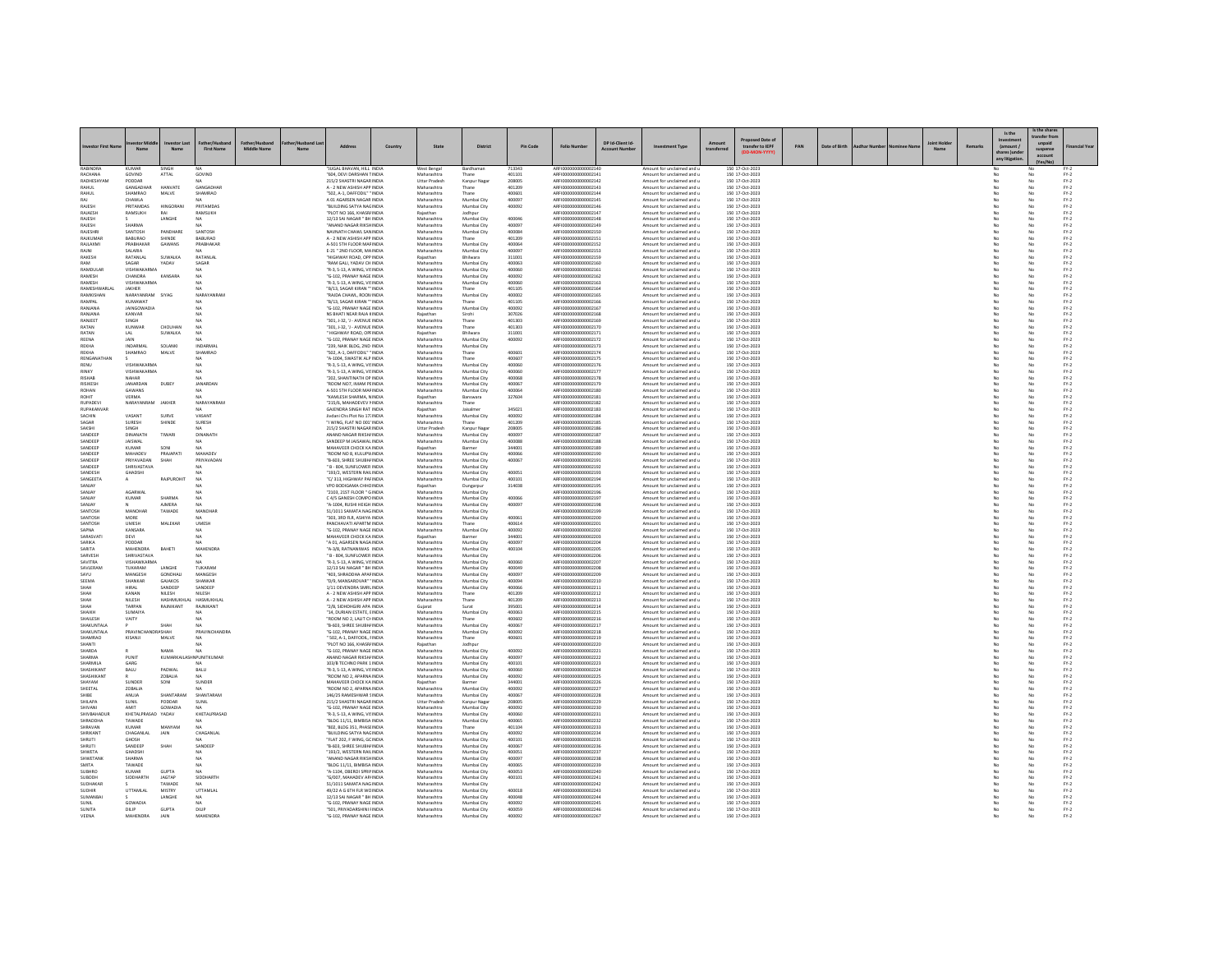|                                |                             |                           |                                     |                               |               |                                                                                            |         |                               |                                                  |                  |                                              |                                      |                                                                                                   |                       |                                       |     |               |  |                    |        | Is the                                   | s the share                   |                  |
|--------------------------------|-----------------------------|---------------------------|-------------------------------------|-------------------------------|---------------|--------------------------------------------------------------------------------------------|---------|-------------------------------|--------------------------------------------------|------------------|----------------------------------------------|--------------------------------------|---------------------------------------------------------------------------------------------------|-----------------------|---------------------------------------|-----|---------------|--|--------------------|--------|------------------------------------------|-------------------------------|------------------|
|                                | ther held<br>Name           | nvestor Last<br>Name      | <b>First Name</b>                   | Father/Hushand<br>Middle Name | r/Hushand Las | Addre                                                                                      | Country | Stat                          | Distric                                          | Pin Code         | <b>Folio Num</b>                             | DP Id.Client Id.<br><b>Arcount N</b> | nt Type                                                                                           | Amount<br>transferrer | Proposed Date of<br>transfer to IEPF  | PAN | Date of Birth |  | <b>Joint Holde</b> | Remark | (amount)<br>thares lund<br>any litigatio | unpaid<br>suspense<br>account |                  |
| VIDHI                          | SANDEER                     | SOLANKI<br>SHAH           | SANDEEP                             |                               |               | "239, NAIK BLDG, 2ND INDIA<br>"B-603, SHREE SHUBH/INDIA                                    |         | Maharashtra<br>Maharashtra    | Mumbai City<br>Mumbai City                       | 400067           | AREI0000000000002268<br>ARFI0000000000002269 |                                      | Amount for unclaimed and u<br>Amount for unclaimed and u                                          |                       | 150 17-Oct-2023<br>150 17-Oct-2023    |     |               |  |                    |        |                                          |                               | $FY-2$<br>$FY-2$ |
|                                | SAHEBRAC                    | BHAGAT                    | SAHEBRAO                            |                               |               | 12/13 SAI NAGAR " BH INDIA                                                                 |         | Maharashtra                   | Mumbai City                                      | 400044           | ARFI0000000000002270                         |                                      | Amount for unclaimed and u                                                                        |                       | 150 17-Oct-2023                       |     |               |  |                    |        |                                          |                               | $FN-2$           |
| VIIAVKUMAR<br><b>VIIIYA</b>    | M<br><b>VINODKUMAR</b>      | <b>GALITAM</b><br>GOWADIA | NA.<br>VINODKUMAR                   |                               |               | "RAM GALL YADAV CH INDIA<br>"G-102. PRANAY NAGE INDIA                                      |         | Maharashtra<br>Maharashtra    | Mumbai City<br>Mumbai City                       | 400063<br>400092 | AREI000000000002271<br>ARFI0000000000002272  |                                      | Amount for unclaimed and u<br>Amount for unclaimed and u                                          |                       | 150 17-Oct-2023<br>150 17-Oct-2023    |     |               |  |                    |        | No<br>No.                                | No<br>No                      | $PV-2$<br>$FY-2$ |
| VIKASH                         | AHUJA                       |                           |                                     |                               |               | "A-32, RAMESHWAR S(INDIA                                                                   |         | Maharashtra                   | Mumbai City                                      | 400054           | ARFI0000000000002273                         |                                      | Amount for unclaimed and u                                                                        |                       | 150 17-Oct-2023                       |     |               |  |                    |        | No                                       | No                            | $FN-2$           |
| <b>VIKRAM</b><br>VIMALCHAND    | KUMAR<br>RAFNA              | VAKHARM                   | NA<br>N.A                           |                               |               | "A-1, AGRASEN BLDG" INDIA<br>RUILDING SATYA NAGINDIA                                       |         | Maharashtra<br>Maharashtra    | Mumbai City<br>Mumbai City                       | 400097<br>400092 | ARFI0000000000002274<br>AREI0000000000002275 |                                      | Amount for unclaimed and u<br>Amount for unclaimed and u                                          |                       | 150 17-Oct-2023<br>150 17-Oct-2023    |     |               |  |                    |        | No                                       | No<br>No                      | $FN-2$<br>$FN-2$ |
| <b>VIMLADEVI</b>               | OMPRAKASH                   | BANG                      | OMPRAKASH                           |                               |               | "PLOT NO 166, KHASR/ INDIA                                                                 |         | Rajasthan                     | Jodhour                                          |                  | ARFI0000000000002276                         |                                      | Amount for unclaimed and u                                                                        |                       | 150 17-Oct-2023                       |     |               |  |                    |        | No                                       | No                            | $FY-2$           |
| VINESH<br>VINISHA              | KESHRIMAL<br><b>DILIP</b>   | SHAH<br>HINGORAN          | KESHRIMAL<br>DILIP                  |                               |               | 22A JAGJIVAN MANSAINDI<br>"BUILDING SATYA NAGINDIA                                         |         | Maharashtra<br>Maharashtra    | Mumbai City<br>Mumbai City                       | 400002<br>400092 | ARFI000000000000227<br>AREI0000000000002278  |                                      | Amount for unclaimed and u<br>Amount for unclaimed and u                                          |                       | 150 17-Oct-2023<br>150 17-Oct-2023    |     |               |  |                    |        | No                                       | No<br>No                      | $FN-2$<br>$FN-2$ |
| VINOD                          | ANANT                       | DAU                       | ANANT                               |                               |               | "A-602, RAJENDRA NAHNDIA                                                                   |         | Maharashtra                   | Mumbai City                                      | 400066           | ARFI0000000000002279                         |                                      | Amount for unclaimed and u                                                                        |                       | 150 17-Oct-2023                       |     |               |  |                    |        | No                                       | No                            | $FY-2$           |
| VINOD<br><b>VIRENDRA</b>       | KUMAR<br>GOWADIA            | GOWADIA                   | <b>NA</b>                           |                               |               | "G-102, PRANAY NAGE INDIA<br>"G-102, PRANAY NAGE INDIA                                     |         | Maharashtra<br>Maharashtra    | Mumbai City<br>Mumbai City                       | 400092<br>400092 | ARFI0000000000002280<br>ARFI0000000000002281 |                                      | Amount for unclaimed and u<br>Amount for unclaimed and u                                          |                       | 150 17-Oct-2023<br>150 17-Oct-2023    |     |               |  |                    |        | No                                       | No<br>No                      | $FY-2$<br>$FY-2$ |
| BABULAL                        | NIHALCHAND                  | SONIGRA                   | NIHALCHANDSONIGRA                   |                               |               | 236 NEW CLOTH MARI INDIA                                                                   |         | Gujarat                       | Ahmedabad                                        | 380013           | ARFI0000000000002308                         |                                      | Amount for unclaimed and u                                                                        |                       | 150 17-Oct-2023                       |     |               |  |                    |        | No                                       | No                            | $FY-2$           |
| A <sub>D1</sub><br>KULEENA     | NARAYANA<br>CHANDY          | $^{22}$                   | MA <sub>1</sub><br>NA               |                               |               | D NO15-6-10 LT STREE INDIA<br>EDIMANNICKAL KOOV INDIA                                      |         | Andhra Pradesh<br>Kerala      | Anantanur<br>Kottavam                            | 515201<br>686518 |                                              |                                      | DPID-CUD-IN30169610 Amount for unclaimed and u<br>DPID-CLID-IN30023912 Amount for unclaimed and u |                       | 75 17-Oct-2023<br>150 17-Oct-2023     |     |               |  |                    |        | No<br>No                                 | No<br>No                      | $FY-2$<br>$FN-2$ |
| SANDEEP                        | KUMAR                       |                           | SUNILKUMARCH(SUNILKUMARCHORDIA      |                               |               | 141. SUNDARAM COM INDIA                                                                    |         | Madhya Pradesh                | Indore                                           | 452014           |                                              |                                      | DPID-CUD-1202490100 Amount for unclaimed and u                                                    |                       | 27 17-Oct-2023                        |     |               |  |                    |        |                                          | No                            | $FY-2$           |
| VANDANA<br>PURSHOTTAN          | ATHE<br>MISHRA              | MAHINDRA                  | ATL11<br><b>MISHRA</b>              |                               |               | 109-21 KRISHNA NIWAINDIA<br>MUKAM CHAND MEHTINDIA                                          |         | Maharashtra<br>Rajasthan      | Pune<br>Pali                                     | 411044           | 000235                                       |                                      | DPID-CUD-IN30045080 Amount for unclaimed and u<br>Amount for unclaimed and u                      |                       | 60.17-0ct-2023<br>800 17-Oct-2024     |     |               |  |                    |        | No<br>No                                 | No<br>No                      | $PV-2$<br>$FN-3$ |
| NAMITA                         | DOULATAN                    | KANKARIA                  | DOULATANI                           | <b>KANKARU</b>                |               | B - 1 . SHREE MANGALINDIA                                                                  |         | Guiarat                       | Ahmedabad                                        |                  | 001148                                       |                                      | Amount for unclaimed and u                                                                        |                       | 1400 17-Oct-2024                      |     |               |  |                    |        |                                          | No                            | $FY-3$           |
| PARESH<br>ASHOK                |                             | RAGRECHA                  |                                     | BAGRECHA                      |               | <b>B3 DEV DARSHAN APPINDIA</b><br>27/1 CLOTH COMMERLINDIA                                  |         | Gujara<br>Gujarat             | Ahmedahad<br>Ahmedahad                           |                  | 001896<br>000360                             |                                      | Amount for unclaimed and u<br>Amount for unclaimed and u                                          |                       | 1200 17-Oct-2024<br>600 17-Oct-2024   |     |               |  |                    |        | No                                       | No<br>No                      | $FY-3$<br>$PV-2$ |
| ASHOKKUMAR                     | <b>JETHMAL</b>              |                           | <b>JETHMAL</b>                      |                               |               | C/O J ASHOKKUMAR, SINDIA                                                                   |         | Guiarat                       | Ahmedabad                                        |                  | 000374                                       |                                      | Amount for unclaimed and u                                                                        |                       | 1000 17-Oct-2024                      |     |               |  |                    |        | No.                                      | No                            | $FY-3$           |
| BAUU<br><b>RONN</b>            | GEORGE                      | KANKARU                   | GEORGE                              | KANKARIA                      |               | <b>B3 DEV DARSHAN APP INDIA</b><br>NO 369 F, MASTER AVIINDIA                               |         | Gujarat<br>Tamil Nadı         | Ahmedabad<br>Thiruvallu                          |                  | 001897<br>0002358                            |                                      | Amount for unclaimed and u<br>Amount for unclaimed and u                                          |                       | 800 17-Oct-2024<br>60 17-Oct-2024     |     |               |  |                    |        | No                                       | No<br>No                      | $FN-3$<br>$FN-3$ |
| PRATIK                         | <b>KUMAR</b>                | <b>IHA</b>                | <b>KUMAR</b>                        | <b>IHA</b>                    |               | FLAT NO156, PLOT NO INDIA                                                                  |         | Delhi                         | East Delhi                                       | 110092           |                                              |                                      | DPID-CLID-IN30023913 Amount for unclaimed and u                                                   |                       | 30 17-Oct-2024                        |     |               |  |                    |        | No                                       | No                            | $FY-3$           |
| HIMANSHU<br>JAYESH             | ASHOK<br>MEHTA              | SUTHAR                    | ASHOK<br>MEHTA                      | SUTHAR                        |               | NEAR WARE HOUSE, S INDIA<br>SUMER CLOTH STORE, INDIA                                       |         | Rajasthar<br>Rajastha         | Dungarpur                                        | 314025<br>343041 | 002001<br>001887                             |                                      | Amount for unclaimed and u<br>Amount for unclaimed and u                                          |                       | 200 17-Oct-2024<br>1200 17-Oct-2024   |     |               |  |                    |        | No                                       | No<br>No                      | $FN-3$<br>$FN-3$ |
| SANDEEP                        | KUMAR                       | SONI                      | KUMAR                               | SONI                          |               | MAHAVEER CHOCK, KAINDIA                                                                    |         | Rajasthar                     | Barmer                                           | 344001           | 002189                                       |                                      | Amount for unclaimed and u                                                                        |                       | 200 17-Oct-2024                       |     |               |  |                    |        | No                                       | No                            | $FN-3$           |
| RUPAKANVAR<br>HANSABEN         | HASHMUKHLAL KOTECHA         |                           | <b>NA</b><br>HASHMUKHLAL            | KOTECHA                       |               | GAJENDRA SINGH RAT INDIA<br>SHREE NIJANAND NIV/INDIA                                       |         | Rajasthar<br>Gujarat          | Jaisalmen<br>Junagadh                            | 345021<br>362265 | 002183                                       |                                      | Amount for unclaimed and u<br>DPID-CLID-1201800000 Amount for unclaimed and u                     |                       | 200 17-Oct-2024<br>400 17-Oct-2024    |     |               |  |                    |        | No.<br>No                                | No<br>No                      | $FY-3$<br>$FN-3$ |
| FATIMA                         | ALLAD                       |                           | ALLAD                               |                               |               | 1873 BAVAJIS POLE, JA INDIA                                                                |         | Gujara                        | Ahmedaba                                         | 380001           | 000223                                       |                                      | Amount for unclaimed and u                                                                        |                       | 800 17-Oct-2024                       |     |               |  |                    |        |                                          | No                            | $FN-3$           |
| NII A<br>RAMESHCHANDRA         | M<br>CHANDMAI               | CHOLIYA<br>MALIWAL        | M<br>CHANDMAL                       | CHOLIYA<br>MALIWAL            |               | C/O SHAH DAHYABHAI INDIA<br>J/204, NEELKANTH PAFINDIA                                      |         | Gujara<br>Gujarat             | Ahmedabad<br>Ahmedabad                           | 380001<br>380004 | 001186                                       |                                      | Amount for unclaimed and u<br>DPID-CLID-120346000C Amount for unclaimed and u                     |                       | 600 17-Oct-2024<br>80 17-Oct-2024     |     |               |  |                    |        | No<br>No                                 | No<br>No                      | $FN-3$<br>$FN-3$ |
| KAMAL                          | KISHORE<br><b>SHEIKH</b>    | D                         | KISHORE                             |                               |               | A 12 Bahvesh Aptt, Na INDIA                                                                |         | Gujara                        | Ahmedabar                                        | 380004           | 001889                                       |                                      | Amount for unclaimed and u                                                                        |                       | 1000 17-Oct-2024                      |     |               |  |                    |        |                                          | No                            | $FN-3$           |
| <b>SARIR</b><br>PRAKASH        | DOULATANI                   |                           | SHEIKH<br>DOLLATANI                 |                               |               | C/O STYLE MANS WEA INDIA<br>"B - 1 SHREE MANGALINDIA                                       |         | Gujara<br>Guiarat             | Ahmedabad<br>Ahmedahad                           | 380008<br>380009 | 001519<br>001298                             |                                      | Amount for unclaimed and u<br>Amount for unclaimed and u                                          |                       | 600 17-Oct-2024<br>800 17-Oct-2024    |     |               |  |                    |        | No<br>No                                 | No<br>No                      | $FY-3$<br>$FY-2$ |
| SANGEETA                       | AGARWAL                     | SHAF                      | AGARWAL                             | SHAH                          |               | B204 BAGESHREE, OPP INDIA<br>3 UMDA PARK SOCIETY INDIA                                     |         | Guiarat                       | Ahmedabad                                        | 380015<br>380019 | 001414                                       |                                      | DPID-CLID-IN30047642 Amount for unclaimed and u                                                   |                       | 1000 17-Oct-2024<br>600 17-Oct-2024   |     |               |  |                    |        | No                                       | No                            | $FN-3$<br>$PV-3$ |
| RAJUDEVI<br>SATYANARAYAN       | <b>AGARWAL</b>              |                           | AGARWA                              |                               |               | 3 UMDAPARK SOCY. " INDIA                                                                   |         | Guiarat<br>Gujara             | Ahmedabad<br>Ahmedabad                           | 380019           | 001588                                       |                                      | Amount for unclaimed and u<br>Amount for unclaimed and u                                          |                       | 600 17-Oct-2024                       |     |               |  |                    |        |                                          | No<br>No                      | $FY-3$           |
| ALPESHKLIMAR<br>SUMITRABEN     | <b>RAMESHCHANDR GANDH</b>   | PAREKH                    | RAMESHCHANDRA GANDHI                | PAREKH                        |               | SHETHVASMAR IAINDEINDIA<br>AT & PO - VALVADA TINDIA                                        |         | Guiarat                       | Mahesana                                         | 382721<br>394247 |                                              |                                      | DPID-CUD-IN30226913 Amount for unclaimed and u                                                    |                       | 20.17-Oct-2024<br>400 17-Oct-2024     |     |               |  |                    |        | No                                       | No<br>$\overline{N}$          | $PV-2$<br>$PV-3$ |
|                                | MAHESHBHAI                  | <b>MEHTA</b>              | MAHESHBHAI                          | MEHTA                         |               | 402 NAVARE APPT, 5/4 INDIA                                                                 |         | Guiarat<br>Maharashtr         | Surat<br>Mumbai City                             | 400022           | 000389                                       |                                      | DPID-CLID-1204400000 Amount for unclaimed and u<br>Amount for unclaimed and u                     |                       | 1400 17-Oct-2024                      |     |               |  |                    |        |                                          | No                            | $FY-3$           |
|                                |                             | MEHTA                     |                                     | <b>MEHTA</b>                  |               | 402 NAVARE APPT SAINDIA                                                                    |         | Maharashtra                   | Mumbai City                                      | 400022           | 000821                                       |                                      | Amount for unclaimed and u                                                                        |                       | 1200 17-Oct-2024                      |     |               |  |                    |        | No                                       | No                            | $PV-2$           |
| SANTOSH<br>SHIBE               | MORE<br>ANUJA               | SHANTARAM                 | MORE<br>ANUJA                       | SHANTARAM                     |               | "303. 3RD FLR. ASHIYA INDIA<br>146/25 RAMESHWAR SINDIA                                     |         | Maharashtra<br>Maharashtra    | Mumbai City<br>Mumbai City                       | 400061<br>400067 | 002200<br>002228                             |                                      | Amount for unclaimed and u<br>Amount for unclaimed and u                                          |                       | 200 17-Oct-2024<br>200 17-Oct-2024    |     |               |  |                    |        | No<br>No                                 | No<br>No                      | $FY-3$<br>$FY-3$ |
| AIAY<br>SANDEER                | RAMCHANDR<br><b>IAISWAI</b> | MISRA                     | <b>RAMCHANDRA</b><br><b>JAISWAI</b> | MISRA                         |               | B 1001, SKYLINE VILLA INDIA<br>SANDEEP M JAISAWAI INDIA                                    |         | Maharashtra<br>Maharashtra    | Mumbai City<br>Mumbai City                       | 400076<br>400088 | 002188                                       |                                      | DPID-CLID-IN30154917 Amount for unclaimed and u                                                   |                       | 200 17-Oct-2024                       |     |               |  |                    |        |                                          | No                            | $FN-3$<br>$PV-2$ |
| NIRMAL                         | M                           | MULCHANDAN                | <b>M</b>                            | MULCHANDA                     |               | "303 VRAJDEEP, CHAN INDIA                                                                  |         | Maharashtra                   | Mumbai City                                      | 400092           | 002104                                       |                                      | Amount for unclaimed and u<br>Amount for unclaimed and u                                          |                       | 200 17-Oct-2024<br>200 17-Oct-2024    |     |               |  |                    |        | No<br>No                                 | No<br>No                      | $FY-3$           |
| SARIKA<br>HEMANT               | PODDAR                      | <b>AIMERA</b>             | PODDAR                              | <b>AIMERA</b>                 |               | "A 01, AGARSEN NAGA INDIA<br>B/21 MALAD CHS LTD. INDIA                                     |         | Maharashtra                   | Mumbai City<br>Mumbai City                       | 400097<br>400097 | 002204<br>002000                             |                                      | Amount for unclaimed and u                                                                        |                       | 200 17-Oct-2024                       |     |               |  |                    |        | No                                       | No                            | $FY-3$<br>$FN-3$ |
| <b>HITENDRA</b>                | SINGH                       | RATHORE                   | SINGH                               | RATHORE                       |               | "A 01 AGARSEN NAGAHNDIA                                                                    |         | Maharashtra<br>Maharashtra    | Mumbai City                                      | 400097           | 002005                                       |                                      | Amount for unclaimed and u<br>Amount for unclaimed and u                                          |                       | 200 17-Oct-2024<br>200 17-Oct-2024    |     |               |  |                    |        | No                                       | No<br>No                      | $FY-3$           |
| MANJIRI                        | GONDHAR                     |                           | <b>GONDHARI</b>                     |                               |               | "403, SHRADDHA APAFINDIA                                                                   |         | Maharashtra                   | Mumbai City                                      | 400097           | 002074                                       |                                      | Amount for unclaimed and u                                                                        |                       | 200 17-Oct-2024                       |     |               |  |                    |        | No                                       | $_{\rm No}$                   | $FN-3$           |
| MEGHA<br>HIMATRAN              | NAGDA<br><b>NANURAN</b>     | JAKHER                    | NAGDA<br>NANURAN                    | JAKHER                        |               | A - 1 GANESH APARTMINDIA<br>"B/13, SAGAR KIRAN " INDIA                                     |         | Maharashtra<br>Maharashtra    | Mumbai City<br>Thane                             | 400097<br>401105 | 002084<br>002002                             |                                      | Amount for unclaimed and u<br>Amount for unclaimed and u                                          |                       | 200 17-Oct-2024<br>200 17-Oct-2024    |     |               |  |                    |        | No                                       | No<br>No                      | $FN-3$<br>$FY-3$ |
| <b>HITENDRA</b>                | BHERU                       | DASANA                    | BHERU                               | DASANA                        |               | A - 2 NEW ASHISH APP INDIA                                                                 |         | Maharashtra                   | Thane                                            | 401209           | 002004                                       |                                      | Amount for unclaimed and u                                                                        |                       | 200 17-Oct-2024                       |     |               |  |                    |        | No.                                      | No                            | $FY-3$           |
| HIR                            | SINGH                       | CHANEKAR                  | SINGH                               | CHANEKA                       |               | "301, J-32, 'J - AVENUE INDIA<br>BHAILI PETH., , , BICHO INDIA                             |         | Maharashtra<br>Maharashtra    | Thane<br>Thane                                   | 401303<br>403504 | 002003                                       |                                      | Amount for unclaimed and u<br>DPID-CLID-120350000C Amount for unclaimed and u                     |                       | 200 17-Oct-2024<br>120 17-Oct-2024    |     |               |  |                    |        | No                                       | No                            | $FN-3$<br>$FY-3$ |
| HRISHIKESH                     | VISHWANATH                  | SAWANT                    | <b>VISHWANATH</b>                   | <b>SAWANT</b>                 |               | CST NO 257/7 F NO 6 INDIA                                                                  |         | Maharashtra<br>Madhya Pradesh | Satara                                           | 415002           |                                              |                                      | DPID-CUD-IN30051317 Amount for unclaimed and u                                                    |                       | 324 17-Oct-2024                       |     |               |  |                    |        | No                                       | No<br>No<br>No                | $FY-2$<br>$FN-3$ |
| ANKIT<br>SANDEER               | DOSHI<br>KUMAR              | SUNIL                     | <b>DOSHI</b><br>KUMAR               | SUNIL                         |               | 68/A. RADHA NAGAR CINDIA<br>141. SUNDARAM COM INDIA                                        |         | Madhya Pradesh                | Indore<br>Indore                                 | 452006<br>452014 |                                              |                                      | DPID-CUD-1203460000 Amount for unclaimed and u<br>DPID-CLID-1202490100 Amount for unclaimed and u |                       | 200 17-Oct-2024<br>72 17-Oct-2024     |     |               |  |                    |        | No                                       | No                            | $PV-3$           |
|                                | <b>VETRISEI VAN</b>         | <b>DAMAYDICUM</b>         | VETRISEIVAN                         | RAMAKRISH                     |               | NAGALAKSMI STORES INDIA<br>SELVAN ILLAM "2 F2-FINDIA                                       |         | Karnataka<br>Tamil Nadu       | <b>Bangalore Urba</b><br>Madurai                 | 560002<br>625002 | 000990<br>001364                             |                                      | Amount for unclaimed and u<br>Amount for unclaimed and u                                          |                       | 1400 17-Oct-2024<br>600 17-Oct-2024   |     |               |  |                    |        | N <sub>0</sub>                           | No                            | $FY-3$<br>$PV-2$ |
| KEERRTHIKAA                    |                             |                           |                                     |                               |               | NO 74 GURUSAMY NA INDIA                                                                    |         | Tamil Nadu                    | Coimbatore                                       | 641004           |                                              |                                      | DPID-CLID-IN30021413 Amount for unclaimed and u                                                   |                       | 50 17-Oct-2024                        |     |               |  |                    |        | No                                       | No<br>No                      | $FY-3$           |
| SHEETAL                        | THOMAS                      |                           | THOMAS                              |                               |               | KORATTYKUNNEL HOLINDIA                                                                     |         | Kerala                        | Ernakulam                                        | 683101           |                                              |                                      | DPID-CLID-IN30023912 Amount for unclaimed and u                                                   |                       | 200 17-Oct-2024                       |     |               |  |                    |        | No                                       | No                            | $FY-3$           |
| SENMOHA<br>VIDYOTTAMA          | MISHRA                      |                           | <b>MISHRA</b>                       |                               |               | PANCHAVADI, MUTTA INDIA<br>C/O KUSUM VAISHNAVINDIA                                         |         | Kerala<br>Kerala              | Thiruvananthapuram<br>Thiruvananthapuram         | 695149           | 000247                                       |                                      | DPID-CLID-1204760000 Amount for unclaimed and u<br>Amount for unclaimed and u                     |                       | 22 17-Oct-2024<br>4800 17-Oct-2024    |     |               |  |                    |        | No                                       | No<br>No                      | $FN-3$<br>$FY-3$ |
| ATUL                           | JAYANTILAL                  | <b>SHAI</b>               | JAYANTILAI                          | <b>SHAF</b>                   |               | C 31, JIVAN JYOT NAG/ INDIA                                                                |         | Gujarat                       | Surat                                            |                  | 000383                                       |                                      | Amount for unclaimed and u                                                                        |                       | 4000 17-Oct-2024                      |     |               |  |                    |        | No                                       | No                            | $FY-3$           |
| PALJIBHA<br>SEEMADEVI          | <b>MEHTA</b>                | WAGHELA                   | <b>MEHTA</b>                        | WAGHELA                       |               | O/32 SATELIGHT TOWHNDIA<br>69 GHEE KA ZANDA BUNDIA                                         |         | Gujara<br>Rajastha            | Ahmedabar<br>Pali                                | 306401           | 001899<br>001602                             |                                      | Amount for unclaimed and u<br>Amount for unclaimed and u                                          |                       | 1600 17-Oct-2024<br>2800 17-Oct-2024  |     |               |  |                    |        | N <sub>0</sub>                           | No<br>No                      | $FN-3$<br>$PV-2$ |
| Shah                           | Manoi                       | Chandula                  | Manoi                               | Chandulal<br>KOTHARI          |               | 703 KALA SQUARE OPFINDIA<br>Q 4 SAKAL APPARTMENNDIA                                        |         | Guiarat                       | Ahmedabad                                        | 380007<br>380013 |                                              |                                      | DPID-CUD-IN30292710 Amount for unclaimed and u                                                    |                       | 3400 17-Oct-2024                      |     |               |  |                    |        | No                                       | No<br>No                      | $FY-3$           |
| KASHMIRA<br>ANAND              | PARESHBHA                   | KOTHARI<br>MEHTA          | PARESHBHA                           | MEHTA                         |               | 32 Mitra Milan, Miram INDIA                                                                |         | Gujarat<br>Gujara             | Ahmedabad<br>Ahmedabar                           | 380013           | 001892                                       |                                      | DPID-CLID-1203500001Amount for unclaimed and u<br>Amount for unclaimed and u                      |                       | 2600 17-Oct-2024<br>2600 17-Oct-2024  |     |               |  |                    |        | No                                       | No                            | $FN-3$<br>$FN-3$ |
| RASMI                          |                             | MEHTA                     |                                     | <b>MEHTA</b>                  |               | 32 Mitra Milan, Miram INDIA                                                                |         | Gujara                        | Ahmedahad                                        | 380013           | 001893                                       |                                      | Amount for unclaimed and u                                                                        |                       | 2600 17-Oct-2024                      |     |               |  |                    |        | No                                       | No                            | $PV-3$           |
| KANAN<br><b>USHABE!</b>        | RAJIVBHA                    | MEHTA<br>PATEL            | RAJIVBHA                            | MEHTA<br>PATEL                |               | 32 Mitra Milan, Miram INDIA<br>2/11 TAGORE PARK, NHNDIA                                    |         | Guiarat<br>Gujarat            | Ahmedabad<br>Ahmedabad                           | 380013<br>380019 | 001894<br>0002350                            |                                      | Amount for unclaimed and u<br>Amount for unclaimed and u                                          |                       | 2200 17-Oct-2024<br>10000 17-Oct-202  |     |               |  |                    |        | No                                       | No<br>No                      | $FY-3$<br>$FN-3$ |
| MANOJ                          |                             | SHAH                      |                                     | SHAH                          |               | 502. MUDRA PARSHVAINDIA                                                                    |         | Gujarat                       | Surat                                            | 395002           | 001066                                       |                                      | Amount for unclaimed and u                                                                        |                       | 7200 17-Oct-2024                      |     |               |  |                    |        | No                                       | No                            | $PV-3$           |
| <b>JYOTHI</b><br><b>JYOTHI</b> |                             | JAIN<br>JAIN              |                                     | JAIN<br>JAIN                  |               | #1 GURU NIVAS, 4TH (INDIA<br>NO-1 GURU NIVAS, 4T INDIA                                     |         | Karnataka<br>Karnataka        | <b>Bangalore Urbar</b><br><b>Bangalore Urban</b> | 560053<br>560053 | 0002359<br>0002361                           |                                      | Amount for unclaimed and u<br>Amount for unclaimed and u                                          |                       | 5600 17-Oct-2024<br>20400 17-Oct-2024 |     |               |  |                    |        | No<br>No                                 | No<br>No                      | $FY-3$<br>$FN-3$ |
| AMIT                           |                             | PATEL                     |                                     | PATEL                         |               | 287 OAKVILLE, DR # 1 I UNITED STATES OF AN NA                                              |         |                               | NA                                               |                  | 000213                                       |                                      | Amount for unclaimed and u                                                                        |                       | 1200 17-Oct-2024                      |     |               |  |                    |        |                                          | No                            | $FY-3$           |
| SHYAM<br>SHAILESH              | CHOKSH                      | SIDHNAN                   | $\sqrt{2}$<br>CHOKSHI               | SIDHNAN                       |               | P O BOX NO 12656, DU UNITED ARAB EMIRAT NA<br>3028 CHAMBLEF TUCK UNITED STATES OF AN NA    |         |                               | NA                                               |                  | 000243<br>000241                             |                                      | Amount for unclaimed and u<br>Amount for unclaimed and u                                          |                       | 400 17-Oct-2024<br>400 17-Oct-2024    |     |               |  |                    |        | No<br>No                                 | No<br>No                      | $FN-3$<br>$PV-2$ |
| MUKESH                         | SHAH                        |                           | SHAH<br>SHAH                        |                               |               | COMFORT INN. 112 HV UNITED STATES OF AN NA                                                 |         |                               | N <sub>A</sub><br>NA                             |                  | 000231<br>000232                             |                                      | Amount for unclaimed and u                                                                        |                       | 800 17-Oct-2024                       |     |               |  |                    |        | No                                       | No<br>No                      | $FY-3$           |
| NATVAR<br><b>NAVINCHANDRA</b>  | M                           | GANDH                     | M                                   | <b>GANDHI</b>                 |               | COMFORT INN, 1112 HUNITED STATES OF AN NA<br>APT BLK 43, # 04-80, " Singapore              |         |                               | NA                                               |                  | cconn                                        |                                      | Amount for unclaimed and u<br>Amount for unclaimed and u                                          |                       | 600 17-Oct-2024<br>200 17-Oct-2024    |     |               |  |                    |        | No                                       | No                            | $FY-3$<br>$PV-2$ |
| PRABHULAL                      | NANJIBHAI<br>SHAILENDU      | KADIA                     | NANJIBHAI<br>SHAILENDU              | KADIA                         |               | BHAWAN ENGI CO. P B UNITED ARAB EMIRAT NA                                                  |         |                               | <b>NA</b><br>NA                                  |                  | 000234                                       |                                      | Amount for unclaimed and u                                                                        |                       | 1400 17-Oct-2024                      |     |               |  |                    |        | No                                       | No                            | $FY-3$           |
| ANURADHA<br>ASHA               | SHRICHAND                   | SHAH<br>ROHRA             | SHRICHAND                           | SHAH<br><b>ROHRA</b>          |               | 9125 BAVCLERE CIRCLI UNITED STATES OF AN NA<br>216 KNOX AVE, CLIFF SUNITED STATES OF AN NA |         |                               | NA                                               |                  | 000214<br>000215                             |                                      | Amount for unclaimed and u<br>Amount for unclaimed and u                                          |                       | 1000 17-Oct-2024<br>200 17-Oct-2024   |     |               |  |                    |        |                                          | No<br>No                      | $FY-3$<br>$FN-3$ |
| RINA                           |                             | PATEL                     |                                     | PATEL                         |               | 87 OAKVILLE PO 1B PLUNITED STATES OF ANNA                                                  |         |                               | NA                                               |                  | 000218                                       |                                      | Amount for unclaimed and u                                                                        |                       | 1000 17-Oct-2024                      |     |               |  |                    |        | No                                       | No                            | $PV-2$           |
| BINA<br><b>DARSHAN</b>         |                             | SHETH<br>SHETH            |                                     | SHETH<br>SHETH                |               | 336 OAK VILLE, DR NCUNITED STATES OF AN NA<br>287 OAKVILLE, DR 1 B UNITED STATES OF AN NA  |         |                               | <b>NA</b><br>NA                                  |                  | 000219<br>000220                             |                                      | Amount for unclaimed and u<br>Amount for unclaimed and u                                          |                       | 600 17-Oct-2024<br>1000 17-Oct-2024   |     |               |  |                    |        | No                                       | No<br>No                      | $FY-3$<br>$FY-3$ |
| DIPIKA                         | SHAH                        |                           | SHAH                                |                               |               | COMFORT INN. 1112 HUNITED STATES OF AN NA                                                  |         |                               | NA                                               |                  | 000222                                       |                                      | Amount for unclaimed and u                                                                        |                       | 400 17-Oct-2024                       |     |               |  |                    |        | N <sub>0</sub>                           | No                            | $FN-3$           |
| SMITA<br>SMRUT                 | DUSHYANT<br><b>SHAF</b>     | SHAH                      | DUSHYANT<br>SHAH                    | SHAH                          |               | 3028 CHAMBLEE TUCK UNITED STATES OF AN NA<br>3028 CHAMBLEE TUCK UNITED STATES OF AN NA     |         |                               | <b>NA</b><br><b>NA</b>                           |                  | 000244<br>000245                             |                                      | Amount for unclaimed and u<br>Amount for unclaimed and u                                          |                       | 400 17-Oct-2024<br>400 17-Oct-2024    |     |               |  |                    |        | No                                       | No<br>No                      | $FY-3$<br>$FY-3$ |
| SUDHA                          | UTTAN                       | MUNVER                    | UTTAM                               | MUNVER                        |               | 26 WEST BAYVEIW AV UNITED STATES OF AN N.                                                  |         |                               | NA                                               |                  | 000246                                       |                                      | Amount for unclaimed and u                                                                        |                       | 800 17-Oct-2024                       |     |               |  |                    |        |                                          | No                            | $FN-3$           |
| <b>IAGRUTI</b><br><b>JOLLY</b> | SHAH                        | SHAH                      | SHAH                                | SHAH                          |               | 2413 KINGS KENT, DYE UNITED STATES OF AN NA<br>15749 TURBERRY STRE UNITED STATES OF AN NA  |         |                               | NA<br><b>NA</b>                                  |                  | 000226<br>000228                             |                                      | Amount for unclaimed and u<br>Amount for unclaimed and u                                          |                       | 2000 17-Oct-2024<br>2000 17-Oct-2024  |     |               |  |                    |        | No                                       | No<br>No                      | $FN-3$<br>$FY-3$ |
| SHAILESH                       | SHAH                        |                           | SHAH                                |                               |               | 15749 TURBERRY STRE UNITED STATES OF AN NA                                                 |         |                               | <b>NA</b>                                        |                  | 000242                                       |                                      | Amount for unclaimed and u                                                                        |                       | 2000 17-Oct-2024                      |     |               |  |                    |        |                                          | No                            | $FN-3$           |
| BHAVNA<br><b>ASHOK</b>         | SHANTILAL                   | SHAH                      | SHAH<br>SHANTILAL                   | SHAH                          |               | COMFORT INN, 1112 HUNITED STATES OF AN NA<br>COMFORT INN, 1112 HUNITED STATES OF AN NA     |         |                               | NA<br>NA <sub>1</sub>                            |                  | 000217<br>000216                             |                                      | Amount for unclaimed and u<br>Amount for unclaimed and u                                          |                       | 400 17-Oct-2024<br>800 17-Oct-2024    |     |               |  |                    |        |                                          | No<br>No                      | $FN-3$<br>$FN-3$ |
| <b>JIGAR</b>                   | SHAH                        |                           | SHAH                                |                               |               | COMFORT INN, 1112 HUNITED STATES OF AN NA                                                  |         |                               | <b>NA</b>                                        |                  | 000227                                       |                                      | Amount for unclaimed and u                                                                        |                       | 2000 17-Oct-2024                      |     |               |  |                    |        | No                                       | No                            | $FN-3$           |
| BHARAT                         | PARASMA                     |                           |                                     |                               |               | F-3, ALAKNANDA SOCI INDIA                                                                  |         |                               | Ahmedabad                                        | 380004           |                                              |                                      | DPID-CLID-IN30034310 Amount for unclaimed and u                                                   |                       | 2200 17-Oct-2024                      |     |               |  |                    |        |                                          |                               | $FN-3$           |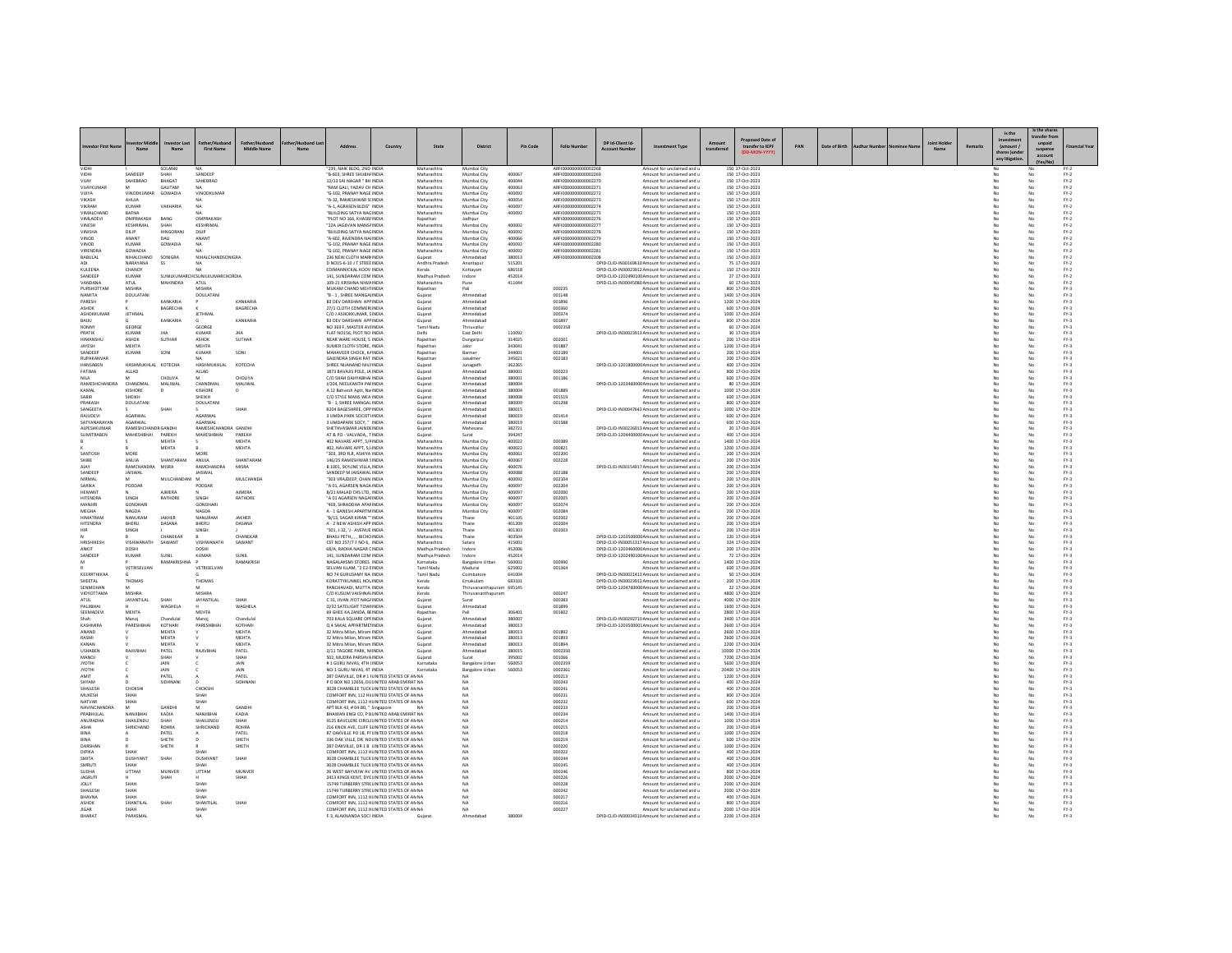|                                  |                                  |                      |                                       |                             |                                                                                           |         |                            |                                                  |                  |                      |                                           |                                                                                                                                      |             | sed Date of                          |                                        |                            |                                             |        | Is the                                  | Is the share<br>ransfer fro |                                                 |
|----------------------------------|----------------------------------|----------------------|---------------------------------------|-----------------------------|-------------------------------------------------------------------------------------------|---------|----------------------------|--------------------------------------------------|------------------|----------------------|-------------------------------------------|--------------------------------------------------------------------------------------------------------------------------------------|-------------|--------------------------------------|----------------------------------------|----------------------------|---------------------------------------------|--------|-----------------------------------------|-----------------------------|-------------------------------------------------|
| <b>Investor First Nam</b>        |                                  | Nam                  | <b>First Name</b>                     | <b>Middle Name</b>          | Address                                                                                   | Country | State                      | District                                         | Pin Code         | <b>Folio Number</b>  | DP Id-Client Id-<br><b>Account Number</b> | <b>Investment Type</b>                                                                                                               | transferred | transfer to IEPF                     | PAN                                    | Date of Birth              |                                             | Remark | (amount /<br>ares )und<br>any litigatio | suspense<br>account         | inancial Yea                                    |
| DARSHAN<br>PANKAJ                | PANKAIRHAI<br>DALICHAND          | SHAH                 | <b>NA</b>                             |                             | 23 ELLORA PARK, OPP. INDIA<br>23 ELLORA PARK, OPP. INDIA                                  |         | Gujarat                    | Ahmedabar<br>Ahmedabad                           | 380013<br>380013 |                      |                                           | DPID-CLID-IN30132110 Amount for unclaimed and<br>DPID-CLID-IN30132110 Amount for unclaimed and u                                     |             | 1000 17-Oct-2024<br>1000 17-Oct-2024 |                                        |                            |                                             |        | No                                      |                             | $FY-3$                                          |
| DEVIKA                           | SURESHBHA                        | SHAH                 | NA                                    |                             | 23 ELLORA PARK, OPP. INDIA                                                                |         | Gujarat                    | Ahmedabad                                        | 380013           |                      |                                           | DPID-CLID-IN30132110 Amount for unclaimed and u                                                                                      |             | 1000 17-Oct-2024                     |                                        |                            |                                             |        |                                         |                             | $FN-3$                                          |
| AYRENU                           | JAYANTILAL                       | TRIVEDI              | NA                                    |                             | 956 SHIV SHAKTI SOCII INDIA                                                               |         | Gujarat                    | Gandhinaga                                       | 382028           |                      |                                           | DPID-CLID-1203500001 Amount for unclaimed and u                                                                                      |             | 1000 17-Oct-2024                     |                                        |                            |                                             |        | No                                      |                             | $FN-3$                                          |
| MAYUR<br><b>SHAH</b>             | <b>JAMNADAS</b><br>MANISHBHA     | VORA<br>RATANLAL     | <b>NA</b><br>NA                       |                             | A/6 SHRUINIKETAN CHINDIA<br>B-32 KRISHNA KOOTIR INDIA                                     |         | Maharashtra<br>Gujarat     | Mumbai City<br>Ahmedabad                         | 400019<br>380004 |                      |                                           | DPID-CLID-IN30075711 Amount for unclaimed and u<br>DPID-CLID-IN30307710 Amount for unclaimed and u                                   |             | 56 17-Oct-2024<br>1000 17-Oct-2024   |                                        |                            |                                             |        | No<br>No<br>No<br>No                    |                             | $FN-3$<br>$FY-3$                                |
|                                  | SUNILBHAI                        | RATANLAL             | NA                                    |                             | B-32 KRISHNA KOOTIR INDIA                                                                 |         | Gujarat                    | Ahmedabad                                        | 380004           |                      |                                           | DPID-CLID-IN30307710 Amount for unclaimed and u                                                                                      |             | 1610 17-Oct-2024                     |                                        |                            |                                             |        |                                         |                             | $PV-3$                                          |
| MEHUL                            | <b>BALUBHAI</b>                  | PATEL                | NA                                    |                             | 18, NAVKAR APPT, OPP INDIA                                                                |         | Gujara                     | Ahmedabad                                        | 380005           |                      |                                           | DPID-CLID-1202680000 Amount for unclaimed and u                                                                                      |             | 4086 17-Oct-2024                     |                                        |                            |                                             |        | No                                      |                             | $\mathsf{FY}\text{-3}$                          |
| KASAMBHA                         | <b>IBRAHIMBHAI</b><br>KIRTIKUMAR | MANSURI<br>SHAH      | <b>NA</b>                             |                             | 303, AMERALD RESIDE INDIA<br>23, ROOPNAGAR SOCIEINDIA                                     |         | Gujarat                    | Ahmedabad                                        | 380006           |                      |                                           | DPID-CLID-IN30160411 Amount for unclaimed and u<br>DPID-CLID-IN30305210 Amount for unclaimed and u                                   |             | 6 17-Oct-2024<br>600 17-Oct-2024     |                                        |                            |                                             |        | No<br>No                                |                             | $FY-3$<br>$FY-3$                                |
| RANJANABEN<br>KIRITKUMAR         | MUKUNDLAL                        | SHAH                 | NA                                    |                             | 12, SHIRODHARA APPAINDIA                                                                  |         | Gujarat<br>Gujara          | Ahmedabad<br>Ahmedabad                           | 380009<br>380015 |                      |                                           | DPID-CLID-IN30123310 Amount for unclaimed and u                                                                                      |             | 50 17-Oct-2024                       |                                        |                            |                                             |        | No                                      |                             | $\mathsf{FY}\text{-3}$                          |
| VIRPALSINH                       | NARENDRASINH CHAVDA              |                      | <b>NA</b>                             |                             | 49 HARIOM SOC. NEAR INDIA                                                                 |         | Guiarat                    | Ahmedabad                                        | 382415           |                      |                                           | DPID-CLID-1203320000 Amount for unclaimed and u                                                                                      |             | 20 17-Oct-2024                       |                                        |                            |                                             |        | No<br>No                                |                             | $FY-3$                                          |
| LALLUBHAI                        | RANCHHODDAS SHARE                |                      | NA                                    |                             | 106 JAL DARSHAN TOV INDIA                                                                 |         | Gujarat                    | Surat                                            | 395001           |                      |                                           | DPID-CLID-IN30133018 Amount for unclaimed and u                                                                                      |             | 694 17-Oct-2024                      |                                        |                            |                                             |        | No<br>No                                |                             | $FY-3$                                          |
| <b>JAYALATTA</b><br><b>GHISH</b> | DANARHA                          | SANGA                | NA<br>NA                              |                             | 35, KHATTARGALLI, FIRINDIA<br>C-5, RAJESHWARI APT. INDIA                                  |         | Maharashtra<br>Maharashtra | Mumbai City<br>Mumbai City                       | 400004<br>400092 |                      |                                           | DPID-CLID-1204470000 Amount for unclaimed and u<br>DPID-CLID-120420000C Amount for unclaimed and u                                   |             | 50 17-Oct-2024<br>300 17-Oct-2024    |                                        |                            |                                             |        | No<br>No                                |                             | $PV-3$<br>$FY-3$                                |
| ATUL                             | GOEL                             |                      | <b>NA</b>                             |                             | AH-28, SHALIMAR BAG INDIA                                                                 |         | Delhi                      | Delhi                                            | 110088           |                      |                                           | DPID-CUD-IN30120910 Amount for unclaimed and u                                                                                       |             | 2 17-Oct-2024                        |                                        |                            |                                             |        | No<br>No                                |                             | $FN-3$                                          |
| RIYAZ                            | ALI<br>SURENDRA                  | KAYAMKHANI           | <b>NA</b><br>NA                       |                             | S/O MUNIR AHMED W INDIA<br>BUILDING NO-1,FLAT NINDIA                                      |         | RajasthaN<br>Maharashtra   | Churu                                            | 331022           |                      |                                           | DPID-CLID-1203500001Amount for unclaimed and u                                                                                       |             | 200 17-Oct-2024                      |                                        |                            |                                             |        | No<br>No                                |                             | $FY-3$                                          |
| <b>SASMITA</b><br>PRINCY         | CHUMMAR                          | SHAH                 | <b>NA</b>                             |                             | NELLISSERY HOUSE. ELIMINA                                                                 |         | Tamil Nadu                 | Pune<br>Thiruvallur                              | 411037           |                      |                                           | DPID-CLID-120581000C Amount for unclaimed and u<br>DPID-CUD-1204760000 Amount for unclaimed and u                                    |             | 100 17-Oct-2024<br>400 17-Oct-2024   |                                        |                            |                                             |        | No<br>No<br>No                          |                             | $FY-3$<br>$FN-3$                                |
| <b>JITHA</b>                     | CHUMMAR                          |                      | <b>NA</b>                             |                             | NELLISSERY HOUSE. FI INDIA                                                                |         | Tamil Nadu                 | Thiruvallur                                      |                  |                      |                                           | DPID-CUD-1204760000 Amount for unclaimed and u                                                                                       |             | 408 17-Oct-2024                      |                                        |                            |                                             |        | No<br>No                                |                             | $FY-3$                                          |
| <b>ASHOP</b>                     | SHANTILAL                        | SHAH                 | SHANTILAL                             | SHAH                        | COMFORT INN, 1112 HUNITED STATES OF AN NA                                                 |         |                            | NA                                               |                  | 00000216             |                                           | Amount for unclaimed and u                                                                                                           |             | 2400 31-Oct-2025                     |                                        |                            |                                             |        | No                                      |                             | $PV-4$                                          |
| BHAVNA<br>BINA                   | SHAH<br>$\mathbf{D}$             | <b>SHETH</b>         | SHAH<br>n.                            | SHETH                       | COMFORT INN, 1112 HUNITED STATES OF AN NA<br>336 OAK VILLE, DR NCUNITED STATES OF ANNA    |         |                            | NA<br><b>NA</b>                                  |                  | 00000217<br>00000219 |                                           | Amount for unclaimed and u<br>Amount for unclaimed and u                                                                             |             | 1200 31-Oct-2025<br>1800 31-Oct-2025 |                                        |                            |                                             |        | No<br>No<br>No                          |                             | FY.4<br>$FY-4$                                  |
| DARSHAN                          | RAMAKANT                         | SHETH                | RAMAKANT                              | SHETH                       | 287 OAKVILLE, DR 1 B UNITED STATES OF ANNA                                                |         |                            | NA                                               |                  | 00000220             |                                           | Amount for unclaimed and u                                                                                                           |             | 2400 31-Oct-2025                     |                                        |                            |                                             |        | No<br>No                                |                             | $FY-4$                                          |
| DIPIKA                           | SHAH                             |                      | SHAH                                  |                             | COMFORT INN. 1112 HUNITED STATES OF AN NA                                                 |         |                            | NA                                               |                  | 0000022              |                                           | Amount for unclaimed and u                                                                                                           |             | 1200 31-Oct-2025                     |                                        |                            |                                             |        |                                         |                             | $PV-4$                                          |
| <b>IAGRUTI</b><br>MUKESH         | SHAH                             | SHAH                 | SHAH                                  | SHAH                        | 2413 KINGS KENT, DYE UNITED STATES OF AN NA<br>COMFORT INN, 112 HV UNITED STATES OF AN NA |         |                            | NA<br>NA                                         |                  | 00000226<br>00000231 |                                           | Amount for unclaimed and u<br>Amount for unclaimed and u                                                                             |             | 2000 31-Oct-2025<br>800 31-Oct-2025  |                                        |                            |                                             |        | No<br>No                                |                             | $FY-4$<br>FY.4                                  |
| NATVAR                           | SHAH                             |                      | SHAH                                  |                             | COMFORT INN, 1112 HUNITED STATES OF AN NA                                                 |         |                            |                                                  |                  | 0000023              |                                           | Amount for unclaimed and u                                                                                                           |             | 600 31-Oct-2025                      |                                        |                            |                                             |        |                                         |                             | $PV-4$                                          |
| NAVINCHANDRA                     | M                                | GANDH                | M                                     | <b>GANDH</b>                | APT BLK 43, # 04-80, C UNITED STATES OF AN NA                                             |         |                            | NA                                               |                  | 00000233             |                                           | Amount for unclaimed and u                                                                                                           |             | 600 31-Oct-2025                      |                                        |                            |                                             |        | No<br>No                                |                             | FY.4                                            |
| SHAILESH<br>SHYAM                | CHOKSHI                          | SIDHNANI             | CHOKSHI<br>D                          | SIDHNAN                     | 3028 CHAMBLEE TUCK UNITED STATES OF AN NA<br>P O BOX NO 12656, DL UNITED STATES OF AN NA  |         |                            | <b>NA</b><br>NA                                  |                  | 00000241<br>00000243 |                                           | Amount for unclaimed and u<br>Amount for unclaimed and u                                                                             |             | 400 31-Oct-2025<br>1200 31-Oct-2025  | BHEPC0559G                             |                            |                                             |        | No<br>No<br>No<br>No                    |                             | $FY-4$<br>$FY-4$                                |
| SMRUT                            |                                  |                      |                                       |                             | 3028 CHAMBLEE TUCK UNITED STATES OF AN NA                                                 |         |                            | NA                                               |                  | 00000249             |                                           | Amount for unclaimed and u                                                                                                           |             | 800 31-Oct-2025                      |                                        |                            |                                             |        |                                         |                             | $PV-4$                                          |
| <b>SUDHA</b>                     | UTTAM                            | MUNVER               | UTTAM                                 | MUNVER                      | 26 WEST BAYVEIW AV UNITED STATES OF AN NA                                                 |         |                            | NA                                               |                  | 00000246             |                                           | Amount for unclaimed and u                                                                                                           |             | 800 31-Oct-2025                      | DCEPM1535H                             |                            |                                             |        |                                         |                             | FY.4                                            |
| ASHOK<br>BAIJU                   |                                  | BAGRECHA<br>KANKARIA |                                       | <b>BAGRECHA</b><br>KANKARIA | 27/1 CLOTH COMMERINDIA<br><b>B3 DEV DARSHAN APP INDIA</b>                                 |         | Guiara<br>Gujara           | Ahmedabad<br>Ahmedabad                           |                  | 00000360<br>0000189  |                                           | Amount for unclaimed and u<br>Amount for unclaimed and u                                                                             |             | 1800 31-Oct-2025<br>2400 31-Oct-2025 |                                        |                            |                                             |        | No                                      |                             | $FY-4$<br>$PV-4$                                |
| ANUPKUMAR                        | RAMESHWA                         | <b>ISSHARMA</b>      | RAMESHWARDAS                          | SHARMA                      | PO BOX 2155, , , DUBA UNITED ARAB EMIRAT NA                                               |         |                            | <b>NA</b>                                        |                  |                      |                                           | 1304140005592999 DPID-CLID-1304140005 Amount for unclaimed and u                                                                     |             | 150 31-Oct-2025                      | BGJPS9288L                             | 01-SEP-1961                | RENUANUPKUMARSHARMA                         |        | No                                      |                             | FY.4                                            |
| <b>ISMAYIL</b>                   | MAYIN                            | MUSALIARAKATH MAYIN  |                                       | MUSALIARA                   | PO BOX - 108528, ABU UNITED ARAB EMIRAT NA                                                |         |                            | <b>NA</b>                                        |                  |                      |                                           | IN30023915077210 DPID-CUD-IN30023915 Amount for unclaimed and u                                                                      |             | 120 31-Oct-2025                      | BBAPM9479D                             |                            |                                             |        | No<br>No                                |                             | $FY-4$                                          |
| ABHISHEK<br>REKHA                | JAIN<br>JAIN                     |                      | JAIN<br>JAIN                          |                             | HOUSE NO-663, WARD INDIA<br>H NO-3008, WARD N(INDIA                                       |         | Haryana<br>Haryana         | Rohtak<br>Karnal                                 | 124001<br>132103 |                      |                                           | IN30094010394117 DPID-CLID-IN30094010 Amount for unclaimed and u<br>1204910000308272 DPID-CLID-1204910000 Amount for unclaimed and u |             | 504 31-Oct-2025<br>20 31-Oct-2025    | BLDPJ7780D                             |                            | MADHUJAIN                                   |        | No<br>No                                |                             | FY.4<br>$PV-4$                                  |
| BACHITER                         | SINGH                            |                      | SINGH                                 |                             | 76 VILL DAHAD TEHSIL INDIA                                                                |         | Himachal Prade             | Bilaspu                                          | 174031           |                      |                                           | 1204720007752229 DPID-CLID-1204720007 Amount for unclaimed and u                                                                     |             | 8 31-Oct-2025                        | <b>BGRPS9999G</b>                      | 15-MAY-1976                | LATASHANDI                                  |        | No<br>No                                |                             | $FY-4$                                          |
| <b>NFHA</b>                      | KABRA                            |                      | KABRA                                 |                             | SADAR BAZAR KANERA INDIA                                                                  |         | Rajasthan                  | Chittorgarh                                      | 312606           |                      |                                           | 1203440000883534 DPID-CUD-1203440000 Amount for unclaimed and u                                                                      |             | 40 31-Oct-2025                       | DWXPK5284C                             | 03-AUG-1990                | ASHISHKABRA                                 |        | No<br>No                                |                             | $FY-4$                                          |
| PRIYANKA<br>NAVRATAN             | AKHILESH<br><b>SHARMA</b>        | KABRA                | AKHILESH<br>SHARMA                    | KABRA                       | 2 SUKHANAND DARW/INDIA<br>BEHIND DISTT LIABREFINDIA                                       |         | Rajasthan<br>Rajasthai     | Chittorgarh<br>Churu                             | 312606<br>331001 |                      |                                           | 1203440000883608 DPID-CUD-1203440000 Amount for unclaimed and u<br>1201210100529367 DPID-CLID-120121010C Amount for unclaimed and u  |             | 40 31-Oct-2025<br>200 31-Oct-2025    | DWPPK5526R<br><b>ABNPS3047H</b>        | 19-MAY-1991<br>21-JUL-1973 | AKHILESHKABRA<br>RAMANOWAL                  |        | No<br>No                                |                             | $FY-4$<br>$PV-4$                                |
| ANUPAM                           | SAHEWALA                         |                      | SAHEWALA                              |                             | W NO 12 SHOP NO 59 INDIA                                                                  |         | Rajasthan                  | Hanumangar                                       | 335523           |                      |                                           | 1208160001292271 DPID-CUD-1208160001Amount for unclaimed and u                                                                       |             | 10 31-Oct-2025                       | AZXPS6726M                             | 15-FEB-1981                | KIRANABALA                                  |        | No<br>No                                |                             | $FY-4$                                          |
| KIRAN                            | SAHEWALA                         |                      | SAHEWALA                              |                             | WARD NO 25 59 NEW, INDIA                                                                  |         | Rajasthan                  | Hanumangarh                                      | 335523           |                      |                                           | 1208160011962824 DPID-CUD-1208160011Amount for unclaimed and u                                                                       |             | 46 31-Oct-2025                       | <b>BSOPS3720E</b>                      | 09-NOV-1985                | ANUPAMSAHEWALA                              |        | No<br>No                                |                             | $FY-4$                                          |
| FATIMA<br>NILA                   | ALLAD                            | CHOLIYA              | ALLAD<br>M                            | CHOLIYA                     | 1873 BAVAJIS POLE, JA INDIA<br>C/O SHAH DAHYABHAI INDIA                                   |         | Gujarat                    | Ahmedabad<br>Ahmedabad                           | 380001<br>380001 | 00000223<br>00001186 |                                           | Amount for unclaimed and u                                                                                                           |             | 2400 31-Oct-2025                     | AAOPC9769N                             |                            |                                             |        | No                                      |                             | $PV-4$<br>FY.4                                  |
| <b>ROHIT</b>                     | RASIKLAL                         | MODI                 | RASIKLAL                              | MODI                        | B103 PRAKRUTI FLT. N INDIA                                                                |         | Gujara<br>Gujarat          | Ahmedabad                                        | 380007           |                      |                                           | Amount for unclaimed and u<br>IN30233210023630 DPID-CLID-IN30233210 Amount for unclaimed and u                                       |             | 1800 31-Oct-2025<br>100 31-Oct-2025  | ABDPM3975E                             |                            | KETKIBENRMODI                               |        | No<br>No                                |                             | $FY-4$                                          |
| PRAFUL                           | NAVINCHANDRA PASAVALA            |                      | NAVINCHANDRA                          | PASAVALA                    | 11, HITENDRA PARK SCINDIA                                                                 |         | Gujarat                    | Ahmedabad                                        | 380007           |                      |                                           | IN30246110509612 DPID-CLID-IN30246110 Amount for unclaimed and u                                                                     |             | 150 31-Oct-2025                      | ABXPP2666B                             |                            |                                             |        | No                                      |                             | $FY-4$                                          |
| SABIR<br>PRAKAS                  | SHEIKH<br>DOULATAN               |                      | SHEIKH<br><b>DOULATAN</b>             |                             | C/O STYLE MANS WEA INDIA                                                                  |         | Gujarat                    | Ahmedabad<br>Ahmedabad                           | 380008<br>380009 | 00001519             |                                           | Amount for unclaimed and u                                                                                                           |             | 1800 31-Oct-2025<br>2400 31-Oct-2025 |                                        |                            |                                             |        |                                         |                             | $PV-4$                                          |
| BABULAL                          | NIHALCHAND                       | SONIGRA              | NIHALCHAND                            | SONIGRA                     | B - 1, SHREE MANGAL INDIA<br>236 NEW CLOTH MARHNDIA                                       |         | Gujara<br>Gujarat          | Ahmedabad                                        | 380013           | 00001298<br>00002308 |                                           | Amount for unclaimed and u<br>Amount for unclaimed and u                                                                             |             | 600 31-Oct-2025                      | ACPPS1328G                             |                            |                                             |        | No                                      |                             | $\frac{\mathsf{FY}\cdot 4}{\mathsf{FY}\cdot 4}$ |
| SHANKARLAL                       | BALURAM                          | MUNDRA               | BALURAM                               | MUNDRA                      | <b>B - 3 SIMIR APPARTME INDIA</b>                                                         |         | Gujara                     | Ahmedabar                                        | 380013           |                      |                                           | 1203320000474485 DPID-CLID-1203320000 Amount for unclaimed and u                                                                     |             | 400 31-Oct-2025                      | ABRPM4075B                             | 01-NOV-1962                | SHASHIKALASHANKARLALMUNDRA                  |        |                                         |                             | $PV-4$                                          |
| <b>RIPAL</b><br>POONAM           | SHIVANG<br>MISHALKUMAR PATEL     | PATEL                | SHIVANG<br><b>MISHALKUMAR</b>         | PATEL<br>PATEL              | 14 PART 1 VIDHYA NACINDIA<br>14 VIDHYANAGR SOCIEINDIA                                     |         | Gujara<br>Guiarat          | Ahmedabad<br>Ahmedabad                           | 380013<br>380014 |                      |                                           | 1203500001439347 DPID-CLID-1203500001Amount for unclaimed and u<br>1203500001439351 DPID-CUD-1203500001Amount for unclaimed and u    |             | 1000 31-Oct-2025<br>1000 31-Oct-2025 | AUKPP1769R<br>AOSPP0580N               | 03-APR-1989<br>02-MAR-1983 |                                             |        | No                                      |                             | FY.4<br>$FY-4$                                  |
| VISHAL                           |                                  | SHUKLA               |                                       | SHUKLA                      | 3/SHYAM SUNDER ROLINDIA                                                                   |         | Gujarat                    | Ahmedabad                                        | 380052           |                      |                                           | IN30115112091667 DPID-CLID-IN30115112 Amount for unclaimed and u                                                                     |             | 1400 31-Oct-2025                     | AMRPS9719D                             |                            |                                             |        | No                                      |                             | $FY-4$                                          |
| PUROHIT                          | RIDDHI                           | BALDEVBHAI           | RIDDHI                                | BALDEVBHA                   | A-11 NEW MRUDUL P/ INDIA                                                                  |         | Gujara                     | Ahmedabad                                        | 380061           |                      |                                           | IN30021418638930 DPID-CLID-IN30021418 Amount for unclaimed and u                                                                     |             | 150 31-Oct-2025                      | ATFPP13260                             |                            | PUROHITASHISHKUMARE                         |        |                                         |                             | $PV-4$                                          |
| MINAXIBEN                        | PRAKASH<br>NARENDRASINH CHAVDA   | AHIRE                | PRAKASH                               | AHIRE                       | 204 NR CITY PLUS, , KUINDIA<br>49 HARIOM SOC. NR RJ NDIA                                  |         | Gujara                     | Gandhinagar                                      | 382001           |                      |                                           | IN30154954083925 DPID-CLID-IN30154954 Amount for unclaimed and u<br>1203320000541836 DPID-CUD-1203320000 Amount for unclaimed and u  |             | 60 31-Oct-2025                       | AZHPA1410G                             |                            |                                             |        |                                         |                             | FY.4                                            |
| VIRPALSINH<br>KETAN              | <b>JAGDISHCHANDR NAWAL</b>       |                      | NARENDRASINH<br><b>JAGDISHCHANDRA</b> | CHAVDA<br>NAWAL             | 21 RAMESHWAR PARK INDIA                                                                   |         | Gujarat<br>Gujara          | Ahmedabad<br>Ahmedabad                           | 382415<br>382415 |                      |                                           | IN30047642034542 DPID-CLID-IN30047642 Amount for unclaimed and u                                                                     |             | 60 31-Oct-2025<br>300 31-Oct-2025    | AGUPC9400E<br>ADRPN4002F               | 28-FEB-1985                |                                             |        | No                                      |                             | $FY-4$<br>$FY-4$                                |
| BHIKHUMIYA                       | <b>AMIRMIVA</b>                  | MALEK                | AMIRMIYA                              | MALEK                       | KASBA, AT&TA-KADI, CINDIA                                                                 |         | Gujara                     | Mahesana                                         | 382715           |                      |                                           | 1204780000069532 DPID-CLID-1204780000 Amount for unclaimed and u                                                                     |             | 600 31-Oct-2025                      | ARJPM5629F                             | 01-FEB-1970                | <b>JENUPBHIKHUMIYAMALEK</b>                 |        |                                         |                             | FY.4                                            |
| <b>ISMAILKHAN</b>                | RASULKHAN                        | GHORI                | RASULKHAN                             | GHORI                       | <b>BHAGATWADA KASRA INDIA</b><br>4-6-75-1, KANALI WAS INDIA                               |         | Gujarat                    | Mahesana                                         | 382715           |                      |                                           | 1204780000084451 DPID-CUD-1204780000 Amount for unclaimed and u<br>1207270000037261 DPID-CLID-1207270000 Amount for unclaimed and u  |             | 1000 31-Oct-2025                     |                                        |                            |                                             |        | No                                      |                             | $FY-4$<br>FY.4                                  |
| DIXITA<br>DIPAKBHA               | KARSANBHAI<br>UMEDBHAI           | PATEL<br>PATEL       | KARSANBHAI<br><b>UMEDBHAI</b>         | PATEL<br>PATEL              | PATOSAN, , , PALANPU INDIA                                                                |         | Gujarat<br>Gujarat         | Mahesana<br>Narmada                              | 384265<br>385515 |                      |                                           | 1208160007554241 DPID-CLID-1208160007 Amount for unclaimed and u                                                                     |             | 258 31-Oct-2025<br>52 31-Oct-2025    |                                        |                            |                                             |        | No                                      |                             | $PV-4$                                          |
| RAJALKUMAF                       | SNEHALKUMAR SHETH                |                      | SNEHALKUMAI                           | SHETH                       | NO 47 3RD FLOOR BAK INDIA                                                                 |         | Gujara                     | Vadodara                                         | 390001           |                      |                                           | 1208160001080089 DPID-CLID-1208160001Amount for unclaimed and u                                                                      |             | 600 31-Oct-2025                      |                                        |                            |                                             |        | No                                      |                             | $FY-4$                                          |
| SUMITRABEN                       | MAHESHBHAI                       | PAREKH               | MAHESHBHAI                            | PAREKH                      | AT & PO - VALVADA, TINDIA                                                                 |         | Guiarat                    | Surat                                            | 394247           |                      |                                           | 1204400000025840 DPID-CUD-1204400000 Amount for unclaimed and u<br>1203440000970171 DPID-CLID-1203440000 Amount for unclaimed and u  |             | 1200 31-Oct-2025                     | ATJPP3617J                             | 25-MAR-1973                | MAHESHBHAICHHAGANLALPAREKH<br>RIYANBKHIMANI |        | No<br>No                                |                             | $FY-4$<br>FY.4                                  |
| BHAVESHBHA<br>MANJULABEN         | RAJABHAI<br>NAVINCHANDRA PUJARA  | KHIMANI              | RAJABHAI<br>NAVINCHANDRA              | KHIMAN<br>PUJARA            | 129 TEJENDRA PARK SI INDIA<br>39, SHILPI SOCIETY, PAINDIA                                 |         | Gujarat<br>Gujara          | Surat<br>Surat                                   | 395008<br>395009 |                      |                                           | 1205790000006370 DPID-CLID-1205790000 Amount for unclaimed and u                                                                     |             | 20 31-Oct-2025<br>600 31-Oct-2025    | CKJPK6243A                             | 01-JUN-1986                |                                             |        | No                                      |                             | $PV-4$                                          |
| <b>AINISH</b>                    | NAINISH                          | DESAI                | NAINISH                               | DESAI                       | 16 GIRDHAR DWAR, BFINDIA                                                                  |         | Guiarat                    | Surat                                            | 395017           |                      |                                           | 1204720014449338 DPID-CUD-1204720014 Amount for unclaimed and u                                                                      |             | 6 31-Oct-2025                        | CPMPD7243D                             | 07-AUG-1998                |                                             |        | No                                      |                             | $FY-4$                                          |
| ADHIKANSH<br>ANWAR               | ABDUL                            | ARORAA<br>KARIM      | ABDUL                                 | ARORAA<br>KARIM             | A-1101 ANAMITRA BU INDIA<br>AT AND POST-SAI, TAL INDIA                                    |         | Maharashtra<br>Maharashtra | Thane<br>Raigad                                  | 400607<br>402122 |                      |                                           | 1201090009741321 DPID-CLID-1201090005 Amount for unclaimed and u<br>1203320011357836 DPID-CLID-1203320011 Amount for unclaimed and u |             | 52 31-Oct-2025<br>2 31-Oct-2025      | CQJPA8619N<br><b>CNJPS0977G</b>        | 22-JAN-1998<br>19-APR-1975 | SHAHEENANWARSOLKAR                          |        | No                                      |                             | $FY-4$<br>$PV-4$                                |
| SWETAL                           | <b>MRLIGESH</b>                  | SHAH                 | <b>MRUGESH</b>                        | SHAH                        | 11 A SUVARNAYUG AP INDIA                                                                  |         | Maharashtra                | Pune                                             | 411007           |                      |                                           | IN30051313320457 DPID-CLID-IN30051313 Amount for unclaimed and u                                                                     |             | 226 31-Oct-2025                      |                                        |                            |                                             |        | No                                      |                             | FY.4                                            |
| SHRIRANG                         | CHANDRASHEKHI PALNITKAR          |                      | CHANDRASHEKHER PALNITKAR              |                             | 3/1/266 NAI ABADI, BEINDIA                                                                |         | Maharashtra                | Latur                                            | 413517           |                      |                                           | IN30302851674709 DPID-CUD-IN30302851 Amount for unclaimed and u                                                                      |             | 36 31-Oct-2025                       | AGTPP44338                             |                            |                                             |        | No<br>No                                |                             | $FY-4$                                          |
| SAJU<br>VIJAY                    | <b>JOSEPH</b><br>PANDURANG       | RATHOD               | <b>JOSEPH</b><br>PANDURANG            | RATHOD                      | A/S KANAK RESIDENC\ INDIA<br>TYPE- 3/03/04, KTPS C INDIA                                  |         | Maharashtra<br>Maharashtra | Pune                                             | 413801<br>441111 |                      |                                           | 1203320001532639 DPID-CLID-1203320001Amount for unclaimed and u<br>1204720010979452 DPID-CLID-1204720010 Amount for unclaimed and u  |             | 12 31 Oct - 2025<br>120 31-Oct-2025  | AIGPJ4907P                             | 19-MAR-1973                | SUIMOLSAJU                                  |        | No<br>No                                |                             | $FY-4$<br>$PV-4$                                |
| SAURABH                          | <b>JADHAO</b>                    |                      | <b>JADHAO</b>                         |                             | SUDHIR COLONY NEARINDIA                                                                   |         | Maharashtra                | Nagpur<br>Akola                                  | 444001           |                      |                                           | 1208180000187793 DPID-CLID-1208180000 Amount for unclaimed and u                                                                     |             | 10 31-Oct-2025                       | BFFPJ4990H                             | 26-4116-1994               |                                             |        | No                                      |                             |                                                 |
| VISHAL                           | AGRAWAL                          |                      | AGRAWAL                               |                             | PREM NAGAR GWALIO INDIA                                                                   |         | Madhya Pradesh             | Gwalion                                          | 474002           |                      |                                           | 1208160000269937 DPID-CUD-1208160000 Amount for unclaimed and u                                                                      |             | 8 31-Oct-2025                        | BDDPA6236P                             | 28-APR-1990                |                                             |        | No                                      |                             | $\frac{\mathsf{FY}\cdot 4}{\mathsf{FY}\cdot 4}$ |
| KAWAL<br>NAGARANDI               | JEET<br>SHRAVAN                  | BAGGA<br>KUMAR       | JEET<br>SHRAVAN                       | BAGGA<br>KUMAR              | 142 KEDAR CHAL NO 1 INDIA<br>BLOCK A 705 MYHOMEINDIA                                      |         | Chhattisgarh<br>Telangana  | Bilaspur<br>Hyderabad                            | 495224<br>500081 |                      |                                           | IN30302866470257 DPID-CLID-IN30302866 Amount for unclaimed and u<br>1204720013253520 DPID-CLID-1204720013 Amount for unclaimed and u |             | 54 31-Oct-2025<br>360 31-Oct-2025    | <b>BTWPB7336I</b><br><b>BTBPS9128J</b> | 24-AUG-1984                | RACHAMALLUSRAVANTH                          |        | No                                      |                             | $PV-4$<br>$FY-4$                                |
| THUMPERA                         | VUAYAKUMAR                       |                      | VIJAYAKUMAF                           |                             | D NO 1-4-617. HLC EXTINDIA                                                                |         | Andhra Pradesh             | Anantapur                                        | 515004           |                      |                                           | IN30066910218936 DPID-CUD-IN30066910 Amount for unclaimed and u                                                                      |             | 40 31-Oct-2025                       | AFOPV1061F                             |                            |                                             |        | No                                      |                             | $FY-4$                                          |
| <b>JOGENDRA</b>                  | <b>JUJJAVARAPU</b>               |                      | <b>JUJJAVARAPU</b>                    |                             | D NO 2-221 MAIN ROAINDIA                                                                  |         | Andhra Pradesh             | West Godavari                                    | 534301           |                      |                                           | IN30154955430444 DPID-CLID-IN30154955 Amount for unclaimed and u                                                                     |             | 30 31-Oct-2025                       | <b>BBJPJ9867R</b>                      |                            |                                             |        | No                                      |                             | $FY-4$                                          |
| RANI<br>MOHAMMED                 | SAMYUKTHA<br>SHAKEEB             | KARANAM<br>AHMED     | SAMYUKTHA<br>SHAKEEB                  | KARANAM<br><b>GRAHA</b>     | H NO 219 11TH A CRO! INDIA<br>2175 2ND CROSS B M HNDIA                                    |         | Karnataka<br>Karnataka     | <b>Bangalore Urbar</b>                           | 560068<br>560075 |                      |                                           | 1208160000343664 DPID-CLID-1208160000 Amount for unclaimed and u<br>1208160001591190 DPID-CUD-1208160001Amount for unclaimed and u   |             | 1064 31-Oct-2025                     | <b>CCRPR3205B</b><br>BPSPA0154B        | 12-MAR-1980<br>16-AUG-1990 |                                             |        | No                                      |                             | $PV-4$<br>FY.4                                  |
| MURALIDHAR                       | KRISHNARAO                       | BADELADAKU           | KRISHNARAO                            | BADELADAK                   | 14. OLD NO 60R, 1ST B INDIA                                                               |         | Karnataka                  | <b>Bangalore Urbar</b><br><b>Bangalore Urban</b> | 560085           |                      |                                           | 1204760000316621 DPID-CUD-1204760000 Amount for unclaimed and u                                                                      |             | 100 31-Oct-2025<br>22 31-Oct-2025    | AEUPB1015L                             | 12-FEB-1954                | <b>GEETAMURALIDHARA</b>                     |        | No<br>No                                |                             | $FY-4$                                          |
|                                  | PRASAD                           |                      | PRASAD                                |                             | T-3 12/2/13 4TH CRO: INDIA                                                                |         | Karnataka                  | <b>Bangalore Urban</b>                           | 560085           |                      |                                           | IN30061011033506 DPID-CLID-IN30061011 Amount for unclaimed and u                                                                     |             | 60 31-Oct-2025                       | <b>AAXPH4589</b>                       |                            | SWARNAMS                                    |        |                                         |                             | $FY-4$                                          |
| MAHENDRAKLIMAR<br>CHANDUKALA     | GOVINDA                          | RAMESH               | <b>GOVINDA</b>                        | RAMESH                      | NO 1895 KALAYI PETE, INDIA<br>SRI GANESH KRIPA, GC INDIA                                  |         | Karnataka<br>Karnataka     | Kolar<br>Udupi                                   | 563101<br>576105 |                      |                                           | 1203320008776719 DPID-CLID-1203320008 Amount for unclaimed and u                                                                     |             | 200 31-Oct-2025<br>40 31-Oct-2025    | ACKPM4297K                             | 21-APR-1964                | MANJULA                                     |        | No<br>No<br>No<br>No                    |                             | FY.4<br>$FY-4$                                  |
|                                  | VETRISELVAN                      |                      | VETRISELVAN                           |                             | SELVAN ILLAM, 2 E2-E INDIA                                                                |         | Tamil Nadu                 | Madurai                                          | 625002           | 00001364             |                                           | 1201060002235060 DPID-CLID-1201060002 Amount for unclaimed and u<br>Amount for unclaimed and u                                       |             | 1800 31-Oct-2025                     |                                        |                            |                                             |        | No<br>No                                |                             | FY.4                                            |
| GINACHANDRANN                    |                                  |                      |                                       |                             | SREEJI KOTTOLI, KUTH INDIA                                                                |         | Kerala                     | Kozhikode                                        | 673016           |                      |                                           | 1202980000361486 DPID-CUD-120298000C Amount for unclaimed and u                                                                      |             | 372 31-Oct-2025                      | ADEPG1899G                             | 15-NOV-1951                | SREELATHAKUMAR                              |        |                                         |                             | $PV-4$                                          |
| BINDU                            | <b>SURESH</b>                    |                      | SURESH                                |                             | MUNDATH HOUSE, AY INDIA                                                                   |         | Kerala                     | Malappuran                                       | 673637           |                      |                                           | 1204760000301007 DPID-CLID-1204760000 Amount for unclaimed and u                                                                     |             | 66 31-Oct-2025                       | ATYPP3506F                             | 25-JUN-1974                | SURESHKUMARC                                |        | No<br>No                                |                             | $FY-4$                                          |
| <b>IMANUDHEEN</b><br>VUAYAKUMAR  |                                  |                      |                                       |                             | VALIVAIARATHINGAL FINDIA<br>KODAKKAT VEETTILAY INDIA                                      |         | Kerala<br>Kerala           | Malappuram<br>Thrissur                           | 676551<br>680104 |                      |                                           | 120476000024066 DPID-CUD-120476000 Amount for unclaimed and u<br>1204760000204621 DPID-CLID-1204760000 Amount for unclaimed and u    |             | 10 31-Oct-2025<br>146 31-Oct-2025    | AAOPI7171L<br>ABGPV8119E               | 23-JAN-1986<br>10-JUN-1958 | AYSHABEEVI<br>BABYT                         |        | No<br>No<br>No<br>No                    |                             | $FY-4$<br>$FY-4$                                |
| BADARUDHUJA                      |                                  |                      |                                       |                             | PUTHIYA VEETTIL, CHAINDIA                                                                 |         | Kerala                     | Thrissu                                          | 680514           |                      |                                           | 1204760000129542 DPID-CLID-1204760000 Amount for unclaimed and u                                                                     |             | 172 31-Oct-2025                      | AEVPB8748P                             | 20-MAY-1967                | RAHIYANA                                    |        |                                         |                             | $PV-4$                                          |
| SASIDHARAN                       | DIVAKARAN                        | NAIR                 | DIVAKARAN                             | NAIR                        | NEDUMPILLI HOUSE INDIA                                                                    |         | Kerala                     | Thrissur                                         | 680734           |                      |                                           | IN30163741419166 DPID-CUD-IN30163741 Amount for unclaimed and u                                                                      |             | 60 31-Oct-2025                       | AAPPN6414J                             |                            | KOMALAMSNAIR                                |        | No<br>No                                |                             | $FY-4$                                          |
| THIRUNILATH<br>HASHIMKA          | VINAYAKUMAR                      |                      | VINAYAKUMAR                           |                             | 33/335, VELLATT, GHS IINDIA<br>KARAKKATTU HOUSE, INDIA                                    |         | Kerala<br>Kerala           | Ernakulan<br>Ernakulan                           | 682028<br>683101 |                      |                                           | 1202390000388761 DPID-CUD-1202390000 Amount for unclaimed and u<br>1203280000008202 DPID-CUD-1203280000 Amount for unclaimed and u   |             | 858 31-Oct-2025<br>20 31-Oct-2025    | AANPV5287H<br>ACCPH4247E               | 15-MAY-1958<br>17-MAY-1968 |                                             |        | No<br>No                                |                             | $FY-4$<br>$PV-4$                                |
| RAVEENDRAN                       |                                  |                      | PILLAI                                |                             | SOORYA, POURNAMI NINDIA                                                                   |         | Kerala                     | Ernakulan                                        | 683101           |                      |                                           | IN30023915507536 DPID-CUD-IN30023915 Amount for unclaimed and u                                                                      |             | 60 31-Oct-2025                       | ACPPR3082A                             |                            |                                             |        |                                         |                             | FY.4                                            |
|                                  | UNNIKRISHNA                      | <b>KURUP</b>         | <b>UNNIKRISHNA</b>                    | KURUP                       | KRISHNA KRIPA, CHERJINDIA                                                                 |         | Kerala                     | Ernakulam                                        | 683501           |                      |                                           | 120239000150480 DPID-CUD-1202390000 Amount for unclaimed and u                                                                       |             | 24 31-Oct-2025                       | AFJPK9640N                             | 06-APR-1945                | BRAJALEKSHMI                                |        | No<br>No                                |                             | $FY-4$                                          |
| <b>JOSEPH</b><br><b>NEHA</b>     | GRACE                            | BENNY                | GRACE                                 | BENNY                       | ATTUTHURUTHEL, VALINDIA<br>THECKANATH HOUSE, INDIA                                        |         | Kerala<br>Kerala           | Ernakulam<br>Ernakulan                           | 683556<br>683587 |                      |                                           | IN30023914419601 DPID-CLID-IN30023914 Amount for unclaimed and u<br>1204760000319956 DPID-CLID-1204760000 Amount for unclaimed and u |             | 1200 31-Oct-2025<br>70 31-Oct-2025   | ABLPJ77138<br>CZDPB7074B               | 02-APR-1999                | <b>JESSYPAULA</b><br>BENNYTHOMA             |        | No<br>No                                |                             | FY.4<br>$PV-4$                                  |
| SINU                             | ABRAHAN                          |                      | <b>ARRAHAM</b>                        |                             | LOURDES, OLIAKKATTI INDIA                                                                 |         | Kerala                     | Ernakulan                                        | 685568           |                      |                                           | IN30023913181247 DPID-CLID-IN30023913 Amount for unclaimed and u                                                                     |             | 28 31-Oct-2025                       | AIOPA02238                             |                            |                                             |        |                                         |                             | FY.4                                            |
| MELANNOOR                        | THOMAS                           | THOMAS               | THOMAS                                | THOMAS                      | MELANNOOR HOUSE, INDIA                                                                    |         | Kerala                     | Kottayam                                         | 686541           |                      |                                           | IN30023912170463 DPID-CLID-IN30023912 Amount for unclaimed and u                                                                     |             | 90 31-Oct-2025                       | ARKPM5151D                             |                            | ALPHONSATHOMAS                              |        | No<br>No                                |                             | $FY-4$                                          |
| BABU                             |                                  |                      |                                       |                             | POOVAKKATTEL, PERU INDIA                                                                  |         | Kerala                     | Kottayam                                         | 686610           |                      |                                           | IN30023915233642 DPID-CLID-IN30023915 Amount for unclaimed and u                                                                     |             | 894 31-Oct-2025                      | <b>CMAPK8249F</b>                      |                            | GOPIKABABU                                  |        |                                         |                             | $FY-4$                                          |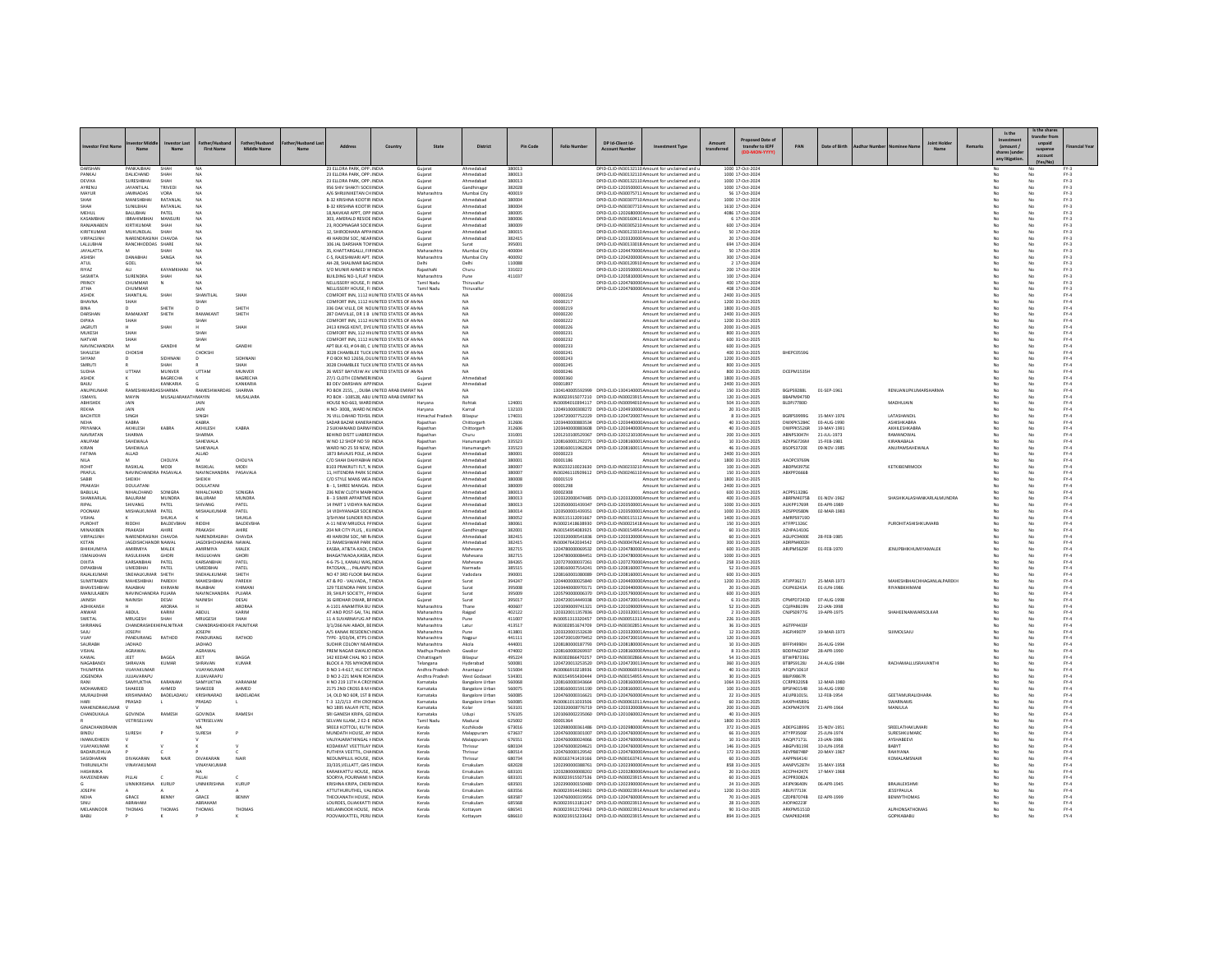|                              |                                         |                                 |                                         |                                 |    |                                                                                               |                                             |                            |                             |                  |                                                            |                                        |                                                                                                                                     |            |                                        |                                     |               |                    |        |                      | s the share          |                         |
|------------------------------|-----------------------------------------|---------------------------------|-----------------------------------------|---------------------------------|----|-----------------------------------------------------------------------------------------------|---------------------------------------------|----------------------------|-----------------------------|------------------|------------------------------------------------------------|----------------------------------------|-------------------------------------------------------------------------------------------------------------------------------------|------------|----------------------------------------|-------------------------------------|---------------|--------------------|--------|----------------------|----------------------|-------------------------|
|                              |                                         |                                 |                                         |                                 |    |                                                                                               |                                             |                            |                             |                  |                                                            |                                        |                                                                                                                                     |            | sed Date of                            |                                     |               |                    |        | Is the               | ransfer fr           |                         |
|                              | Mary                                    | No.                             | <b>First Name</b>                       | Middle Name                     | M- | <b>Address</b>                                                                                | Country                                     | State                      | <b>District</b>             | Pin Code         | <b>Folio Number</b>                                        | DP Id-Client Id-<br><b>Arcount Nun</b> | nent Type                                                                                                                           | transferre | transfer to IEPF                       | PAN                                 | Date of Birth |                    | Remark | (amount)             | unpaid               | inancial Yea            |
|                              |                                         |                                 |                                         |                                 |    |                                                                                               |                                             |                            |                             |                  |                                                            |                                        |                                                                                                                                     |            |                                        |                                     |               |                    |        | hares )ur            | suspens<br>account   |                         |
|                              |                                         |                                 |                                         |                                 |    |                                                                                               |                                             |                            |                             |                  |                                                            |                                        |                                                                                                                                     |            |                                        |                                     |               |                    |        | any litigatio        |                      |                         |
| SURENDRAN<br>IOIY            | GEORGE                                  |                                 | GEORGE                                  |                                 |    | VELIYIL HOUSE, KUTHI INDI.<br>12/217 MANTHRETHU INDIA                                         |                                             | Kerala<br>Kerala           | Alappuzha<br>Pathanamthitta | 688533<br>689513 |                                                            |                                        | IN30023911462818 DPID-CLID-IN30023911 Amount for unclaimed and<br>1205730000151739 DPID-CUD-1205730000 Amount for unclaimed and u   |            | 18 31-Oct-202<br>200 31-Oct-2025       | AFXPK7187<br>ATMPG4758Q 17-MAY-1975 |               | <b>JOJIABRAHAM</b> |        | No                   | No                   | EY-4                    |
| BUU                          | ABRAHAM                                 |                                 | ABRAHAM                                 |                                 |    | KOLANGIKOMBIL HOU INDIA                                                                       |                                             | Kerala                     | Pathanamthitta              | 689654           |                                                            |                                        | 1205730000301391 DPID-CLID-1205730000 Amount for unclaimed and u                                                                    |            | 30 31-Oct-2025                         | AIVPAS656K                          | 31-JAN-1959   |                    |        |                      |                      | $FY-4$                  |
| KAMALAN<br><b>MAIA</b>       | SARDAR                                  |                                 | SARDAR                                  |                                 |    | KAMALA VILAS THOTT INDIA<br>CHAWK THAKURANI RINDIA                                            |                                             | Kerala<br>West Bengal      | Kolkata                     | 695122<br>700104 |                                                            |                                        | IN30154956021747 DPID-CLID-IN30154956 Amount for unclaimed and u<br>IN30047640722988 DPID-CUD-IN30047640 Amount for unclaimed and u |            | 20 31-Oct-2025<br>200 31-Oct-2025      |                                     |               |                    |        | No                   | No                   | $FY-4$<br>PY-4          |
| ASIT                         | KUMAR                                   | MANNA                           | KUMAR                                   | <b>MANNA</b>                    |    | J B ROAD BELOW BHUTINDIA                                                                      |                                             | West Bengal                | Darieeling                  | 734301           |                                                            |                                        | IN30048419185994 DPID-CUD-IN30048419 Amount for unclaimed and u                                                                     |            | 2 31-Oct-2025                          |                                     |               |                    |        | No                   | No                   | $FY-4$                  |
| MANAS                        | RANJAN                                  | MISHRA                          | RANJAN                                  | MISHRA                          |    | FLAT NO 203 DASH AP INDIA                                                                     |                                             | Orissa                     | Puri                        | 751002           |                                                            |                                        | IN30048420139631 DPID-CLID-IN30048420 Amount for unclaimed and u                                                                    |            | 282 31-Oct-2025                        |                                     |               |                    |        |                      | No                   | $FY-4$                  |
| ANURADH<br>RINA              | SHAILENDL                               | SHAH<br>PATEL                   | SHAILENDU                               | SHAH<br>PATEL                   |    | 87 OAKVILLE PO 1B. PI UNITED STATES OF AN NA                                                  | 9125 BAVCLERE CIRCLI UNITED STATES OF AN NA |                            | NA                          |                  | 00000214<br>00000218                                       |                                        | Amount for unclaimed and u<br>Amount for unclaimed and u                                                                            |            | 3000 31-Oct-2025<br>3000 31-Oct-2025   |                                     |               |                    |        | No                   | No                   | $FY-4$<br>PY-4          |
| <b>JIGAR</b>                 | SHAH                                    |                                 | SHAH                                    |                                 |    | COMFORT INN, 1112 HUNITED STATES OF AN NA                                                     |                                             |                            | NA                          |                  | 0000022                                                    |                                        | Amount for unclaimed and u                                                                                                          |            | 6000 31-Oct-2025                       |                                     |               |                    |        |                      | No<br>No             | $FY-4$                  |
| JOLLY                        |                                         |                                 |                                         |                                 |    | 15749 TURBERRY STRE UNITED STATES OF AN NA                                                    |                                             |                            | NA                          |                  | 0000022                                                    |                                        | Amount for unclaimed and u                                                                                                          |            | 6000 31-Oct-202                        |                                     |               |                    |        |                      | No                   | $FY-4$                  |
| PRABHULAL<br>SHAILESH        | <b>NANIRHAI</b><br><b>SHAH</b>          | KADIA                           | NANJIBHAI<br>SHAH                       | KADIA                           |    | BHAWAN ENGI CO, P B UNITED STATES OF AN NA<br>15749 TURBERRY STREUNITED STATES OF AN NA       |                                             |                            | <b>NA</b><br>NA             |                  | 00000234<br>00000242                                       |                                        | Amount for unclaimed and u<br>Amount for unclaimed and u                                                                            |            | 4200 31-Oct-2025<br>6000 31-Oct-2025   |                                     |               |                    |        | No<br>No             | No<br>No             | $FY-4$<br>$FY-4$        |
| ASHOKKUMAF                   | JETHMAL                                 |                                 | <b>JETHMAL</b>                          |                                 |    | C/O J ASHOKKUMAR, SINDIA                                                                      |                                             | Guiara                     | Ahmedaba                    |                  | 00000374                                                   |                                        | Amount for unclaimed and u                                                                                                          |            | 3000 31-Oct-2025                       |                                     |               |                    |        | No                   | No                   | $FY-4$                  |
| ATUL                         | JAYANTILAL                              | SHAH                            | <b>JAYANTILAI</b>                       | SHAH                            |    | C 31, JIVAN JYOT NAG/ INDIA                                                                   |                                             | Gujarat                    | Surat                       |                  | 00000383                                                   |                                        | Amount for unclaimed and u                                                                                                          |            | 10400 31-Oct-202                       |                                     |               |                    |        |                      | No                   | $FY-4$                  |
| RHAVANAREN<br>NAMITA         | <b>GOLITAMCHAND</b><br><b>DOULATANI</b> |                                 | <b>GOLITAMCHAND</b><br><b>DOULATANI</b> |                                 |    | C/O BHAVARLAL C MU INDIA<br>B - 1 . SHREE MANGAL INDIA                                        |                                             | Maharashtra<br>Guiarat     | Dhule<br>Ahmedabao          |                  | 00000443<br>00001148                                       |                                        | Amount for unclaimed and u<br>Amount for unclaimed and u                                                                            |            | 4200 31-Oct-2025<br>4200 31-Oct-2025   |                                     |               |                    |        | No<br>No             | No<br>No             | $FY-4$<br>$FY-4$        |
| PARESH                       |                                         | KANKARIA                        |                                         | KANKARIA                        |    | <b>B3 DEV DARSHAN APP INDIA</b>                                                               |                                             | Gujarat                    | Ahmedaba                    |                  | 00001896                                                   |                                        | Amount for unclaimed and u                                                                                                          |            | 3600 31-Oct-2025                       |                                     |               |                    |        |                      | No                   | $FY-4$                  |
| PALJIBHA                     |                                         | WAGHELA                         |                                         | WAGHELA                         |    | 0/32 SATELIGHT TOWHNDM                                                                        |                                             | Gujarat                    | Ahmedabad                   |                  | 00001899                                                   |                                        | Amount for unclaimed and u                                                                                                          |            | 4800 31-Oct-2025                       |                                     |               |                    |        | No                   | No                   | $FY-4$                  |
| SEEMADEVI<br><b>JAYESH</b>   | MEHTA<br><b>MEHTA</b>                   |                                 | MEHTA<br>MEHTA                          |                                 |    | 69 GHEE KA ZANDA, BEINDIA<br>SUMER CLOTH STORE, INDIA                                         |                                             | Rajasthan<br>Rajasthan     | Pali<br>Jalor               | 306401<br>343041 | 00001602<br>00001887                                       |                                        | Amount for unclaimed and u<br>Amount for unclaimed and u                                                                            |            | 8400 31-Oct-2025<br>3600 31-Oct-2025   |                                     |               |                    |        | No<br>No             | No<br>No             | $FY-4$<br>$FY-4$        |
| KAMAL                        | KISHORE                                 | $\overline{D}$                  | KISHORE                                 | $\mathbf{D}$                    |    | A 12 Bahyesh Aptt, Na INDIA                                                                   |                                             | Gujarat                    | Ahmedaba                    | 380004           | 00001889                                                   |                                        | Amount for unclaimed and u                                                                                                          |            | 3000 31-Oct-2025                       |                                     |               |                    |        |                      | No                   | $PV-4$                  |
| <b>GALITAMKLIMAR</b>         | PARASMAL                                |                                 | PARASMAL                                |                                 |    | F-3 ALAKNANDA SOCIE INDIA                                                                     |                                             | Gujara                     | Ahmedabad                   | asonna           | 00002322                                                   |                                        | Amount for unclaimed and u                                                                                                          |            | 6600 31-Oct-2025                       | ARRPIEDRSC                          |               |                    |        | No                   | No                   | $PV-4$                  |
| ANAND<br>RASMI               |                                         | <b>MEHTA</b><br>MEHTA           |                                         | <b>MEHTA</b><br>MEHTA           |    | 32 Mitra Milan Miram INDIA<br>32 Mitra Milan, Miram INDIA                                     |                                             | Guiarat<br>Guiarat         | Ahmedahad<br>Ahmedabad      | 380013<br>380013 | 00001892<br>00001893                                       |                                        | Amount for unclaimed and u<br>Amount for unclaimed and u                                                                            |            | 7800 31-0ct-2025<br>7800 31-Oct-2025   |                                     |               |                    |        | No<br>No             | No<br>No             | PY-4<br>$FY-4$          |
| KANAN                        |                                         | MEHTA                           |                                         | MEHTA                           |    | 32 Mitra Milan, Miram INDIA                                                                   |                                             | Gujarat                    | Ahmedabao                   | 380013           | 00001894                                                   |                                        | Amount for unclaimed and u                                                                                                          |            | 6600 31-Oct-2025                       |                                     |               |                    |        |                      | No                   | $FY-4$                  |
| NITINKLIMAR                  | <b>IASHVANTI AI</b>                     | SHAH                            | <b>IASHVANTI AI</b><br>RAILVRHAL        | <b>SHAH</b>                     |    | A 102 SUKAN 4, ANKLUNDIA                                                                      |                                             | Guiarat                    | Ahmedahad                   | 380013           |                                                            |                                        | 1203500001178177 DPID-CLID-1203500001Amount for unclaimed and u                                                                     |            | 2820 31-Oct-2025                       | AAHHN60601 25-APR-1977              |               |                    |        | N <sub>0</sub><br>No | No<br>No             | PY-4<br>$FY-4$          |
| <b>USHABEN</b><br>MANOJ      | RAJIVBHAI                               | PATEL<br>SHAH                   |                                         | PATEL<br>SHAH                   |    | 2/11 TAGORE PARK, NHNDIA<br>502. MUDRA PARSHVAINDIA                                           |                                             | Guiarat<br>Gujarat         | Ahmedabad<br>Surat          | 380015<br>395002 | 00002350<br>00001066                                       |                                        | Amount for unclaimed and u<br>Amount for unclaimed and u                                                                            |            | 30000 31-Oct-2025<br>21600 31-Oct-2025 | AAUPP1564G                          |               |                    |        |                      | No                   | $FY-4$                  |
|                              |                                         | RAMAKRISHM                      |                                         | RAMAKRISH                       |    | NAGALAKSMI STORES INDIA                                                                       |                                             | Karnatak                   | <b>Bangalore Urba</b>       |                  | 00000990                                                   |                                        | Amount for unclaimed and u                                                                                                          |            | 4200 31-Oct-2025                       |                                     |               |                    |        |                      | No                   | FY.4                    |
| <b>IVOTHI</b>                |                                         | <b>JAIN</b>                     |                                         | <b>JAIN</b>                     |    | #1 GURU NIVAS 4TH UNDIA                                                                       |                                             | Karnataka                  | <b>Bangalore Urban</b>      | 560053           | 00002359                                                   |                                        | Amount for unclaimed and u                                                                                                          |            | 16800 31-Oct-2025                      | ADGPI0431M                          |               |                    |        | No                   | No                   | PY-4                    |
| MAYURKUMAR<br>KAMLESH        |                                         | AHUJA<br>PANJABI                |                                         | AHUJA<br>PANJABI                |    | 302 GOLA RANA SOCIE INDIA<br>9, TILAK NAGAR SOCIE INDIA                                       |                                             | Guiarat<br>Gujarat         | Junagadh<br>Ahmedabad       | 362266<br>380013 |                                                            |                                        | 1203600002432381 DPID-CUD-1203600002 Amount for unclaimed and u<br>1204620000013794 DPID-CLID-1204620000 Amount for unclaimed and u |            | 100 31-Oct-2025<br>3000 31-Oct-2025    | AUZPA0166A                          | 13-OCT-1991   |                    |        | No                   | No<br>No             | $FY-4$<br>FY.4          |
| VENKATA                      | SATYA                                   | ADDEPALL                        | SATYA                                   | ADDEPALL                        |    | 59 20 7 2 GANDHAM V INDIA                                                                     |                                             | Andhra Prades              | East Godavar                | 533002           |                                                            |                                        | 1208160002173863 DPID-CLID-1208160002 Amount for unclaimed and u                                                                    |            | 48 31-Oct-2025                         |                                     |               |                    |        |                      | No<br>No             | $FY-4$                  |
| GEORGE<br>MARU               | FINANCIA                                | <b>ISSAC</b><br><b>SERVICES</b> | <b>FINANCIA</b>                         | <b>ISSAC</b><br><b>SERVICES</b> |    | THURAKKAL HOUSE. T INDIA<br>A -305 FAIRDEAL HOUSINDIA                                         |                                             | Kerala                     | Kannur<br>Ahmedabao         | 670673<br>380009 | ARFI0000000000000029                                       |                                        | IN30023915408454 DPID-CUD-IN30023915 Amount for unclaimed and u<br>Number of underlying Share                                       |            | 10 31-Oct-2025<br>2500 03-Nov-2022     | ADIPIS816R                          |               | <b>JOPHYGEORGE</b> |        | No<br>No             | No                   | $FY-4$<br>$FN-1$        |
| DILIPKUMA                    | DAGA                                    |                                 | DAGA                                    |                                 |    | 82/490, VIJAYNAGAR, IINDIA                                                                    |                                             | Gujarat                    | Ahmedabao                   | 380013           | ARFI0000000000000042                                       |                                        | Number of underlying Share                                                                                                          |            | 2500 03-Nov-2022                       |                                     |               |                    |        |                      | No                   | $PV-1$                  |
| SUDHA                        | UTTAM                                   | MUNVER                          | <b>LITTAM</b>                           | <b>MUNVER</b>                   |    | 26 WEST BAYVEIW AV UNITED STATES OF ANNA                                                      |                                             |                            | <b>NA</b>                   |                  | AREI0000000000000246                                       |                                        | Number of underlying Shares                                                                                                         |            | 900 03-Nov-2022                        |                                     |               |                    |        | No                   | No                   | $PV-1$                  |
| JOLLY<br>SHAILESH            | SHAH<br>CHOKSHI                         |                                 | SHAH<br>CHOKSHI                         |                                 |    | 15749 TURBERRY STREUNITED STATES OF AN NA<br>3028 CHAMBLEE TUCK UNITED STATES OF AN NA        |                                             |                            | <b>NA</b>                   |                  | ARFI0000000000000228<br>ARFI0000000000000241               |                                        | Number of underlying Share                                                                                                          |            | 1000 03-Nov-2022                       |                                     |               |                    |        | No<br>No             | No<br>No             | $FY-1$<br>$FY-1$        |
| NATVAR                       | SHAI                                    |                                 | SHAH                                    |                                 |    | COMFORT INN, 1112 HUNITED STATES OF AN NA                                                     |                                             |                            | NA                          |                  | ARFI0000000000000232                                       |                                        | Number of underlying Share<br>Number of underlying Share                                                                            |            | 500 03-Nov-2022<br>500 03-Nov-2022     |                                     |               |                    |        |                      | No                   | $PV-1$                  |
| SHYAM                        |                                         | SIDHNAN                         | $\mathbf{D}$                            | SIDHNAN                         |    | P O BOX NO. 12656, DI UNITED ARAB EMIRAT NA                                                   |                                             |                            | <b>NA</b>                   |                  | AREI0000000000000243                                       |                                        | Number of underlying Shares                                                                                                         |            | 300 03-Nov-2022                        |                                     |               |                    |        |                      | No<br>No             | $PV-1$                  |
| VARNAN                       |                                         | MODI<br>SHETH                   |                                         | MODI<br>SHETH                   |    | A-/1 MAHAVIR KUTIR SINDIA<br>336 OAK VILLE, DR NC UNITED STATES OF AN NA                      |                                             | Guiara                     | Ahmedaba                    | 380004           | ARFI0000000000001799<br>ARFI0000000000000219               |                                        | Number of underlying Share<br>Number of underlying Share                                                                            |            | 2900 03-Nov-2022<br>300 03-Nov-2022    |                                     |               |                    |        | No                   | No                   | $FY-1$<br>$PV-1$        |
| <b>JAGRUTI</b>               |                                         | SHAH                            |                                         | SHAH                            |    | 2413 KINGS KENT, DYE UNITED STATES OF AN NA                                                   |                                             |                            | <b>NA</b>                   |                  | ARFI0000000000000226                                       |                                        | Number of underlying Share                                                                                                          |            | 2000 03-Nov-2022                       |                                     |               |                    |        | No                   | No                   | $FY-1$                  |
| PURSHOTTAM                   | MISHRA                                  |                                 | <b>MISHRA</b>                           |                                 |    | MUKAM CHAND MEHTINDIA                                                                         |                                             | Rajasthan                  | Pali                        |                  | ARFI0000000000000235                                       |                                        | Number of underlying Shares                                                                                                         |            | 400 03-Nov-2022                        |                                     |               |                    |        | No                   | No                   | $FY-1$                  |
| SHAILESH<br>SMITA            | SHAH<br>DUSHYAN                         | SHAH                            | SHAH<br><b>DUSHYAN</b>                  | SHAH                            |    | 15749 TURBERRY STRE UNITED STATES OF AN NA                                                    | 3028 CHAMBLEE TUCK UNITED STATES OF AN NA   |                            | NA<br><b>NA</b>             |                  | ARFI0000000000000242<br>ARFI000000000000024                |                                        | Number of underlying Share<br>Number of underlying Share                                                                            |            | 1000 03-Nov-2022<br>1500 03-Nov-2022   |                                     |               |                    |        | No                   | No<br>No             | $FY-1$<br>$PV-1$        |
| DIVYA                        | BOHRA                                   |                                 | <b>BOHRA</b>                            |                                 |    | A-66 SUNBREERE TOW INDIA                                                                      |                                             |                            | Ahmedaha                    | 380052           | AREIDDDDDDDDDDDDDAG                                        |                                        | Number of underlying Share                                                                                                          |            | 100 03-Nov-2022                        |                                     |               |                    |        |                      | No                   | $FY-1$                  |
| ROHIT                        |                                         | <b>VYAS</b>                     |                                         | <b>VYAS</b>                     |    | 13 SPENSER ROAD, CO UNITED KINGDOM NA                                                         |                                             |                            | NA                          |                  | AREI0000000000000238                                       |                                        | Number of underlying Shares                                                                                                         |            | 600.03-Nov-2022                        |                                     |               |                    |        | No                   | No                   | $PV-1$                  |
| AMIT<br><b>RINA</b>          |                                         | PATEL<br>PATEL                  |                                         | PATEL<br>PATEL                  |    | 287 OAKVILLE, DR # 1 I UNITED STATES OF AN NA<br>87 OAKVILLE PO 1B. PI UNITED STATES OF AN NA |                                             |                            | <b>NA</b><br>N              |                  | ARFI0000000000000213<br>AREI000000000000218                |                                        | Number of underlying Share<br>Number of underlying Share                                                                            |            | 600 03-Nov-2022<br>500 03-Nov-2022     |                                     |               |                    |        | No                   | No<br>N <sub>0</sub> | $FY-1$<br>$FY-1$        |
| <b>MUKESH</b>                | SHAH                                    |                                 | SHAH                                    |                                 |    | COMFORT INN. 112 HV UNITED STATES OF AN NA                                                    |                                             |                            | NA                          |                  | AREI0000000000000231                                       |                                        | Number of underlying Shares                                                                                                         |            | 900.03-Nov-2022                        |                                     |               |                    |        | No                   | No                   | $PV-1$                  |
| PRASON<br>ANURADH            | <b>BOHRA</b><br>SHAILENDU               | SHAH                            | BOHRA                                   | SHAH                            |    | A-66 SUNBREERE TOW INDIA<br>9125 BAVCLERE CIRCLI UNITED STATES OF AN NA                       |                                             | Guiarat                    | Ahmedabao                   | 380052           | ARFI0000000000000041                                       |                                        | Number of underlying Share                                                                                                          |            | 1100 03-Nov-2022<br>500 03-Nov-2022    |                                     |               |                    |        | No                   | No<br>No             | $FY-1$<br>$PV-1$        |
| VIRENDRARAJ                  | <b>BOHRA</b>                            |                                 | SHAILENDU<br><b>BOHRA</b>               |                                 |    | A-4, VISHRAT FLATS, " INDIA                                                                   |                                             | Gujara                     | NA<br>Ahmedab               | 380052           | ARFI0000000000000214<br>ARFI0000000000000039               |                                        | Number of underlying Share<br>Number of underlying Share                                                                            |            | 100 03-Nov-2022                        |                                     |               |                    |        |                      | No                   | $PV-1$                  |
| OMPRAKASH                    |                                         | RAGRECHA                        |                                         | RAGRECHA                        |    | 27/1 CLOTH COMMERLINDIA                                                                       |                                             | Guiarat                    | Ahmedahad                   | 380002           | AREI0000000000001219                                       |                                        | Number of underlying Share                                                                                                          |            | 400.03-Nov-2022                        |                                     |               |                    |        | No                   | No                   | $PV-1$                  |
| GOVINDRAM<br>PRABHULAL       | CHAUDHAR'<br>NANJIBHAI                  | KADIA                           | CHAUDHARY<br>NANJIBHAI                  | KADIA                           |    | "GALA NO. 4. PATIL INI INDIA                                                                  | BHAWAN ENGI. CO., P UNITED ARAB EMIRAT NA   | Maharashtra                | Thane<br><b>NA</b>          | 401105           | ARFI0000000000001994<br>ARFI0000000000000234               |                                        | Number of underlying Share<br>Number of underlying Share                                                                            |            | 100 03-Nov-2022<br>700 03-Nov-2022     |                                     |               |                    |        | No                   | No<br>No             | $FY-1$<br>$FY-1$        |
|                              | KAMAL                                   | KUMAR                           | KAMAL                                   | KUMAR                           |    | S/E MARKET STREET SINDIA                                                                      |                                             | Tamil Nadu                 | Vellore                     | 631102           | AREI0000000000001359                                       |                                        | Number of underlying Share                                                                                                          |            | 500 03-Nov-2022                        |                                     |               |                    |        | N <sub>0</sub>       | No                   | $PV-1$                  |
| SEEMADEVI                    | <b>MEHTA</b>                            |                                 | MEHTA                                   |                                 |    | 69 GHEE KA ZANDA, BEINDIA                                                                     |                                             | Rajasthan                  | Pali                        | 306401           | ARFI0000000000001602                                       |                                        | Number of underlying Share                                                                                                          |            | 1400 03-Nov-2022                       |                                     |               |                    |        | No                   | No                   | $FY-1$                  |
| JANARDAN<br>MANOJ            | DUBEY<br>KAMBLE                         | <b>JANARDAN</b><br>MANOJ        | <b>NA</b>                               |                                 |    | ROOM NO. 7. IMAM FINDIA<br>"R - 3, S-13, A WING, V INDIA                                      |                                             | Maharashtra<br>Maharashtra | Mumbai City<br>Mumbai City  |                  | 400067 ARFI0000000000001911<br>400060 ARFI0000000000001912 |                                        | Number of underlying Share<br>Number of underlying Share                                                                            |            | 100 03-Nov-2022<br>100 03-Nov-2022     |                                     |               |                    |        |                      | No<br>No             | $FY-1$<br>$PV-1$        |
| <b>HAWAR</b>                 | SHREEKANT                               | INDRAMAL                        | <b>IHAWAF</b>                           |                                 |    | 11- CHANDAN WADLE INDIA                                                                       |                                             | Guiarat                    | Ahmedahad                   |                  | 380004 ARFI0000000000002299                                |                                        | Number of underlying Share                                                                                                          |            | 100 03-Nov-2022                        |                                     |               |                    |        | No                   | No                   | $PV-1$                  |
| <b>VIVEK</b>                 | LUKE                                    | <b>VIVEK</b>                    | NA                                      |                                 |    | "MALAYIL, MANAKARA INDIA                                                                      |                                             | Kerala                     | Kollam                      |                  | 690521 ARFI0000000000001913                                |                                        | Number of underlying Share                                                                                                          |            | 100 03-Nov-2022                        |                                     |               |                    |        | No                   | No                   | $FY-1$                  |
| VAKHARIYA<br><b>JANARDAN</b> | DUBEY                                   | NA<br>JANARDAI                  | <b>NA</b><br>NA                         |                                 |    | "G - 102, PRANAY NAG INDIA<br>ROOM NO. 7, IMAM FINDIA                                         |                                             | Maharashtra<br>Maharashtra | Mumbai City<br>Mumbai City  |                  | 400092 ARFI0000000000001914<br>400067 ARFI000000000000191  |                                        | Number of underlying Share<br>Number of underlying Share                                                                            |            | 100 03-Nov-2022<br>100 03-Nov-2022     |                                     |               |                    |        | No                   | No<br>No             | $FY-1$<br>$\text{FY-1}$ |
| TAK                          |                                         | NA.                             | NA                                      |                                 |    | ABHISHEK TAK C/O RA INDIA                                                                     |                                             | Rajasthan                  |                             |                  | 306104 ARFI0000000000001915                                |                                        | Number of underlying Share                                                                                                          |            | 100 03-Nov-2022                        |                                     |               |                    |        | No                   | No                   | $FY-1$                  |
| VILAS<br>MANJREKAR           | KADAM                                   | VILAS                           | <b>NA</b>                               |                                 |    | RAM GALI, YADAV CH INDIA<br>"D - 12/829, OM SAI DJINDIA                                       |                                             | Maharashtra<br>Maharashtra | Mumbai City<br>Mumbai City  |                  | 400063 ARFI0000000000001916<br>400067 ARFI0000000000001918 |                                        | Number of underlying Share<br>Number of underlying Share                                                                            |            | 100 03-Nov-2022<br>100 03-Nov-2022     |                                     |               |                    |        | No                   | No<br>No             | $FY-1$<br>$PV-1$        |
| RAHLIL                       | RAMESH                                  | RAMESH                          | N4                                      |                                 |    | "A/7, SAHARA CHS SAN INDIA                                                                    |                                             | Maharashtra                | Mumbai City                 |                  | 400066 ARFIOD0000000001919                                 |                                        | Number of underlying Share                                                                                                          |            | 100 03-Nov-2022                        |                                     |               |                    |        | No                   | No                   | $FN-1$                  |
| NIKKUB                       |                                         | NA                              | N4                                      |                                 |    | PLOT NO. 8 VIJAY NAG INDIA                                                                    |                                             | Rajasthan                  | Jodhour                     |                  | 342001 ARFI0000000000001920                                |                                        | Number of underlying Shares                                                                                                         |            | 100 03-Nov-2022                        |                                     |               |                    |        | No                   | No                   | $FY-1$                  |
| <b>UMASHANKAR</b><br>TEJRAJ  | SAROJ<br><b>BALDOTA</b>                 | UMASHANKAR<br>TEJRA.            | <b>NA</b>                               |                                 |    | "P. M. G. P. GROUP NCINDIA<br>303, PURUSHOTTAM . INDIA                                        |                                             | Maharashtra<br>Maharashtra | Mumbai City<br>Mumbai City  |                  | ARFI0000000000001921<br>ARFI0000000000001922               |                                        | Number of underlying Share<br>Number of underlying Share                                                                            |            | 100 03-Nov-2022<br>100 03-Nov-2022     |                                     |               |                    |        | No                   | No<br>No             | $FY-1$<br>$FY-1$        |
| SONI                         |                                         | MULCHAND                        | N4                                      |                                 |    | AASNI ROAD NEAR SALINDIA                                                                      |                                             | Rajasthan                  | Jaisalmen                   |                  | 345001 ARFI0000000000001923                                |                                        | Number of underlying Share                                                                                                          |            | 100 03-Nov-2022                        |                                     |               |                    |        | No                   | No                   | $FY-1$                  |
| SANDEEP                      | SANGHAVI                                | <b>NA</b><br>SANDEEP            | N4<br>NA                                |                                 |    | A - 2 NEW ASHISH APP INDIA                                                                    |                                             | Maharashtra                | Mumbai City                 |                  | 401209 AREIDOOD00000001924                                 |                                        | Number of underlying Share                                                                                                          |            | 100.03-Nov-2022<br>100 03-Nov-2022     |                                     |               |                    |        | No                   | No<br>$\overline{N}$ | EY-1<br>$PV-1$          |
| RAM                          | <b>SHAI</b>                             | NA                              |                                         |                                 |    | B - 603, SHREE SHUBH INDIA<br>PLOT NO. 8 VIJAY NAG INDIA                                      |                                             | Maharashtra<br>Rajasthan   | Mumbai City<br>Jodhpur      |                  | 400067 ARFI0000000000001925<br>AREI000000000001926         |                                        | Number of underlying Share<br>Number of underlying Share                                                                            |            | 100 03-Nov-2022                        |                                     |               |                    |        |                      | No                   | $PV-1$                  |
| VAKHARIA                     |                                         | MA                              | NA                                      |                                 |    | "A - 1 AGRASEN BLDG'INDIA                                                                     |                                             | Maharashtra                | Mumbai City                 |                  | 400097 ARFIOD0000000001927                                 |                                        | Number of underlying Share                                                                                                          |            | 100.03-Nov-2022                        |                                     |               |                    |        | N <sub>0</sub>       | No                   | $PV-1$                  |
| SANJAY<br>GOWADIA            | <b>AIMERA</b>                           | SANJAY                          | NA<br>N4                                |                                 |    | "A - 1004, RUSHI HEIGHNDIA<br>G - 102. PRANAY NAG INDIA                                       |                                             | Maharashtra<br>Maharashtra | Mumbai City<br>Mumbai City  |                  | 400097 ARFI0000000000001928<br>400092 ARFI0000000000001929 |                                        | Number of underlying Share                                                                                                          |            | 100 03-Nov-2022<br>100 03-Nov-2022     |                                     |               |                    |        | No                   | No<br>No             | $FY-1$<br>$PV-1$        |
| KUMAR                        |                                         | NA                              |                                         |                                 |    | "202, SHANTINATH OP INDIA                                                                     |                                             | Maharashtra                | Mumbai City                 |                  | 400068 ARFI0000000000001930                                |                                        | Number of underlying Share<br>Number of underlying Share                                                                            |            | 100 03-Nov-2022                        |                                     |               |                    |        |                      | No                   | FY.1                    |
| <b>ANNAPPA</b>               | KANCHAN                                 | <b>ANNAPPA</b>                  | NA                                      |                                 |    | ELT 201 WING D 2TH F INDIA                                                                    |                                             | Maharashtra                | Mumbai City                 |                  | 400101_4RFI0000000000001931                                |                                        | Number of underlying Share                                                                                                          |            | 100.03-Nov-2022                        |                                     |               |                    |        | No                   | No                   | $PV-1$                  |
| MEHTA                        | <b>MEHTA</b>                            | NA<br>TAKHATRAJJI               | N4                                      |                                 |    | 32 Mitra Milan Mirami INDIA<br>12 SOLANKIYA KA BAS INDIA                                      |                                             | Guiarat                    | Ahmedabad                   |                  | 380013 ARFI0000000000001892<br>306401 ARFI0000000000002307 |                                        | Number of underlying Share<br>Number of underlying Share                                                                            |            | 1300 03-Nov-2022<br>600 03-Nov-2022    |                                     |               |                    |        | No                   | No<br>No             | $FY-1$<br>$FY-1$        |
| <b>SENVALKA</b>              |                                         | RATANI AL                       | NA                                      |                                 |    | HIGHWAY ROAD, OPP INDIA                                                                       |                                             | Raiasthan                  | Rhilwara                    |                  | 311001 ARFI000000000001932                                 |                                        | Number of underlying Share                                                                                                          |            | 100.03-Nov-2022                        |                                     |               |                    |        | No                   | No                   | $PV-1$                  |
| SANTOSH                      | GANDHI                                  | SANTOSH                         | NA                                      |                                 |    | "A - 1. AGRASEN BLDG' INDIA                                                                   |                                             | Maharashtra                | Mumbai City                 |                  | 400097 ARFI0000000000001933                                |                                        | Number of underlying Share                                                                                                          |            | 100 03-Nov-2022                        |                                     |               |                    |        | No                   | No                   | $FY-1$                  |
| KANWAR                       | MUKANSIN<br><b>BALDOTA</b>              | <b>SCMUKANSING</b><br>NA        | NA<br>NA                                |                                 |    | "POONAM ANNEX, B V INDIA<br>301, RISHABH DARSHI INDIA                                         |                                             | Maharashtra<br>Maharashtra | Thane<br>Mumbai City        |                  | 401303 ARFI0000000000001934<br>ARFI0000000000001935        |                                        | Number of underlying Share<br>Number of underlying Share                                                                            |            | 100 03-Nov-2022<br>100 03-Nov-2022     |                                     |               |                    |        |                      | No<br>No             | $FY-1$<br>$PV-1$        |
| CHAWDA                       |                                         | MA                              | NA                                      |                                 |    | "10/ TUKARAM PATEK INDIA                                                                      |                                             | Maharashtra                | Mumbai City                 |                  | 400066 ARFIOD0000000001936                                 |                                        | Number of underlying Share                                                                                                          |            | 100 03-Nov-2022                        |                                     |               |                    |        | No                   | No                   | $FN-1$                  |
| <b>MODI</b>                  |                                         | NA                              | NA                                      |                                 |    | "B - 403, ASHIRWAD AHNDIA                                                                     |                                             | Maharashtra                | Thane                       |                  | 401209 ARFI0000000000001937                                |                                        | Number of underlying Share                                                                                                          |            | 100 03-Nov-2022                        |                                     |               |                    |        | No                   | No                   | $FY-1$                  |
| NAVRATANMAL<br>PRALHAD       | JAIN<br>MAHISHI                         | <b>NAVRATANMA</b><br>PRALHAD    | . NA<br>N                               |                                 |    | "311, BALDEV SMRUTI INDIA<br>VPO RODIGAMA CHHCINDIA                                           |                                             | Maharashtra<br>Raiasthan   | Mumbai City<br>Dungarpur    |                  | 400101 ARFI0000000000001938<br>314038 ARFIO000000000001935 |                                        | Number of underlying Share<br>Number of underlying Share                                                                            |            | 100 03-Nov-2022<br>100 03-Nov-2022     |                                     |               |                    |        | No                   | No<br>No             | $FY-1$<br>$FN-1$        |
|                              | LANGHE                                  | NA                              | N4                                      |                                 |    | 12/13 SAI NAGAR " BH INDIA                                                                    |                                             | Maharashtra                | Mumbai City                 |                  | 400050 ARFI0000000000001940                                |                                        | Number of underlying Share                                                                                                          |            | 100 03-Nov-2022                        |                                     |               |                    |        | No                   | No                   | $FY-1$                  |
| SINGH                        |                                         | NA                              | <b>NA</b>                               |                                 |    | E - 21 " 2ND FLOOR, M INDIA                                                                   |                                             | Maharashtra                | Mumbai City                 |                  | 400097 ARFI0000000000001941                                |                                        | Number of underlying Share                                                                                                          |            | 100 03-Nov-2022                        |                                     |               |                    |        |                      | No                   | $FY-1$                  |
| SUNIL<br>SHRICHAND           | BAHETI<br>ROHRA                         | SUNIL<br>SHRICHAND              | NA                                      |                                 |    | "A - 3/8 RATNANIWAS, INDI.<br>216 KNOX AVE CLIFF S UNITED STATES OF AN NA                     |                                             | Maharashtra                | Mumbai City<br>NA.          |                  | 400104 ARFI0000000000001942<br>ARFI0000000000000215        |                                        | Number of underlying Share<br>Number of underlying Share                                                                            |            | 100 03-Nov-2022<br>400 03-Nov-2022     |                                     |               |                    |        |                      | No<br>No             | $PV-1$<br>$PV-1$        |
| <b>JAYPRAKASH</b>            | KADAM                                   | JAYPRAKASH                      | NA                                      |                                 |    | RAHEJA SOLITAIRE, B-INDIA                                                                     |                                             | Maharashtra                | Mumbai City                 |                  | 400062 ARFI0000000000001943                                |                                        | Number of underlying Shares                                                                                                         |            | 100 03-Nov-2022                        |                                     |               |                    |        | No                   | No                   | $FY-1$                  |
| SUKUMAR                      | PAL                                     | SUKUMAR                         | NA                                      |                                 |    | A - 2 NEW ASHISH APP INDIA                                                                    |                                             | Maharashtra                | Thane                       |                  | 401209 ARFI0000000000001944                                |                                        | Number of underlying Share                                                                                                          |            | 100 03-Nov-2022                        |                                     |               |                    |        |                      | No                   | $FY-1$                  |
| KUMAR                        | <b>BAGRECHA</b><br><b>SUTHAR</b>        | KALURAMBA                       | REI NA                                  |                                 |    | 27/1 CLOTH COMMERINDIA<br>EAR WARE HOUSE " SLINDIA                                            |                                             | Gujarat<br>Rajasthan       | Ahmedaba<br>Dungarpur       |                  | ARFI0000000000000360<br>314025 AREI0000000000001945        |                                        | Number of underlying Share<br>Number of underlying Share                                                                            |            | 400 03-Nov-2022<br>100 03-Nov-2022     |                                     |               |                    |        |                      | No<br>No             | $FY-1$<br>$FY-1$        |
| LAKHA                        | PUROHIT                                 | LAKHA                           | NA                                      |                                 |    | 303, 3RD FLR, ASHIYA INDIA                                                                    |                                             | Maharashtra                | Mumbai City                 |                  | 400061 ARFI0000000000001946                                |                                        | Number of underlying Share                                                                                                          |            | 100 03-Nov-2022                        |                                     |               |                    |        |                      | No                   | $FY-1$                  |
| MANDAL                       |                                         |                                 |                                         |                                 |    | ROOM NO. 7, IMAM FINDIA                                                                       |                                             | Maharashtra                | Mumbai City                 |                  | 400067 ARFI0000000000001947                                |                                        | Number of underlying Share                                                                                                          |            | 100 03-Nov-2022                        |                                     |               |                    |        |                      |                      | $FY-1$                  |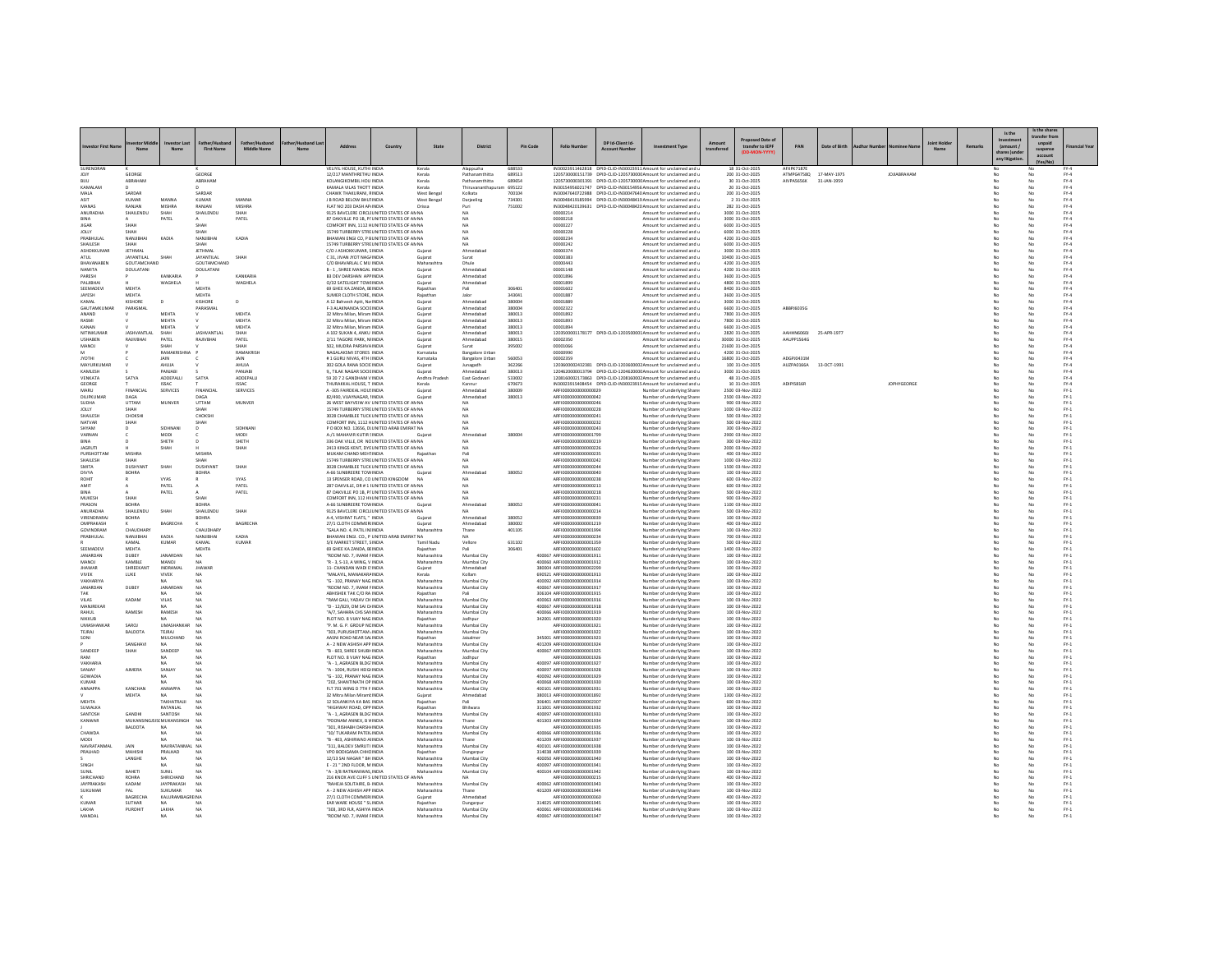|                                |                                     |                              |                                  |                    |           |                                                               |                                            |                            |                            |                 |                                                             |                                       |                                                           |             |                                     |     |               |  |        |                              | Is the shar   |                                                           |
|--------------------------------|-------------------------------------|------------------------------|----------------------------------|--------------------|-----------|---------------------------------------------------------------|--------------------------------------------|----------------------------|----------------------------|-----------------|-------------------------------------------------------------|---------------------------------------|-----------------------------------------------------------|-------------|-------------------------------------|-----|---------------|--|--------|------------------------------|---------------|-----------------------------------------------------------|
|                                |                                     |                              |                                  |                    |           |                                                               |                                            |                            |                            |                 |                                                             |                                       |                                                           |             | ed Date o                           |     |               |  |        | Is the                       | ransfer fro   |                                                           |
|                                | Nam                                 | N <sub>2</sub>               | <b>First Name</b>                | <b>Middle Name</b> | <b>Na</b> |                                                               | Country                                    | State                      | <b>District</b>            | <b>Pin Code</b> | <b>Folio Number</b>                                         | DP Id-Client Id-<br><b>Arcount Nu</b> | nent Type                                                 | transferred | transfer to IEPF                    | PAN | Date of Birth |  | Remark | (amount /                    | suspense      |                                                           |
|                                |                                     |                              |                                  |                    |           |                                                               |                                            |                            |                            |                 |                                                             |                                       |                                                           |             |                                     |     |               |  |        | hares June<br>any litigation | account       |                                                           |
| SHANTILAL                      |                                     | SHANTILAI                    |                                  |                    |           |                                                               | COMFORT INN 1112 H'UNITED STATES OF AN NA  |                            |                            |                 | AREI000000000000021                                         |                                       | Number of underlying Sha                                  |             | 400 03-Nov-2022                     |     |               |  |        |                              |               |                                                           |
| JETHMAL                        |                                     | <b>JETHMAL</b>               | N <sub>A</sub>                   |                    |           | C/O. J. ASHOKKUMAR INDIA                                      |                                            | Guiarat                    | Ahmedabao                  |                 | ARFI0000000000000374                                        |                                       | Number of underlying Share                                |             | 700 03-Nov-2022                     |     |               |  |        | No                           |               | $FY-1$                                                    |
| <b>AYANTILAL</b>               | WAYKAF                              | NA<br>ΙΔΥΔΝΤΙΙ ΔΙ            | N <sub>A</sub>                   |                    |           | "601 SOMESHWAR HS(INDIA<br>C 31 JIVAN JYOT NAGA INDIA         |                                            | Maharashtr<br>Gujarat      | Mumbai City                |                 | 400066 ARFI0000000000001948<br>AREIDDOODDOODDDD383          |                                       | Number of underlying Share<br>Number of underlying Share  |             | 100 03-Nov-2022<br>2000 03-Nov-2022 |     |               |  |        | No                           |               | $FY-1$<br>$PV-1$                                          |
| RAGHUNANDAN                    | GARG                                | RAGHUNANDAN NA               |                                  |                    |           | 103/B TECHNO PARK 1 INDIA                                     |                                            | Maharashtra                | Mumbai City                |                 | 400101 ARFI0000000000001949                                 |                                       | Number of underlying Share                                |             | 100 03-Nov-2022                     |     |               |  |        | No                           | No            | $FY-1$                                                    |
| PAUL                           |                                     | NA                           | NA                               |                    |           | PARACKAL HOUSE THU INDIA                                      |                                            | Kerala                     | Ernakulam                  | 683575          |                                                             |                                       | DPID-CLID-120239000C Number of underlying Share           |             | 300 03-Nov-2022                     |     |               |  |        | No                           | No            | $FY-1$                                                    |
| LAL<br>RANCHHOD                | PATEL                               | NA<br><b>NA</b>              | N <sub>A</sub>                   |                    |           | "A - 1, AGRASEN BLDG' INDIA<br><b>BHIKHU NARAYAN, BJINDIA</b> |                                            | Maharashtra<br>Maharashtra | Mumbai City<br>Mumbai City |                 | 400097 ARFI0000000000001950<br>400066 ARFIOD0000000001951   |                                       | Number of underlying Share<br>Number of underlying Share  |             | 100 03-Nov-2022<br>100 03-Nov-2022  |     |               |  |        | No                           | No<br>No      | $PV-1$<br>$FY-1$                                          |
| BABAN                          | PADWAL                              | BABAN                        | N <sub>A</sub>                   |                    |           | LIG-B4-1 " NEAR BUDD INDIA                                    |                                            | Maharashtra                | Mumbai City                |                 | 400706 ARFI0000000000001952                                 |                                       | Number of underlying Share                                |             | 100 03-Nov-2022                     |     |               |  |        | No                           | No            | $FY-1$                                                    |
| SINGH                          | RAIPLIT                             | <b>NA</b>                    | NA<br>N <sub>A</sub>             |                    |           | 301, J-32, 'J - AVENUE INDIA<br>'H/16, GREEN CITY APHNDIA     |                                            | Maharashtra<br>Gujarat     | Thane<br>Ahmedabao         |                 | 401303 ARFI0000000000001953<br>380016 ARFI0000000000001959  |                                       | Number of underlying Share<br>Number of underlying Share  |             | 100 03-Nov-2022<br>100 03-Nov-2022  |     |               |  |        | No                           | No<br>No      | FY.1<br>$FY-1$                                            |
|                                | PATEL                               | NA                           | N <sub>A</sub>                   |                    |           | "ROOM NO. 5. JIVAN RINDIA                                     |                                            | Maharashtra                | Mumbai City                |                 | 400066 ARFI0000000000001954                                 |                                       | Number of underlying Share                                |             | 100 03-Nov-2022                     |     |               |  |        | No                           | No            | $FY-1$                                                    |
| RAJESH                         | HINGORAN                            | RAJESH                       | N <sub>A</sub>                   |                    |           | "BUILDING SATYA NAGINDIA                                      |                                            | Maharashtra                | Mumbai City                |                 | 400092 ARFI0000000000001955                                 |                                       | Number of underlying Share                                |             | 100 03-Nov-2022                     |     |               |  |        | No                           | No            | $PV-1$                                                    |
| RAJESH                         | SANGHAV<br>MADHANI                  | RAJESH<br>NA.                | N <sub>A</sub>                   |                    |           | "C/313, HIGHWAY PAR INDIA<br>"B - 403, ASHIRWAD AHNDIA        |                                            | Maharashtra<br>Maharashtra | Mumbai City<br>Thane       |                 | 400101 ARFI000000000000195<br>401209 ARFI0000000000001957   |                                       | Number of underlying Share:<br>Number of underlying Share |             | 100 03-Nov-2022<br>100 03-Nov-2022  |     |               |  |        | No                           | No<br>No      | $\text{FY-1}$<br>$PV-1$                                   |
| нднэ                           |                                     | KANUBHAI                     | N <sub>A</sub>                   |                    |           |                                                               | COMFORT INN 1112 H UNITED STATES OF AN NA  |                            | <b>NA</b>                  |                 | ARFI0000000000000217                                        |                                       | Number of underlying Share                                |             | 200 03-Nov-2022                     |     |               |  |        | No                           | No            | $FY-1$                                                    |
| SHARMA                         |                                     | KAMLESH                      | N <sub>A</sub>                   |                    |           | NAYI AABADHI BADOD INDIA                                      |                                            | Rajasthan                  | Banswara                   |                 | 327604 ARFI0000000000001958                                 |                                       | Number of underlying Share                                |             | 100 03-Nov-2022                     |     |               |  |        | No                           | No            | $PV-1$                                                    |
| <b>MEHTA</b><br>SHAH           |                                     | <b>RAMANLALSHAH NA</b>       |                                  |                    |           | "69. GHEE KA ZANDA" INDIA<br>11 TULSIVIHAR SOCIET INDIA       |                                            | Rajasthan<br>Guiarat       | Ahmedabao                  |                 | AREI0000000000000027<br>ARFI0000000000000464                |                                       | Number of underlying Share<br>Number of underlying Share  |             | 100 03-Nov-2022<br>400 03-Nov-2022  |     |               |  |        | No<br>No                     | No<br>No      | $FY-1$<br>$FY-1$                                          |
| KAUR                           | JAGJITSINGHGAN JAGJITSINGH          |                              | <b>NA</b>                        |                    |           | "ROOM NO. 7, IMAM FINDIA                                      |                                            | Maharashtra                | Mumbai City                |                 | 400067 ARFI0000000000001960                                 |                                       | Number of underlying Share                                |             | 100 03-Nov-2022                     |     |               |  |        | No                           | No            | $PV-1$                                                    |
| TAWAD<br><b>IAHZIV</b>         | NAIK                                | VISHAL                       | NA                               |                    |           | BLDG 11/11, BIMBISA INDIA<br>"C/313, HIGHWAY PAFINDIA         |                                            | Maharashtra<br>Maharashtra | Mumbai City<br>Mumbai City |                 | 400065 ARFI0000000000001961<br>400101_4RFI0000000000001962  |                                       | Number of underlying Share                                |             | 100 03-Nov-2022<br>100 03-Nov-2022  |     |               |  |        | No                           | No<br>No      | $PV-1$<br>$PV-1$                                          |
| <b>HARIBHA</b>                 | RATHOD                              | HARIBHAI                     | N <sub>A</sub>                   |                    |           | "2/B. SIDHDHGIRI APA INDIA                                    |                                            | Guiarat                    | Surat                      |                 | 395001 ARFI0000000000001963                                 |                                       | Number of underlying Share<br>Number of underlying Share  |             | 100 03-Nov-2022                     |     |               |  |        | No                           | No            | $FY-1$                                                    |
|                                | KHOTHARI                            | NA                           | N <sub>A</sub>                   |                    |           | 461 CHIRA BAZAR * KE INDIA                                    |                                            | Maharashtra                | Mumbai City                |                 | 400002 ARFI0000000000001964                                 |                                       | Number of underlying Share                                |             | 100 03-Nov-2022                     |     |               |  |        | No                           | No            | $FY-1$                                                    |
| MAHENDRA                       | <b>KAMRLE</b>                       | MAHENDRA                     | NA                               |                    |           | "FLT NO -16/4, VITHAL INDIA<br>TC/313 HIGHWAY PAFINDIA        |                                            | Maharashtra<br>Maharashtra | Mumbai City<br>Mumbai City |                 | 400066 ARFI0000000000001965<br>400101_4REI0000000000001966  |                                       | Number of underlying Share<br>Number of underlying Share  |             | 100 03-Nov-2022<br>100 03-Nov-2022  |     |               |  |        | No                           | No            | $PV-1$                                                    |
| MULI                           | CHAWDA                              | MULII                        | N <sub>A</sub>                   |                    |           | "10/ TUKARAM PATEK INDIA                                      |                                            | Maharashtra                | Mumbai City                |                 | 400066 ARFI0000000000001967                                 |                                       | Number of underlying Share                                |             | 100 03-Nov-2022                     |     |               |  |        | No                           | No<br>No      | $\begin{array}{c} \text{FY-1} \\ \text{FY-1} \end{array}$ |
| SANDEER                        | ARJUN                               | $\mathsf{ARUN}$              |                                  |                    |           | "802, BLDG 351, PHASEINDIA                                    |                                            | Maharashtra                | Thane                      |                 | 401104 ARFI0000000000001968                                 |                                       | Number of underlying Share                                |             | 100 03-Nov-2022                     |     |               |  |        |                              | No            | $PV-1$                                                    |
| M                              | <b>GONDHALL</b><br>SHETH            | NA.<br>RAMAKANT              | N <sub>A</sub><br>N <sub>A</sub> |                    |           | ROOM NO.19 MANE C INDIA                                       | 287 OAKVILLE DR 1 B FUNITED STATES OF ANNA | Maharashtra                | Mumbai City<br>NA.         |                 | 400066 ARFI0000000000001979<br>ARFI0000000000000220         |                                       | Number of underlying Share<br>Number of underlying Share  |             | 100 03-Nov-2022<br>500 03-Nov-2022  |     |               |  |        | No<br>No                     | No<br>No      | $PV-1$<br>$FY-1$                                          |
| SINGH                          |                                     | NA                           | NA                               |                    |           | E-21 " 2ND FLOOR, MAINDIA                                     |                                            | Maharashtra                | Mumbai City                |                 | 400097 ARFI0000000000001969                                 |                                       | Number of underlying Share                                |             | 100 03-Nov-2022                     |     |               |  |        | No                           | No            | $FY-1$                                                    |
| GEETARAN<br>KUMAR              | BHAGAJI                             | BHAGAJI                      | NA<br>NA                         |                    |           | A-1 GANESH APARTME INDIA<br>A-1 AGRASEN BLDG UEINDIA          |                                            | Maharashtra<br>Maharashtra | Mumbai City                |                 | 400097 ARFI0000000000001970<br>400097 ARFIOD0000000001971   |                                       | Number of underlying Share                                |             | 100 03-Nov-2022                     |     |               |  |        |                              | No            | $PV-1$                                                    |
| <b>KUMAR</b>                   | <b>IAIN</b><br><b>SUTHAR</b>        | <b>NA</b><br>NA              | N <sub>A</sub>                   |                    |           | VPO BODIGAMA CHHCINDIA                                        |                                            | Rajasthan                  | Mumbai City<br>Dungarpur   |                 | 314038 ARFI0000000000001972                                 |                                       | Number of underlying Share<br>Number of underlying Share  |             | 100 03-Nov-2022<br>100 03-Nov-2022  |     |               |  |        | No<br>No                     | No            | $PV-1$<br>$FY-1$                                          |
| SHARMA                         |                                     |                              |                                  |                    |           | ANAND NAGAR RIKSHINDI                                         |                                            | Maharashtr                 | Mumbai City                |                 | 400097 ARFI000000000000197                                  |                                       | Number of underlying Share                                |             | 100 03-Nov-2022                     |     |               |  |        |                              | $\frac{N}{N}$ | FY.1                                                      |
| <b>VYANKII</b><br>CHANDRESH    | NAGWEKAR<br>GAWANS                  | <b>VYANKII</b><br>CHANDRESH  | N <sub>A</sub><br>N <sub>A</sub> |                    |           | 301/302 " NAGWEKAR INDIA<br>A-501 STH FLOOR MAFINDIA          |                                            | Maharashtra<br>Maharashtra | Mumbai City<br>Mumbai City |                 | 400101_AREI0000000000001974<br>400064 ARFI0000000000001975  |                                       | Number of underlying Share<br>Number of underlying Share  |             | 100 03-Nov-2022<br>100 03-Nov-2022  |     |               |  |        | No<br>No                     | No<br>No      | $PV-1$<br>$FY-1$                                          |
| MADHUKAR                       | PHUGARE                             | MADHUKAR                     | <b>NA</b>                        |                    |           | A - 2 NEW ASHISH APP INDIA                                    |                                            | Maharashtra                | Thane                      |                 | 401209 ARFI0000000000001976                                 |                                       | Number of underlying Share                                |             | 100 03-Nov-2022                     |     |               |  |        | No                           | No            | $FY-1$                                                    |
|                                |                                     |                              |                                  |                    |           | A 01 AGARSEN NAGAR INDIA                                      |                                            | Maharashtra                | Mumbai City                |                 | 400097 ARFI0000000000001977                                 |                                       | Number of underlying Share                                |             | 100 03-Nov-2022                     |     |               |  |        |                              |               | $PV-1$                                                    |
| ZOBALIA                        | <b>GUPTA</b>                        | NA<br>NA                     | NA<br>N <sub>A</sub>             |                    |           | "ROOM NO. 2. APARN/INDIA<br>"C-803, RAJ PARADISE" INDIA       |                                            | Maharashtra<br>Maharashtra | Mumbai City<br>Mumbai City |                 | 400092 ARFI0000000000001978<br>400059 ARFI0000000000001980  |                                       | Number of underlying Share<br>Number of underlying Share  |             | 100 03-Nov-2022<br>100 03-Nov-2022  |     |               |  |        | No<br>No                     | No<br>No      | $PV-1$<br>$FY-1$                                          |
| BIHARILAI                      | <b>GUPTA</b>                        | <b>BIHARILAL</b>             | N <sub>A</sub>                   |                    |           | 501 PRIYADARSHINI PAINDIA                                     |                                            | Maharashtra                | Mumbai City                |                 | 400059 ARFI0000000000001981                                 |                                       | Number of underlying Share                                |             | 100 03-Nov-2022                     |     |               |  |        | No                           | No            | $FY-1$                                                    |
| PRITAMDAS                      | <b>HINGORAN</b>                     | PRITAMPAS                    | NA<br>N <sub>A</sub>             |                    |           | "BUILDING SATYA NAGINDIA                                      |                                            | Maharashtra                | Mumbai City                |                 | 400092 ARFI0000000000001982                                 |                                       | Number of underlying Share                                |             | 100 03-Nov-2022                     |     |               |  |        | No                           | No<br>No      | $PV-1$                                                    |
| PATEL<br>SHAH                  |                                     | NA<br>ASHOK                  | NA                               |                    |           | "G-102, PRANAY NAGE INDIA                                     | COMFORT INN 1112 H UNITED STATES OF AN NA  | Maharashtra                | Mumbai City                |                 | 400092 ARFI0000000000001983<br>ARFI0000000000000222         |                                       | Number of underlying Share<br>Number of underlying Share  |             | 100 03-Nov-2022<br>200 03-Nov-2022  |     |               |  |        | No<br>No                     | No            | $FY-1$<br>$FY-1$                                          |
| VAIBHAV                        | GOWADU                              | VAIBHAV                      | NA                               |                    |           | "G-102, PRANAY NAGE INDIA                                     |                                            | Maharashtr                 | Mumbai City                |                 | 400092 ARFI0000000000001984                                 |                                       | Number of underlying Share                                |             | 100 03-Nov-2022                     |     |               |  |        |                              | No            | $PV-1$                                                    |
| <b>SINGH</b><br>MULCHANDANI    | <b>ITAHR</b>                        | <b>NA</b><br>NA              | NA<br>N <sub>A</sub>             |                    |           | N S. BHATI NEAR RAIA INDIA<br>"303. VRAIDEEP, CHANINDIA       |                                            | Raiasthan<br>Maharashtra   | Simbi<br>Mumbai City       |                 | 307026 ARFI0000000000001985<br>400092 ARFI0000000000001986  |                                       | Number of underlying Share<br>Number of underlying Share  |             | 100 03-Nov-2022<br>100 03-Nov-2022  |     |               |  |        | No<br>No                     | No<br>No      | $PV-1$<br>$FY-1$                                          |
| ALLAD                          |                                     | <b>USMAN</b>                 | N <sub>A</sub>                   |                    |           | 1873 BAVAJIS POLE JAI INDIA                                   |                                            | Gujarat                    | Ahmedabao                  |                 | 380001 ARFI0000000000000223                                 |                                       | Number of underlying Share                                |             | 400 03-Nov-2022                     |     |               |  |        | No                           | No            | $FY-1$                                                    |
|                                | <b>GEHLOT</b>                       | PREMAI                       | NA                               |                    |           | 212 ASHIRWAD A.C. MINDIA                                      |                                            | Gujarat                    | Ahmedabar                  |                 | ARFI0000000000000610                                        |                                       | Number of underlying Share                                |             | 100 03-Nov-2022                     |     |               |  |        |                              | No            | $PV-1$                                                    |
| RHOOTRA<br>TIVARI              |                                     | <b>NA</b><br>NA              | NA                               |                    |           | PRANAY RHOOTRA C/CINDIA<br>"239, NAIK BLDG, 2ND INDIA         |                                            | Raiasthan<br>Maharashtra   | taisalmer<br>Mumbai City   |                 | 345001 ARFI0000000000001987<br>ARFI0000000000001988         |                                       | Number of underlying Share<br>Number of underlying Share  |             | 100.03-Nov-2022<br>100 03-Nov-2022  |     |               |  |        | No<br>No                     | No<br>No      | $PV-1$<br>$FY-1$                                          |
| ASHOKBHA                       | BHOJAH                              | ASHOKBHA                     | NA                               |                    |           | ROOM NO. 8, MISTRY INDIA                                      |                                            | Maharashtr                 | Mumbai City                |                 | 400097 ARFI0000000000001989                                 |                                       | Number of underlying Share                                |             | 100 03-Nov-2022                     |     |               |  |        |                              | No            | $PV-1$                                                    |
| KAUSHIK                        | <b>SHETH</b>                        | KALISHIK                     | NA                               |                    |           | <b>A-1 GANESH APARTME INDIA</b>                               |                                            | Maharashtra                | Mumbai City                |                 | 400097 ARFIOD0000000001990                                  |                                       | Number of underlying Share                                |             | 100 03-Nov-2022                     |     |               |  |        | No                           | No            | $PV-1$                                                    |
| UNNATI<br>DEVI                 | NIRMALBHA                           | NIRMALBHAI                   | NA                               |                    |           | "ROOM NO.12, 4TH FL INDIA<br>"PLOT NO. 166, KHASR INDIA       |                                            | Maharashtra<br>Rajasthan   | Mumbai City<br>Jodhpur     |                 | 400066 ARFI0000000000001991<br>ARFI0000000000001992         |                                       | Number of underlying Share<br>Number of underlying Share  |             | 100 03-Nov-2022<br>100 03-Nov-2022  |     |               |  |        | No<br>No                     | No<br>No      | $FY-1$<br>$FY-1$                                          |
| RADHAKISHAM                    | ATTAL                               | RADHAKISHA                   | NA                               |                    |           | "604, DEVI DARSHAN TINDIA                                     |                                            | Maharashtr                 | Mumbai City                |                 | 401101 ARFI0000000000001993                                 |                                       | Number of underlying Share                                |             | 100 03-Nov-2022                     |     |               |  |        |                              | No            | $PV-1$                                                    |
| <b>DHARMESH</b><br>BIPINBHAIN  | SOLANKI                             | <b>DHARMESH</b><br>BIPINBHAI | NA<br>NA                         |                    |           | A - 2 NEW ASHISH APP INDIA<br>C 4/5 GANESH COMPO INDIA        |                                            | Maharashtra<br>Maharashtra | Mumbai City<br>Mumbai City |                 | 401209 ARFIOD0000000001999<br>400066 ARFI0000000000001999   |                                       | Number of underlying Share<br>Number of underlying Share  |             | 100 03-Nov-2022<br>100 03-Nov-2022  |     |               |  |        | No<br>No                     | No            | $PV-1$<br>$FY-1$                                          |
| AILOWA                         |                                     |                              |                                  |                    |           | 46/B, P.WD. COLONY' INDIA                                     |                                            | Rajasthan                  | odhpur                     |                 | 342001 ARFI000000000000199                                  |                                       | Number of underlying Share                                |             | 100 03-Nov-2022                     |     |               |  |        |                              | $\frac{N}{N}$ | FY.1                                                      |
| <b>HTANINATH</b>               | <b>HUMANE</b>                       | KASHINATH                    | NA                               |                    |           | ROOM NO 19 MANE C INDIA                                       |                                            | Maharashtra                | Mumhai City                |                 | 400066 ARFIOD0000000001997                                  |                                       | Number of underlying Share                                |             | 100 03-Nov-2022                     |     |               |  |        | No                           | No            | $PV-1$                                                    |
| KANTILAL<br><b>MEHTA</b>       | SHAH                                | KANTILAL<br>NA               | NA                               |                    |           | A - 2 NEW ASHISH APP INDIA<br>"11. GREEN PARK" VEE INDIA      |                                            | Maharashtra<br>Rajasthan   | Mumbai City                |                 | 401209 ARFI0000000000001998<br>ARFI0000000000000023         |                                       | Number of underlying Share<br>Number of underlying Share  |             | 100 03-Nov-2022<br>100 03-Nov-2022  |     |               |  |        | No<br>No                     | No<br>No      | $FY-1$<br>$FY-1$                                          |
|                                | <b>AIMERA</b>                       |                              |                                  |                    |           | B/21. MALAD CHS LTD INDIA                                     |                                            | Maharashtr                 | Mumbai City                |                 | 400097 ARFI0000000000002000                                 |                                       | Number of underlying Share                                |             | 100 03-Nov-2022                     |     |               |  |        |                              | No            | $PV-1$                                                    |
| ASHOK<br>NANURAM               | <b>SUTHAR</b><br>JAKHER             | ASHOK<br>NANURAN             | N <sub>A</sub><br>N <sub>A</sub> |                    |           | NEAR WARE HOUSE SLINDIA<br>"B/13, SAGAR KIRAN "" INDIA        |                                            | Rajasthan<br>Maharashtra   | Dungarpu<br>Thane          |                 | 314025 ARFI0000000000002001<br>401105 ARFI0000000000002002  |                                       | Number of underlying Share<br>Number of underlying Share  |             | 100 03-Nov-2022<br>100 03-Nov-2022  |     |               |  |        | No<br>No                     | No<br>No      | $PV-1$<br>$FY-1$                                          |
| SINGH                          | <b>JCHOUHAN</b>                     | NA                           |                                  |                    |           | "301, J-32, 'J - AVENUE INDIA                                 |                                            | Maharashtra                | Thane                      |                 | 401303 ARFI0000000000002003                                 |                                       | Number of underlying Share                                |             | 100 03-Nov-2022                     |     |               |  |        | No                           | No            | $FY-1$                                                    |
| RHERU                          | <b>DASANA</b>                       | BHERU                        | NA                               |                    |           | A - 2 NEW ASHISH APP INDIA                                    |                                            | Maharashtra                | Mumbai City                |                 | 401209 AREIO000000000002004                                 |                                       | Number of underlying Share                                |             | 100.03-Nov-2022                     |     |               |  |        | No                           | No            | $PV-1$                                                    |
| SINGH<br><b>HITESH</b>         | RATHORE                             | NA<br>NA                     | N <sub>A</sub><br>NA             |                    |           | "A 01 AGARSEN NAGAHNDIA<br>A - 2 NEW ASHISH APP INDIA         |                                            | Maharashtra<br>Maharashtra | Mumbai City<br>Mumbai City |                 | 400097 ARFI0000000000002005<br>401209 ARFI0000000000002006  |                                       | Number of underlying Share<br>Number of underlying Share  |             | 100 03-Nov-2022<br>100 03-Nov-2022  |     |               |  |        | No<br>No                     | No<br>No      | $PV-1$<br>$FY-1$                                          |
| CHAMPSH                        | FARIYA                              | CHAMPSH                      | <b>NA</b>                        |                    |           | "301, J-32, 'J - AVENUE INDIA                                 |                                            | Maharashtra                |                            |                 | 401303 ARFI0000000000002007                                 |                                       | Number of underlying Share                                |             | 100 03-Nov-2022                     |     |               |  |        |                              | No            | $PV-1$                                                    |
| SOLANKL<br>AMICHAND            | JAIN                                | <b>NA</b><br>AMICHAND        | NA<br>N <sub>A</sub>             |                    |           | "239 NAIK BLDG, 2ND INDIA<br>"G-102. PRANAY NAGE INDIA        |                                            | Maharashtra<br>Maharashtra | Mumbai City<br>Mumbai City |                 | AREI0000000000002008<br>400092 ARFI0000000000002009         |                                       | Number of underlying Share<br>Number of underlying Share  |             | 100 03-Nov-2022<br>100 03-Nov-2022  |     |               |  |        | No<br>No                     | No<br>No      | $PV-1$<br>$FY-1$                                          |
| QURESHI                        |                                     | NA                           | N <sub>A</sub>                   |                    |           | "A 01 AGARSEN NAGAHNDIA                                       |                                            | Maharashtra                | Mumbai City                |                 | 400097 ARFI0000000000002010                                 |                                       | Number of underlying Share                                |             | 100 03-Nov-2022                     |     |               |  |        | No                           | No            | $FY-1$                                                    |
|                                | GOTAVADE                            | NA                           | NA                               |                    |           | ROOM NO.7. IMAM P INDIA                                       |                                            | Maharashtra                | Mumbai City                |                 | 400067 ARFI000000000000201                                  |                                       | Number of underlying Share                                |             | 100 03-Nov-2022                     |     |               |  |        |                              | No            | $PV-1$                                                    |
| PRASAD<br>SINGH                | SHARMA<br>MANJITSINGHGA MANJITSINGH | NA                           | NA<br><b>NA</b>                  |                    |           | "G-102 PRANAY NAGE INDIA<br>ROOM NO.7. IMAM P INDIA           |                                            | Maharashtra<br>Maharashtra | Mumbai City<br>Mumbai City |                 | 400092 AREI0000000000002012<br>400067 ARFI0000000000002014  |                                       | Number of underlying Share<br>Number of underlying Share  |             | 100.03-Nov-2022<br>100 03-Nov-2022  |     |               |  |        | No                           | No<br>No.     | $PV-1$<br>$FY-1$                                          |
| <b>TIKURAM</b>                 | CHOUDHARY                           | TIKURAM                      | NA                               |                    |           | "B/13, SAGAR KIRAN " INDIA                                    |                                            | Maharashtra                | Thane                      |                 | 401105 AREICOODOOOOOOOOOO                                   |                                       | Number of underlying Share                                |             | 100 03-Nov-2022                     |     |               |  |        |                              | No            | $FY-1$                                                    |
| <b>HANDIRAMAN</b>              | BALDOTA                             | <b>NA</b><br>NA              | NA<br>NA                         |                    |           | "202 SHANTINATH OP INDIA<br>"303. PURUSHOTTAM , INDIA         |                                            | Maharashtra<br>Maharashtra | Mumbai City<br>Mumbai City |                 | 400068 ARFI0000000000002015<br>ARFI0000000000002016         |                                       | Number of underlying Share<br>Number of underlying Share  |             | 100.03-Nov-2022<br>100 03-Nov-2022  |     |               |  |        | No<br>No                     | No<br>No      | $PV-1$<br>$FY-1$                                          |
| RAMSUCHIT                      | DUBEY                               | <b>RAMSUCHI</b>              | NA                               |                    |           | ROOM NO.7. IMAM P INDIA                                       |                                            | Maharashtra                | Mumbai City                |                 | 400067 ARFI0000000000002017                                 |                                       | Number of underlying Share                                |             | 100 03-Nov-2022                     |     |               |  |        | No                           | No            | $FY-1$                                                    |
| BAINIWAL                       |                                     | NA                           | NA                               |                    |           | "plot No. 166, Khasra NNDIA                                   |                                            | Rajasthan                  |                            |                 | 342015 ARFI0000000000002018                                 |                                       | Number of underlying Share                                |             | 100 03-Nov-2022                     |     |               |  |        |                              | No            | $PV-1$                                                    |
| <b>KUMAR</b>                   | CHAWDA<br>BHAGVANDAS                | NA<br>NA                     | NA<br>NA                         |                    |           | 10/ TUKARAM PATEK INDIA<br>"NO 41. UTTAM NIWA INDIA           |                                            | Maharashtra<br>Guiarat     | Mumhai City<br>Ahmedabao   |                 | 400066 AREIO000000000002019<br>ARFI0000000000001898         |                                       | Number of underlying Share<br>Number of underlying Share  |             | 100 03-Nov-2022<br>300 03-Nov-2022  |     |               |  |        | No<br>No                     | No<br>No      | $PV-1$<br>$FY-1$                                          |
| NAGINDAS                       | <b>AIMERA</b>                       | NAGINDAS                     | <b>NA</b>                        |                    |           | B/21. MALAD CHS LTD INDIA                                     |                                            | Maharashtr                 | Mumbai City                |                 | 400097 AREID000000000002020                                 |                                       | Number of underlying Share                                |             | 100 03-Nov-2022                     |     |               |  |        |                              | No            | FY.1                                                      |
| <b>GOKULNATH</b>               | <b>IHA</b>                          | <b>GOKULNATH</b>             | NA                               |                    |           | "FLAT 202 F WING GC INDIA                                     |                                            | Maharashtra                | Mumbai City                |                 | 400101_AREI0000000000002021                                 |                                       | Number of underlying Share                                |             | 100 03-Nov-2022                     |     |               |  |        | No                           | No            | $PV-1$                                                    |
| VINOD<br>BAKHTAWARMAI          | GOWADIA<br>BALDOTA                  | VINOD<br>BAKHTAWARMALNA      | NA                               |                    |           | "G-102, PRANAY NAGE INDIA<br>301. RISHABH DARSHI INDIA        |                                            | Maharashtra<br>Maharashtra | Mumbai City<br>Mumbai City |                 | 400092 ARFI0000000000002022<br>ARFI0000000000002023         |                                       | Number of underlying Share<br>Number of underlying Share  |             | 100 03-Nov-2022<br>100 03-Nov-2022  |     |               |  |        | No                           | No<br>No      | $PV-1$<br>$FY-1$                                          |
| <b>CHAWDA</b>                  |                                     |                              |                                  |                    |           | "10/ TUKARAM PATEK INDIA                                      |                                            | Maharashtra                | Mumbai City                |                 | 400066 AREIO000000000002024                                 |                                       | Number of underlying Share                                |             | 100 03-Nov-2022                     |     |               |  |        |                              | No            | $FY-1$                                                    |
| HASMLIKRHAL<br>нднэ            | PANCHAL                             | HASMUKHRHAL NA               |                                  |                    |           | <b>R/34 * SHANTI NAGER INDIA</b>                              | COMFORT INN 1112 H UNITED STATES OF ANNA   | Maharashtra                | Mumbai City<br>NA.         |                 | 400066 ARFI0000000000002025                                 |                                       | Number of underlying Share                                |             | 100.03-Nov-2022                     |     |               |  |        | No<br>No                     | No<br>No      | $PV-1$<br>$PV-1$                                          |
| VAGHJI                         | DESA                                | KANUBHAI<br>VAGHJI           | N <sub>A</sub>                   |                    |           | ROOM NO.7. IMAM P INDIA                                       |                                            | Maharashtra                | Mumbai City                |                 | ARFI0000000000000227<br>400067 ARFI0000000000002026         |                                       | Number of underlying Share<br>Number of underlying Share  |             | 1000 03-Nov-2022<br>100 03-Nov-2022 |     |               |  |        |                              | No            | FY.1                                                      |
| <b>AIN</b>                     |                                     | <b>NA</b>                    | N/A                              |                    |           | "plot No. 166 Khasra HNDIA                                    |                                            | Raiasthan                  | Aimer                      |                 | 342015 AREIO000000000002028                                 |                                       | Number of underlying Share                                |             | 100.03-Nov-2022                     |     |               |  |        | No                           | No            | $PV-1$                                                    |
| LAXMICHANDRA<br>TULSIDAS       | <b>JIGANDH</b><br>KORI              | LAXMICHANDRAJ NA<br>TULSIDAS | NA                               |                    |           | ROOM NO.7. IMAM P INDIA<br>A - 2 NEW ASHISH APP INDIA         |                                            | Maharashtra<br>Maharashtra | Mumbai City<br>Thang       |                 | 400067 ARFI0000000000002029<br>401209 ARFI0000000000002027  |                                       | Number of underlying Share<br>Number of underlying Share  |             | 100 03-Nov-2022<br>100 03-Nov-2022  |     |               |  |        | No                           | No<br>No      | $PV-1$<br>$FY-1$                                          |
| AVAGHUT                        | SHINDE                              | AVAGHUT                      | <b>NA</b>                        |                    |           | "FLAT NO. 001. I WINGINDIA                                    |                                            | Maharashtra                | Thane                      |                 | 401209 ARFI0000000000002030                                 |                                       | Number of underlying Share                                |             | 100 03-Nov-2022                     |     |               |  |        |                              | No            | FY.1                                                      |
| RALLE                          | PADWAL                              | <b>BALLE</b>                 | NA                               |                    |           | <b>LIG-R4-1 * NEAR RUDDINDIA</b>                              |                                            | Maharashtra                | Thane                      |                 | 400706 AREI0000000000002031                                 |                                       | Number of underlying Share                                |             | 100.03-Nov-2022                     |     |               |  |        | No                           | No            | $PV-1$                                                    |
| <b>HINGORAN</b><br>SHRIVASTAVA |                                     | NA<br>NA                     | NA                               |                    |           | "BUILDING SATYA NAGINDIA<br>B - 804, SUNFLOWER INDIA          |                                            | Maharashtra<br>Maharashtra | Mumbai City<br>Mumbai City |                 | 400092 ARFI0000000000002032<br>ARFI0000000000002033         |                                       | Number of underlying Share<br>Number of underlying Share  |             | 100 03-Nov-2022<br>100 03-Nov-2022  |     |               |  |        | No                           | No<br>No      | $PV-1$<br>$PV-1$                                          |
| VIRENDRA                       | COMANADIA                           | VIRENDRA                     | N <sub>A</sub>                   |                    |           | "G-102, PRANAY NAGE INDIA                                     |                                            | Maharashtra                | Mumbai City                |                 | 400092 AREIDOD0000000002034                                 |                                       | Number of underlying Share                                |             | 100 03-Nov-2022                     |     |               |  |        |                              | No            | $PV-1$                                                    |
| CRISHANA                       | THAKUR<br><b>JAIN</b>               | KRISHANA                     | NA                               |                    |           | A - 2 NEW ASHISH APP INDIA<br>G-102. PRANAY NAGE INDIA        |                                            | Maharashtra<br>Maharashtra | Thane<br>Mumbai City       |                 | 401209 ARFIOD00000000002035<br>400092 ARFI00000000000002036 |                                       | Number of underlying Share<br>Number of underlying Share  |             | 100.03-Nov-2022<br>100 03-Nov-2022  |     |               |  |        | No                           | No<br>No      | $PV-1$<br>$PV-1$                                          |
| <b>SUNIL</b>                   | GOWADIA                             | SUNIL                        |                                  |                    |           | "G-102, PRANAY NAGE INDIA                                     |                                            | Maharashtra                | Mumbai City                |                 | 400092.4REI0000000000002033                                 |                                       | Number of underlying Share                                |             | 100 03-Nov-2022                     |     |               |  |        | No                           |               | $PV-1$                                                    |
|                                |                                     |                              |                                  |                    |           |                                                               |                                            |                            |                            |                 |                                                             |                                       |                                                           |             |                                     |     |               |  |        |                              |               |                                                           |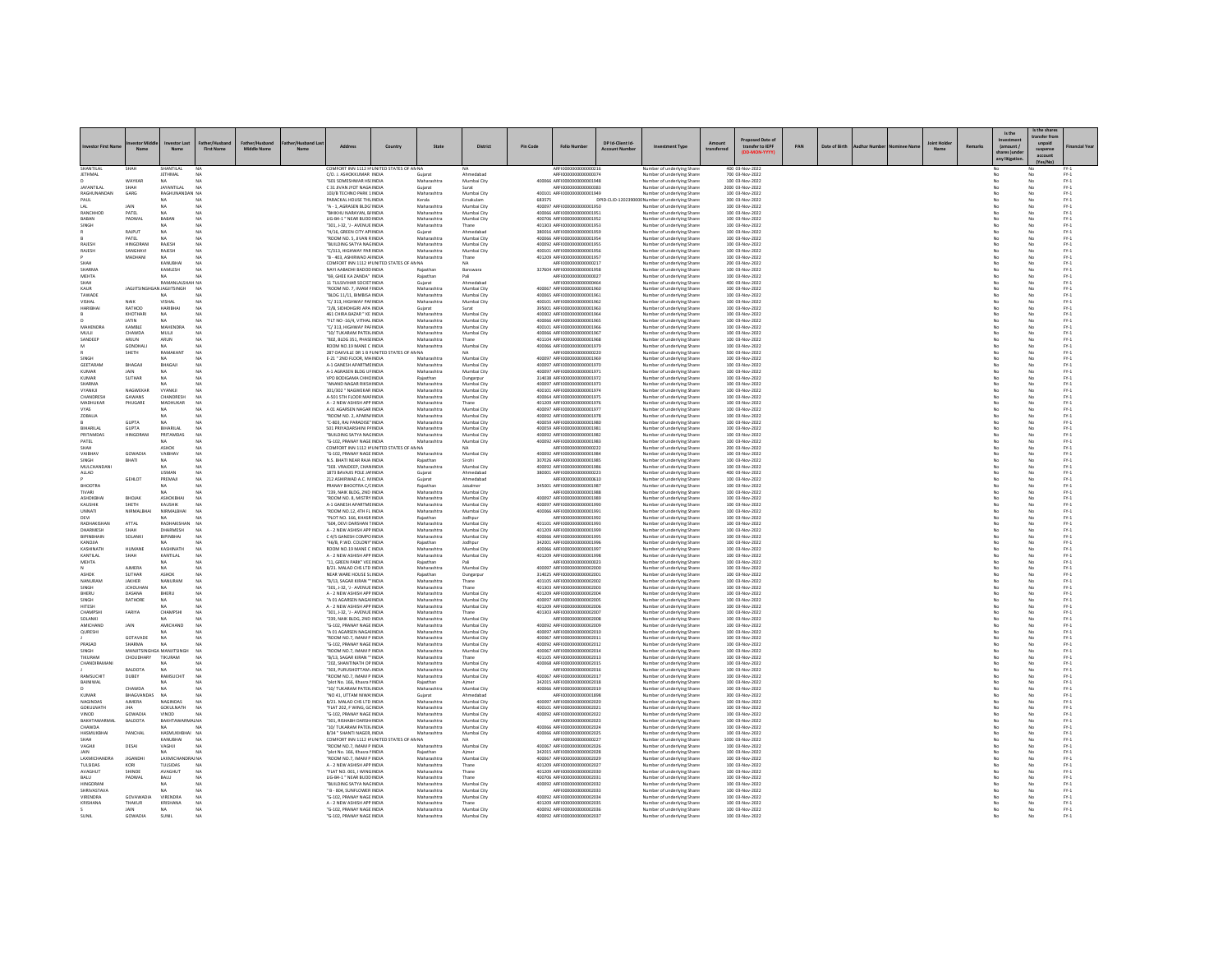|                                |                        |                       |                                  |             |                                                                          |         |                            |                            |                 |                                                            |                 |                                                            |                                     |     |               |  |         |        | Is the                | Is the sha            |                                                  |
|--------------------------------|------------------------|-----------------------|----------------------------------|-------------|--------------------------------------------------------------------------|---------|----------------------------|----------------------------|-----------------|------------------------------------------------------------|-----------------|------------------------------------------------------------|-------------------------------------|-----|---------------|--|---------|--------|-----------------------|-----------------------|--------------------------------------------------|
|                                |                        |                       |                                  |             |                                                                          |         |                            |                            |                 |                                                            | DP Id-Client Id |                                                            |                                     |     |               |  | loint H |        |                       | ransfer fro<br>unpaid |                                                  |
| westor First Nar               |                        |                       | First Na                         | Middle Name | Address                                                                  | Country | State                      | <b>District</b>            | <b>Pin Code</b> | <b>Folio Numbe</b>                                         |                 | tment Type                                                 | transfer to IEPF                    | PAN | Date of Birth |  |         | Remark | (amount /<br>hares )u | suspense              | Financial Year                                   |
|                                |                        |                       |                                  |             |                                                                          |         |                            |                            |                 |                                                            |                 |                                                            |                                     |     |               |  |         |        |                       | account               |                                                  |
|                                | LANGH                  | NA                    |                                  |             | 12/13 SAI NAGAR " BH INDIA<br>352 OAK VILLE CT TA PUNITED STATES OF ANNA |         | Maharashtra                | Mumbai City                |                 | 400043 ARFI0000000000002038                                |                 | Number of underlying Share                                 | 100 03-Nov-2022                     |     |               |  |         |        |                       |                       |                                                  |
| KISHORE                        | PATEL<br>DJAIN         | MANHARBHAI<br>NA      | N <sub>A</sub><br>NA             |             | A 12 Bahvesh Aptt Nav INDIA                                              |         | Gujarat                    | NA<br>Ahmedabad            |                 | ARFI0000000000000229<br>380004 ARFI0000000000001889        |                 | Number of underlying Share<br>Number of underlying Share:  | 100 03-Nov-2022<br>500 03-Nov-2022  |     |               |  |         |        |                       | No                    | $PV-1$<br>$FY-1$                                 |
| KAMALAM                        |                        |                       |                                  |             | "plot No. 166, Khasra NNDIA                                              |         | Rajasthan                  | Almer                      |                 | 342015 ARFI0000000000002039                                |                 | Number of underlying Share                                 | 100 03-Nov-2022                     |     |               |  |         |        |                       |                       | $FY-1$                                           |
| SHARMA<br><b>JAM</b>           | SANGHAVI               | NA                    | NA<br>N <sub>A</sub>             |             | NAYI AABADHI BADOD INDIA<br>"G-102, PRANAY NAGE INDIA                    |         | Rajasthar<br>Maharashtra   | Banswara<br>Mumbai City    |                 | 327601 ARFI0000000000002040<br>400092 ARFI0000000000002041 |                 | Number of underlying Share<br>Number of underlying Share   | 100 03-Nov-2022<br>100 03-Nov-2022  |     |               |  |         |        | No                    | No                    | $FY-1$<br>$FY-1$                                 |
|                                | MEHTA                  | NA                    | N <sub>A</sub>                   |             | 32 Mitra Milan Miramt INDIA                                              |         | Gujarat                    | Ahmedabad                  |                 | 380013 ARFI0000000000001894                                |                 | Number of underlying Shares                                | 1100 03-Nov-2022                    |     |               |  |         |        | No                    | No                    | $FY-1$                                           |
| CHOUDHAR                       |                        | NA<br>NA              |                                  |             | 461 CHIRA BAZAR KERJINDIA<br>PLOT NO.8 VIJAY NAGEINDIA                   |         | Maharashtra                | Mumbai City                |                 | 400002 ARFI0000000000002042<br>ARFI0000000000002043        |                 | Number of underlying Share                                 | 100 03-Nov-2022                     |     |               |  |         |        |                       |                       | $PV-1$                                           |
| HIRALALJI                      | MISTRY                 | HIRALALI              | NA<br>NA                         |             | "ROOM NO. 4, RAWAL INDIA                                                 |         | Rajasthan<br>Maharashtra   | lodhpur<br>Mumbai City     |                 | 400068 ARFI000000000000204                                 |                 | Number of underlying Share<br>Number of underlying Share   | 100 03-Nov-2022<br>100 03-Nov-2022  |     |               |  |         |        | No                    | No                    | $FY-1$<br>$FY-1$                                 |
|                                | TAWDE                  | NA                    |                                  |             | 51/1011 SAMATA NAGINDIA                                                  |         | Maharashtra                | Mumbai City                |                 | ARFI0000000000002045                                       |                 | Number of underlying Share                                 | 100 03-Nov-2022                     |     |               |  |         |        |                       |                       | $\text{FY-1}$                                    |
| SUTHAR                         | <b>BHOSALE</b>         | NA<br>NA              | N <sub>A</sub><br>N <sub>A</sub> |             | Near Ware House "sut INDIA<br>A-501 STH FLOOR MAFINDIA                   |         | Rajasthan<br>Rajasthan     | Dungarpu<br>Dungarpur      |                 | 314025 ARFI0000000000002046<br>314025 ARFI0000000000002047 |                 | Number of underlying Share<br>Number of underlying Share   | 100 03-Nov-2022<br>100 03-Nov-2022  |     |               |  |         |        | No<br>No              | No<br>No              | $\text{FY-1}$<br>$FY-1$                          |
| SUBASH                         | MAHADIK                | SUBASH                | N <sub>A</sub>                   |             | ROOM NO. 19 MANE CINDIA                                                  |         | Maharashtra                | Mumbai City                |                 | 400064 ARFI0000000000002048                                |                 | Number of underlying Share:                                | 100 03-Nov-2022                     |     |               |  |         |        | No                    | No                    | $FY-1$                                           |
| DEVI<br>SINGH                  | NIKUB<br>DASANA        | NA<br>NA              | NA<br>NA                         |             | PLOT NO.8 VIJAY NAGEINDIA<br>A - 2 NEW ASHISH APP INDIA                  |         | Rajasthan<br>Maharashtra   | Jodhpur                    |                 | 342001 ARFI0000000000002049<br>401209 ARFI0000000000002050 |                 | Number of underlying Share                                 | 100 03-Nov-2022<br>100 03-Nov-2022  |     |               |  |         |        | No                    | No<br>No              | $\text{FY-1}$                                    |
|                                | MULCHANDANI NA         |                       | N <sub>A</sub>                   |             | "303, VRAJDEEP, CHANINDIA                                                |         | Maharashtra                | Thane<br>Mumbai City       |                 | 400092 ARFI0000000000002051                                |                 | Number of underlying Share<br>Number of underlying Share   | 100 03-Nov-2022                     |     |               |  |         |        | No                    | No                    | $\text{FY-1}$<br>$FY-1$                          |
| HIRARHA                        | GHOSH<br>PARMAR        |                       |                                  |             | A2 NEW ASHISH APT * INDIA                                                |         | Maharashtra                | Thane                      |                 | 401209 ARFI0000000000002052                                |                 | Number of underlying Share:                                | 100 03-Nov-2022                     |     |               |  |         |        |                       | No                    | $\mathsf{FY}\text{-}\mathsf{1}$                  |
| VIRENDRA                       | BISHIT                 | HIRABHAI<br>VIRENDRA  | NA<br>NA                         |             | A - 2 NEW ASHISH APP INDIA<br>"A/303 RAMEHWAR DINDIA                     |         | Maharashtra<br>Maharashtra | Thane<br>Mumbai City       |                 | 401209 ARFI0000000000002053<br>400092 ARFI0000000000002054 |                 | Number of underlying Share<br>Number of underlying Share   | 100 03-Nov-2022<br>100 03-Nov-2022  |     |               |  |         |        | No<br>No              | No<br>No              | $PV-1$<br>$FY-1$                                 |
| KUMARI                         |                        | NA                    | NA                               |             | "H/16, GREEN CITY APHNDIA                                                |         | Gujarat                    | Ahmedabad                  |                 | 380016 ARFI0000000000002055                                |                 | Number of underlying Share:                                | 100 03-Nov-2022                     |     |               |  |         |        | No                    | No                    | $FY-1$                                           |
| <b>INGH</b><br>THANVI          | DEOL                   | NA<br>NA              | N <sub>A</sub>                   |             | "301, J-32, 'J - AVENUE INDIA<br>NEAR BHATIA BHAWAIINDIA                 |         | Maharashtra<br>Rajasthan   | Thane<br>Jaisalme          |                 | 401303 ARFI0000000000002056<br>345001 ARFI0000000000002057 |                 | Number of underlying Share                                 | 100 03-Nov-2022<br>100 03-Nov-2022  |     |               |  |         |        |                       | No<br>No              | $\text{FY-1}$                                    |
| JAKHER                         |                        | <b>NA</b>             | N <sub>A</sub>                   |             | "305 SONA CHAMRER INDIA                                                  |         | Maharashtra                | Mumbai City                |                 | 400002 ARFI0000000000002058                                |                 | Number of underlying Share<br>Number of underlying Share   | 100 03-Nov-2022                     |     |               |  |         |        | No<br>No              | No                    | $\text{FY-1}$<br>$FY-1$                          |
|                                | DOSHI                  | NA                    | <b>NA</b>                        |             | "A - 3/8 RATNANIWAS, INDIA                                               |         | Maharashtra                | Mumbai City                |                 | 400104 ARFI0000000000002059                                |                 | Number of underlying Shares                                | 100 03-Nov-2022                     |     |               |  |         |        | No                    | No                    | $FY-1$                                           |
| NARAYAN<br>SHARMA              | <b>JASRAJ</b>          | NARAYAN<br>NA         | NA<br>NA                         |             | "plot No. 166, Khasra NNDIA<br>VPO BARODIYA THE. - INDIA                 |         | Rajasthan<br>Rajasthan     | Ajmer<br>Banswara          |                 | 342015 ARFI0000000000002060<br>327604 ARFI0000000000002061 |                 | Number of underlying Share<br>Number of underlying Share   | 100 03-Nov-2022<br>100 03-Nov-2022  |     |               |  |         |        | No                    | No                    | $\text{FY-1}$<br>$PV-1$                          |
|                                | RAMAKE                 | <b>GI MPADMAI</b>     | AIA NA                           |             | NAGALAKSMI STORES INDIA                                                  |         | Karnataka                  | <b>Bangalore Urbar</b>     |                 | 560002 ARFI0000000000000990                                |                 | Number of underlying Share:                                | 700 03-Nov-2022                     |     |               |  |         |        | No                    | No                    | $FY-1$                                           |
| <b>HARMA</b>                   | BAFNA                  | MANGILAL<br>NA        | N <sub>A</sub>                   |             | '59, MAHALAXMI SOC. INDIA<br>ANAND NAGAR RIKSHINDIA                      |         | Gujarat<br>Maharashtra     | Mumbai City                |                 | ARFI0000000000000211<br>400097 ARFI0000000000002062        |                 | Number of underlying Share                                 | 1500 03-Nov-2022<br>100 03-Nov-2022 |     |               |  |         |        | No<br>No              | No<br>No              | $\text{FY-1}$                                    |
| DEVCHAND                       | JAIN                   | DEVCHAND              | N <sub>A</sub>                   |             | "G-102, PRANAY NAGE INDIA                                                |         | Maharashtra                | Mumbai City                |                 | 400092 ARFI0000000000002063                                |                 | Number of underlying Share<br>Number of underlying Share   | 100 03-Nov-2022                     |     |               |  |         |        | No                    | No                    | $\text{FY-1}$<br>$FY-1$                          |
|                                | ARGADE                 | NA.                   | NA                               |             | A - 2 NEW ASHISH APP INDIA                                               |         | Maharashtra                | Thane                      |                 | 401209 ARFI0000000000002064                                |                 | Number of underlying Share:                                | 100 03-Nov-2022                     |     |               |  |         |        | No                    | No                    | $FY-1$                                           |
| MADHUKAF<br>NANDLAL            | KAMBLE<br>BAHETI       | MADHUKAI<br>NANDLAL   | N <sub>A</sub><br>NA             |             | "C/313, HIGHWAY PAFINDIA<br>"A - 3/8 RATNANIWAS, INDIA                   |         | Maharashtra<br>Maharashtra | Mumbai City<br>Mumbai City |                 | 400101 ARFI0000000000002065<br>400104 ARFI0000000000002066 |                 | Number of underlying Share<br>Number of underlying Share   | 100 03-Nov-2022<br>100 03-Nov-2022  |     |               |  |         |        |                       | No<br>No              | $\text{FY-1}$                                    |
| AGRE                           |                        | NA.                   | N <sub>A</sub>                   |             | 359/4275 " MNB COLO INDIA                                                |         | Tamil Nadu                 | Chennai                    |                 | 600083 ARFI0000000000002067                                |                 | Number of underlying Share                                 | 100 03-Nov-2022                     |     |               |  |         |        | No                    | No                    | $FY-1$<br>$FY-1$                                 |
| ASHOK<br>SOLANKI               | KUMARS                 | ASHOKKUMAI<br>NA      | N <sub>A</sub><br>NA             |             | B/12 * JAI RAMESHWA INDIA<br>"239, NAIK BLDG, 2ND INDIA                  |         | Maharashtra<br>Maharashtra | Mumbai City<br>Mumbai City |                 | 400062 ARFI00000000000002068<br>ARFI0000000000002069       |                 | Number of underlying Share<br>Number of underlying Share   | 100 03-Nov-2022<br>100 03-Nov-2022  |     |               |  |         |        | No                    | No<br>No              | $\text{FY-1}$<br>$\text{FY-1}$                   |
| HERWADKAR                      |                        | NA                    | NA                               |             | Rambali Chawl Eat Bha INDIA                                              |         | Maharashtra                | Mumbai City                |                 | 400063 ARFI0000000000002070                                |                 | Number of underlying Share                                 | 100 03-Nov-2022                     |     |               |  |         |        | No                    | No                    | $FY-1$                                           |
| KAPILDEV                       | RAI                    | KAPILDEV              | N <sub>A</sub>                   |             | "1ST FLOOR, FLAT NO. INDIA                                               |         | Maharashtra                | Mumbai City                |                 | ARFI0000000000002071                                       |                 | Number of underlying Share:                                | 100 03-Nov-2022                     |     |               |  |         |        | No                    | No                    | $FY-1$                                           |
| KADAM<br>VISHWAKARMA           |                        | NA<br>NA              | NA<br>N <sub>A</sub>             |             | BLDG 11/11, BIMBISA INDIA<br>"401, DHEERAJ SAVER/INDIA                   |         | Maharashtra<br>Maharashtra | Mumbai City<br>Mumbai City |                 | 400065 ARFI0000000000002072<br>400066 ARFI0000000000002073 |                 | Number of underlying Share<br>Number of underlying Share   | 100 03-Nov-2022<br>100 03-Nov-2022  |     |               |  |         |        | No                    | No<br>No              | $\text{FY-1}$<br>$\text{FY-1}$                   |
| <b>GONDHARI</b>                |                        | NA                    | N <sub>A</sub>                   |             | "403 SHRADDHA APAFINDIA                                                  |         | Maharashtra                | Mumbai City                |                 | 400097 ARFI0000000000002074                                |                 | Number of underlying Share                                 | 100 03-Nov-2022                     |     |               |  |         |        | No                    | No                    | $FY-1$                                           |
| <b>AISAWAL</b>                 |                        | NA<br>NA              | NA<br>N <sub>A</sub>             |             | SANDEEP M JAISAWAL INDIA<br>"G-102, PRANAY NAGE INDIA                    |         | Maharashtra<br>Maharashtra | Mumbai City<br>Mumbai City |                 | 400088 ARFI0000000000002075<br>400092 ARFI0000000000002076 |                 | Number of underlying Share<br>Number of underlying Share   | 100 03-Nov-2022<br>100 03-Nov-2022  |     |               |  |         |        | No                    | No<br>No              | $\mathsf{FY}\text{-}\mathsf{1}$<br>$\text{FY-1}$ |
| <b>ASHOK</b>                   | KAMBLE                 | ASHOK                 | NA                               |             | 12/13 SAI NAGAR " BH INDIA                                               |         | Maharashtra                | Mumbai City                |                 | 400042 ARFI0000000000002077                                |                 | Number of underlying Share                                 | 100 03-Nov-2022                     |     |               |  |         |        | No                    | No                    | $FY-1$                                           |
| SUTHAR                         |                        | NA                    | NA                               |             | VILLAGE POST PUNALI INDIA                                                |         | Rajasthan                  | Dungarpur                  |                 | 314028 ARFI0000000000002075                                |                 | Number of underlying Shares                                | 100 03-Nov-2022                     |     |               |  |         |        | No                    | No                    | $FY-1$                                           |
| <b>GUPTA</b><br>SANGHAV        |                        | NA<br>NA              | N <sub>A</sub>                   |             | "A-605, VITHIKA" "DOSINDIA<br>"PLOT NO. 166, KHASR INDIA                 |         | Maharashtra<br>Rajasthan   | Thane<br>Jodhpur           |                 | 400606 ARFI0000000000002078<br>ARFI0000000000002080        |                 | Number of underlying Share<br>Number of underlying Share   | 100 03-Nov-2022<br>100 03-Nov-2022  |     |               |  |         |        | No                    | No<br>No              | $PV-1$<br>$\text{FY-1}$                          |
| VENKATA                        | PADMALA                | VENKATA               | N <sub>A</sub>                   |             | "802 BLDG 351 PHASFINDIA                                                 |         | Maharashtra                | Thane                      |                 | 401104 ARFI0000000000002081                                |                 | Number of underlying Share                                 | 100 03-Nov-2022                     |     |               |  |         |        | No                    | No                    | $FY-1$                                           |
| ANKIT<br>NAGDA                 | GANDHI                 | ANKIT                 | NA                               |             | "A-1, AGRASEN BLDG" INDIA<br>A - 1 GANESH APARTMINDIA                    |         | Maharashtra                | Mumbai City<br>Mumbai City |                 | 400097 ARFI0000000000002082<br>400097 ARFI0000000000002084 |                 | Number of underlying Shares                                | 100 03-Nov-2022<br>100 03-Nov-2022  |     |               |  |         |        | No                    | No                    | $FY-1$                                           |
| PRIYANK                        | GOWADIA                | PRIYANK               | N <sub>A</sub>                   |             | 302. SUPARSHAV RES INDIA                                                 |         | Maharashtra<br>Guiarat     | Ahmedabad                  |                 | 380007 AREI0000000000002083                                |                 | Number of underlying Share<br>Number of underlying Share   | 100 03-Nov-2022                     |     |               |  |         |        | No                    | No                    | $\text{FY-1}$<br>$PV-1$                          |
| VIRENDRA                       | BISHT                  | VIRENDRA              | <b>NA</b>                        |             | "A/303, RAMEHWAR DINDIA                                                  |         | Maharashtra                | Mumbai City                |                 | 400092 ARFI0000000000002085                                |                 | Number of underlying Shares                                | 100 03-Nov-2022                     |     |               |  |         |        | No                    | No                    | $FY-1$                                           |
| SHASHIKANT<br><b>CAHAP</b>     | ZOBALIA<br>MOHIUDDIN   | SHASHIKAN<br>FAHAD    | NA<br>N <sub>A</sub>             |             | ROOM NO. 2. APARN/INDIA<br>"14, DURIAN ESTATE, EINDIA                    |         | Maharashtra<br>Maharashtra | Mumbai City<br>Mumbai City |                 | 400092 ARFI0000000000000208<br>400063 ARFI0000000000002087 |                 | Number of underlying Share<br>Number of underlying Share   | 100 03-Nov-2022<br>100 03-Nov-2022  |     |               |  |         |        | No                    | No<br>No              | $\text{FY-1}$<br>$\text{FY-1}$                   |
| QURESHI                        |                        | NA                    | N <sub>A</sub>                   |             | "A-1, AGRASEN BLDG" INDIA                                                |         | Maharashtra                | Mumbai City                |                 | 400097 ARFI0000000000002088                                |                 | Number of underlying Share                                 | 100 03-Nov-2022                     |     |               |  |         |        | No                    | No                    | $FY-1$                                           |
| VYAS                           | SISODIY/               | NA<br>NA              | <b>NA</b>                        |             | "G-102, PRANAY NAGE INDIA<br>"POONAM ANNEX, B V INDIA                    |         | Maharashtra<br>Maharashtra | Mumbai City                |                 | 400092 ARFI0000000000002089<br>401303 ARFI0000000000002090 |                 | Number of underlying Shares<br>Number of underlying Share  | 100 03-Nov-2022<br>100 03-Nov-2022  |     |               |  |         |        | No                    | No<br>No              | $FY-1$<br>$PV-1$                                 |
| MANGLAN                        |                        | GANGA                 | ar NA                            |             | D/3/2 PARTH INDRAPRINDIA                                                 |         | Gujarat                    | Thane<br>Ahmedabao         |                 | 380052 ARFI0000000000001121                                |                 | Number of underlying Share                                 | 300 03-Nov-2022                     |     |               |  |         |        | No                    | No                    |                                                  |
| GARG                           |                        | NA                    | <b>NA</b>                        |             | 103/B TECHNO PARK 1 INDIA<br>RAM GALI, YADAV CH INDIA                    |         | Maharashtra                | Mumbai City                |                 | 400101 ARFI0000000000002091                                |                 | Number of underlying Share                                 | 100 03-Nov-2022                     |     |               |  |         |        | No                    | No                    | $FY-1$<br>$FY-1$                                 |
| SINGH                          | YADAV<br><b>AJMERA</b> | NA<br>NA              | N <sub>A</sub><br>N <sub>A</sub> |             | B/21. MALAD CHS LTD INDIA                                                |         | Maharashtra<br>Maharashtra | Mumbai City<br>Mumbai City |                 | 400063 ARFI0000000000002092<br>400097 ARFI0000000000002093 |                 | Number of underlying Share<br>Number of underlying Share   | 100 03-Nov-2022<br>100 03-Nov-2022  |     |               |  |         |        | No                    | No<br>No              | $\text{FY-1}$<br>$\text{FY-1}$                   |
| GOWADIA                        |                        | NA                    | N <sub>A</sub>                   |             | "G-102 PRANAY NAGE INDIA                                                 |         | Maharashtra                | Mumbai City                |                 | 400092 AREID000000000002094                                |                 | Number of underlying Share                                 | 100 03-Nov-2022                     |     |               |  |         |        | No                    | No                    | $FY-1$                                           |
| DOULATANI<br>JAKHER            |                        | PRAKASHDOULATNA       | N <sub>A</sub>                   |             | "B - 1, SHREE MANGALINDIA<br>"215/6, MAHADEVEV I INDIA                   |         | Gujarat<br>Maharashtra     | Ahmedabad<br>Mumbai City   |                 | ARFI0000000000001148<br>ARFI0000000000002095               |                 | Number of underlying Shares<br>Number of underlying Share  | 700 03-Nov-2022<br>100 03-Nov-2022  |     |               |  |         |        | No                    | No<br>No              | $FY-1$                                           |
| SINGH                          | BHATI                  | NA                    | N <sub>A</sub>                   |             | NEAR RAJA KOTHI KESI NDIA                                                |         | Rajasthan                  | Sirohi                     |                 | 307026 ARFI0000000000002096                                |                 | Number of underlying Share                                 | 100 03-Nov-2022                     |     |               |  |         |        | No                    | No                    | $\text{FY-1}$<br>$\text{FY-1}$                   |
| <b>KUMAR</b>                   | PANDYA                 | NA                    | NA                               |             | PRANAY BHOOTRA C/CINDIA                                                  |         | Rajasthan                  | Jaisalmen                  |                 | 345001 ARFI0000000000002097                                |                 | Number of underlying Share                                 | 100 03-Nov-2022                     |     |               |  |         |        | No                    | No                    | $FY-1$                                           |
| VEERSINGH                      | DEWAL<br>GANDH         | VEERSINGH<br>MOHANLAI | NA<br>N <sub>A</sub>             |             | 404, 'C' WING, VIVA GINDIA<br>APT BLK 43 # 04-80 " C SINGAPORE           |         | Maharashtra                | Thane<br>NΔ                |                 | ARFI0000000000002098<br>AREI0000000000000233               |                 | Number of underlying Share<br>Number of underlying Share   | 100 03-Nov-2022<br>100 03-Nov-2022  |     |               |  |         |        | No                    | No<br>No              | $\mathsf{FY}\text{-}\mathsf{1}$<br>$\text{FY-1}$ |
| SANGHAVI                       |                        | NA                    | NA                               |             | PRANAY BHOOTRA C/CINDIA                                                  |         | Rajasthan                  | Jaisalmen                  |                 | 345001 ARFI0000000000002099                                |                 | Number of underlying Share                                 | 100 03-Nov-2022                     |     |               |  |         |        | No                    | No                    | $FY-1$                                           |
| SAJJANRAJ                      | KAWAR<br>SONAWNE       | SAJJANRAJ<br>NA       | N <sub>A</sub>                   |             | "G-102, PRANAY NAGE INDIA<br>F. NO.305 " M.B. TOW INDIA                  |         | Maharashtra<br>Maharashtra | Mumbai City<br>Thane       |                 | 400092 ARFI0000000000002100<br>ARFI0000000000002101        |                 | Number of underlying Share:<br>Number of underlying Share  | 100 03-Nov-2022<br>100 03-Nov-202   |     |               |  |         |        | No                    | No<br>No              | $FY-1$<br>$PV-1$                                 |
| MOHAN                          | AGRE                   | MOHAN                 | NA                               |             | ROOM NO.19 MANE C INDIA                                                  |         | Maharashtra                | Mumbai City                |                 | 400066 ARFI0000000000002102                                |                 | Number of underlying Share                                 | 100 03-Nov-2022                     |     |               |  |         |        | No                    | No                    | $\text{FY-1}$                                    |
|                                | MULCHANDANI NA         |                       | N <sub>A</sub>                   |             | "303, VRAJDEEP, CHANINDIA                                                |         | Maharashtra                | Mumbai City                |                 | 400092 ARFI0000000000002103                                |                 | Number of underlying Share                                 | 100 03-Nov-2022                     |     |               |  |         |        | No                    | No                    | $FY-1$                                           |
| SHAH                           | MULCHANDANIH NA        |                       | NA                               |             | "303. VRAJDEEP, CHAN INDIA<br>"25-B, PADAM BLDG., NINDIA                 |         | Maharashtra<br>Maharashtra | Mumbai City<br>Mumbai City |                 | 400092 ARFI0000000000002104<br>400092 ARFI0000000000002105 |                 | Number of underlying Share:<br>Number of underlying Share  | 100 03-Nov-2022<br>100 03-Nov-2022  |     |               |  |         |        | No                    | No                    | $FY-1$<br>$\text{FY-1}$                          |
| PANDURANO                      | PAWAR                  | PANDURANG             | N <sub>A</sub>                   |             | A - 2 NEW ASHISH APP INDIA                                               |         | Maharashtra                | Thane                      |                 | 401209 ARFI0000000000002106                                |                 | Number of underlying Share                                 | 100 03-Nov-2022                     |     |               |  |         |        | No                    | No                    | $PV-1$                                           |
| <b>AIN</b><br>KALAL            |                        | NA.<br>NA             | NA<br>NA                         |             | "FLAT 1002, TOWER 2, INDIA<br>A 01 AGARSEN NAGAR INDIA                   |         | Maharashtra<br>Maharashtra | Mumbai City<br>Mumbai City |                 | 400101 ARFI0000000000002107<br>400097 ARFI0000000000002108 |                 | Number of underlying Share:<br>Number of underlying Share  | 100 03-Nov-2022<br>100 03-Nov-2022  |     |               |  |         |        | No<br>No              | No<br>No              | $FY-1$<br>$\text{FY-1}$                          |
| PRAKASH                        |                        |                       |                                  |             | "PLOT NO. 166, KHASR INDIA                                               |         | Rajasthan                  | lodhpu                     |                 | AREI0000000000002105                                       |                 | Number of underlying Share                                 | 100 03-Nov-2022                     |     |               |  |         |        |                       | No                    | $\text{FY-1}$                                    |
| VASUDEV                        | GONDHAU                | VASUDEV               | N <sub>A</sub>                   |             | "403, SHRADDHA APAFINDIA                                                 |         | Maharashtra                | Mumbai City                |                 | 400097 ARFI0000000000002110                                |                 | Number of underlying Share                                 | 100 03-Nov-2022                     |     |               |  |         |        | No                    | No                    | $FY-1$                                           |
|                                | RAHATWAL<br>WAGHELA    | NA<br>NA              | NA                               |             | ROOM NO.19 MANE C INDIA<br>0/32 SATELIGHT TOWHNDIA                       |         | Maharashtra<br>Gujarat     | Mumbai City<br>Ahmedabac   |                 | 400066 ARFI0000000000002111<br>ARFI0000000000001899        |                 | Number of underlying Share:<br>Number of underlying Shares | 100 03-Nov-2022<br>800 03-Nov-2022  |     |               |  |         |        | No                    | No                    | $FY-1$<br>$PV-1$                                 |
| SANTOSH                        | RAGUNATH               | RAGUNATI              | NA                               |             | NAVNATH CHAWL SAN INDIA                                                  |         | Maharashtra                | Mumbai City                |                 | 400084 ARFI0000000000002112                                |                 | Number of underlying Share                                 | 100 03-Nov-2022                     |     |               |  |         |        | No                    | No                    | $FY-1$<br>$FY-1$                                 |
| ASHOK<br>ASHOK                 | KUMAR<br>MISHRA        | <b>NA</b><br>ASHOK    | N <sub>A</sub><br>NA             |             | "301, Rishabh Darshan INDIA<br>"S, ASHOTOSH BLDG" " INDIA                |         | Maharashtra<br>Maharashtra | Mumbai City<br>Mumbai City |                 | 400064 ARFI0000000000002113<br>400092 ARFI0000000000002114 |                 | Number of underlying Share:<br>Number of underlying Share  | 100 03-Nov-2022<br>100 03-Nov-2022  |     |               |  |         |        | No                    | No                    | $PV-1$                                           |
|                                | <b>JOSHI</b>           | NA                    | NA                               |             | "105/B, SAI KARISHMA INDIA                                               |         | Maharashtra                | Thane                      |                 | 401105 ARFI0000000000002115                                |                 | Number of underlying Share                                 | 100 03-Nov-2022                     |     |               |  |         |        | No                    | No                    | $\text{FY-1}$                                    |
|                                | KANKARJA               | <b>NA</b>             | N <sub>A</sub>                   |             | B3 DEV DARSHAN APP' INDIA                                                |         | Guiarat                    | Ahmedabad                  |                 | ARFI0000000000001896                                       |                 | Number of underlying Share                                 | 600 03-Nov-2022                     |     |               |  |         |        | No                    | No                    | $FY-1$                                           |
| NILESH<br>KUMAR                | BALLUBHAI<br>GOWADIA   | BALLUBHA<br>NA        | N <sub>A</sub><br>NA             |             | "BHIKU NARAYAN, BAVINDIA<br>"G-102, PRANAY NAGE INDIA                    |         | Maharashtra<br>Maharashtra | Mumbai City<br>Mumbai City |                 | 400066 ARFI0000000000002116<br>400092 ARFI0000000000002117 |                 | Number of underlying Share:<br>Number of underlying Share  | 100 03-Nov-2022<br>100 03-Nov-2022  |     |               |  |         |        | No                    | No<br>No              | $FY-1$<br>$\text{FY-1}$                          |
| KUMAR                          | PANDYA                 | NA                    | N <sub>A</sub>                   |             | "22A JAGJIVAN MANS/ INDIA                                                |         | Maharashtra                | Mumbai City                |                 | 400002 ARFI0000000000002118                                |                 | Number of underlying Share                                 | 100 03-Nov-2022                     |     |               |  |         |        |                       | No                    | $\text{FY-1}$                                    |
| JANARDAN<br>KANOJIA            | DUBEY                  | <b>JANARDAN</b>       | N <sub>A</sub>                   |             | "ROOM NO 7 IMAM P INDIA<br>46/B. P.WD. COLONY' INDIA                     |         | Maharashtra<br>Rajasthan   | Mumbai City<br>Jodhpur     |                 | 400067 ARFI0000000000002119<br>342001 ARFI0000000000002120 |                 | Number of underlying Share<br>Number of underlying Share   | 100 03-Nov-2022<br>100 03-Nov-2022  |     |               |  |         |        | No                    | No<br>No              | $FY-1$<br>$\mathsf{FY}\text{-}\mathsf{1}$        |
| <b>CHANDRORA</b>               | GAWANS                 | <b>CHANDROBA</b>      | N <sub>A</sub>                   |             | A-501 STH FLOOR MAF INDIA                                                |         | Maharashtra                | Mumbai City                |                 | 400064 ARFI0000000000002121                                |                 | Number of underlying Share                                 | 100 03-Nov-2022                     |     |               |  |         |        |                       | No                    | $\text{FY-1}$                                    |
| PODDAR                         |                        | NA                    | NA                               |             | C 4/5 GANESH COMPO INDIA                                                 |         | Maharashtra                | Mumbai City                |                 | 400066 ARFI0000000000002122                                |                 | Number of underlying Share                                 | 100 03-Nov-2022                     |     |               |  |         |        | No                    | No                    | $FY-1$                                           |
| <b>FULCHAND</b>                | MADHANI<br>MADHANI     | FULCHAND              | N <sub>A</sub>                   |             | "B-403, ASHIRWAD AP INDIA<br>"B-403, ASHIRWAD AP INDIA                   |         | Maharashtra<br>Maharashtra | Thane<br>Thane             |                 | 401209 ARFI0000000000002123<br>401209 ARFI0000000000002124 |                 | Number of underlying Share:<br>Number of underlying Share  | 100 03-Nov-2022<br>100 03-Nov-202   |     |               |  |         |        | No                    | No                    | $FY-1$<br>$PV-1$                                 |
| DOULATAN                       |                        | AMARIAI DOLILA' NA    |                                  |             | "B - 1. SHREE MANGAL INDIA                                               |         | Gujarat                    | Ahmedaba                   |                 | 380009 ARFI0000000000001298                                |                 | Number of underlying Share                                 | 400 03-Nov-2022                     |     |               |  |         |        |                       |                       | $FY-1$                                           |
| <b>KUMAR</b>                   | PELARAM<br>PAREKH      | <b>NA</b><br>NA       | N <sub>A</sub><br>NA             |             | "303, 3RD FLR, ASHIYA INDIA<br>"TAMAN VIDEO CHAW INDIA                   |         | Maharashtra<br>Maharashtra | Mumbai City<br>Mumbai City |                 | 400061 ARFI0000000000002125<br>400066 ARFI0000000000002126 |                 | Number of underlying Share<br>Number of underlying Shares  | 100 03-Nov-2022<br>100 03-Nov-2022  |     |               |  |         |        | No                    | No<br>No              | $PV-1$<br>$FY-1$                                 |
| PANDURANGRAO                   | MAHISH                 | PANDURANGRAO NA       |                                  |             | B-301, PANCHAM CO-INDIA                                                  |         | Maharashtra                | Mumbai City                |                 | 400091 ARFI0000000000002127                                |                 | Number of underlying Share                                 | 100 03-Nov-2022                     |     |               |  |         |        |                       |                       | $\text{FY-1}$                                    |
| <b>KUMAR</b><br><b>BHOOTRA</b> | MAURYA                 | NA<br>NA              |                                  |             | "C/313, HIGHWAY PAFINDIA<br>PRANAY BHOOTRA C/CINDIA                      |         | Maharashtra<br>Rajasthan   | Mumbai City<br>Jaisalmer   |                 | 400101 ARFI0000000000002128<br>345001 ARFI0000000000002129 |                 | Number of underlying Share<br>Number of underlying Shares  | 100 03-Nov-2022<br>100 03-Nov-2022  |     |               |  |         |        | No<br>No              | No                    | $PV-1$<br>$FY-1$                                 |
|                                |                        |                       |                                  |             |                                                                          |         |                            |                            |                 |                                                            |                 |                                                            |                                     |     |               |  |         |        |                       |                       |                                                  |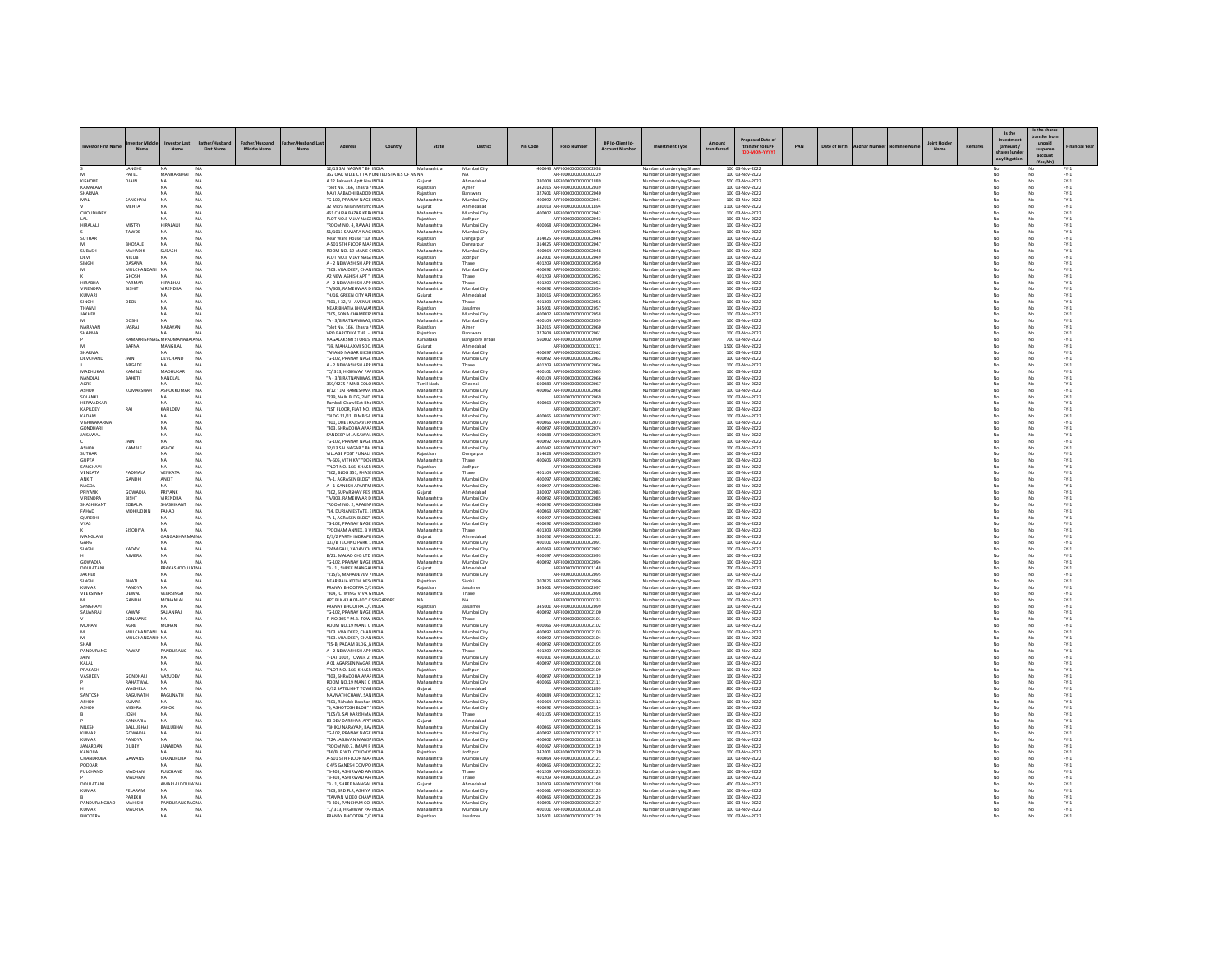| <b>Investor First Nan</b>         |                          | N <sub>2</sub>                   | <b>First Name</b>      | Father/Husband<br><b>Middle Name</b> |                                                                         | Country | State                        | <b>District</b>            | Pin Code | <b>Folio Number</b>                                        | DP Id-Client Id-<br><b>Account Num</b> | nent Type                                                 | transferree | sed Date o<br>transfer to IEPF     | PAN | Date of Birth |  | Remark | Is the<br>(amount /<br>ares )und<br>any litigatio | Is the share<br>ransfer fro<br>suspense<br>account | inancial Yea                                                                                  |
|-----------------------------------|--------------------------|----------------------------------|------------------------|--------------------------------------|-------------------------------------------------------------------------|---------|------------------------------|----------------------------|----------|------------------------------------------------------------|----------------------------------------|-----------------------------------------------------------|-------------|------------------------------------|-----|---------------|--|--------|---------------------------------------------------|----------------------------------------------------|-----------------------------------------------------------------------------------------------|
| SHAGUNGHADI                       |                          |                                  |                        |                                      | 303, 3RD FLR, ASHIYA INDI.                                              |         | Maharashtra                  | Mumbai City                |          | 400061 ARFI0000000000000213                                |                                        | Number of underlying Shar                                 |             | 100 03-Nov-2022                    |     |               |  |        |                                                   |                                                    |                                                                                               |
| SUDHIR<br><b>MHOL</b>             | AMBEKAR<br>KAMATH        | SUDHIP<br>JOHN                   | <b>NA</b><br>NA        |                                      | ROOM NO.7, IMAM P INDIA<br>FLAT 1002, TOWER 2. INDIA                    |         | Maharashtra                  | Mumbai City<br>Mumbai City |          | 400067 ARFI0000000000002131<br>400101 ARFI0000000000002132 |                                        | Number of underlying Share<br>Number of underlying Share  |             | 100 03-Nov-2022<br>100 03-Nov-2022 |     |               |  |        | No                                                | No                                                 | $FY-1$<br>$FY-1$                                                                              |
|                                   | SHAH                     | <b>NA</b>                        | NA                     |                                      | "B-603, SHREE SHUBH/ INDIA                                              |         | Maharashtra<br>Maharashtra   | Mumbai City                |          | 400067 ARFI0000000000002133                                |                                        | Number of underlying Share                                |             | 100 03-Nov-2022                    |     |               |  |        | No                                                |                                                    | $PV-1$                                                                                        |
| <b>HINGORAN</b><br>DALI           |                          | NA.<br>NA.                       | NA<br>NA               |                                      | "BUILDING SATYA NAGINDIA<br>"A-602, RAJENDRA NAHNDIA                    |         | Maharashtra<br>Maharashtra   | Mumbai City<br>Mumbai City |          | 400092 ARFI0000000000002134<br>400066 ARFI0000000000002135 |                                        | Number of underlying Shares<br>Number of underlying Share |             | 100 03-Nov-2022<br>100 03-Nov-2022 |     |               |  |        | No<br>No                                          | No<br>No                                           | $PV-1$<br>$FY-1$                                                                              |
| ROHAN                             | GAWANS                   | NA                               | NA                     |                                      | A-501 STH FLOOR MAF INDIA                                               |         | Maharashtra                  | Mumbai City                |          | 400064 ARFI0000000000002136                                |                                        | Number of underlying Share                                |             | 100 03-Nov-2022                    |     |               |  |        |                                                   |                                                    | $\text{FY-1}$                                                                                 |
| GOWADIA<br>VRIJLAL                | SHAH                     | NA<br>VRIJLAL                    | NA<br><b>NA</b>        |                                      | "302, SUPARSHAV RES INDIA<br>TR-603 SHREE SHI IRH/INDIA                 |         | Gujarat<br>Maharashtra       | Ahmedabad<br>Mumbai City   |          | 380007 ARFI0000000000002137<br>400067 ARFI0000000000002138 |                                        | Number of underlying Share<br>Number of underlying Shares |             | 100 03-Nov-2022<br>100 03-Nov-2022 |     |               |  |        | No                                                | No<br>No                                           | $PV-1$<br>$FY-1$                                                                              |
| RAMANATHAN                        | SESHAN                   | NA                               | NA                     |                                      | NAVNATH CHAWL SAN INDIA                                                 |         | Maharashtra                  | Mumbai City                |          | 400084 ARFI0000000000002139                                |                                        | Number of underlying Share                                |             | 100 03-Nov-2022                    |     |               |  |        |                                                   |                                                    | $\mathsf{FY}\text{-}\mathsf{1}$                                                               |
| <b>MEHTA</b><br>KUMAR             | SINGH                    | NA.<br>NA                        | NA<br>NA               |                                      | 27 GREEN PARK PALI " INDIA<br>"JUGAL BHAVAN, HILL INDIA                 |         | Rajasthan<br>West Bengal     | Bardhaman                  |          | AREJOOOOOOOOOOOOOOO<br>713343 ARFI0000000000002140         |                                        | Number of underlying Share<br>Number of underlying Shares |             | 100 03-Nov-2022<br>100 03-Nov-2022 |     |               |  |        | No<br>No                                          | No<br>No                                           | $\text{FY-1}$<br>$FY-1$                                                                       |
| GOVIND                            | ATTAL                    | GOVIND                           | <b>NA</b>              |                                      | "604, DEVI DARSHAN TINDIA                                               |         | Maharashtra                  | Mumbai City                |          | 401101 ARFI0000000000002141                                |                                        | Number of underlying Share                                |             | 100 03-Nov-2022                    |     |               |  |        | No                                                | No                                                 | $FY-1$                                                                                        |
| PODDAR<br>GANGADHAR               | HANVATE                  | GANGADHA                         | NA<br>NA               |                                      | 215/2 SHASTRI NAGARINDIA<br>A - 2 NEW ASHISH APP INDIA                  |         | Uttar Pradesh<br>Maharashtra | Kanpur Naga<br>Thane       |          | 208005 ARFI0000000000002142<br>401209 ARFI0000000000002143 |                                        | Number of underlying Share<br>Number of underlying Share  |             | 100 03-Nov-2022<br>100 03-Nov-2022 |     |               |  |        | No                                                | No                                                 | $\text{FY-1}$<br>$\text{FY-1}$                                                                |
| SHAMRAO                           | MALVE                    | SHAMRAD                          | <b>NA</b>              |                                      | "502. A-1. DAFFODIL" "INDIA                                             |         | Maharashtra                  | Thane                      |          | 400601 ARFI0000000000002144                                |                                        | Number of underlying Shares                               |             | 100 03-Nov-2022                    |     |               |  |        | No                                                | No                                                 | $FY-1$                                                                                        |
| CHAWLA<br>RAMSUKH                 | RAI                      | NA.<br>RAMSUKH                   | NA<br>NA               |                                      | A 01 AGARSEN NAGAR INDIA<br>"PLOT NO. 166, KHASR INDIA                  |         | Maharashtra<br>Gujarat       | Mumbai City<br>Ahmedahar   |          | 400097 ARFI0000000000002145<br>ARFI0000000000002147        |                                        | Number of underlying Share<br>Number of underlying Share  |             | 100 03-Nov-2022<br>100 03-Nov-2022 |     |               |  |        | No                                                | No<br>No                                           | $FY-1$<br>$\text{FY-1}$                                                                       |
| PRITAMDAS                         | HINGORANI                | PRITAMDAS                        | <b>NA</b>              |                                      | "BUILDING SATYA NAGINDIA                                                |         | Maharashtra                  | Mumbai City                |          | 400092 ARFI0000000000002146                                |                                        | Number of underlying Shares                               |             | 100 03-Nov-2022                    |     |               |  |        | No                                                | No                                                 | $FY-1$                                                                                        |
| SHARMA                            | LANGHE                   | NA.                              | <b>NA</b><br>NA        |                                      | 12/13 SAI NAGAR " BH INDIA<br>ANAND NAGAR RIKSHINDIA                    |         | Maharashtra<br>Maharashtra   | Mumbai City<br>Mumbai City |          | 400046 ARFI0000000000002148<br>400097 ARFI0000000000002149 |                                        | Number of underlying Share<br>Number of underlying Share  |             | 100 03-Nov-2022<br>100 03-Nov-2022 |     |               |  |        | No                                                | No<br>No                                           | $FY-1$<br>$\text{FY-1}$                                                                       |
| SANTOSH                           | PANDHARE                 | SANTOSH                          | NA                     |                                      | NAVNATH CHAWL SAN INDIA                                                 |         | Maharashtra                  | Mumbai City                |          | 400084 ARFI0000000000002150                                |                                        | Number of underlying Share                                |             | 100 03-Nov-2022                    |     |               |  |        | No                                                | No                                                 | $\text{FY-1}$                                                                                 |
| BABURAO<br>PRABHAKAR              | SHINDE<br>GAWANS         | <b>BABURAO</b><br>PRABHAKAR      | <b>NA</b><br><b>NA</b> |                                      | A - 2 NEW ASHISH APP INDIA<br>A-501 STH FLOOR MAF INDIA                 |         | Maharashtra<br>Maharashtra   | Thane<br>Mumbai City       |          | 401209 ARFI0000000000002151<br>400064 ARFI0000000000002152 |                                        | Number of underlying Shares<br>Number of underlying Share |             | 100 03-Nov-2022<br>100 03-Nov-2022 |     |               |  |        | No<br>No                                          | No<br>No                                           | $FY-1$<br>$FY-1$                                                                              |
| SALARIA                           |                          |                                  |                        |                                      | E-21 " 2ND FLOOR, MAINDIA                                               |         | Maharashtra                  | Mumbai City                |          | 400097 ARFI0000000000002153                                |                                        | Number of underlying Share                                |             | 100 03-Nov-2022                    |     |               |  |        |                                                   | No                                                 | $\text{FY-1}$                                                                                 |
| SHRIKANT<br>RAJENDRASINH          | JAIN                     | SHRIKANT<br>NA.                  | ΝA<br>NA               |                                      | "G-102, PRANAY NAGE INDIA<br>"H/16, GREEN CITY APHNDIA                  |         | Maharashtra<br>Gujarat       | Mumbai City<br>Ahmedabad   |          | 400092 ARFI0000000000002154<br>380016 ARFI0000000000002155 |                                        | Number of underlying Share<br>Number of underlying Share  |             | 100 03-Nov-2022<br>100 03-Nov-2022 |     |               |  |        | No<br>No                                          | No<br>No                                           | $FY-1$<br>$FY-1$                                                                              |
| KRISHNA                           | BADAWATI                 | KRISHNA                          | NA                     |                                      | 359/4275 " MNB COLO INDIA                                               |         | Tamil Nadu                   | Chennai                    |          | 600083 ARFI0000000000002156                                |                                        | Number of underlying Share                                |             | 100 03-Nov-2022                    |     |               |  |        |                                                   | No                                                 | $\text{FY-1}$                                                                                 |
| NIKUB<br>RATANLAL                 | SUWALKA                  | RATANLAL                         | NA<br><b>NA</b>        |                                      | PLOT NO.8 VIJAY NAGEINDIA<br>"HIGHWAY ROAD, OPP INDIA                   |         | Rajasthan<br>Rajasthan       | Jodhpu<br>Bhilwara         |          | 342001 ARFI0000000000002157<br>311001 ARFI0000000000002159 |                                        | Number of underlying Share<br>Number of underlying Shares |             | 100 03-Nov-2022<br>100 03-Nov-2022 |     |               |  |        | No<br>No                                          | No<br>No                                           | $\text{FY-1}$<br>$FY-1$                                                                       |
| SINGH                             | SOLANKI                  | NA.                              | NA                     |                                      | "301, J-32, 'J - AVENUE INDIA                                           |         | Tamil Nadu                   | Chennai                    |          | 600083 ARFI0000000000002158                                |                                        | Number of underlying Share                                |             | 100 03-Nov-2022                    |     |               |  |        | No                                                | No                                                 | $FY-1$                                                                                        |
| SAGAR                             | PATEL<br>YADAV           | VINUBHAI<br>SAGAR                | NA<br><b>NA</b>        |                                      | 550 EAST WOOD BRIDI UNITED STATES OF AN NA<br>"RAM GALI, YADAV CH INDIA |         | Maharashtra                  | Mumbai City                |          | ARFI0000000000000236<br>400063 ARFI0000000000002160        |                                        | Number of underlying Share                                |             | 200 03-Nov-2022                    |     |               |  |        |                                                   | No<br>No                                           | $\text{FY-1}$                                                                                 |
| <b>HAH2</b>                       |                          | <b>BHIKHABHA</b><br><b>HAINA</b> |                        |                                      | 41 SARITKUNJ SOCIETY INDIA                                              |         | Guiarat                      | Ahmedabad                  |          | 380001 ARFI0000000000001428                                |                                        | Number of underlying Share<br>Number of underlying Shares |             | 100 03-Nov-2022<br>400 03-Nov-2022 |     |               |  |        | No                                                | No                                                 | $\text{FY-1}$<br>$FY-1$                                                                       |
| VISHWAKARMA<br>CHANDRA            | KANSARA                  | NA                               | NA<br>NA               |                                      | "R-3, S-13, A WING, VISINDIA<br>"G-102, PRANAY NAGE INDIA               |         | Maharashtra                  | Mumbai City                |          | 400060 ARFI0000000000002161<br>400092 ARFI0000000000002162 |                                        | Number of underlying Share                                |             | 100 03-Nov-2022                    |     |               |  |        |                                                   | No                                                 | $\mathsf{FY}\text{-}\mathsf{1}$                                                               |
| VISHWAKARMA                       |                          | NA.                              | <b>NA</b>              |                                      | "R-3, S-13, A WING, VISINDIA                                            |         | Maharashtra<br>Maharashtra   | Mumbai City<br>Mumbai City |          | 400060 ARFI0000000000002163                                |                                        | Number of underlying Share<br>Number of underlying Shares |             | 100 03-Nov-2022<br>100 03-Nov-2022 |     |               |  |        | No<br>No                                          | No<br>No                                           | $\text{FY-1}$<br>$FY-1$                                                                       |
| JAKHER                            |                          | NA                               | <b>NA</b>              |                                      | "B/13, SAGAR KIRAN "" INDIA                                             |         | Maharashtra                  | Thane                      |          | 401105 ARFI0000000000002164                                |                                        | Number of underlying Share                                |             | 100 03-Nov-2022                    |     |               |  |        | No                                                | No                                                 | $FY-1$                                                                                        |
| NARAYANRAM<br>KUMAWAT             | SIYAG                    | NARAYA<br>NA                     | NA<br>NA               |                                      | RAIDA CHAWL, ROON INDIA<br>"B/13, SAGAR KIRAN "" INDIA                  |         | Maharashtra<br>Maharashtra   | Mumbai City<br>Than        |          | 400002 ARFI0000000000002165<br>401105 ARFI0000000000002166 |                                        | Number of underlying Share<br>Number of underlying Share  |             | 100 03-Nov-2022<br>100 03-Nov-2022 |     |               |  |        | No                                                | No                                                 | $PV-1$<br>$\text{FY-1}$                                                                       |
| <b>JAINGOWADIA</b>                |                          | NA.                              | NA                     |                                      | "G-102, PRANAY NAGE INDIA                                               |         | Maharashtra                  | Mumbai City                |          | 400092 ARFI0000000000002167                                |                                        | Number of underlying Shares                               |             | 100 03-Nov-2022                    |     |               |  |        | No                                                | No                                                 | $FY-1$                                                                                        |
| KANVAR<br>SINGH                   |                          | NA.<br>NA.                       | NA<br>NA               |                                      | N.S. BHATI NEAR RAJA INDIA<br>"301, J-32, 'J - AVENUE INDIA             |         | Rajasthan<br>Maharashtra     | Sirohi<br>Thane            |          | 307026 ARFI0000000000002168<br>401303 ARFI000000000000216  |                                        | Number of underlying Share<br>Number of underlying Share  |             | 100 03-Nov-2022<br>100 03-Nov-2022 |     |               |  |        | No                                                | No<br>No                                           | $FY-1$<br>$\mathsf{FY}\cdot \mathsf{I}$                                                       |
|                                   | MEHTA                    | NA                               | <b>NA</b>              |                                      | 32 Mitra Milan MiramLINDIA                                              |         | Guiarat                      | Ahmedabad                  |          | 380013 ARFI0000000000001893                                |                                        | Number of underlying Shares                               |             | 1300 03-Nov-2022                   |     |               |  |        | No                                                | No                                                 | $FY-1$                                                                                        |
| KUNWAR<br>LAI                     | CHOUHAN<br>SUWALKA       | NA<br>NA                         | NA<br>NA               |                                      | "301, J-32, 'J - AVENUE INDIA<br>HIGHWAY ROAD, OPFINDIA                 |         | Maharashtra<br>Rajasthan     | Thane<br>Bhilwara          |          | 401303 ARFI0000000000002170<br>311001 ARFI0000000000002171 |                                        | Number of underlying Share<br>Number of underlying Share  |             | 100 03-Nov-2022<br>100 03-Nov-2022 |     |               |  |        | No                                                | No<br>No                                           | $FY-1$<br>$\text{FY-1}$                                                                       |
| JAIN                              |                          | NA                               | NA                     |                                      | "G-102, PRANAY NAGE INDIA                                               |         | Maharashtra                  | Mumbai City                |          | 400092 ARFI0000000000002172                                |                                        | Number of underlying Share                                |             | 100 03-Nov-2022                    |     |               |  |        | No                                                | No                                                 | $\text{FY-1}$                                                                                 |
| INDARMAL<br>SHAMRAO               | SOLANKI<br>MALVE         | INDARMAL<br>SHAMRAD              | <b>NA</b><br><b>NA</b> |                                      | "239, NAIK BLDG, 2ND INDIA<br>"502, A-1, DAFFODIL" "INDIA               |         | Maharashtra<br>Maharashtra   | Mumbai City<br>Thane       |          | ARFI0000000000002173<br>400601 ARFI0000000000002174        |                                        | Number of underlying Shares<br>Number of underlying Share |             | 100 03-Nov-2022<br>100 03-Nov-2022 |     |               |  |        | No<br>No                                          | No<br>No                                           | $FY-1$<br>$FY-1$                                                                              |
|                                   |                          |                                  | NA                     |                                      | "A-1004, SWASTIK ALP INDIA                                              |         | Maharashtra                  | Thane                      |          | 400607 ARFI0000000000002175                                |                                        | Number of underlying Shares                               |             | 100 03-Nov-2022                    |     |               |  |        |                                                   | No                                                 | $\text{FY-1}$                                                                                 |
| <b>VISHWAKARMA</b><br>VISHWAKARMA |                          | NA <sup>1</sup><br>NA            | NA<br>NA               |                                      | "R-3, S-13, A WING, VISINDIA<br>"R-3, S-13, A WING, VISINDIA            |         | Maharashtra<br>Maharashtra   | Mumbai City<br>Mumbai City |          | 400060 ARFI0000000000002176<br>400060 ARFI0000000000002177 |                                        | Number of underlying Share<br>Number of underlying Share  |             | 100 03-Nov-2022<br>100 03-Nov-2022 |     |               |  |        | No<br>No                                          | No<br>No                                           | $\begin{array}{c} \mathsf{FY}\text{-}\mathsf{1} \\ \mathsf{FY}\text{-}\mathsf{1} \end{array}$ |
| NAHAR                             |                          |                                  | NA                     |                                      | 202, SHANTINATH OP INDIA                                                |         | Maharashtra                  | Mumbai City                |          | 400068 ARFI0000000000002178                                |                                        | Number of underlying Share                                |             | 100 03-Nov-2022                    |     |               |  |        |                                                   | No                                                 | $\text{FY-1}$                                                                                 |
| <b>JANARDAN</b><br><b>GAWANS</b>  | DUBEY                    | JANARDAN<br>NA.                  | NA<br>NA               |                                      | "ROOM NO.7, IMAM P INDIA<br>A-501 STH FLOOR MAFINDIA                    |         | Maharashtra<br>Maharashtra   | Mumbai City<br>Mumbai City |          | 400067 ARFI0000000000002179<br>400064 ARFI0000000000002180 |                                        | Number of underlying Share<br>Number of underlying Shares |             | 100 03-Nov-2022<br>100 03-Nov-2022 |     |               |  |        | No<br>No                                          | No<br>No                                           | $\text{FY-1}$<br>$FY-1$                                                                       |
| VERMA                             |                          | NA.                              | <b>NA</b>              |                                      | "KAMLESH SHARMA, NINDIA                                                 |         | Rajasthan                    | Banswara                   |          | 327604 ARFI0000000000002181                                |                                        | Number of underlying Share                                |             | 100 03-Nov-2022                    |     |               |  |        | No                                                | No                                                 | $FY-1$                                                                                        |
| NARAYANRAM<br>RUPAKANVAR          | JAKHER                   | NARAYANRAN                       | NA                     |                                      | "215/6, MAHADEVEV I INDIA<br>GAJENDRA SINGH RAT INDIA                   |         | Maharashtra<br>Rajasthan     | Mumbai City<br>Jaisalmen   |          | ARFI0000000000002182<br>345021 ARFI0000000000002183        |                                        | Number of underlying Share<br>Number of underlying Share  |             | 100 03-Nov-2022<br>100 03-Nov-2022 |     |               |  |        | No                                                | No<br>No                                           | $\text{FY-1}$<br>$\text{FY-1}$                                                                |
| SHEIKH                            |                          | MSAFISHEIKH                      | <b>NA</b>              |                                      | C/O STYLE MANS WEA INDIA                                                |         | Gujarat                      | Ahmedabad                  |          | 380008 ARFI00000000000001519                               |                                        | Number of underlying Share                                |             | 300 03-Nov-2022                    |     |               |  |        | No                                                | No                                                 | $\frac{\mathsf{FY}\cdot 1}{\mathsf{FY}\cdot 1}$                                               |
| VASANT<br>SURESH                  | SURVE<br>SHINDE          | VASANT<br>SURESH                 | NA<br>NA               |                                      | Jivdani Chs Plot No. 17 INDIA<br>"I WING, FLAT NO. 001 INDIA            |         | Maharashtra<br>Maharashtra   | Mumbai City                |          | 400092 ARFI0000000000002184<br>401209 ARFI0000000000002185 |                                        | Number of underlying Share<br>Number of underlying Share  |             | 100 03-Nov-2022<br>100 03-Nov-2022 |     |               |  |        | No                                                | No<br>No                                           | $\text{FY-1}$                                                                                 |
| SINGH                             |                          | NA.                              | NA                     |                                      | 215/2 SHASTRI NAGAR INDIA                                               |         | <b>Uttar Pradesh</b>         | Kanpur Naga                |          | 208005 ARFI0000000000002186                                |                                        | Number of underlying Shares                               |             | 100 03-Nov-2022                    |     |               |  |        | No                                                | No                                                 | $FY-1$                                                                                        |
| DINANATH<br><b>JAISWAL</b>        | TIWARI                   | DINANATH                         | <b>NA</b>              |                                      | ANAND NAGAR RIKSH/ INDIA<br>SANDEEP M JAISAWAL INDIA                    |         | Maharashtra<br>Maharashtra   | Mumbai City<br>Mumbai City |          | 400097 ARFI0000000000002187<br>400088 ARFI0000000000002188 |                                        | Number of underlying Share<br>Number of underlying Share  |             | 100 03-Nov-2022<br>100 03-Nov-2022 |     |               |  |        | No                                                | No                                                 | $FY-1$<br>$\text{FY-1}$                                                                       |
| KUMAR                             | SONI                     | NA.                              | NA                     |                                      | MAHAVEER CHOCK KA INDIA                                                 |         | Rajasthan                    | Barmer                     |          | 344001 ARFI0000000000002189                                |                                        | Number of underlying Share                                |             | 100 03-Nov-2022                    |     |               |  |        | No                                                | No                                                 | $\text{FY-1}$                                                                                 |
| MAHADEV<br>PRIYAVADAN             | PRAJAPATI<br>SHAH        | MAHADEV<br>PRIYAVADAN            | <b>NA</b><br><b>NA</b> |                                      | "ROOM NO. S. KULUP\ INDIA<br>"B-603, SHREE SHUBH/ INDIA                 |         | Maharashtra<br>Maharashtra   | Mumbai City<br>Mumbai City |          | 400066 ARFI0000000000002190<br>400067 ARFI0000000000002191 |                                        | Number of underlying Shares<br>Number of underlying Share |             | 100 03-Nov-2022<br>100 03-Nov-2022 |     |               |  |        | No<br>No                                          | No<br>No                                           | $PV-1$<br>$FY-1$                                                                              |
| SHRIVASTAVA                       |                          |                                  | N <sub>A</sub>         |                                      | " B - 804, SUNFLOWER INDIA                                              |         | Maharashtra                  | Mumbai City                |          | ARFI0000000000002192                                       |                                        | Number of underlying Share                                |             | 100 03-Nov-2022                    |     |               |  |        | No                                                | No                                                 | $\text{FY-1}$                                                                                 |
| <b>GHADSHI</b>                    | RAJPUROHIT               | NA <sup>1</sup><br>NA            | NA<br>NA               |                                      | "193/2. WESTERN RAILINDIA<br>"C/313, HIGHWAY PAFINDIA                   |         | Maharashtra<br>Maharashtra   | Mumbai City<br>Mumbai City |          | 400051 ARFI0000000000002193<br>400101 ARFI0000000000002194 |                                        | Number of underlying Shares<br>Number of underlying Share |             | 100 03-Nov-2022<br>100 03-Nov-2022 |     |               |  |        | No<br>No                                          | No<br>No                                           | $PV-1$<br>$FY-1$                                                                              |
| SANJAY<br>AGARWAL                 |                          | NA                               | NA<br>NA               |                                      | VPO BODIGAMA CHHCINDIA                                                  |         | Rajasthan<br>Maharashtra     | Dungarpur                  |          | 314038 ARFI0000000000002195<br>AREI0000000000002196        |                                        | Number of underlying Share                                |             | 100 03-Nov-2022                    |     |               |  |        |                                                   | No                                                 | $\text{FY-1}$                                                                                 |
| KUMAR                             | SHARMA                   | NA                               | <b>NA</b>              |                                      | "2103, 21ST FLOOR " GINDIA<br>C 4/5 GANESH COMPO INDIA                  |         | Maharashtra                  | Mumbai City<br>Mumbai City |          | 400066 ARFI0000000000002197                                |                                        | Number of underlying Share<br>Number of underlying Shares |             | 100 03-Nov-2022<br>100 03-Nov-2022 |     |               |  |        | No<br>No                                          | No<br>No                                           | $PV-1$<br>$FY-1$                                                                              |
|                                   | <b>AIMERA</b>            | NA.                              | NA                     |                                      | "A-1004, RUSHI HEIGH INDIA                                              |         | Maharashtra                  | Mumbai City                |          | 400097 ARFI0000000000002198                                |                                        | Number of underlying Share                                |             | 100 03-Nov-2022                    |     |               |  |        | No                                                | No                                                 | $FY-1$                                                                                        |
| MANOHAI<br>MORE                   | TAWADE                   | MANOHA<br>NA <sup>1</sup>        | <b>NA</b><br>NA        |                                      | 51/1011 SAMATA NAGINDIA<br>"303, 3RD FLR, ASHIYA INDIA                  |         | Maharashtra<br>Maharashtra   | Mumbai City<br>Mumbai City |          | ARFI000000000002199<br>400061_AREI0000000000002200         |                                        | Number of underlying Share<br>Number of underlying Shares |             | 100 03-Nov-2022<br>100 03-Nov-2022 |     |               |  |        | No                                                | No<br>No                                           | $\text{FY-1}$                                                                                 |
| <b>UMESH</b>                      | MALEKAR                  | UMESH                            | NA                     |                                      | PANCHAVATI APARTM INDIA<br>"G-102, PRANAY NAGE INDIA                    |         | Maharashtra                  | Thane                      |          | 400614 ARFI0000000000002201<br>400092 ARFI0000000000002202 |                                        | Number of underlying Share                                |             | 100 03-Nov-2022<br>100 03-Nov-2022 |     |               |  |        | No                                                | No<br>No                                           | $\begin{array}{l} \text{FY-1} \\ \text{FY-1} \end{array}$                                     |
| KANSARA<br>DEVI                   |                          | NA.                              | NA<br>NA               |                                      | MAHAVEER CHOCK KA INDIA                                                 |         | Maharashtra<br>Rajasthan     | Mumbai City<br>Barmer      |          | 344001 ARFI0000000000002203                                |                                        | Number of underlying Share<br>Number of underlying Share  |             | 100 03-Nov-2022                    |     |               |  |        | No                                                | No                                                 | $\text{FY-1}$<br>$\text{FY-1}$                                                                |
| PODDAR                            |                          | NA.                              | <b>NA</b>              |                                      | "A 01. AGARSEN NAGA INDIA                                               |         | Maharashtra                  | Mumbai City                |          | 400097 ARFI0000000000002204                                |                                        | Number of underlying Shares                               |             | 100 03-Nov-2022                    |     |               |  |        | No                                                | No                                                 | $FY-1$                                                                                        |
| MAHENDRA<br>SHRIVASTAVA           | BAHETI                   | MAHENDRA<br>NA                   | <b>NA</b><br>NA        |                                      | "A-3/8, RATNANIWAS INDIA<br>" B - 804, SUNFLOWER INDIA                  |         | Maharashtra<br>Maharashtra   | Mumbai City<br>Mumbai City |          | 400104 ARFI0000000000002205<br>ARFI0000000000002206        |                                        | Number of underlying Share<br>Number of underlying Share  |             | 100 03-Nov-2022<br>100 03-Nov-2022 |     |               |  |        | No                                                | No<br>No                                           | $FY-1$<br>$\text{FY-1}$                                                                       |
| VISHAWKARMA                       |                          | MA.                              | NA                     |                                      | "R-3, S-13, A WING, VISINDIA                                            |         | Maharashtra                  | Mumbai City                |          | 400060 ARFI0000000000002207                                |                                        | Number of underlying Share                                |             | 100 03-Nov-2022                    |     |               |  |        | No                                                | No                                                 | $\text{FY-1}$                                                                                 |
| TUKARAM<br>MANGESH                | LANGHE<br>GONDHALI       | TUKARAM<br>MANGESH               | <b>NA</b><br>NA        |                                      | 12/13 SAI NAGAR " BH INDIA<br>403, SHRADDHA APAFINDIA                   |         | Maharashtra<br>Maharashtra   | Mumbai City<br>Mumbai City |          | 400049 ARFI0000000000002208<br>400097 ARFI0000000000002209 |                                        | Number of underlying Shares<br>Number of underlying Share |             | 100 03-Nov-2022<br>100 03-Nov-2022 |     |               |  |        | No                                                | No<br>No                                           | $FY-1$<br>$\mathsf{FY}\text{-}\mathsf{1}$                                                     |
| SHANKAR                           | GAJAKOS                  | SHANKAR                          | N <sub>A</sub>         |                                      | "D/9, MANSAROVAR" 'INDIA                                                |         | Maharashtra                  | Mumbai City                |          | 400094 ARFI0000000000002210                                |                                        | Number of underlying Share                                |             | 100 03-Nov-2022                    |     |               |  |        | No                                                | No                                                 | $\text{FY-1}$                                                                                 |
| <b>HIRAL</b><br>KANAN             | SANDEEP<br>NILESH        | SANDEEP<br>NILESH                | <b>NA</b><br><b>NA</b> |                                      | 1/11 DEVENDRA SMRLINDIA<br>A - 2 NEW ASHISH APP INDIA                   |         | Maharashtra<br>Maharashtra   | Mumbai City<br>Thane       |          | 400066 ARFI0000000000002211<br>401209 ARFI0000000000002212 |                                        | Number of underlying Shares<br>Number of underlying Share |             | 100 03-Nov-2022<br>100 03-Nov-2022 |     |               |  |        | No<br>No                                          | No<br>No                                           | $FY-1$<br>$FY-1$                                                                              |
| NILESH                            | HASHMUKHLAL HASMUKHLAL   |                                  | <b>NA</b>              |                                      | A - 2 NEW ASHISH APP INDIA                                              |         | Maharashtra                  | Thane                      |          | 401209 ARFI0000000000002213                                |                                        | Number of underlying Share                                |             | 100 03-Nov-2022                    |     |               |  |        |                                                   | No                                                 | $\text{FY-1}$                                                                                 |
| TARPAN<br>SUMAIYA                 | RAJNIKANT                | RAJNIKANT<br>NA.                 | <b>NA</b><br><b>NA</b> |                                      | "2/B, SIDHDHGIRI APA INDIA<br>"14 DURIAN ESTATE FINDIA                  |         | Gujarat<br>Maharashtra       | Surat<br>Mumbai City       |          | 395001 ARFI0000000000002214<br>400063 ARFI0000000000002215 |                                        | Number of underlying Share<br>Number of underlying Shares |             | 100 03-Nov-2022<br>100 03-Nov-2022 |     |               |  |        | No<br>No                                          | No<br>No                                           | $\text{FY-1}$<br>$FY-1$                                                                       |
| KANTILAL                          | SHAH                     | KANTILAL                         | <b>NA</b>              |                                      | 9125 BAVCLERE CIRCLI UNITED STATES OF AN NA                             |         |                              | <b>NA</b>                  |          | ARFI0000000000000240                                       |                                        | Number of underlying Share                                |             | 100 03-Nov-2022                    |     |               |  |        | No                                                | No                                                 | $FY-1$                                                                                        |
| VAITY                             | SHAH                     | NA.<br>NA                        | N <sub>A</sub><br>NA   |                                      | ROOM NO. 2, LALIT C INDIA<br><b>"B-603 SHREE SHURHUNDIA</b>             |         | Maharashtra<br>Maharashtra   | Thane<br>Mumbai City       |          | 400602 ARFI0000000000002216<br>400067 ARFI0000000000002217 |                                        | Number of underlying Share<br>Number of underlying Shares |             | 100 03-Nov-2022<br>100 03-Nov-2022 |     |               |  |        | No                                                | No<br>No                                           | $\text{FY-1}$<br>$FY-1$                                                                       |
| <b>PRAVINCHANDRA</b>              | SHAH                     | PRAVINCHANDRA NA                 |                        |                                      | "G-102, PRANAY NAGE INDIA                                               |         | Maharashtra                  | Mumbai City                |          | 400092 ARFI0000000000002218                                |                                        | Number of underlying Share                                |             | 100 03-Nov-2022                    |     |               |  |        | No                                                | No                                                 | $FY-1$                                                                                        |
| KISANJ<br>SHANTI                  | MALVE                    | NA<br>NA <sup>1</sup>            | NA<br>NA               |                                      | 502, A-1, DAFFODIL, FINDIA<br>"PLOT NO. 166, KHASR INDIA                |         | Maharashtra<br>Rajasthan     | Thane<br>Jodhpur           |          | 400601 ARFI0000000000002219<br>AREI000000000002220         |                                        | Number of underlying Share<br>Number of underlying Share  |             | 100 03-Nov-2022<br>100 03-Nov-2022 |     |               |  |        |                                                   | No<br>No                                           | $\text{FY-1}$<br>$\text{FY-1}$                                                                |
|                                   | NAMA                     | NA                               | NA                     |                                      | "G-102, PRANAY NAGE INDIA                                               |         | Maharashtra                  | Mumbai City                |          | 400092 ARFI0000000000002221                                |                                        | Number of underlying Shares                               |             | 100 03-Nov-2022                    |     |               |  |        | No                                                | No                                                 | $FY-1$                                                                                        |
| PUNIT<br>GARG                     | KUMARKAILASHN PUNITKUMAR |                                  | <b>NA</b><br>NA        |                                      | ANAND NAGAR RIKSH/ INDIA<br>103/B TECHNO PARK 1 INDIA                   |         | Maharashtra<br>Maharashtra   | Mumbai City<br>Mumbai City |          | 400097 ARFI0000000000002222<br>400101 ARFI0000000000002223 |                                        | Number of underlying Share                                |             | 100 03-Nov-2022<br>100 03-Nov-2022 |     |               |  |        | No                                                | No                                                 | $FY-1$<br>$PV-1$                                                                              |
| BALU                              | PADWAI                   | BALU                             | NA                     |                                      | "R-3, S-13, A WING, VISINDIA                                            |         | Maharashtra                  | Mumbai City                |          | 400060 ARFI0000000000002224                                |                                        | Number of underlying Share<br>Number of underlying Share  |             | 100 03-Nov-2022                    |     |               |  |        |                                                   |                                                    | $FY-1$                                                                                        |
| SUNDER                            | ZOBALIA<br>SONI          | NA<br>SUNDER                     | <b>NA</b><br>NA        |                                      | "ROOM NO. 2, APARN/INDIA<br>MAHAVEER CHOCK KAINDIA                      |         | Maharashtra<br>Rajasthan     | Mumbai City                |          | 400092 ARFI0000000000002225<br>344001 ARFI0000000000002226 |                                        | Number of underlying Share<br>Number of underlying Share  |             | 100 03-Nov-2022<br>100 03-Nov-2022 |     |               |  |        | No                                                | No                                                 | $FY-1$<br>$PV-1$                                                                              |
|                                   |                          |                                  |                        |                                      |                                                                         |         |                              | Barmer                     |          |                                                            |                                        |                                                           |             |                                    |     |               |  |        |                                                   |                                                    |                                                                                               |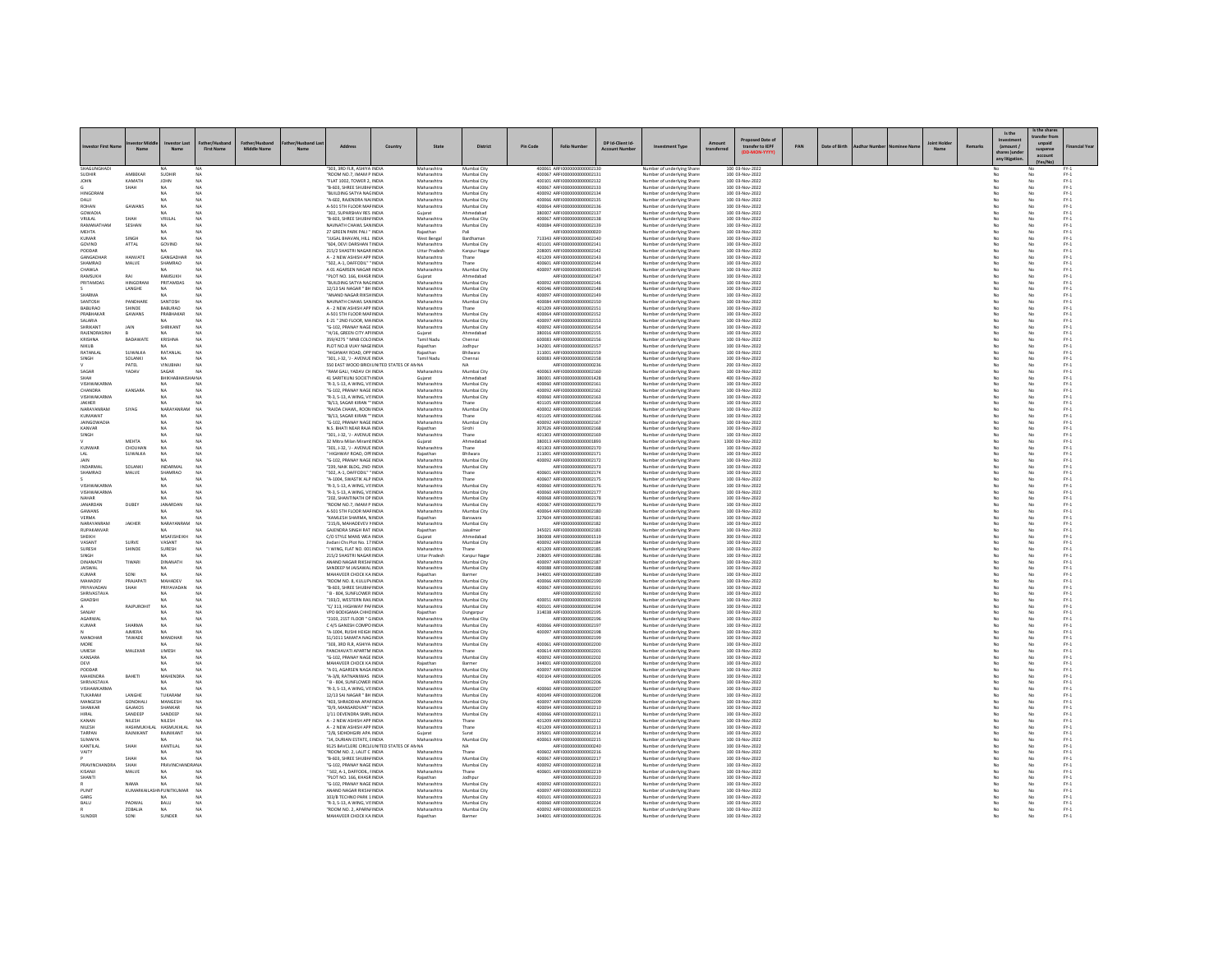|                               |                                      |                            |                         |                    |                |                                                                                          |         |                                   |                            |                  |                                                            |                                       |                                                                                |            |                                      |     |               |  |        | Is the                                  | s the share<br>ansfer fr     |                         |
|-------------------------------|--------------------------------------|----------------------------|-------------------------|--------------------|----------------|------------------------------------------------------------------------------------------|---------|-----------------------------------|----------------------------|------------------|------------------------------------------------------------|---------------------------------------|--------------------------------------------------------------------------------|------------|--------------------------------------|-----|---------------|--|--------|-----------------------------------------|------------------------------|-------------------------|
|                               | Nam                                  | Nam                        | <b>First Name</b>       | <b>Middle Name</b> | N <sub>2</sub> |                                                                                          | Country | State                             | <b>District</b>            | Pin Code         | <b>Folio Number</b>                                        | DP Id-Client Id-<br><b>Arcount Nu</b> | ent Type                                                                       | transferre | sed Date o<br>transfer to IEPF       | PAN | Date of Birth |  | Remark | (amount)<br>shares )un<br>any litigatio | unpaid<br>suspens<br>account | inancial Yea            |
| ZOBALIA<br>ANUJA              | SHANTARAM                            | SHANTARAM                  | NA                      |                    |                | ROOM NO. 2. APARN/INDIA<br>146/25 RAMESHWAR SINDIA                                       |         | Maharashtra<br>Maharashtra        | Mumbai City<br>Mumbai City |                  | 400092 AREI000000000000222<br>400067 ARFI0000000000002228  |                                       | Number of underlying Shar<br>Number of underlying Share                        |            | 100 03-Nov-2022<br>100 03-Nov-2022   |     |               |  |        |                                         | No                           | $FY-1$                  |
| SUNIL                         | PODDAR                               | SUNIL                      |                         |                    |                | 215/2 SHASTRI NAGARINDIA                                                                 |         | <b>Uttar Pradesh</b>              | Kanpur Naga                |                  | 208005 ARFI0000000000002229                                |                                       | Number of underlying Share                                                     |            | 100 03-Nov-2022                      |     |               |  |        |                                         |                              | $FY-1$                  |
| <b>AMIT</b><br>KHETALPRASAD   | GOWADIA<br>YADAV                     | NA<br>KHETALPRASAD NA      |                         |                    |                | "G-102, PRANAY NAGE INDIA<br>"R-3, S-13, A WING, VISINDIA                                |         | Maharashtra<br>Maharashtra        | Mumbai City<br>Mumbai City |                  | 400092 ARFI0000000000002230<br>400060 ARFI0000000000002231 |                                       | Number of underlying Share<br>Number of underlying Shares                      |            | 100 03-Nov-2022<br>100 03-Nov-2022   |     |               |  |        | No                                      | No<br>No                     | $FY-1$<br>$FY-1$        |
| TAWADE                        |                                      | <b>NA</b>                  |                         |                    |                | BLDG 11/11, BIMBISA INDIA                                                                |         | Maharashtra                       | Mumbai City                |                  | 400065 ARFI0000000000002232                                |                                       | Number of underlying Share                                                     |            | 100 03-Nov-2022                      |     |               |  |        | No                                      | No                           | $FY-1$                  |
| KUMAF<br>CHAGANLAL            | MANYAM<br>JAIN                       | NA<br>CHAGANLAI            | NA                      |                    |                | "802, BLDG 351, PHASE INDIA<br>BUILDING SATYA NAGINDIA                                   |         | Maharashtra<br>Maharashtra        | Thane<br>Mumbai City       |                  | 401104 ARFI0000000000002233<br>400092 ARFI0000000000002234 |                                       | Number of underlying Share<br>Number of underlying Share                       |            | 100 03-Nov-2022<br>100 03-Nov-2022   |     |               |  |        |                                         | No<br>No                     | $FY-1$<br>$FY-1$        |
| GHOSH                         |                                      | NA                         | NA                      |                    |                | "FLAT 202 E WING GC INDIA                                                                |         | Maharashtra                       | Mumbai City                |                  | 400101 ARFI0000000000002235                                |                                       | Number of underlying Share                                                     |            | 100 03-Nov-2022                      |     |               |  |        | No                                      | No                           | $FY-1$                  |
| SANDEEP<br><b>JAIN</b>        | SHAI                                 | SANDEER<br>NA              | NA<br>NA                |                    |                | B-603, SHREE SHUBH/ INDI.<br>KAHAN PRATAP BLDG INDIA                                     |         | Maharashtra<br>Maharashtra        | Mumbai City<br>Dhule       |                  | 400067 ARFI0000000000002236<br>425412 ARFI0000000000000004 |                                       | Number of underlying Share<br>Number of underlying Share                       |            | 100 03-Nov-2022<br>100 03-Nov-2022   |     |               |  |        |                                         | No<br>No                     | $PV-1$<br>$FY-1$        |
| GHADSHI                       |                                      | NA                         | NA                      |                    |                | "193/2. WESTERN RAILINDIA                                                                |         | Maharashtra                       | Mumbai City                |                  | 400051 ARFI0000000000002237                                |                                       | Number of underlying Shares                                                    |            | 100 03-Nov-2022                      |     |               |  |        | No                                      | No                           | $FY-1$                  |
| SHARMA<br>TAWADE              |                                      | NA                         | NA                      |                    |                | "ANAND NAGAR RIKSHINDIA<br>BLDG 11/11, BIMBISA INDIA                                     |         | Maharashtra<br>Maharashtra        | Mumbai City<br>Mumbai City |                  | 400097 ARFI0000000000002238<br>400065 ARFI0000000000002239 |                                       | Number of underlying Share<br>Number of underlying Share                       |            | 100 03-Nov-2022<br>100 03-Nov-2022   |     |               |  |        | No                                      | No<br>No                     | $FY-1$<br>$\text{FY-1}$ |
| <b><i><u>СНАН</u></i></b>     |                                      | RASHMI                     | NA                      |                    |                | 3028 CHAMBLEE TUCK UNITED STATES OF AN NA                                                |         |                                   | NA                         |                  | ARFI0000000000000245                                       |                                       | Number of underlying Share                                                     |            | 200 03-Nov-2022                      |     |               |  |        |                                         | No                           | $FY-1$                  |
| MEHTA<br>KUMAR                | <b>GUPTA</b>                         | NA<br>NA                   | NA<br>NA                |                    |                | "11. SOLAKIOKA BAS" ' INDIA<br>"A-1104, OBEROI SPRININDIA                                |         | Rajasthan<br>Maharashtra          | Pali<br>Mumbai City        |                  | 306401 ARFI0000000000000035<br>400053 ARFI0000000000002240 |                                       | Number of underlying Shares<br>Number of underlying Share                      |            | 100 03-Nov-2022<br>100 03-Nov-2022   |     |               |  |        | No<br>No                                | No<br>No                     | $FY-1$<br>$FY-1$        |
| <b>SIDDHART</b>               | JAGTAP                               | SIDDHART                   | NA                      |                    |                | "G/007, MAHADEV AP/INDIA                                                                 |         | Maharashtra                       | Mumbai City                |                  | 400101 ARFI0000000000002241                                |                                       | Number of underlying Share                                                     |            | 100 03-Nov-2022                      |     |               |  |        |                                         | No                           | $PV-1$                  |
| UTTAMLAI                      | TAWADE<br>MISTRY                     | NA<br>UTTAMLAI             | NA<br>NA                |                    |                | 51/1011 SAMATA NAG INDIA<br>49/22 A G 6TH FLR WC INDIA                                   |         | Maharashtra<br>Maharashtra        | Mumbai City<br>Mumbai City |                  | ARFI0000000000002242<br>400018 ARFI0000000000002243        |                                       | Number of underlying Shares<br>Number of underlying Share                      |            | 100 03-Nov-2022<br>100 03-Nov-2022   |     |               |  |        | No<br>No                                | No<br>No                     | $FY-1$<br>$FY-1$        |
|                               | LANGHE                               | NA                         |                         |                    |                | 12/13 SAI NAGAR " BH INDIA                                                               |         | Maharashtra                       | Mumbai City                |                  | 400048 ARFI000000000000224                                 |                                       | Number of underlying Share                                                     |            | 100 03-Nov-2022                      |     |               |  |        |                                         | No                           | $FY-1$                  |
| GOWADIA<br>DILIP              | <b>GUPTA</b>                         | NA<br>DILIP                | NA<br>NA                |                    |                | "G-102, PRANAY NAGE INDIA<br>"SO1, PRIYADARSHINI FINDIA                                  |         | Maharashtra<br>Maharashtra        | Mumbai City<br>Mumbai City |                  | 400092 ARFI0000000000002245<br>400059 ARFI0000000000002246 |                                       | Number of underlying Share<br>Number of underlying Shares                      |            | 100 03-Nov-2022<br>100 03-Nov-2022   |     |               |  |        | No<br>No                                | No<br>No                     | $FY-1$<br>$FY-1$        |
| JAIN                          |                                      | NA                         | NA                      |                    |                | 8- D-2, R.C. VYAS COLCINDIA                                                              |         | Rajasthan                         | Bhilwara                   |                  | 311001                                                     |                                       | DPID-CLID-IN30226911 Number of underlying Share                                |            | 100 03-Nov-2022                      |     |               |  |        | No                                      | No                           | $FY-1$                  |
| UMEED                         | MORDANI<br>RAM                       | NA<br>UMEED                | N4                      |                    |                | 52 Radhavallabh Colon INDI.<br>"484, MANPURA" JHAL INDIA                                 |         | Gujarat<br>Rajasthan              | Ahmedaba<br>Jodhpur        |                  | 380008 ARFI0000000000001899<br>342001_AREI0000000000002247 |                                       | Number of underlying Share<br>Number of underlying Share                       |            | 600 03-Nov-2022<br>100 03-Nov-2022   |     |               |  |        |                                         | No                           | $\text{FY-1}$<br>$FY-1$ |
|                               | AGRE                                 | NA.                        | NA                      |                    |                | "A/7, SAHARA CHS SANINDIA                                                                |         | Maharashtra                       | Mumbai City                |                  | 400066 ARFI0000000000002248                                |                                       | Number of underlying Share                                                     |            | 100 03-Nov-2022                      |     |               |  |        | No                                      | No<br>No                     | $FY-1$                  |
| THANDUCHARAM<br>BALWANT       | DAS<br>SINGH                         | THANDU<br>BALWANT          | N NA<br>NA              |                    |                | A - 2 NEW ASHISH APP INDIA<br>301. J-32. 'J - AVENUE INDIA                               |         | Maharashtra<br>Maharashtra        | Thane<br>Thane             |                  | ARFI0000000000002249<br>401303 ARFI0000000000002250        |                                       | Number of underlying Share<br>Number of underlying Share                       |            | 100 03-Nov-2022<br>100 03-Nov-2022   |     |               |  |        | No                                      | No<br>No                     | $FY-1$<br>$FY-1$        |
| BALU                          | PADWAI                               | BALU                       | NA                      |                    |                | LIG-B4-1 " NEAR BUDD INDIA                                                               |         | Maharashtra                       | Mumbai City                |                  | 400706 ARFI0000000000002251                                |                                       | Number of underlying Shares                                                    |            | 100 03-Nov-2022                      |     |               |  |        | No                                      | No                           | $FY-1$                  |
| MAHADEV<br>RAJESH             | TALEKAR<br>LANGH                     | <b>MAHADEV</b><br>RAJESH   | NA<br>NA                |                    |                | "A-501, STH FLOOR, M INDIA<br>12/13 SAI NAGAR " BH INDIA                                 |         | Maharashtra<br>Maharashtra        | Mumbai City<br>Mumbai City |                  | 400064 ARFI0000000000002252<br>400047 ARFI0000000000002253 |                                       | Number of underlying Share<br>Number of underlying Share                       |            | 100 03-Nov-2022<br>100 03-Nov-2022   |     |               |  |        | No                                      | No<br>No                     | $FY-1$<br>$FY-1$        |
| KUMAR                         | SHAH                                 | NA                         | NA                      |                    |                | "A 01, AGARSEN NAGA INDIA                                                                |         | Maharashtra                       | Mumbai City                |                  | 400097 ARFI0000000000002254                                |                                       | Number of underlying Share                                                     |            | 100 03-Nov-2022                      |     |               |  |        | No                                      | No                           | $FY-1$                  |
| ANAND<br>VISHWANATH           |                                      | NA<br>NA                   | NA                      |                    |                | HOUSE NO 2247 C BLOINDIA<br>BLDG 11/11, BIMBISA INDIA                                    |         | Haryana<br>Maharashtra            | Gurgaon<br>Mumbai City     |                  | 122001<br>400065 ARFI0000000000002255                      |                                       | DPID-CLID-IN30051321 Number of underlying Share<br>Number of underlying Share  |            | 50 03-Nov-2022<br>100 03-Nov-2022    |     |               |  |        | No                                      | No<br>No                     | $FY-1$<br>$PV-1$        |
| VINESH                        | JAIN                                 | <b>VINESE</b>              | NA                      |                    |                | "22A JAGJIVAN MANS/ INDIA                                                                |         | Maharashtra                       | Mumbai City                |                  | 400002 ARFI0000000000002256                                |                                       | Number of underlying Share                                                     |            | 100 03-Nov-2022                      |     |               |  |        |                                         | No                           | $\text{FY-1}$           |
| CHOUDHARY<br>GANJOO           |                                      | NA<br>NA                   | NA<br>NA                |                    |                | "R-3, S-13, A WING, VISINDIA<br>H NO 94 LANE 14 UDH INDIA                                |         | Maharashtra<br>Jammu and Kashr    | Mumbai City<br>Jammu       |                  | 400060 ARFI0000000000002257<br>180002 ARFI0000000000002258 |                                       | Number of underlying Shares<br>Number of underlying Share                      |            | 100 03-Nov-2022<br>100 03-Nov-2022   |     |               |  |        | No<br>No                                | No<br>No                     | $FY-1$<br>$FY-1$        |
| HUMANE                        |                                      |                            |                         |                    |                | ROOM NO.19 MANE C INDIA                                                                  |         | Maharashtra                       | Mumbai City                |                  | 400066 ARFI0000000000002259                                |                                       | Number of underlying Share                                                     |            | 100 03-Nov-2022                      |     |               |  |        |                                         | No                           | $FY-1$                  |
| KRISHNA<br>DEEPAK             | THAKUR<br>NAGWEKAR                   | KRISHNA<br>DEEPAK          | NA<br>NA                |                    |                | A - 2 NEW ASHISH APP INDIA<br>301/302 " NAGWEKAR INDIA                                   |         | Maharashtra<br>Maharashtra        | Thane<br>Mumbai City       |                  | 401209 ARFI0000000000002260<br>400101 ARFI0000000000002261 |                                       | Number of underlying Share<br>Number of underlying Shares                      |            | 100 03-Nov-2022<br>100 03-Nov-2022   |     |               |  |        | No                                      | No<br>No                     | $FY-1$<br>$FY-1$        |
|                               | KOTHARI                              | NA                         | NA                      |                    |                | "B/13, SAGAR KIRAN " INDIA                                                               |         | Maharashtra                       | Thane                      |                  | 401105 ARFI0000000000002262                                |                                       | Number of underlying Share                                                     |            | 100 03-Nov-2022                      |     |               |  |        | No                                      | No                           | $FY-1$                  |
| KUNWAR<br>MEHTA               |                                      | NA<br>NA                   | NA                      |                    |                | 301. J-32. 'J - AVENUE INDIA<br>SOLANKION KA BAS PAINDIA                                 |         | Maharashtra<br>Rajasthan          | Thane<br>Pali              |                  | 401303 ARFI0000000000002263<br>ARFI0000000000000019        |                                       | Number of underlying Share<br>Number of underlying Shares                      |            | 100 03-Nov-2022<br>100 03-Nov-2022   |     |               |  |        | No                                      | No<br>No                     | $PV-1$<br>$FY-1$        |
| PAWAN                         | GOWADIA                              | PAWAN                      | NA                      |                    |                | "G-102, PRANAY NAGE INDIA                                                                |         | Maharashtra                       | Mumbai City                |                  | 400092 ARFI0000000000002264                                |                                       | Number of underlying Share                                                     |            | 100 03-Nov-2022                      |     |               |  |        | No                                      | No                           | $FY-1$                  |
| SACHIN<br>VIREN               | BHOLABHA                             | NA                         | NA<br>NA                |                    |                | ROOM NO 14 " GANES INDIA<br>ROOM NO 14 " GANES INDIA                                     |         | Maharashtra<br>Maharashtra        | Mumbai City<br>Mumbai City |                  | 400068 ARFI0000000000002269<br>400068 ARFI0000000000002266 |                                       | Number of underlying Share<br>Number of underlying Share                       |            | 100 03-Nov-2022<br>100 03-Nov-2022   |     |               |  |        |                                         | No<br>No                     | $FY-1$<br>$FY-1$        |
| ATUL                          | SHAH                                 | NA                         | <b>NA</b>               |                    |                | 9 STAYADEEP APPT, OFINDIA                                                                |         | Gujarat                           | Ahmedabad                  |                  | ARFI0000000000001888                                       |                                       | Number of underlying Shares                                                    |            | 2000 03-Nov-2022                     |     |               |  |        | No                                      | No                           | $FY-1$                  |
| MAHENDRA                      | JAIN<br>SOLANK                       | MAHENDRA                   | NA                      |                    |                | "G-102. PRANAY NAGE INDIA<br>"239, NAIK BLDG, 2ND INDIA                                  |         | Maharashtra<br>Maharashtra        | Mumbai City<br>Mumbai City |                  | 400092 ARFI0000000000002267<br>ARFI0000000000002268        |                                       | Number of underlying Share                                                     |            | 100 03-Nov-2022<br>100 03-Nov-2022   |     |               |  |        | No                                      | No<br>No                     | $FY-1$<br>$FY-1$        |
| SANDEEP                       | SHAH                                 | SANDEEP                    | NA                      |                    |                | "B-603, SHREE SHUBH/INDIA                                                                |         | Maharashtra                       | Mumbai City                |                  | 400067 ARFI0000000000002269                                |                                       | Number of underlying Share<br>Number of underlying Share                       |            | 100 03-Nov-2022                      |     |               |  |        |                                         | No<br>No                     | $FY-1$                  |
| <b>MISHRA</b><br>SAHEBRAC     | <b>BHAGA1</b>                        | PURUSHOTTAM NA<br>SAHEBRAO |                         |                    |                | C/O. KUSUM VAISHNA INDIA<br>12/13 SAI NAGAR " BH INDIA                                   |         | Rajasthan<br>Maharashtra          | Mumbai City                |                  | 306104 ARFI0000000000000247<br>400044 ARFI0000000000002270 |                                       | Number of underlying Share<br>Number of underlying Share                       |            | 2400 03-Nov-2022<br>100 03-Nov-2022  |     |               |  |        | No                                      | No                           | $FY-1$<br>$PV-1$        |
|                               | GAUTAM                               | NA                         |                         |                    |                | "RAM GALI, YADAV CH INDIA                                                                |         | Maharashtra                       | Mumbai City                |                  | 400063 ARFI0000000000002271                                |                                       | Number of underlying Share                                                     |            | 100 03-Nov-2022                      |     |               |  |        | No                                      | No                           | $FY-1$                  |
| VINODKUMAF<br>AHUJA           | GOWADIA                              | <b>VINODKUMAR</b>          | <b>NA</b><br>NA         |                    |                | "G-102 PRANAY NAGE INDIA<br>"A-32, RAMESHWAR S(INDIA                                     |         | Maharashtra<br>Maharashtra        | Mumbai City<br>Mumbai City |                  | 400092 ARFIOD00000000002272<br>400054 ARFI0000000000002273 |                                       | Number of underlying Shares<br>Number of underlying Share                      |            | 100 03-Nov-2022<br>100 03-Nov-2022   |     |               |  |        | No<br>No                                | No<br>No                     | $FY-1$<br>$FY-1$        |
| KUMAF                         | VAKHARIA                             | NA                         |                         |                    |                | "A-1, AGRASEN BLDG" INDIA                                                                |         | Maharashtra                       | Mumbai City                |                  | 400097 ARFI0000000000002274                                |                                       | Number of underlying Share                                                     |            | 100 03-Nov-2022                      |     |               |  |        |                                         | No                           | $FY-1$                  |
| BAFNA<br><b>MEHTA</b>         |                                      | NA<br>NA                   | NA<br>NA                |                    |                | BUILDING SATYA NAGINDIA<br>"11. GREEN PARK" VEE INDIA                                    |         | Maharashtra<br>Rajasthan          | Mumbai City<br>Pali        |                  | 400092 ARFI0000000000007275<br>ARFI0000000000000028        |                                       | Number of underlying Share<br>Number of underlying Share                       |            | 100 03-Nov-2022<br>100 03-Nov-2022   |     |               |  |        | No                                      | No                           | $\text{FY-1}$<br>$FY-1$ |
| <b>OMPRAKASH</b>              | BANG                                 | OMPRAKASH                  | NA                      |                    |                | PLOT NO. 166, KHASR INDIA                                                                |         | Gujarat                           |                            |                  | ARFI0000000000002276                                       |                                       | Number of underlying Share                                                     |            | 100 03-Nov-2022                      |     |               |  |        |                                         | No<br>No                     | $PV-1$                  |
| KESHRIMAL<br>DILIP            | SHAH<br><b>HINGORAN</b>              | KESHRIMAL<br>DILIP         | NA<br>NA                |                    |                | "22A JAGJIVAN MANS/ INDIA<br>"BUILDING SATYA NAGINDIA                                    |         | Maharashtra<br>Maharashtra        | Mumbai City<br>Mumbai City |                  | 400002 ARFI0000000000002277<br>400092 ARFI0000000000002278 |                                       | Number of underlying Share<br>Number of underlying Shares                      |            | 100 03-Nov-2022<br>100 03-Nov-2022   |     |               |  |        | No                                      | No<br>No                     | $\text{FY-1}$<br>$FY-1$ |
| ANANT                         | DALI                                 | ANANT                      | NA                      |                    |                | "A-602, RAJENDRA NAI INDIA                                                               |         | Maharashtra                       | Mumbai City                |                  | 400066 ARFI0000000000002279                                |                                       | Number of underlying Share                                                     |            | 100 03-Nov-2022                      |     |               |  |        | No                                      | No                           | $FY-1$                  |
| KUMAF<br>GOWADIA              | GOWADIA                              | NA<br>NA                   | NA                      |                    |                | G-102, PRANAY NAGE INDIA<br>"G-102, PRANAY NAGE INDIA                                    |         | Maharashtra<br>Maharashtra        | Mumbai City<br>Mumbai City |                  | 400092 ARFI0000000000002280<br>400092 ARFI0000000000002281 |                                       | Number of underlying Share<br>Number of underlying Share                       |            | 100 03-Nov-2022<br>100 03-Nov-2022   |     |               |  |        |                                         | No<br>No                     | $FY-1$<br>$FY-1$        |
| KRISHNA                       | KULE                                 | KRISHNA                    | NA                      |                    |                | "A-S01, STH FLOOR, M INDIA                                                               |         | Maharashtra                       | Mumbai City                |                  | 400064 ARFI0000000000002282                                |                                       | Number of underlying Shares                                                    |            | 100 03-Nov-2022                      |     |               |  |        | No                                      | No                           | $FY-1$                  |
| SUTHAR<br><b>SHARAM</b>       |                                      | SURESHCHANDR/ NA           |                         |                    |                | SUTHARWARA VPO BAINDIA<br>215/2 SHASTRI NAGAR INDIA                                      |         | Rajasthan<br><b>Uttar Prades!</b> | Banswara<br>Kanpur Naga    |                  | 327604 ARFI0000000000002283<br>208005 ARFI0000000000002284 |                                       | Number of underlying Share<br>Number of underlying Share                       |            | 100 03-Nov-2022<br>100 03-Nov-2022   |     |               |  |        | No                                      | No<br>No                     | $FY-1$<br>$PV-1$        |
| AMOL                          | PANDURANG                            | PANDURANG                  | NA                      |                    |                | LIG-B4-1 " NEAR BUDD INDIA                                                               |         | Maharashtra                       | Thane                      |                  | 400706 ARFI0000000000002285                                |                                       | Number of underlying Shares                                                    |            | 100 03-Nov-2022                      |     |               |  |        | No                                      | No                           | $FY-1$                  |
| YOGITA<br>LITIN               | PARASMAL                             | NA                         | NA<br>PARASMAI          |                    |                | PRANAY BHOOTRA C/CINDIA<br>F 3 ALKNANDA MADAINDIA                                        |         | Rajasthan<br>Gujarat              | Jaisalmer<br>Ahmedaba      | 38000            | 345001 ARFI0000000000002286<br>ARFI0000000000000983        |                                       | Number of underlying Share<br>Number of underlying Share                       |            | 100 03-Nov-2022<br>700 17-Oct-2023   |     |               |  |        | No                                      | No<br>No                     | $FY-1$<br>$FY-2$        |
| PRASAN                        | <b>BOHRA</b>                         |                            | BOHRA                   |                    |                | A-66 SUNBREERE TOW INDIA                                                                 |         | Gujara                            | Ahmedabao                  | 380052           | AREI0000000000000041                                       |                                       | Number of underlying Share                                                     |            | 1100 17-Oct-2023                     |     |               |  |        |                                         | No                           | $\text{FY-2}$           |
| MARU<br>BHAVNA                | FINANCIAL<br>SHAH                    | <b>SERVICES</b>            | FINANCIAL<br>SHAH       | <b>SERVICES</b>    |                | A -305 FAIRDEAL HOUSINDIA<br>COMFORT INN, 1112 HUNITED STATES OF AN NA                   |         | Guiarat                           | Ahmedabad<br><b>NA</b>     | 380009           | ARFI0000000000000029<br>ARFI0000000000000217               |                                       | Number of underlying Shares<br>Number of underlying Share                      |            | 2500 17-Oct-2023<br>200 17-Oct-2023  |     |               |  |        | No<br>No                                | No<br>No                     | $FY-2$<br>$FY-2$        |
| HEENA                         | MEHTA                                |                            | MEHTA                   |                    |                | "11, GREEN PARK", VEHNDI.                                                                |         | Rajastha                          |                            |                  | ARFI0000000000000023                                       |                                       | Number of underlying Share                                                     |            | 100 17-Oct-2023                      |     |               |  |        |                                         | No                           | $FN-2$                  |
| <b>NILA</b><br>KAMAL          | M<br>KISHORE                         | CHOLIYA                    | M<br>KISHORE            | CHOLIYA            |                | 55 D, LAVANYA SOCIETINDIA<br>A 12 Bahvesh Aptt, Na INDIA                                 |         | Gujara<br>Gujarat                 | Ahmedabao<br>Ahmedabad     | 380007<br>380004 | ARFI0000000000001186<br>ARFI0000000000001889               |                                       | Number of underlying Share<br>Number of underlying Share                       |            | 300 17-Oct-2023<br>500 17-Oct-2023   |     |               |  |        | No                                      | No<br>No                     | $FY-2$<br>$FY-2$        |
| SABIR                         | SHEIKH                               |                            | SHEIKH                  |                    |                | C/O STYLE MANS WEA INDIA                                                                 |         | Gujarat                           | Ahmedaba                   | 380008           | ARFI0000000000001519                                       |                                       | Number of underlying Share                                                     |            | 300 17-Oct-202                       |     |               |  |        |                                         | No                           | $FN-2$                  |
| SATYANARAYAN<br>ASHOK         | AGARWAI                              | BAGRECHA                   | AGARWA                  | BAGRECHA           |                | 3 UMDAPARK SOCY, " INDIA<br>27/1 CLOTH COMMERINDIA                                       |         | Gujara<br>Guiarat                 | Ahmedabad<br>Ahmedabad     | 380019           | ARFI0000000000001588<br>ARFI0000000000000360               |                                       | Number of underlying Share<br>Number of underlying Shares                      |            | 300 17-Oct-2023<br>400 17-Oct-2023   |     |               |  |        | No<br>No                                | No<br>No                     | $FY-2$<br>$FY-2$        |
|                               |                                      | RAMAKRISHNA                |                         | RAMAKRISH          |                | NAGALAKSMI STORES INDIA                                                                  |         | Karnataka                         | <b>Bangalore Urbar</b>     | 560002           | ARFI0000000000000990                                       |                                       | Number of underlying Share                                                     |            | 700 17-Oct-2023                      |     |               |  |        | No                                      | No                           | $FY-2$                  |
| RAJENDRA                      | KAMAL<br>BHANSALI                    | KUMA                       | KAMAL<br><b>BHANSAL</b> | KUMAR              |                | 5/E MARKET STREET, SINDIA<br>BHAGAT KI KOTHI, JOC INDIA                                  |         | Tamil Nadı<br>Rajasthar           | Vellore<br>Jodhpur         | 631102           | ARFI0000000000001359<br>ARFI0000000000000018               |                                       | Number of underlying Share<br>Number of underlying Share                       |            | 500 17-Oct-2023<br>2500 17-Oct-2023  |     |               |  |        |                                         | No<br>No                     | $FY-2$<br>$\text{FY-2}$ |
| ATUL                          | <b>JAYANTILAL</b>                    | SHAH                       | JAYANTILAL              | SHAH               |                | C 31, JIVAN JYOT NAG/ INDIA                                                              |         | Guiarat                           | Surat                      |                  | ARFI0000000000000383                                       |                                       | Number of underlying Share                                                     |            | 2000 17-Oct-2023                     |     |               |  |        | No                                      | No                           | $FY-2$                  |
| RASMI                         | Manoj                                | Chandula<br><b>MEHTA</b>   | Manoj                   | Chandulal<br>MEHTA |                | 703 KALA SQUARE OPFINDIA<br>32 Mitra Milan, Miram INDIA                                  |         | Gujarat<br>Gujara                 | Ahmedaba<br>Ahmedabao      | 380013           | AREI000000000001893                                        |                                       | DPID-CLID-IN30292710 Number of underlying Shares<br>Number of underlying Share |            | 1700 17-Oct-2023<br>1300 17-Oct-2023 |     |               |  |        |                                         | No<br>No                     | $FN-2$<br>$\text{FY-2}$ |
| KANAN                         |                                      | MEHTA                      |                         | MEHTA              |                | 32 Mitra Milan, Miram INDIA                                                              |         | Guiarat                           | Ahmedabad                  | 380013           | ARFI0000000000001894                                       |                                       | Number of underlying Shares                                                    |            | 1100 17-Oct-2023                     |     |               |  |        | No                                      | No                           | $FY-2$                  |
| ASHA<br><b>ASHOI</b>          | SHRICHAND<br>SHANTILAL               | ROHRA<br>SHAH              | SHRICHAND<br>SHANTILAL  | ROHRA<br>SHAH      |                | 216 KNOX AVE, CLIFF SUNITED STATES OF AN NA<br>COMFORT INN, 1112 HUNITED STATES OF AN NA |         |                                   | NA<br>NA                   |                  | ARFI0000000000000215<br>ARFI0000000000000216               |                                       | Number of underlying Share<br>Number of underlying Share                       |            | 400 17-Oct-2023<br>400 17-Oct-2023   |     |               |  |        | No                                      | No<br>No                     | $FY-2$<br>$FY-2$        |
| BINA                          |                                      | PATEL                      |                         | PATEL              |                | 87 OAKVILLE PO 1B, PI' UNITED STATES OF AN NA                                            |         |                                   | NA                         |                  | ARFI0000000000000218                                       |                                       | Number of underlying Share                                                     |            | 500 17-Oct-2023                      |     |               |  |        |                                         | No                           | $FY-2$                  |
| BINA<br>DARSHAN               |                                      | SHETH<br>SHETH             | $\mathbf{D}$            | SHETH<br>SHETH     |                | 336 OAK VILLE, DR NCUNITED STATES OF ANNA<br>287 OAKVILLE, DR 1 B UNITED STATES OF AN NA |         |                                   | <b>NA</b><br><b>NA</b>     |                  | AREI0000000000000219<br>ARFI0000000000000220               |                                       | Number of underlying Shares<br>Number of underlying Share                      |            | 300 17-Oct-2023<br>500 17-Oct-2023   |     |               |  |        | No<br>No                                | No<br>No                     | $FY-2$<br>$FY-2$        |
| DILIP                         | <b>SHAI</b>                          |                            | SHAH                    |                    |                | COMFORT INN, 1112 HUNITED STATES OF ANNA                                                 |         |                                   | <b>NA</b>                  |                  | AREI000000000000221                                        |                                       | Number of underlying Share                                                     |            | 800 17-Oct-202                       |     |               |  |        |                                         | No                           | $FY-2$                  |
| SMRUTI<br>SUDHA               | SHAH<br>UTTAM                        | SHAH<br>MUNVER             | SHAH<br>UTTAM           | SHAH<br>MUNVER     |                | 3028 CHAMBLEF TUCK UNITED STATES OF ANNA<br>26 WEST BAYVEIW AV UNITED STATES OF AN NA    |         |                                   | <b>NA</b><br>NA            |                  | AREI0000000000000245<br>ARFI0000000000000246               |                                       | Number of underlying Share<br>Number of underlying Share                       |            | 200 17-Oct-2023<br>900 17-Oct-2023   |     |               |  |        | No<br>No                                | No<br>No                     | $FY-2$<br>$FY-2$        |
| KALPESH                       |                                      | PATEL                      |                         | PATEL              |                | 352 OAK VILLE, CT TA FUNITED STATES OF AN NA                                             |         |                                   | <b>NA</b>                  |                  | ARFI0000000000000229                                       |                                       | Number of underlying Share                                                     |            | 100 17-Oct-2023                      |     |               |  |        |                                         | No                           | $FY-2$                  |
| PURSHOTTAM<br>KASTURI         | MISHRA                               | TAWDE                      | MISHRA                  | TAWDE              |                | MUKAM CHAND MEHTINDIA<br>51/1011 SAMATA NACINDIA                                         |         | Maharashtra                       | Mumbai City                |                  | ARFI0000000000000235<br>ARFI0000000000002045               |                                       | Number of underlying Share<br>Number of underlying Shares                      |            | 400 17-Oct-2023<br>100 17-Oct-2023   |     |               |  |        | No                                      | No<br>No                     | $FY-2$<br>$FY-2$        |
| ASHOKKUMAR                    | JETHMAL                              |                            | <b>JETHMAL</b>          |                    |                | C/O. J. ASHOKKUMAR, INDIA                                                                |         | Gujarat                           | Ahmedabad                  |                  | ARFI0000000000000374                                       |                                       | Number of underlying Share                                                     |            | 500 17-Oct-2023                      |     |               |  |        |                                         | No                           | $FY-2$                  |
| GAJENDRA<br><b>IHOOMCHAND</b> | TIVARI<br><b>RAKHTAWARMALRALDOTA</b> |                            | TIVARI<br>BAKHTAWARMAL  | BALDOTA            |                | 239, NAIK BLDG, 2ND INDIA<br>301. RISHABH DARSH/INDIA                                    |         | Maharashtr<br>Maharashtra         | Mumbai City<br>Mumbai City |                  | ARFI0000000000001988<br>AREI0000000000002023               |                                       | Number of underlying Share<br>Number of underlying Share                       |            | 100 17-Oct-2023<br>100 17-Oct-2023   |     |               |  |        |                                         | No<br>No                     | $FN-2$<br>$FY-2$        |
| JOLLY                         | SHAH                                 |                            | SHAH                    |                    |                | 15749 TURBERRY STRE UNITED STATES OF AN NA                                               |         |                                   | <b>NA</b>                  |                  | ARFI0000000000000228                                       |                                       | Number of underlying Share                                                     |            | 1000 17-Oct-2023                     |     |               |  |        | No                                      | No                           | $FY-2$                  |
| MANOJ                         | v                                    | SHAH                       |                         |                    |                | 502, MUDRA PARSHVAINDIA                                                                  |         | Gujarat                           | Surat                      | 395002           | ARFI0000000000001066                                       |                                       | Number of underlying Share                                                     |            | 3600 17-Oct-2023                     |     |               |  |        |                                         |                              | $FY-2$                  |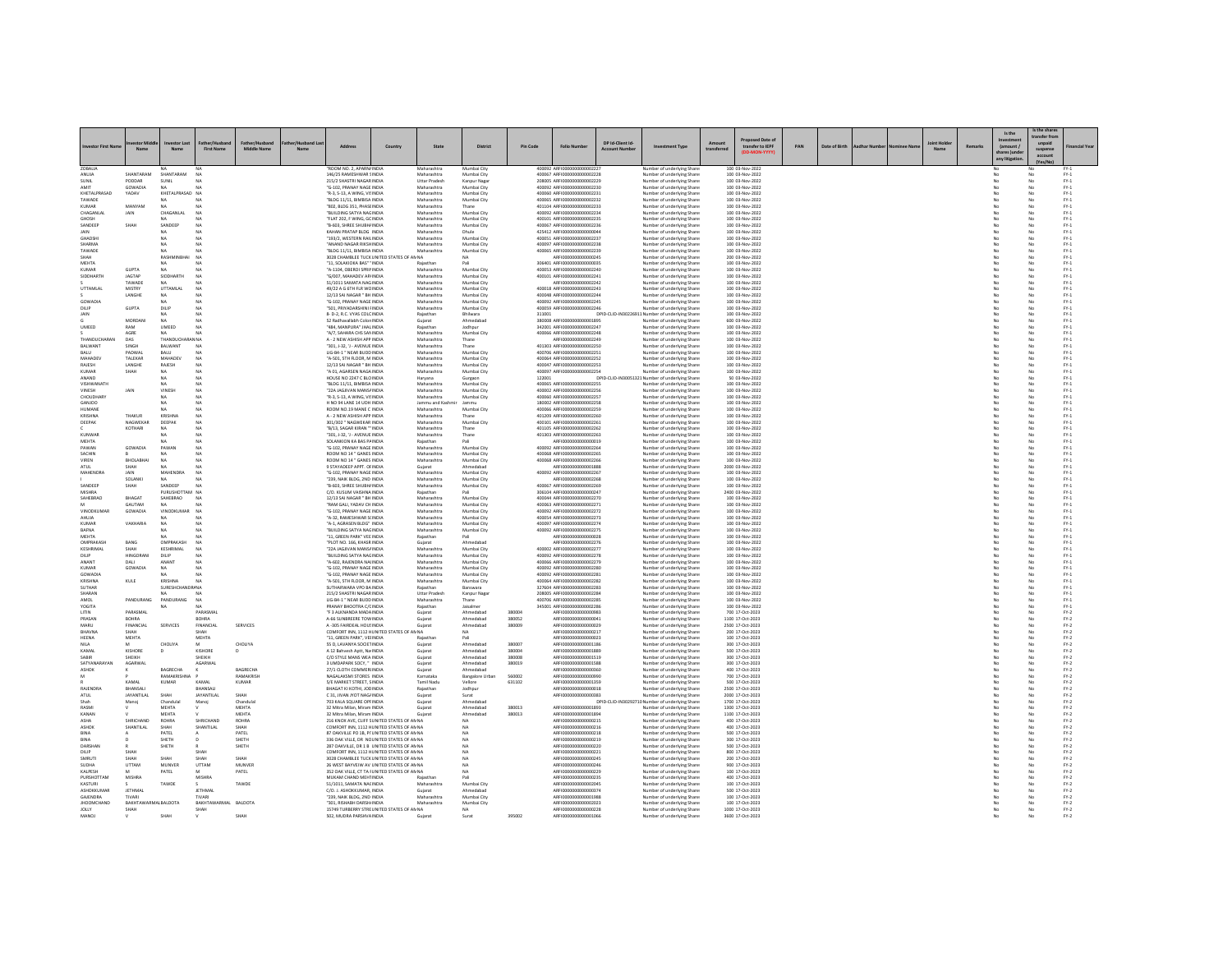|                                 | Name                        | estor Last<br>Nam               | <b>First Name</b>                     | Father/Husband<br><b>Middle Name</b> | r/Husband La: | Addres                                                                                   | Countr                                    | State                      | District                   | Pin Code         | <b>Folio Nur</b>                             | DP Id-Client Id-<br>Account | ent Typ                                                  | Amount<br>transf | roposed Date o<br>transfer to IEPF   | PAN | Date of Birth |  | <b>Joint Hold</b> | Remar | Is the<br>(amount)<br>shares Jundo<br>any litigatio | s the shar<br>unpaid<br>suspense<br>accoun |                  |
|---------------------------------|-----------------------------|---------------------------------|---------------------------------------|--------------------------------------|---------------|------------------------------------------------------------------------------------------|-------------------------------------------|----------------------------|----------------------------|------------------|----------------------------------------------|-----------------------------|----------------------------------------------------------|------------------|--------------------------------------|-----|---------------|--|-------------------|-------|-----------------------------------------------------|--------------------------------------------|------------------|
| PUSHPADEVI                      | <b>MEHTA</b>                | BAFNA                           | <b>MEHTA</b>                          | BAFNA                                |               | 27 GREEN PARK, PALI, INDIA<br>59, MAHALAXMI SOC. INDIA                                   |                                           | Rajasthar<br>Gujarat       | Pali<br>Ahmedaba           |                  | ARFI000000000000002<br>ARFI0000000000000211  |                             | Number of underlying Share<br>Number of underlying Share |                  | 100 17-Oct-2023<br>1500 17-Oct-2023  |     |               |  |                   |       |                                                     |                                            | $FY-2$           |
| ANAND                           | KUMAF                       | BORAD                           | KUMAF                                 | BORAD                                |               | B-249, VEER DURGADA INDIA                                                                |                                           | Rajasthar                  | Pali                       | 306401           | AREI0000000000000294                         |                             | Number of underlying Share                               |                  | 1000 17-Oct-2023                     |     |               |  |                   |       |                                                     |                                            | $FY-2$           |
| VARNAN<br>GOMAT                 | DEVI                        | MODI                            | DEVI                                  | MODI                                 |               | A-/1 MAHAVIR KUTIR SINDIA<br>"PLOT NO. 166, KHASR INDIA                                  |                                           | Guiarat<br>Rajasthan       | Ahmedabad<br>Jodhpur       | 380004           | ARFI0000000000001799<br>ARFI0000000000001992 |                             | Number of underlying Share<br>Number of underlying Share |                  | 2900 17-Oct-2023<br>100 17-Oct-2023  |     |               |  |                   |       | No<br>No                                            | No<br>No                                   | $FY-2$<br>$FY-2$ |
| <b>JITENDRA</b>                 | JAIN                        |                                 | <b>JAIN</b>                           |                                      |               | "plot No. 166, Khasra I INDIA                                                            |                                           | Rajasthar                  | Jodhpur                    | 342019           | ARFI0000000000002028                         |                             | Number of underlying Share                               |                  | 100 17-Oct-2023                      |     |               |  |                   |       |                                                     | No                                         | $FN-2$           |
| ANURADHA<br>SHAILESH            | SHAILENDL<br>CHOKSHI        | SHAH                            | SHAILENDU<br>CHOKSHI                  | SHAH                                 |               | 9125 BAVCLERE CIRCLI UNITED STATES OF AN NA<br>3028 CHAMBLEE TUCK UNITED STATES OF AN NA |                                           |                            | <b>NA</b><br><b>NA</b>     |                  | ARFI0000000000000214<br>ARFI0000000000000241 |                             | Number of underlying Share<br>Number of underlying Share |                  | 500 17-Oct-2023<br>500 17-Oct-2023   |     |               |  |                   |       | No                                                  | No<br>No                                   | $FY-2$<br>$FY-2$ |
| SMITA                           | DUSHYANT                    | SHAH                            | DUSHYANT                              | SHAH                                 |               | 3028 CHAMBLEE TUCK UNITED STATES OF AN NA                                                |                                           |                            | <b>NA</b>                  |                  | ARFI0000000000000244                         |                             | Number of underlying Share                               |                  | 1300 17-Oct-2023                     |     |               |  |                   |       | No                                                  | No                                         | $FY-2$           |
| <b>VIDYOTTAMA</b><br>BHAVANABEN | MISHRA<br>GOUTAMCHAND       |                                 | <b>MISHRA</b><br>GOUTAMCHAND          |                                      |               | C/O. KUSUM VAISHNA INDIA<br>C/O. BHAVARLAL C. M INDIA                                    |                                           | Raiasthar<br>Maharashtra   | Dhule                      |                  | AREI0000000000000247<br>ARFI0000000000000443 |                             | Number of underlying Share<br>Number of underlying Share |                  | 2400 17-Oct-2023<br>700 17-Oct-2023  |     |               |  |                   |       | No<br>No                                            | No<br>No                                   | $FN-2$<br>$FY-2$ |
| ANAND                           |                             | MEHTA                           |                                       | MEHTA                                |               | 32 Mitra Milan, Miram INDIA                                                              |                                           | Gujarat                    | Ahmedabao                  | 380013           | ARFI0000000000001892                         |                             | Number of underlying Share                               |                  | 1300 17-Oct-2023                     |     |               |  |                   |       | No                                                  | No                                         | $FY-2$           |
| GAUTAM<br>DILIPKUMAR            | KUMAF<br>naga               | PARASMA                         | KUMAF<br>DAGA                         | PARASMA                              |               | F-3 ALAKNANDA SOCIE INDIA<br>82/490, VIJAYNAGAR, IINDIA                                  |                                           | Gujarat<br>Gujarat         | Ahmedaba<br>Ahmedahad      | 380004<br>380013 | ARFI0000000000002322<br>AREI0000000000000042 |                             | Number of underlying Share<br>Number of underlying Share |                  | 1100 17-Oct-2023<br>2500 17-Oct-2023 |     |               |  |                   |       | No                                                  | No<br>No                                   | $FN-2$<br>$FN-2$ |
| VARSHA                          | <b>ATUL</b>                 | SHAH                            | <b>ATUL</b>                           | SHAH                                 |               | 9 STAYADEEP APPT., O INDIA                                                               |                                           | Guiarat                    | Ahmedabad                  |                  | ARFI0000000000001888                         |                             | Number of underlying Share                               |                  | 2000 17-Oct-2023                     |     |               |  |                   |       | No                                                  | No                                         | $FY-2$           |
| INDARMAL<br>MUKESH              | SOLANKI<br>SHAH             |                                 | SOLANKI<br>SHAH                       |                                      |               | "239, NAIK BLDG, 2ND INDIA<br>COMFORT INN, 112 HV UNITED STATES OF AN NA                 |                                           | Maharashtra                | Mumbai City                |                  | ARFI0000000000002008<br>ARFI000000000000023  |                             | Number of underlying Share<br>Number of underlying Share |                  | 100 17-Oct-2023<br>900 17-Oct-2023   |     |               |  |                   |       | No                                                  | No<br>No                                   | $FY-2$<br>$FY-2$ |
| SHAILESH                        | SHAH                        |                                 | SHAH                                  |                                      |               | 15749 TURBERRY STREUNITED STATES OF AN NA                                                |                                           |                            | <b>NA</b>                  |                  | ARFI0000000000000242                         |                             | Number of underlying Share                               |                  | 1000 17-Oct-2023                     |     |               |  |                   |       | No                                                  | No                                         | $FY-2$           |
| PRAKASH<br><b>USHADEV</b>       | DOULATANI<br>MEHTA          |                                 | DOULATAN<br>MEHTA                     |                                      |               | "B - 1, SHREE MANGAL INDIA<br>SOLANKION KA BAS, PJINDIA                                  |                                           | Guiarat<br>Rajasthan       | Ahmedabad<br>Pali          | 380009           | ARFI0000000000001298<br>ARFI0000000000000019 |                             | Number of underlying Share<br>Vumber of underlying Share |                  | 400 17-Oct-2023<br>100 17-Oct-2023   |     |               |  |                   |       | No                                                  | No<br>No                                   | $FY-2$<br>$FN-2$ |
| SHAILENDRU                      | KANTILAL                    | SHAH                            | KANTILAL                              | <b>SHAH</b>                          |               | 9125 BAVCLERE CIRCLI UNITED STATES OF AN NA                                              |                                           |                            | NΔ                         |                  | AREI0000000000000240                         |                             | Number of underlying Share                               |                  | 100 17-Oct-2023                      |     |               |  |                   |       | No                                                  | No                                         | $FN-2$           |
| JAKKY<br>VIMLA                  | BORAD                       | <b>BALDOTA</b>                  | BORAD                                 | <b>BALDOTA</b>                       |               | 303, PURUSHOTTAM / INDIA<br>B-249, VEER DURGADA INDIA                                    |                                           | Maharashtra<br>Rajasthan   | Mumbai City<br>Pali        | 306401           | ARFI0000000000002016<br>ARFI0000000000001838 |                             | Number of underlying Share<br>Number of underlying Share |                  | 100 17-Oct-2023<br>1000 17-Oct-2023  |     |               |  |                   |       | No<br>No                                            | No<br>No                                   | $FY-2$<br>$FY-2$ |
| NAVINCHANDRA                    |                             | GANDH                           |                                       | GANDH                                |               | APT BLK 43, # 04-80, " Singapore                                                         |                                           |                            | NA                         |                  | ARFI0000000000000233                         |                             | Number of underlying Share                               |                  | 100 17-Oct-2023                      |     |               |  |                   |       |                                                     | No                                         | $FN-2$           |
| NAMITA<br>BHAWARIDEVI           | DOLLATANI<br><b>MEHTA</b>   |                                 | <b>DOULATAN</b><br><b>MEHTA</b>       |                                      |               | "B - 1. SHREE MANGALINDIA<br>"69. GHEE KA ZANDA". INDIA                                  |                                           | Guiarat<br>Rajasthan       | Ahmedahar<br>Pali          |                  | ARFI000000000001148<br>ARFI0000000000000027  |                             | Number of underlying Share<br>Number of underlying Share |                  | 700 17-Oct-2023<br>100 17-Oct-2023   |     |               |  |                   |       | No<br>No                                            | No<br>No                                   | $FN-2$<br>$FY-2$ |
| KANTABEN                        | ЯАН                         |                                 | SHAH                                  |                                      |               | COMFORT INN, 112 HV UNITED STATES OF AN NA                                               |                                           |                            |                            |                  | ARFI0000000000000230                         |                             | imber of underlying Share                                |                  | 34000 17-Oct-2023                    |     |               |  |                   |       |                                                     | No                                         | $FN-2$           |
| ROHIT<br><b>DIPIKA</b>          | SHAH                        | VYAS                            | SHAH                                  | <b>VYAS</b>                          |               | 13 SPENSER ROAD, CO UNITED KINGDOM NA<br>COMFORT INN. 1112 HUNITED STATES OF ANNA        |                                           |                            | NΔ<br><b>NA</b>            |                  | AREI0000000000000238<br>ARFI0000000000000222 |                             | Number of underlying Share<br>Number of underlying Share |                  | 600 17-Oct-2023<br>200 17-Oct-2023   |     |               |  |                   |       | No<br>No                                            | No<br>No                                   | $FN-2$<br>$FY-2$ |
| <b>JAGRUT</b>                   |                             | SHAH                            |                                       | SHAH                                 |               | 2413 KINGS KENT, DYE UNITED STATES OF AN NA                                              |                                           |                            | NA                         |                  | ARFI0000000000000226                         |                             | Number of underlying Share                               |                  | 2000 17-Oct-2023                     |     |               |  |                   |       | No                                                  | No                                         | $FY-2$           |
| SHYAM<br>SEEMADEV               | MEHTA                       | <b>SIDHNAM</b>                  | <b>MEHTA</b>                          | SIDHNAM                              |               | P O BOX NO. 12656, DI UNITED ARAB EMIRAT NA<br>69 GHEE KA ZANDA, BEINDIA                 |                                           | Rajasthar                  | NA<br>Pali                 | 306401           | ARFI0000000000000243<br>AREI0000000000001602 |                             | Number of underlying Share<br>Number of underlying Share |                  | 200 17-Oct-2023<br>1400 17-Oct-2023  |     |               |  |                   |       | No                                                  | No<br>No                                   | $FN-2$<br>$FN-2$ |
| VIMLADEVI                       | <b>MEHTA</b>                |                                 | <b>MEHTA</b>                          |                                      |               | "11. GREEN PARK". VEHNDIA                                                                |                                           | Rajasthan                  | Pali                       |                  | ARFI0000000000000028                         |                             | Number of underlying Share                               |                  | 100 17-Oct-2023                      |     |               |  |                   |       | No                                                  | No                                         | $FY-2$           |
| <b>JYOTSANA</b><br>MANALI       | SHRIVASTAVA<br>SOLANKI      |                                 | SHRIVASTAVA<br>SOLANKI                |                                      |               | " B - 804, SUNFLOWER INDIA<br>"239. NAIK BLDG, 2ND INDIA                                 |                                           | Maharashtra<br>Maharashtra | Mumbai City<br>Mumbai Cit  |                  | ARFI0000000000002033<br>AREI0000000000002065 |                             | Number of underlying Share                               |                  | 100 17-Oct-2023<br>100 17-Oct-2023   |     |               |  |                   |       | No<br>No                                            | No<br>No                                   | $FY-2$<br>$FN-2$ |
| AMIT                            |                             | PATEL                           |                                       | PATEL                                |               | 287 OAKVILLE, DR # 1 I UNITED STATES OF AN NA                                            |                                           |                            | <b>NA</b>                  |                  | ARFI0000000000000213                         |                             | Number of underlying Share<br>Number of underlying Share |                  | 600 17-Oct-2023                      |     |               |  |                   |       | No                                                  | No                                         | $FY-2$           |
| <b>JIGAR</b>                    | SHAH<br>SHAH                |                                 | SHAH                                  |                                      |               | COMFORT INN, 1112 HUNITED STATES OF AN NA                                                |                                           |                            | <b>NA</b>                  |                  | ARFI0000000000000227                         |                             | Number of underlying Share                               |                  | 1000 17-Oct-2023                     |     |               |  |                   |       | No                                                  | No<br>No                                   | $FY-2$           |
| NATVAR<br>RAILIDEVI             | AGARWA                      |                                 | SHAH<br>AGARWAI                       |                                      |               | COMFORT INN, 1112 HUNITED STATES OF AN NA<br>3 UMDA PARK SOCIETY INDIA                   |                                           | Guiara                     | Ahmedahar                  | 380019           | ARFI0000000000000232<br>ARFI000000000001414  |                             | Number of underlying Share<br>Number of underlying Share |                  | 500 17-Oct-2023<br>300 17-Oct-2023   |     |               |  |                   |       | No                                                  | No                                         | $FN-2$<br>$FN-2$ |
| <b>BRUESH</b>                   | HARIBHAI                    | RATHOD                          | HARIBHAI                              | RATHOD                               |               | "2/B. SIDHDHGIRI APA INDIA                                                               |                                           | Guiarat                    | Surat                      | 395001           | ARFI0000000000001963                         |                             | Number of underlying Share                               |                  | 100 17-Oct-2023                      |     |               |  |                   |       | No                                                  | No                                         | $FY-2$           |
| PINKAL<br>PRABHULA              | AGRAWAL<br>VANJIBHA         | KADIA                           | AGRAWAL<br>NANJIBHA                   | KADIA                                |               | A 92 SAHIBAG OM ENCINDIA                                                                 | BHAWAN ENGI. CO., P UNITED ARAB EMIRAT NA | Guiarat                    | Ahmedabao                  | 380004           | ARFI000000000001268<br>ARFI0000000000000234  |                             | Number of underlying Share<br>lumber of underlying Share |                  | 300 17-Oct-2023<br>700 17-Oct-2023   |     |               |  |                   |       | No                                                  | No                                         | $FY-2$<br>$FY-2$ |
| SUMITRABEN                      | <b>MAHESHBHA</b>            | PAREKH                          | MAHESHBHA                             | PAREKH                               |               | AT & PO - VALVADA, TINDIA                                                                |                                           | Guiarat                    | Surat                      | 394248           | ARFI0000000000002339                         |                             | DPID-CUD-1204400000 Number of underlying Share           |                  | 200 17-Oct-2023                      |     |               |  |                   |       | No                                                  | No                                         | $FY-2$           |
| NAGIN<br>SOHINIDEV              | MEHTA                       | VEGDA                           |                                       | VEGDA                                |               | G 105 SHALIN HEIGHTS INDIA<br>"11, SOLAKIOKA BAS" 'INDIA                                 |                                           | Guiarat<br>Rajastha        | Ahmedabao                  | 382445<br>306401 | ARFI0000000000000035                         |                             | Number of underlying Share<br>Number of underlying Share |                  | 600 17-Oct-2023<br>100 17-Oct-2023   |     |               |  |                   |       | No                                                  | No<br>No                                   | $FY-2$<br>$FN-2$ |
| VIRENDRARAL                     | ROHRA                       |                                 | NA                                    |                                      |               | A-4 VISHRAT FLATS * GINDIA                                                               |                                           | Guiarat                    | Ahmedahar                  | 380052           | AREI000000000000039                          |                             | Number of underlying Share                               |                  | 100 17-Oct-2023                      |     |               |  |                   |       | No                                                  | No                                         | $FN-2$           |
| DIVYA<br>SHUBTIBEN              | <b>BOHRA</b><br>JAIN        |                                 | NΔ                                    |                                      |               | A-66 SUNBREERE TOW INDIA<br>KAHAN PRATAP BLDG INDIA                                      |                                           | Guiarat<br>Maharashtra     | Ahmedabad<br>Dhule         | 380052<br>425412 | ARFI0000000000000040<br>ARFI0000000000000044 |                             | Number of underlying Share<br>Number of underlying Share |                  | 100 17-Oct-2023<br>100 17-Oct-2023   |     |               |  |                   |       | No<br>No                                            | No<br>No                                   | $FY-2$<br>$FY-2$ |
| FATIMA                          | ALLAD                       |                                 | USMAN                                 |                                      |               | 1873 BAVAJIS POLE JAI INDIA                                                              |                                           | Gujarat                    | Ahmedaba                   | 380001           | ARFI0000000000000223                         |                             | Number of underlying Share                               |                  | 400 17-Oct-2023                      |     |               |  |                   |       |                                                     | No                                         | $FN-2$           |
|                                 |                             | <b>MEHTA</b><br>MEHTA           | SAMARTHMAL<br><b>BHABUTMAL</b>        |                                      |               | 402 NAVARE APPT 5/A INDIA<br>402. NAVARE APPT 5/AINDIA                                   |                                           | Maharashtra<br>Maharashtra | Mumbai City<br>Mumbai City | 400022<br>400022 | AREI0000000000000385<br>ARFI0000000000000821 |                             | Number of underlying Share<br>Number of underlying Share |                  | 700 17-Oct-2023<br>600 17-Oct-2023   |     |               |  |                   |       | No<br>No                                            | No<br>No                                   | $FN-2$<br>$FY-2$ |
| MUKESH                          | MANGLAN                     |                                 | GANGADHARMANGLAN                      |                                      |               | D/3/2 PARTH INDRAPR INDIA                                                                |                                           |                            |                            | 380052           | RFI000000000000112                           |                             | lumber of underlying Share                               |                  | 300 17-Oct-2023                      |     |               |  |                   |       |                                                     | No                                         | $FN-2$           |
| RAMANLAL                        | <b>VETRISEI VAN</b><br>SHAH |                                 | <b>ACARAMASWAMY</b><br>BHIKHABHAISHAH |                                      |               | SELVAN III AM "2 F2-F INDIA<br>41 SARITKUNJ SOCIETYINDIA                                 |                                           | Tamil Nadu<br>Guiarat      | Madurai<br>Ahmedabad       | 625002<br>380001 | ARFIODDDDDDDDDD1364<br>ARFI0000000000001428  |                             | Number of underlying Share<br>Number of underlying Share |                  | 300 17-Oct-2023<br>400 17-Oct-2023   |     |               |  |                   |       | No<br>No                                            | No<br>No                                   | $PV-2$<br>$FY-2$ |
| JAYESH                          | MEHTA                       |                                 |                                       |                                      |               | SUMER CLOTH STORE : INDIA                                                                |                                           | Rajasthan                  | Jalor                      | 343041           | ARFI0000000000001887                         |                             | Number of underlying Share                               |                  | 600 17-Oct-2023                      |     |               |  |                   |       | No                                                  | No                                         | $FN-2$           |
| PARESH<br>RAULI                 |                             | KANKARIA<br>KANKARIA            | NA                                    |                                      |               | <b>B3 DEV DARSHAN APP' INDIA</b><br>B3 DEV DARSHAN APP' INDIA                            |                                           | Gujarat<br>Guiarat         | Ahmedabao<br>Ahmedahad     |                  | ARFI000000000000189<br>AREI000000000001897   |                             | Number of underlying Share<br>Number of underlying Share |                  | 600 17-Oct-2023<br>400 17-0rt-2023   |     |               |  |                   |       | No                                                  | No<br>No                                   | $FN-2$<br>$PV-2$ |
| PALJIBHAI                       |                             | WAGHELA                         | NΔ                                    |                                      |               | O/32 SATELIGHT TOWHNDIA                                                                  |                                           | Guiarat                    | Ahmedabad                  |                  | ARFI0000000000001899                         |                             | Number of underlying Share                               |                  | 800 17-Oct-2023                      |     |               |  |                   |       | No                                                  | No                                         | $FY-2$           |
| CHANDRAKUMAR<br>CHALIHAN        |                             | KHOTHARI<br><b>IATIN</b>        | MA                                    |                                      |               | 461 CHIRA BAZAR * KE INDIA<br>"FLT NO -16/4, VITHAL INDIA                                |                                           | Maharashtra<br>Maharashtra | Mumbai City<br>Mumbai City | 400002<br>400066 | ARFI0000000000001964<br>ARFIODDDDDDDDDD1965  |                             | Number of underlying Share<br>Number of underlying Share |                  | 100 17-Oct-2023<br>100 17-0rt-2023   |     |               |  |                   |       | No<br>No                                            | No<br>No                                   | $FY-2$<br>$PV-2$ |
| CHHAYA                          | MAHENDRA                    | KAMBLE                          | <b>MAHENDRA</b>                       |                                      |               | "C/313. HIGHWAY PAFINDIA                                                                 |                                           | Maharashtra                | Mumbai City                | 400101           | ARFI0000000000001966                         |                             | Number of underlying Share                               |                  | 100 17-Oct-2023                      |     |               |  |                   |       | No                                                  | No                                         | $FY-2$           |
| DALPAT<br>DAMANKAR              | MULI<br>SANDEEP             | CHAWDA<br>ARJUN                 | MULJI<br>ARUN                         |                                      |               | 10/ TUKARAM PATEK INDIA<br>"802, BLDG 351, PHASEINDIA                                    |                                           | Maharashtra<br>Maharashtra | Mumbai City<br>Thane       | 400066<br>401104 | ARFI0000000000001967<br>ARFI0000000000001968 |                             | Number of underlying Share<br>Number of underlying Share |                  | 100 17-Oct-2023<br>100 17-Oct-2023   |     |               |  |                   |       | No                                                  | No<br>No                                   | $FY-2$<br>$FN-2$ |
| DARSHAN                         | <b>SINGH</b>                |                                 | MA                                    |                                      |               | F-21 * 2ND FLOOR MAINDIA                                                                 |                                           | Maharashtra                | Mumhai City                | 400097           | ARFIODDDDDDDDDD1969                          |                             | Number of underlying Share                               |                  | 100 17-0rt-2023                      |     |               |  |                   |       | No                                                  | No                                         | $PV-2$           |
| DAVKHAR<br>DEEPAK               | GEETARAM<br><b>KUMAR</b>    | BHAGAJI                         | BHAGAJ                                |                                      |               | A-1 GANESH APARTME INDIA<br>A-1 AGRASEN BLDG UF INDIA                                    |                                           | Maharashtra                | Mumbai City                | 400097<br>400097 | ARFI0000000000001970                         |                             | Number of underlying Share                               |                  | 100 17-Oct-2023<br>100 17-Oct-2023   |     |               |  |                   |       | No<br>No                                            | No<br>No                                   | $FY-2$<br>$FN-2$ |
| DEEPAK                          | <b>KUMAR</b>                | JAIN<br>SUTHAR                  | <b>NA</b><br>NA                       |                                      |               | VPO BODIGAMA CHHCINDIA                                                                   |                                           | Maharashtra<br>Rajasthan   | Mumbai City<br>Dungarpu    | 314038           | ARFI0000000000001971<br>ARFI000000000001972  |                             | Number of underlying Share<br>Number of underlying Share |                  | 100 17-Oct-2023                      |     |               |  |                   |       |                                                     | No                                         | $FY-2$           |
| DEEPAK<br>DHANRAJ               | SHARMA<br>MADHUKAR          |                                 | <b>NA</b><br>MADHUKAF                 |                                      |               | "ANAND NAGAR RIKSHINDIA<br>A - 2 NEW ASHISH APP INDIA                                    |                                           | Maharashtra                | Mumbai City                | 400097<br>401209 | ARFI0000000000001973<br>ARFI0000000000001976 |                             | Number of underlying Share                               |                  | 100 17-Oct-2023<br>100 17-Oct-2023   |     |               |  |                   |       | No<br>No                                            | No<br>No                                   | $FY-2$<br>$FY-2$ |
| DHARMENDRA                      | VYAS                        | PHUGARE                         |                                       |                                      |               | A 01 AGARSEN NAGAR INDIA                                                                 |                                           | Maharashtra<br>Maharashtra | Thane<br>Mumbai Cit        | 400097           | ARFI000000000001973                          |                             | Number of underlying Share<br>Number of underlying Share |                  | 100 17-Oct-2023                      |     |               |  |                   |       |                                                     | No                                         | $FY-2$           |
| DHARMISHTA                      | ZOBALIA                     |                                 | NA                                    |                                      |               | <b>"ROOM NO 2 APARNA INDIA</b>                                                           |                                           | Maharashtra                | Mumbai City                | 400092           | AREI000000000001978                          |                             | Number of underlying Share                               |                  | 100 17-0rt-2023                      |     |               |  |                   |       | No                                                  | No<br>No                                   | $PV-2$           |
| DARSHAK<br>DILESH               |                             | <b>GONDHALL</b><br><b>GUPTA</b> | NΔ                                    |                                      |               | ROOM NO19 MANE CHINDIA<br>"C-803, RAJ PARADISE" INDIA                                    |                                           | Maharashtra<br>Maharashtra | Mumbai City<br>Mumbai City | 400066<br>400059 | ARFI0000000000001979<br>ARFI0000000000001980 |                             | Number of underlying Share<br>Number of underlying Share |                  | 100 17-Oct-2023<br>100 17-Oct-2023   |     |               |  |                   |       | No<br>No                                            | No                                         | $FY-2$<br>$FY-2$ |
| DILIP                           | <b>RIHARILAI</b>            | <b>GUPTA</b>                    | <b>RIHARILAI</b>                      |                                      |               | 501 PRIYADARSHINI PAINDIA                                                                |                                           | Maharashtra                | Mumbai City                | 400059           | ARFI0000000000001981                         |                             | Number of underlying Share                               |                  | 100 17-Oct-2023                      |     |               |  |                   |       | No                                                  | No                                         | $FN-2$           |
| DILIP.<br>DIPADEVI              | PRITAMDAS<br>PATEL          | HINGORANI                       | PRITAMDAS                             |                                      |               | <b>RUILDING SATYA NAGINDIA</b><br>"G-102, PRANAY NAGE INDIA                              |                                           | Maharashtra<br>Maharashtra | Mumbai City<br>Mumbai City | 400092<br>400092 | ARFI000000000001982<br>ARFI000000000001983   |                             | Number of underlying Share<br>Number of underlying Share |                  | 100 17-0rt-2023<br>100 17-Oct-2023   |     |               |  |                   |       | No<br>No                                            | No<br>No                                   | $PV-2$<br>$FY-2$ |
| DIVYA                           | VAIBHAV                     | GOWADIA                         | <b>VAIBHA</b>                         |                                      |               | G-102, PRANAY NAGE INDIA                                                                 |                                           | Maharashtra                | Mumbai City                | 400092           | ARFI0000000000001984                         |                             | <b>Number of underlying Share</b>                        |                  | 100 17-Oct-2023                      |     |               |  |                   |       |                                                     | No                                         | $FY-2$           |
| DUSHYANT<br>FALAK               | <b>SINGH</b><br>MULCHANDANI | RHATI                           | <b>NA</b><br>NΔ                       |                                      |               | NS RHATI NEAR RAIA KINDIA<br>"303 VRAJDEEP, CHAN INDIA                                   |                                           | Raiasthan<br>Maharashtra   | Simbi<br>Mumbai City       | 307026<br>400092 | ARFI000000000001985<br>ARFI0000000000001986  |                             | Number of underlying Share<br>Number of underlying Share |                  | 100 17-0rt-2023<br>100 17-Oct-2023   |     |               |  |                   |       | No<br>No                                            | No<br>No                                   | $PV-2$<br>$FY-2$ |
| <b>GAISHMA</b>                  | BHOOTRA                     |                                 |                                       |                                      |               | PRANAY BHOOTRA C/CINDIA                                                                  |                                           | Rajasthan                  | Jaisalmen                  | 345001           | ARFI0000000000001987                         |                             | Number of underlying Share                               |                  | 100 17-Oct-2023                      |     |               |  |                   |       | No                                                  | No                                         | $FN-2$           |
| GAURANG<br><b>GEETA</b>         | ASHOKBHAI<br>KALISHIK       | BHOJAK<br>SHETH                 | ASHOKBHAI<br>KALISHIK                 |                                      |               | ROOM NO 8, MISTRY INDIA<br>A-1 GANESH APARTME INDIA                                      |                                           | Maharashtra<br>Maharashtra | Mumbai Cit<br>Mumbai City  | 400097<br>400097 | ARFI000000000001985<br>AREI0000000000001990  |                             | Number of underlying Share<br>Number of underlying Share |                  | 100 17-Oct-2023<br>100 17-0rt-2023   |     |               |  |                   |       | No                                                  | No<br>No                                   | $FY-2$<br>$PV-2$ |
| GOHIL                           | UNNATI                      | NIRMALBHA                       | NIRMALBHA                             |                                      |               | ROOM NO12, 4TH FLC INDIA                                                                 |                                           | Maharashtra                | Mumbai City                | 400066           | ARFI0000000000001991                         |                             | Number of underlying Share                               |                  | 100 17-Oct-2023                      |     |               |  |                   |       | No                                                  | No                                         | $FY-2$           |
| GOVIND<br>GOVINDRAN             | RADHAKISH<br>CHALIDHARY     | ATTAL                           | RADHAKISHAN<br>MA <sup></sup>         |                                      |               | "604, DEVI DARSHAN TINDIA<br>"GALA NO 4, PATIL INCINDIA                                  |                                           | Maharashtra<br>Maharashtra | Thane<br>Thane             | 401101<br>401105 | ARFI0000000000001993<br>ARFI000000000001994  |                             | Number of underlying Share<br>Number of underlying Share |                  | 100 17-Oct-2023<br>100 17-0rt-2023   |     |               |  |                   |       | No<br>No                                            | No<br>No                                   | $FY-2$<br>$PV-2$ |
| HARDIK                          | <b>BIPINBHAIN</b>           | SOLANKI                         | BIPINBHAI                             |                                      |               | C 4/5 GANESH COMPO INDIA                                                                 |                                           | Maharashtra                | Mumbai City                | 400066           | ARFI0000000000001995                         |                             | Number of underlying Share                               |                  | 100 17-Oct-2023                      |     |               |  |                   |       | No                                                  | No                                         | $FY-2$           |
| HARSHA<br>HARSHAD               | KANQJIA<br>KASHINATH        | HUMANI                          | KASHINATH                             |                                      |               | 46/B. PWD COLONY" INDIA<br>ROOM NO19 MANE CHINDIA                                        |                                           | Rajasthan<br>Maharashtra   | Jodhpur<br>Mumbai City     | 342001<br>400066 | ARFI0000000000001996<br>ARFI0000000000001997 |                             | Number of underlying Share<br>Number of underlying Share |                  | 100 17-Oct-2023<br>100 17-Oct-2023   |     |               |  |                   |       | No<br>No                                            | No<br>No                                   | $PV-2$<br>$FN-2$ |
| HASHMUKLAL                      | KANTILAI                    | <b>SHAH</b>                     | KANTILAI                              |                                      |               | A - 2 NEW ASHISH APP INDIA                                                               |                                           | Maharashtra                | Thane                      | 401209           | ARFI000000000001998                          |                             | Number of underlying Share                               |                  | 100 17-0rt-2023                      |     |               |  |                   |       | No                                                  | No                                         | $PV-2$           |
| <b>HAMA</b><br>HEMANT           | DHARMESH                    | SHAH<br><b>AIMERA</b>           | DHARMESH                              |                                      |               | A - 2 NEW ASHISH APP INDIA<br>B/21 MALAD CHS LTD INDIA                                   |                                           | Maharashtra<br>Maharashtra | Thane<br>Mumbai City       | 401209<br>400097 | ARFI0000000000001999<br>ARFI0000000000002000 |                             | Number of underlying Share                               |                  | 100 17-Oct-2023<br>100 17-Oct-2023   |     |               |  |                   |       | No<br>No                                            | No<br>No                                   | $FN-2$<br>$PV-2$ |
| <b>URAANSUL</b>                 | ASHOK                       | SUTHAR                          | <b>ASHOK</b>                          |                                      |               | NEAR WARE HOUSE SLINDIA                                                                  |                                           | Rajasthan                  | Dungarpu                   | 314025           | 1251000000000000000                          |                             | Number of underlying Share<br>Number of underlying Share |                  | 100 17-Oct-2023                      |     |               |  |                   |       |                                                     | No                                         | $FY-2$           |
| <b>HIMATRAM</b>                 | NANURAM<br>SINGH            | JAKHER<br><b>JCHOUHAN</b>       | NANURAM<br>NA                         |                                      |               | "B/13, SAGAR KIRAN "" INDIA<br>301. J-32. 'J - AVENUE INDIA                              |                                           | Maharashtra<br>Maharashtra | Thane<br>Thane             | 401105<br>401303 | ARFI0000000000002002<br>ARFI0000000000002003 |                             | Number of underlying Share                               |                  | 100 17-Oct-2023<br>100 17-Oct-2023   |     |               |  |                   |       | No<br>No                                            | No<br>No                                   | $FN-2$<br>$FN-2$ |
| HITENDRA                        | BHERU                       | DASANA                          | BHERU                                 |                                      |               | A - 2 NEW ASHISH APP INDIA                                                               |                                           | Maharashtra                | Thane                      | 401209           | 18510000000000000000                         |                             | Number of underlying Share<br>Number of underlying Share |                  | 100 17-Oct-2023                      |     |               |  |                   |       |                                                     | No                                         | $FN-2$           |
| <b>HITENDRA</b>                 | <b>SINGH</b>                | RATHORE                         | NA                                    |                                      |               | "A 01 AGARSEN NAGAUNDIA                                                                  |                                           | Maharashtra                | Mumbai City                | 400097           | AREI0000000000002005                         |                             | Number of underlying Share                               |                  | 100 17-0rt-2023                      |     |               |  |                   |       | No                                                  | No                                         | $PV-2$           |
| <b>HITESH</b><br><b>HITESH</b>  | CHAMPSH                     | FARIYA                          | <b>CHAMPSH</b>                        |                                      |               | A - 2 NEW ASHISH APP INDIA<br>301. J-32. 'J - AVENUE INDIA                               |                                           | Maharashtra<br>Maharashtra | Thane<br>Thane             | 401209<br>401303 | ARFI0000000000002006<br>ARFI000000000000200  |                             | Number of underlying Share<br>Number of underlying Share |                  | 100 17-Oct-2023<br>100 17-Oct-2023   |     |               |  |                   |       | No                                                  | No<br>No                                   | $FY-2$<br>$PV-2$ |
| <b>ISHWARCHANDRA</b>            | <b>AMAGUANO</b>             | <b>JAIN</b>                     | AMICHAND                              |                                      |               | "G-102 PRANAY NAGE INDIA                                                                 |                                           | Maharashtra                | Mumbai Cit                 | 400092           | AREI0000000000002005                         |                             | Number of underlying Share                               |                  | 100 17-Oct-2023                      |     |               |  |                   |       |                                                     | No                                         | $FN-2$           |
| ISLAMMUDIN<br>JAGDISH           | OURFSHI                     | GOTAVADE                        | MA<br>NΔ                              |                                      |               | "A 01 AGARSEN NAGAUNDIA<br>"ROOM NO7, IMAM PEINDIA                                       |                                           | Maharashtra<br>Maharashtra | Mumhai City<br>Mumbai City | 400097<br>400067 | AREI000000000002010<br>ARFI0000000000002011  |                             | Number of underlying Share<br>Number of underlying Share |                  | 100 17-0rt-2023<br>100 17-Oct-2023   |     |               |  |                   |       | No                                                  | No<br>No                                   | $PV-2$<br>$FY-2$ |
| <b>IAGDIS</b>                   | PRASAD                      | CHAPLES                         | MA                                    |                                      |               | G-102 PRANAY NAGE INDIA                                                                  |                                           | Maharashtra                | Mumbai City                | 400092           | AREI000000000002012                          |                             | Number of underlying Share                               |                  | 100 17-Oct-2023                      |     |               |  |                   |       |                                                     | No                                         | $FY-2$           |
| <b>IAGDISH</b>                  | TIKLIRAM                    | CHOLIDHARY                      | TIKLIRAM                              |                                      |               | "B/13, SAGAR KIRAN " INDIA                                                               |                                           | Maharashtra                | Thane                      | 401105           | AREI0000000000002013                         |                             | Number of underlying Share                               |                  | 100 17-Oct-2023                      |     |               |  |                   |       | No                                                  | No                                         | $FN-2$           |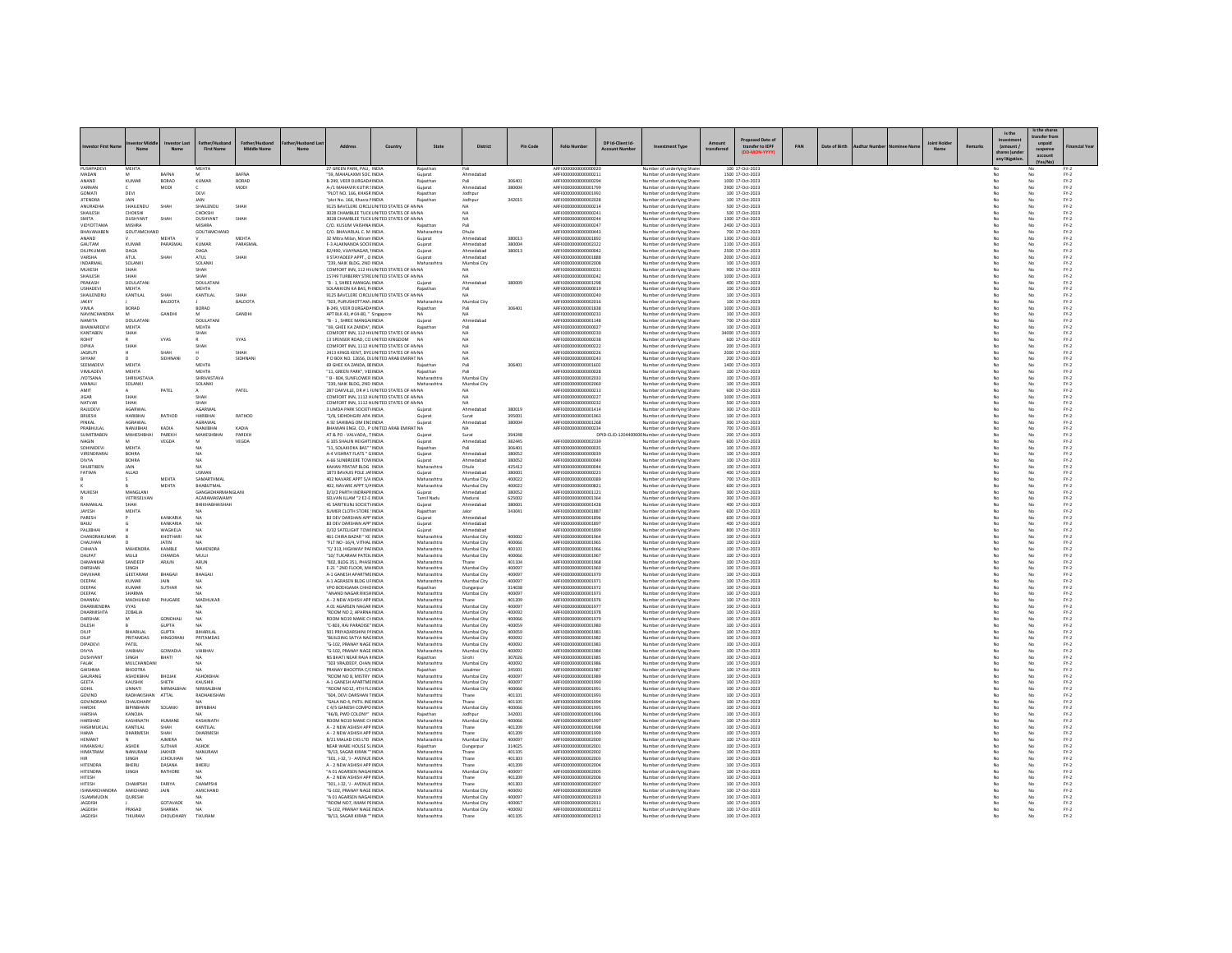| <b>Investor First Na</b>           | $N \sim m$                                | Nam                      | <b>First Name</b>            | Middle Name | <b>Address</b>                                            | Country | State                      | District                   | <b>Pin Code</b>  | <b>Folio Number</b>                          | DP Id-Client Id- | ment Type                                                      | transferre | transfer to IEPF                   | PAN | Date of Birth |  | Remark | Is the<br>(amount / | Is the share<br>ransfer fro<br>suspense<br>account | inancial Yea                                                        |
|------------------------------------|-------------------------------------------|--------------------------|------------------------------|-------------|-----------------------------------------------------------|---------|----------------------------|----------------------------|------------------|----------------------------------------------|------------------|----------------------------------------------------------------|------------|------------------------------------|-----|---------------|--|--------|---------------------|----------------------------------------------------|---------------------------------------------------------------------|
|                                    | SINGH                                     | MANIITSINGHGA MANIITSING |                              |             | ROOM NO7. IMAM PEINDIA                                    |         | Maharashtr                 |                            |                  | 951000000000000201                           |                  |                                                                |            |                                    |     |               |  |        | any litis           |                                                    |                                                                     |
| <b>JAGDISH</b><br>IА               | CHANDIRAMAN                               |                          | NA.                          |             | "202. SHANTINATH OP INDIA                                 |         | Maharashtra                | Mumbai City                | 400067<br>400068 | ARFI0000000000002015                         |                  | <b>Number of underlying Shan</b><br>Number of underlying Share |            | 100 17-Oct-2023<br>100 17-Oct-2023 |     |               |  |        |                     | No                                                 | $FY-2$                                                              |
| <b>JANARDAM</b><br><b>JASRAJ</b>   | RAMSUCHIT<br>BAINIWAL                     | <b>DUBEY</b>             | RAMSUCHIT                    |             | ROOM NO7, IMAM PEINDIA<br>plot No 166, Khasra NINDIA      |         | Maharashtra                | Mumbai City<br>Jodhpu      | 400067<br>342015 | ARFI0000000000002017<br>ARFI0000000000002018 |                  | Number of underlying Share<br>Number of underlying Share       |            | 100 17-Oct-2023<br>100 17-Oct-2023 |     |               |  |        |                     |                                                    | $FN-2$<br>$PV-2$                                                    |
| <b>IATIN</b>                       |                                           | CHAWDA                   | NA                           |             | "10/ TUKARAM PATEK INDIA                                  |         | Maharashtra                | Mumbai City                | 400066           | AREI0000000000002019                         |                  | Number of underlying Share                                     |            | 100 17-Oct-2023                    |     |               |  |        |                     |                                                    | $PV-2$                                                              |
| JAYSHREE<br>JEETENDERNATH          | NAGINDAS<br>GOKULNATH                     | <b>AIMERA</b><br>JHA     | NAGINDAS<br>GOKULNATH        |             | B/21 MALAD CHS LTD INDIA<br>"FLAT 202. F WING, GC INDIA   |         | Maharashtra<br>Maharashtra | Mumbai City<br>Mumbai City | 400097<br>400101 | ARFI0000000000002020<br>ARFI0000000000002021 |                  | Number of underlying Shares<br>Number of underlying Share      |            | 100 17-Oct-2023<br>100 17-Oct-2023 |     |               |  |        | No                  | No<br>No                                           | $FY-2$<br>$FN-2$                                                    |
|                                    | VINOD                                     | GOWADIA                  | VINOD                        |             | "G-102, PRANAY NAGE INDIA                                 |         | Maharashtra                | Mumbai City                | 400092           | AREI0000000000002022                         |                  | Number of underlying Share                                     |            | 100 17-Oct-2023                    |     |               |  |        |                     |                                                    | $FN-2$                                                              |
| <b>IIGAR</b><br><b>JIGAR</b>       | CHAWDA<br>HASMUKBHAI                      | PANCHAL                  | HASMUKHBHA                   |             | "10/ TUKARAM PATEK INDIA<br>B/34 " SHANTI NAGER, INDIA    |         | Maharashtra<br>Maharashtra | Mumbai City<br>Mumbai City | 400066<br>400066 | AREI0000000000002024<br>ARFI0000000000002025 |                  | Number of underlying Share<br>Number of underlying Share       |            | 100 17-Oct-2023<br>100 17-Oct-2023 |     |               |  |        |                     | No<br>No                                           | $\mathsf{FY}\text{-}\mathsf{2} \atop \mathsf{FY}\text{-}\mathsf{2}$ |
|                                    |                                           | DESAI                    | <b>AGHI</b>                  |             | "ROOM NO7, IMAM PEINDIA                                   |         | Maharashtra                | Mumbai City                | 400067           | ARFI000000000000202                          |                  | Number of underlying Share                                     |            | 100 17-Oct-2023                    |     |               |  |        |                     |                                                    | $FN-2$                                                              |
| <b>IITENDRA</b><br><b>JITENDRA</b> | <b>ZELLSIDAS</b><br>LAXMICHANDRA JIGANDHI | KORI                     | THISIDAS<br>LAXMICHANDRAJ    |             | A - 2 NEW ASHISH APP INDIA<br>"ROOM NO7, IMAM PEINDIA     |         | Maharashtra<br>Maharashtra | Thane<br>Mumbai City       | 401209<br>400067 | ARFI0000000000002027<br>ARFI0000000000002029 |                  | Number of underlying Shares<br>Number of underlying Shares     |            | 100 17-Oct-2023<br>100 17-Oct-2023 |     |               |  |        | No                  | No<br>No                                           | $FY-2$<br>$FY-2$                                                    |
| <b>IYOTI</b>                       | AVAGHUT                                   | SHINDE                   | AVAGHUT                      |             | "FLAT NO 001, I WING' INDIA                               |         | Maharashtra                | Thane                      | 401209           | ARFI0000000000002030                         |                  | Number of underlying Shares                                    |            | 100 17-Oct-2023                    |     |               |  |        |                     | No                                                 | $FY-2$                                                              |
| <b>TOYL</b><br><b>IYOTI</b>        | BALU<br><b>HINGORAN</b>                   | PADWAI                   | BALU                         |             | LIG-B4-1 " NEAR BUDD INDIA<br>"BUILDING SATYA NAGINDIA    |         | Maharashtra<br>Maharashtra | Thane<br>Mumbai City       | 400706<br>400092 | ARFI0000000000002031<br>AREI0000000000002032 |                  | Number of underlying Share<br>Number of underlying Shares      |            | 100 17-Oct-2023<br>100 17-Oct-2023 |     |               |  |        |                     | No                                                 | $FN-2$<br>$FY-2$                                                    |
| <b>JYOTSANA</b>                    | VIRENDRA                                  | GOVAWADIA                | VIRENDRA                     |             | "G-102. PRANAY NAGE INDIA                                 |         | Maharashtra                | Mumbai City                | 400092           | ARFI0000000000002034                         |                  | Number of underlying Shares                                    |            | 100 17-Oct-2023                    |     |               |  |        | No                  | No                                                 | $FY-2$                                                              |
| KADAMBAR<br>KAILASH                | KRISHANA                                  | THAKUR<br><b>JAIN</b>    | KRISHANA                     |             | A - 2 NEW ASHISH APP INDIA<br>"G-102. PRANAY NAGE INDIA   |         | Maharashtra<br>Maharashtra | Thane<br>Mumbai City       | 401209<br>400092 | ARFI0000000000002035<br>AREI0000000000002036 |                  | Number of underlying Share<br>Number of underlying Share       |            | 100 17-Oct-2023<br>100 17-Oct-2023 |     |               |  |        |                     | No                                                 | $FY-2$<br>$FY-2$                                                    |
| KAJAL                              | SUNIL                                     | GOWADIA                  | SUNIL                        |             | "G-102. PRANAY NAGE INDIA                                 |         | Maharashtra                | Mumbai City                | 400092           | ARFI0000000000002037                         |                  | Number of underlying Shares                                    |            | 100 17-Oct-2023                    |     |               |  |        | No                  | No                                                 | $FY-2$                                                              |
| KALPANA<br>KAMALA                  |                                           | LANGHE                   | NA                           |             | 12/13 SAI NAGAR " BH INDIA<br>"plot No 166, Khasra NINDIA |         | Maharashtra<br>Rajasthar   | Mumbai City<br>Jodhpur     | 400043<br>342019 | ARFI0000000000002038<br>ARFI0000000000002035 |                  | Number of underlying Share:<br>Number of underlying Share      |            | 100 17-Oct-2023<br>100 17-Oct-2023 |     |               |  |        | No                  | No                                                 | $FY-2$<br>$FN-2$                                                    |
| KAMLESH                            | SHARMA                                    |                          | NA                           |             | NAYI AABADHI BADOD INDIA                                  |         | Rajasthan                  | Banswara                   | 327601           | ARFI0000000000002040                         |                  | Number of underlying Share                                     |            | 100 17-Oct-2023                    |     |               |  |        |                     | No                                                 | $FY-2$                                                              |
| KANAK<br>KANARAM                   | MAL<br>CHOUDHAR                           | SANGHAV                  | <b>NA</b><br><b>NA</b>       |             | "G-102. PRANAY NAGE INDIA<br>461 CHIRA BAZAR KER/INDIA    |         | Maharashtra<br>Maharashtra | Mumbai City<br>Mumbai City | 400092<br>400002 | ARFI0000000000002041<br>ARFI0000000000002042 |                  | Number of underlying Share<br>Number of underlying Share:      |            | 100 17-Oct-2023<br>100 17-Oct-2023 |     |               |  |        | No<br>No            | No<br>No                                           | $FY-2$<br>$FY-2$                                                    |
| KANHAIYA                           | LAL                                       |                          |                              |             | PLOT NOS VIJAY NAGE INDIA                                 |         | Rajasthan                  | Jodhpu                     |                  | ARFI000000000000204                          |                  | Number of underlying Share                                     |            | 100 17-Oct-2023                    |     |               |  |        |                     |                                                    | $FY-2$                                                              |
| KANTILAL<br>KAVIT                  | <b>HIRALALII</b><br><b>SUTHAR</b>         | MISTRY                   | HIRALALII                    |             | "ROOM NO 4, RAWAL INDIA<br>Near Ware House "sut INDIA     |         | Maharashtra<br>Rajasthan   | Mumbai City<br>Dungarpur   | 400068<br>314025 | ARFI0000000000002044<br>ARFI0000000000002046 |                  | Number of underlying Share<br>Number of underlying Share:      |            | 100 17-Oct-2023<br>100 17-Oct-2023 |     |               |  |        | No                  | No<br>No                                           | $FY-2$<br>$FY-2$                                                    |
| LAMBHURAN                          | JAKHER                                    |                          | NA                           |             | 305, SONA CHAMBER INDIA                                   |         | Maharashtra                | Mumbai City                | 400002           | ARFI0000000000002058                         |                  | Number of underlying Share                                     |            | 100 17-Oct-2023                    |     |               |  |        |                     | No                                                 | $FY-2$                                                              |
| LATA<br>LAXML                      | NARAYAN                                   | DOSHI<br><b>IASRAI</b>   | NARAYAN                      |             | "A - 3/8 RATNANIWAS, INDIA<br>"nlot No 166 Khasra NINDIA  |         | Maharashtra<br>Raiasthan   | Mumbai City<br>Jodhour     | 400104<br>342015 | AREI0000000000002055<br>AREI000000000002060  |                  | Number of underlying Share<br>Number of underlying Share       |            | 100 17-Oct-2023<br>100 17-0rt-2023 |     |               |  |        | No                  | No<br>No                                           | $FY-2$<br>$PV-2$                                                    |
| LILARAM                            | SHARMA                                    |                          | NΔ                           |             | VPO BARODIYA THE - EINDIA                                 |         | Rajasthan                  | Banswara                   | 327604           | ARFI0000000000002061                         |                  | Number of underlying Shares                                    |            | 100 17-Oct-2023                    |     |               |  |        | No                  | No                                                 | $FN-2$                                                              |
| MAHADEV<br><b>MAHENDRA</b>         | SHARMA<br>DEVCHAND                        | JAIN                     | DEVCHAND                     |             | ANAND NAGAR RIKSHINDIA<br>"G-102, PRANAY NAGE INDIA       |         | Maharashtra<br>Maharashtra | Mumbai City<br>Mumbai City | 400097<br>400092 | ARFI0000000000002062<br>AREI0000000000002063 |                  | Number of underlying Share<br>Number of underlying Share       |            | 100 17-Oct-2023<br>100 17-Oct-2023 |     |               |  |        |                     |                                                    | $FY-2$                                                              |
| MAHENDRA<br>MAHENDRA               | MADHUKAR                                  | ARGADE<br>KAMBLE         | NA.<br>MADHUKAF              |             | A - 2 NEW ASHISH APP INDIA<br>"C/313. HIGHWAY PAFINDIA    |         | Maharashtra                | Thane                      | 401209<br>400101 | ARFI0000000000002064<br>ARFI0000000000002065 |                  | Number of underlying Share                                     |            | 100 17-Oct-2023                    |     |               |  |        | No                  | No                                                 | $FY-2$<br>$FY-2$                                                    |
| MAHENDRA                           | NANDLAL                                   | BAHETI                   | NANDLAL                      |             | "A - 3/8 RATNANIWAS INDIA                                 |         | Maharashtra<br>Maharashtra | Mumbai City<br>Mumbai City | 400104           | ARFI0000000000002066                         |                  | Number of underlying Share<br>Number of underlying Share       |            | 100 17-Oct-2023<br>100 17-Oct-2023 |     |               |  |        |                     | No<br>No                                           | $FY-2$<br>$FY-2$                                                    |
| <b>MAHESH</b>                      | AGRE                                      |                          | MA <sup></sup>               |             | 359/4275 " MNR COLOINDIA                                  |         | Tamil Nadu                 | Chennai                    | 600083           | AREI0000000000002067                         |                  | Number of underlying Share                                     |            | 100 17-Oct-2023                    |     |               |  |        | No                  | No                                                 | $PV-2$                                                              |
| MALAY<br>MANGIRISH                 | <b>ASHOK</b><br>HERWADKAR                 | KUMARSHAH                | ASHOKKUMAF                   |             | B/12 * JAI RAMESHWA INDIA<br>Rambali Chawl Eat Bha INDIA  |         | Maharashtra<br>Maharashtra | Mumbai City<br>Mumbai City | 400062<br>400063 | ARFI0000000000002068<br>ARFI0000000000002070 |                  | Number of underlying Shares<br>Number of underlying Shares     |            | 100 17-Oct-2023<br>100 17-Oct-2023 |     |               |  |        | No                  | No<br>No                                           | $FY-2$<br>$FY-2$                                                    |
| <b>MANIKANT</b><br><b>MANISHA</b>  | KAPILDEV<br>KADAM                         | RAI                      | KAPILDEV                     |             | "1ST FLOOR, FLAT NO : INDIA<br>"RIDG 11/11 RIMBISA INDIA  |         | Maharashtra<br>Maharashtra | Mumbai City<br>Mumbai City | 400065           | ARFI0000000000002071<br>AREI0000000000002077 |                  | Number of underlying Share                                     |            | 100 17-Oct-2023<br>100 17-0rt-2023 |     |               |  |        |                     | No<br>No                                           | $FN-2$                                                              |
| MANJEETKUMA                        | VISHWAKARMA                               |                          | NΔ<br>NA                     |             | 401, DHEERAJ SAVER/INDIA                                  |         | Maharashtra                | Mumbai City                | 400066           | ARFI0000000000002073                         |                  | Number of underlying Share<br>Number of underlying Shares      |            | 100 17-Oct-2023                    |     |               |  |        |                     | No                                                 | $FN-2$<br>$Fr-2$                                                    |
| MANJIRI<br>MANILI                  | GONDHARI<br><b>IAISAWAI</b>               |                          | NA                           |             | "403, SHRADDHA APAFINDIA<br>SANDEEP M JAISAWAI INDIA      |         | Maharashtra<br>Maharashtra | Mumbai City<br>Mumbai City | 400097<br>400088 | AREI0000000000002074<br>AREI000000000002075  |                  | Number of underlying Share<br>Number of underlying Share       |            | 100 17-Oct-2023<br>100 17-Oct-2023 |     |               |  |        | No                  | No<br>No                                           | $FN-2$<br>$FN-2$                                                    |
| MANJULABEN                         |                                           | <b>JAIN</b>              | <b>NA</b>                    |             | "G-102. PRANAY NAGE INDIA                                 |         | Maharashtra                | Mumbai City                | 400092           | ARFI0000000000002076                         |                  | Number of underlying Shares                                    |            | 100 17-Oct-2023                    |     |               |  |        | No                  | No                                                 | $FY-2$                                                              |
| MANOJ                              | ASHOK                                     | KAMBLE                   | <b>ASHOP</b>                 |             | 12/13 SAI NAGAR " BH INDIA                                |         | Maharashtra                | Mumbai City                | 400042           | ARFI0000000000002077                         |                  | Number of underlying Shares                                    |            | 100 17-Oct-2023                    |     |               |  |        |                     | No                                                 | $FY-2$                                                              |
| MANOJKUMAR<br>MANOL                | <b>GUPTA</b><br><b>SLITHAR</b>            |                          | NA                           |             | "A-605, VITHIKA" "DOSINDIA<br>VILLAGE POST PUNALI INDIA   |         | Maharashtra<br>Rajasthan   | Thane<br>Dungarpur         | 400606<br>314028 | ARFI0000000000002078<br>AREI0000000000002075 |                  | Number of underlying Share<br>Number of underlying Share       |            | 100 17-Oct-2023<br>100 17-Oct-2023 |     |               |  |        |                     | No                                                 | $FN-2$<br>$FN-2$                                                    |
| MANORAMA                           | SANGHAVI                                  |                          | NΔ                           |             | "PLOT NO 166, KHASR/ INDIA                                |         | Rajasthan                  | Jodhour                    |                  | ARFI0000000000002080                         |                  | Number of underlying Shares                                    |            | 100 17-Oct-2023                    |     |               |  |        | No                  | No                                                 | $FY-2$                                                              |
| MANYAM<br><b>MEGHA</b>             | VENKATA<br><b>ANKIT</b>                   | PADMALA<br>GANDHI        | VENKATA<br><b>ANKIT</b>      |             | "802, BLDG 351, PHASE INDIA<br>"A-1, AGRASEN BLDG" INDIA  |         | Maharashtra<br>Maharashtra | Thane<br>Mumbai City       | 401104<br>400097 | ARFI0000000000002081<br>AREI0000000000002082 |                  | Number of underlying Share:<br>Number of underlying Shares     |            | 100 17-Oct-2023<br>100 17-Oct-2023 |     |               |  |        |                     | No<br>No                                           | $FY-2$<br>$FY-2$                                                    |
| MEGHA                              | PRIYANK<br>NAGDA                          | GOWADIA                  | PRIYANK                      |             | "302. SUPARSHAV RES INDIA<br>A - 1 GANESH APARTMINDIA     |         | Guiarat                    | Ahmedabad                  | 380007<br>400097 | ARFI0000000000002083                         |                  | Number of underlying Shares                                    |            | 100 17-Oct-2023<br>100 17-Oct-2023 |     |               |  |        | No                  | No                                                 | $FY-2$<br>$FY-2$                                                    |
| MEGHA<br>MEHUL                     | VIRENDRA                                  | <b>BISHT</b>             | <b>VIRENDRA</b>              |             | A/303, RAMEHWAR DINDIA                                    |         | Maharashtra<br>Maharashtra | Mumbai City<br>Mumbai City | 400092           | ARFI0000000000002084<br>ARFI000000000000208  |                  | Number of underlying Share:<br>Number of underlying Shares     |            | 100 17-Oct-2023                    |     |               |  |        | No                  | No                                                 | $FN-2$                                                              |
| MITESH                             | SHASHIKANT                                | ZOBALIA                  | SHASHIKANT                   |             | "ROOM NO 2, APARNA INDIA                                  |         | Maharashtra                | Mumbai City                | 400092           | ARFI0000000000002086                         |                  | Number of underlying Shares                                    |            | 100 17-Oct-2023                    |     |               |  |        |                     | No                                                 | $FY-2$                                                              |
| MOHAMMED<br>MOINUDDIN              | FAHAD<br>QURESHI                          | MOHIUDDIN                | FAHAD                        |             | "14. DURIAN ESTATE, EINDIA<br>"A-1, AGRASEN BLDG" INDIA   |         | Maharashtra<br>Maharashtra | Mumbai City<br>Mumbai City | 400063<br>400097 | ARFI0000000000002087<br>ARFI0000000000002088 |                  | Number of underlying Shares<br>Number of underlying Share:     |            | 100 17-Oct-2023<br>100 17-Oct-2023 |     |               |  |        | No                  | No<br>No                                           | $FY-2$<br>$FY-2$                                                    |
| MUDIT<br>MUKANSINGH                | VYAS                                      | SISODIYA                 | NA                           |             | G-102, PRANAY NAGE INDIA<br>"POONAM ANNEX, B VINDIA       |         | Maharashtra<br>Maharashtra | Mumbai City<br>Thane       | 400092<br>401303 | ARFI000000000000208<br>ARFI0000000000002090  |                  | Number of underlying Shares<br>Number of underlying Share      |            | 100 17-Oct-2023<br>100 17-Oct-2023 |     |               |  |        | No                  | No                                                 | $FY-2$<br>$FY-2$                                                    |
| MUKUL                              | GARG                                      |                          |                              |             | 103/B TECHNO PARK 1 INDIA                                 |         | Maharashtra                | Mumbai City                | 400101           | ARFI0000000000002091                         |                  | Number of underlying Share:                                    |            | 100 17-Oct-2023                    |     |               |  |        |                     | No                                                 | $FY-2$                                                              |
| MULAYAN<br>NAGINDAS                | SINGH                                     | YADAV<br>AIMERA          |                              |             | RAM GALI, YADAV CH INDIA                                  |         | Maharashtra                | Mumbai City<br>Mumbai City | 400063<br>400097 | ARFI000000000000209<br>AREI0000000000002093  |                  | Number of underlying Share                                     |            | 100 17-Oct-2023                    |     |               |  |        |                     |                                                    | $FN-2$                                                              |
| NALINI                             | GOWADIA                                   |                          | NA<br>NA                     |             | B/21 MALAD CHS LTD INDIA<br>"G-102. PRANAY NAGE INDIA     |         | Maharashtra<br>Maharashtra | Mumbai City                | 400092           | ARFI0000000000002094                         |                  | Number of underlying Share<br>Number of underlying Share       |            | 100 17-Oct-2023<br>100 17-Oct-2023 |     |               |  |        | No                  | No<br>No                                           | $\mathsf{FY}{\cdot}\mathsf{2}$<br>$FY-2$                            |
| NARAYANRAM                         | JAKHER                                    |                          | NA                           |             | "215/6, MAHADEVEV I INDIA                                 |         | Maharashtra                | Thane                      |                  | ARFI0000000000002095                         |                  | Number of underlying Share:                                    |            | 100 17-Oct-2023                    |     |               |  |        | No                  | No                                                 | $FY-2$                                                              |
| NARENDRA<br><b>NARESH</b>          | SINGH<br>KUMAR                            | <b>BHATI</b><br>PANDYA   | NA                           |             | NEAR RAJA KOTHI KESI NDI<br>PRANAY BHOOTRA C/CINDIA       |         | Rajasthan<br>Rajasthar     | Sirohi<br>Jaisalme         | 307026<br>345001 | ARFI000000000000209<br>AREI0000000000002097  |                  | Number of underlying Shares<br>Number of underlying Share      |            | 100 17-Oct-2023<br>100 17-Oct-2023 |     |               |  |        |                     |                                                    | $FN-2$<br>$FY-2$                                                    |
| NAVALSINGH<br>NEERAJ               | VEERSINGH<br>SANGHAV                      | DEWAL                    | VEERSINGH                    |             | "404. 'C' WING, VIVA GINDIA<br>PRANAY BHOOTRA C/C INDIA   |         | Maharashtra<br>Rajasthan   | Thane<br>Jaisalmer         | 345001           | ARFI0000000000002098<br>ARFI000000000000209  |                  | Number of underlying Shares<br>Number of underlying Share      |            | 100 17-Oct-2023<br>100 17-Oct-2023 |     |               |  |        |                     | No                                                 | $FN-2$<br>$Fr-2$                                                    |
| NIKUNJ                             | SAJJANRAJ                                 | KAWAR                    | SAILANRA                     |             | "G-102. PRANAY NAGE INDIA                                 |         | Maharashtr                 | Mumbai City                | 400092           | ARFI0000000000002100                         |                  | Number of underlying Share                                     |            | 100 17-Oct-2023                    |     |               |  |        |                     |                                                    | $FY-2$                                                              |
| NII FSH<br>NILIMA                  | MOHAN                                     | SONAWNE<br>AGRE          | NA<br><b>MOHAN</b>           |             | <b>E NO305 " MR TOWER INDIA</b><br>ROOM NO19 MANE CHINDIA |         | Maharashtra<br>Maharashtra | Thane<br>Mumbai City       | 400066           | AREI0000000000002101<br>ARFI0000000000002102 |                  | Number of underlying Share<br>Number of underlying Shares      |            | 100 17-0rt-2023<br>100 17-Oct-2023 |     |               |  |        | No                  | No<br>No                                           | $PV-2$<br>$FN-2$                                                    |
| NIRMA                              |                                           | MULCHANDANI NA           |                              |             | 303 VRAJDEEP, CHAN INDIA                                  |         | Maharashtra                | Mumbai City                | 400092           | ARFI0000000000002103                         |                  | Number of underlying Share                                     |            | 100 17-Oct-2023                    |     |               |  |        |                     | No                                                 | $PV-2$                                                              |
| <b>NIRMAL</b><br><b>NISHANT</b>    | SHAH                                      | MULCHANDANIH NA          | NA                           |             | "303 VRAJDEEP, CHAN INDIA<br>"25-B. PADAM BLDG N INDIA    |         | Maharashtra<br>Maharashtra | Mumbai City<br>Mumbai City | 400092<br>400092 | AREI0000000000002104<br>AREI000000000002105  |                  | Number of underlying Share<br>Number of underlying Share       |            | 100 17-Oct-2023<br>100 17-Oct-2023 |     |               |  |        | No                  | No                                                 | $FY-2$<br>$FN-2$                                                    |
| NITESH                             | PANDURANG                                 | PAWAR                    | PANDURANO                    |             | A - 2 NEW ASHISH APP INDIA                                |         | Maharashtra                | Thane                      | 401209           | ARFI0000000000002106                         |                  | Number of underlying Shares                                    |            | 100 17-Oct-2023                    |     |               |  |        | No                  | No                                                 | $FY-2$                                                              |
| NITIN<br>NITIN                     | KALAL                                     |                          | NΔ                           |             | "FLAT 1002, TOWER 2, INDIA<br>A 01 AGARSEN NAGAR INDIA    |         | Maharashtra<br>Maharashtra | Mumbai City<br>Mumbai City | 400101<br>400097 | AREI000000000002108                          |                  | Number of underlying Share<br>Number of underlying Share       |            | 100 17-Oct-2023<br>100 17-Oct-2023 |     |               |  |        | No                  | No                                                 | $FY-2$<br>$FN-2$                                                    |
| OM                                 | PRAKASH                                   |                          | NΔ                           |             | "PLOT NO 166, KHASR/ INDIA                                |         | Rajasthan                  | Jodhour                    |                  | ARFI0000000000002109                         |                  | Number of underlying Shares                                    |            | 100 17-Oct-2023                    |     |               |  |        | No                  | No                                                 | $FY-2$                                                              |
| OMKAF                              | VASUDEV                                   | GONDHAL<br>RAHATWA       | VASUDEV                      |             | "403, SHRADDHA APAFINDIA<br>ROOM NO19 MANE CHINDIA        |         | Maharashtra<br>Maharashtra | Mumbai City<br>Mumbai City | 400097<br>400066 | ARFI0000000000002110<br>ARFI0000000000002111 |                  | Number of underlying Shares<br>Number of underlying Share      |            | 100 17-Oct-2023<br>100 17-Oct-2023 |     |               |  |        |                     | No                                                 | $FY-2$<br>$FN-2$                                                    |
| PANDHARE                           | <b>SANTOSH</b>                            | <b>RAGUNATH</b>          | <b>RAGUNATH</b>              |             | NAVNATH CHAWL SANINDIA                                    |         | Maharashtra                | Mumbai City                | 400084           | AREI000000000002112                          |                  | Number of underlying Share                                     |            | 100 17-Oct-2023                    |     |               |  |        | No                  | No                                                 | $FN-2$                                                              |
| PANDYA<br>PANKAJ                   | <b>ASHOK</b><br>ASHOK                     | KUMAR<br><b>MISHRA</b>   | NA.<br>ASHOK                 |             | "301. Rishabh Darshan INDIA<br>"S. ASHOTOSH BLDG" " INDIA |         | Maharashtra<br>Maharashtra | Mumbai City<br>Mumbai City | 400064<br>400092 | ARFI0000000000002113<br>ARFI0000000000002114 |                  | Number of underlying Shares<br>Number of underlying Share      |            | 100 17-Oct-2023<br>100 17-Oct-2023 |     |               |  |        | No                  | No<br>No                                           | $FY-2$<br>$FY-2$                                                    |
| PARESH                             |                                           | <b>IOSHI</b>             | NΔ                           |             | "105/B. SAI KARISHMA INDIA                                |         | Maharashtra                | Thane                      | 401105           | AREI0000000000002115                         |                  | Number of underlying Share                                     |            | 100 17-Oct-2023                    |     |               |  |        | No                  | No                                                 | $FN-2$                                                              |
| PATEL<br>PAVAN                     | NILESH<br><b>KUMAF</b>                    | BALLUBHAI<br>GOWADIA     | BALLUBHA<br><b>NA</b>        |             | "BHIKU NARAYAN, BAVINDIA<br>"G-102. PRANAY NAGE INDIA     |         | Maharashtra<br>Maharashtra | Mumbai City<br>Mumbai City | 400066<br>400092 | ARFI0000000000002116<br>ARFI0000000000002117 |                  | Number of underlying Shares<br>Number of underlying Share:     |            | 100 17-Oct-2023<br>100 17-Oct-2023 |     |               |  |        | No                  | No<br>No                                           | $FY-2$<br>$FY-2$                                                    |
| PAVAN                              | KUMAF                                     | PANDYA                   |                              |             | "22A JAGJIVAN MANS/ INDIJ                                 |         | Maharashtra                | Mumbai City                | 400002           |                                              |                  | Number of underlying Share                                     |            | 100 17-Oct-2023                    |     |               |  |        |                     |                                                    | $FN-2$                                                              |
| AIONS<br>POONAM                    | <b>IANARDAN</b><br>KANQJIA                | DUBEY                    | <b>IANARDAN</b>              |             | "ROOM NO7 IMAM PEINDIA<br>"46/B. PWD COLONY" INDIA        |         | Maharashtra<br>Rajasthan   | Mumbai City<br>Jodhour     | 400067<br>342001 | ARFI0000000000002119<br>ARFI0000000000002120 |                  | Number of underlying Share<br>Number of underlying Shares      |            | 100 17-Oct-2023<br>100 17-Oct-2023 |     |               |  |        | No                  | No<br>No                                           | $FN-2$<br>$FY-2$                                                    |
| PRABHAKAR                          | CHANDROB                                  | GAWANS                   | <b>CHANDROBA</b>             |             | A-501 STH FLOOR MAF INDIA                                 |         | Maharashtra                | Mumbai City                | 400064           | ARFI0000000000002121                         |                  | Number of underlying Shares                                    |            | 100 17-Oct-2023                    |     |               |  |        |                     | No                                                 | $FY-2$                                                              |
| PRADEEP<br>PRADIP                  | PODDAR<br><b>FULCHAND</b>                 | MADHANI                  | FULCHAND                     |             | C 4/5 GANESH COMPOINDIA<br>"B-403, ASHIRWAD AP INDIA      |         | Maharashtra<br>Maharashtra | Mumbai City<br>Thane       | 400066<br>401209 | ARFI0000000000002122<br>ARFI0000000000002123 |                  | Number of underlying Share<br>Number of underlying Share       |            | 100 17-Oct-2023<br>100 17-Oct-2023 |     |               |  |        |                     | No                                                 | $FY-2$<br>$FY-2$                                                    |
| PRAGNESH                           |                                           | MADHANI                  | <b>NA</b>                    |             | "B-403, ASHIRWAD AP INDIA                                 |         | Maharashtra                | Thane                      | 401209           | ARFI0000000000002124                         |                  | Number of underlying Shares                                    |            | 100 17-Oct-2023                    |     |               |  |        |                     | No                                                 | $FY-2$                                                              |
| PRAKASH<br>PRAKESH                 | KUMA                                      | PELARAM<br>PAREKH        |                              |             | "303, 3RD FLR, ASHIYA INDIA<br>"TAMAN VIDEO CHAW INDIA    |         | Maharashtra<br>Maharashtra | Mumbai City<br>Mumbai City | 400061<br>400066 | ARFI0000000000002125<br>AREI0000000000002126 |                  | Number of underlying Share<br>Number of underlying Shares      |            | 100 17-Oct-2023<br>100 17-Oct-2023 |     |               |  |        |                     | No                                                 | $FN-2$<br>$FY-2$                                                    |
| PRALHAD                            | PANDURANGRAO MAHISHI                      |                          | PANDURANGRAO                 |             | "B-301, PANCHAM CO- INDIA                                 |         | Maharashtra                | Mumbai City                | 400091           | ARFI0000000000002127                         |                  | Number of underlying Share                                     |            | 100 17-Oct-2023                    |     |               |  |        |                     | No                                                 | $FY-2$                                                              |
| PRAMOD<br>PRANAY                   | KUMAR<br><b>BHOOTRA</b>                   | MAURYA                   | <b>NA</b>                    |             | "C/313, HIGHWAY PAFINDIA<br>RANAY BHOOTRA C/CINDIA        |         | Maharashtra<br>Rajasthan   | Mumbai City<br>Jaisalmer   | 400101<br>345001 | ARFI0000000000002128<br>ARFI0000000000002129 |                  | Number of underlying Share:<br>Number of underlying Shares     |            | 100 17-Oct-2023<br>100 17-Oct-2023 |     |               |  |        |                     | No                                                 | $FY-2$<br>$FN-2$                                                    |
| PRASHANT                           | SHAGUNGHAD                                |                          | NΔ                           |             | "303, 3RD FLR, ASHIYA INDIA                               |         | Maharashtra                | Mumbai City                | 400061           | ARFI0000000000002130                         |                  | Number of underlying Share                                     |            | 100 17-Oct-2023                    |     |               |  |        |                     |                                                    | $FN-2$                                                              |
| PRATISH<br>PRAVEENA                | <b>SUDHIR</b><br>JOHN                     | AMBEKAR<br>KAMATH        | <b>SUDHIR</b><br><b>JOHN</b> |             | "ROOM NO7, IMAM PEINDIA<br>"FLAT 1002, TOWER 2, INDIA     |         | Maharashtra<br>Maharashtra | Mumbai City<br>Mumbai City | 400067<br>400101 | ARFI0000000000002131<br>ARFI0000000000002132 |                  | Number of underlying Share<br>Number of underlying Share:      |            | 100 17-Oct-2023<br>100 17-Oct-2023 |     |               |  |        |                     |                                                    | $FY-2$<br>$FY-2$                                                    |
| PRAVINCHANDRA                      | c.                                        | SHAH                     | NA                           |             | "B-603, SHREE SHUBH/ INDIA                                |         | Maharashtra                | Mumbai City                | 400067           | ARFI0000000000002133                         |                  | Number of underlying Share                                     |            | 100 17-Oct-2023                    |     |               |  |        |                     |                                                    | $FY-2$                                                              |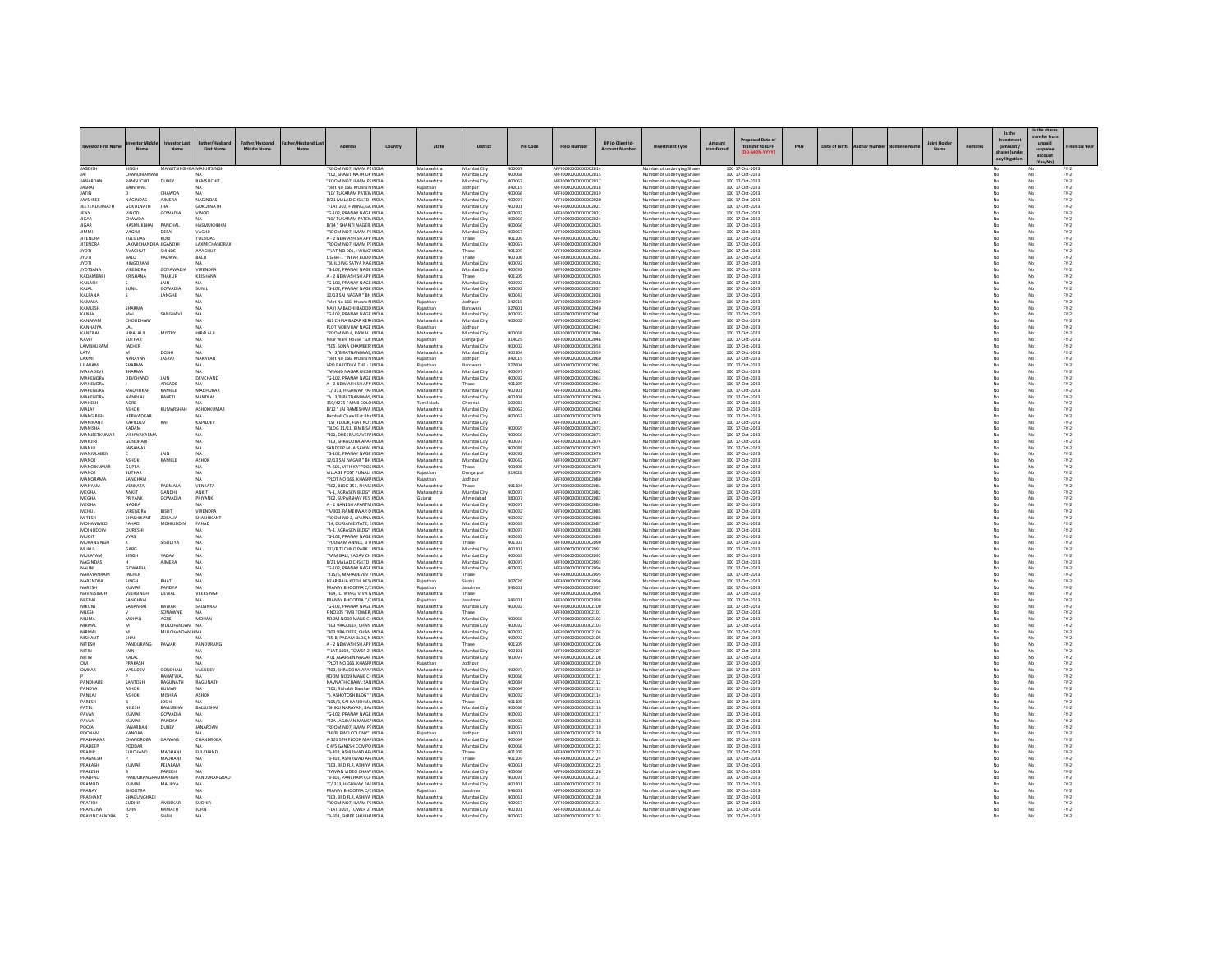|                                   |                               |                               |                       |             |    |                                                             |         |                                      |                             |                  |                                              | DP Id-Client Id- |                                                                  |            |                                    |     |               |  |        | Is the                 | Is the share<br>ransfer fro |                                                                     |
|-----------------------------------|-------------------------------|-------------------------------|-----------------------|-------------|----|-------------------------------------------------------------|---------|--------------------------------------|-----------------------------|------------------|----------------------------------------------|------------------|------------------------------------------------------------------|------------|------------------------------------|-----|---------------|--|--------|------------------------|-----------------------------|---------------------------------------------------------------------|
| westor First Nar                  | $\overline{M}$                |                               | <b>First Name</b>     | Middle Name | M- | Address                                                     | Country | State                                | <b>District</b>             | Pin Code         | <b>Folio Number</b>                          |                  | <b>Investment Type</b>                                           | transferre | transfer to IEPF                   | PAN | Date of Birth |  | Remark | (amount /<br>any litie | suspense<br>account         | inancial Yea                                                        |
| PRITAMDAS<br>PRITI                | <b>IINGORAN</b><br>DALI       |                               |                       |             |    | BUILDING SATYA NAGINDI.<br>"A-602, RAJENDRA NAI INDIA       |         | Maharashtr<br>Maharashtra            | Mumbai City<br>Mumbai City  | 400092<br>400066 | ARFI000000000000213<br>ARFI0000000000002135  |                  | Number of underlying Share<br>Number of underlying Share         |            | 100 17-Oct-2023<br>100 17-Oct-2023 |     |               |  |        |                        | No                          | $FY-2$                                                              |
| PRIYADARSHAN                      | ROHAN                         | GAWANS                        | N <sub>A</sub>        |             |    | A-501 STH FLOOR MAF INDIA                                   |         | Maharashtra                          | Mumbai City                 | 400064           | ARFI0000000000002136                         |                  | Number of underlying Share                                       |            | 100 17-Oct-2023                    |     |               |  |        |                        |                             | $FN-2$                                                              |
| PRIYANK<br>PRIVAVADAN             | GOWADIA<br>VRI II AL          | SHAH                          | VRIII AI              |             |    | "302, SUPARSHAV RES INDIA<br><b>"B-603 SHREE SHURHUNDLO</b> |         | Gujarat<br>Maharashtra               | Ahmedahad<br>Mumbai City    | 380007<br>400067 | ARFI0000000000002137<br>AREI000000000002138  |                  | Number of underlying Share                                       |            | 100 17-Oct-2023<br>100 17-Oct-2023 |     |               |  |        |                        | No                          | $PV-2$<br>$PV-2$                                                    |
| PUDUKODE                          | RAMANATHAM SESHAN             |                               | NA.                   |             |    | NAVNATH CHAWL SAN INDIA                                     |         | Maharashtra                          | Mumbai City                 | 400084           | ARFI0000000000002139                         |                  | Number of underlying Share<br>Number of underlying Shares        |            | 100 17-Oct-2023                    |     |               |  |        | No                     | No                          | $FY-2$                                                              |
| <b>RABINDRA</b>                   | KUMAR                         | SINGH                         |                       |             |    | JUGAL BHAVAN, HILL INDIA                                    |         | West Bengal                          | Bardhaman                   | 713343           | ARFI0000000000002140                         |                  | Number of underlying Shares                                      |            | 100 17-Oct-2023                    |     |               |  |        |                        | No                          | $FY-2$                                                              |
| RACHANA<br>RADHESHYAM             | GOVIND<br>PODDAR              | ATTAL                         | GOVIND                |             |    | "604, DEVI DARSHAN TINDIA<br>215/2 SHASTRI NAGARINDIA       |         | Maharashtra<br><b>Littar Pradesh</b> | Thane<br>Kanpur Naga        | 401101<br>208005 | ARFI0000000000002141<br>AREI0000000000002142 |                  | Number of underlying Share<br>Number of underlying Share         |            | 100 17-Oct-2023<br>100 17-Oct-2023 |     |               |  |        |                        | No                          | $FN-2$                                                              |
| RAHUL                             | GANGADHAI                     | HANVATE                       | GANGADHA              |             |    | A - 2 NEW ASHISH APP INDIA                                  |         | Maharashtra                          | Thane                       | 401209           | ARFI0000000000002143                         |                  | Number of underlying Shares                                      |            | 100 17-Oct-2023                    |     |               |  |        |                        | No                          | $\mathsf{FY}\text{-}\mathsf{2} \atop \mathsf{FY}\text{-}\mathsf{2}$ |
| RAHUL<br>RAIL                     | SHAMRAO<br><b>CHAWLA</b>      | MALVE                         | SHAMRAC               |             |    | "502, A-1, DAFFODIL" " INDIA<br>A 01 AGARSEN NAGAR INDIA    |         | Maharashtra<br>Maharashtra           | Thane<br>Mumbai City        | 400601<br>400097 | ARFI000000000000214<br>ARFI0000000000002149  |                  | Number of underlying Share                                       |            | 100 17-Oct-2023                    |     |               |  |        |                        |                             | $FY-2$                                                              |
| RAJESH                            | PRITAMDAS                     | HINGORANI                     | PRITAMDAS             |             |    | "BUILDING SATYA NAGINDIA                                    |         | Maharashtra                          | Mumbai City                 | 400092           | ARFI0000000000002146                         |                  | Number of underlying Shares<br>Number of underlying Shares       |            | 100 17-Oct-2023<br>100 17-Oct-2023 |     |               |  |        | No<br>No               | No<br>No                    | $\text{FY-2}$<br>$FY-2$                                             |
| RAJAESH                           | RAMSUKH                       | RAI                           | RAMSUKH               |             |    | "PLOT NO 166, KHASRJ INDIA                                  |         | Rajasthan                            | Jodhpur                     |                  | ARFI0000000000002147                         |                  | Number of underlying Shares                                      |            | 100 17-Oct-2023                    |     |               |  |        |                        | No                          | $FY-2$                                                              |
| RAJESH<br>RAIFSH                  | <b>SHARMA</b>                 | LANGHE                        |                       |             |    | 12/13 SAI NAGAR " BH INDIA<br>"ANAND NAGAR RIKSHINDIA       |         | Maharashtra<br>Maharashtra           | Mumbai City<br>Mumbai City  | 400046<br>400097 | ARFI0000000000002148<br>AREI0000000000002149 |                  | Number of underlying Share<br>Number of underlying Shares        |            | 100 17-Oct-2023<br>100 17-Oct-2023 |     |               |  |        |                        | No                          | $FN-2$<br>$FY-2$                                                    |
| <b>RAJESHRI</b>                   | SANTOSH                       | PANDHARI                      | SANTOSH               |             |    | NAVNATH CHAWL SAN INDIA                                     |         | Maharashtra                          | Mumbai City                 | 400084           | ARFI0000000000002150                         |                  | Number of underlying Share                                       |            | 100 17-Oct-2023                    |     |               |  |        | No                     | No                          | $FY-2$                                                              |
| RAJKUMA                           | BABURAO<br>PRARHAKAR          | SHINDE                        | BABURAC               |             |    | A - 2 NEW ASHISH APP INDIA                                  |         | Maharashtra                          |                             | 401209           | ARFI0000000000002153                         |                  | Number of underlying Share                                       |            | 100 17-Oct-2023                    |     |               |  |        |                        |                             | $FY-2$                                                              |
| RAJLAXMI<br>RAINI                 | SALARIA                       | GAWANS                        | PRABHAKAR<br>NA       |             |    | A-501 STH FLOOR MAF INDIA<br>E-21 " 2ND FLOOR, MAINDIA      |         | Maharashtra<br>Maharashtra           | Mumbai City<br>Mumbai City  | 400064<br>400097 | AREI0000000000002152<br>ARFI0000000000002153 |                  | Number of underlying Share<br>Number of underlying Shares        |            | 100 17-Oct-2023<br>100 17-Oct-2023 |     |               |  |        | No                     | No<br>No                    | $\text{FY-2}$<br>$FY-2$                                             |
| RAKESH                            | RATANLAL                      | SUWALKA                       | RATANLAL              |             |    | "HIGHWAY ROAD, OPP INDIA                                    |         | Rajasthan                            | Bhilwara                    | 311001           | ARFI0000000000002159                         |                  | Number of underlying Share:                                      |            | 100 17-Oct-2023                    |     |               |  |        | No                     | No                          | $FY-2$                                                              |
| RAM<br>RAMDULAR                   | SAGAR<br>VISHWAKARMA          | YADAV                         | SAGAR<br>NA           |             |    | RAM GALI, YADAV CH INDI<br>"R-3, S-13, A WING, VISINDIA     |         | Maharashtr<br>Maharashtra            | Mumbai City<br>Mumbai City  | 400063<br>400060 | ARFI0000000000002160<br>ARFI0000000000002161 |                  | Number of underlying Share                                       |            | 100 17-Oct-2023<br>100 17-Oct-2023 |     |               |  |        | No                     | No                          | $FN-2$                                                              |
| RAMESH                            | CHANDRA                       | KANSARA                       | NA                    |             |    | "G-102, PRANAY NAGE INDIA                                   |         | Maharashtra                          | Mumbai City                 | 400092           | ARFI0000000000002162                         |                  | Number of underlying Share<br>Number of underlying Share         |            | 100 17-Oct-2023                    |     |               |  |        | No                     | No                          | $FY-2$<br>$FY-2$                                                    |
| RAMESH                            | VISHWAKARMA                   |                               |                       |             |    | "R-3, S-13, A WING, VISINDIA                                |         | Maharashtra                          | Mumbai City                 | 400060           | ARFI0000000000002163                         |                  | Number of underlying Share:                                      |            | 100 17-Oct-2023                    |     |               |  |        | No                     | No                          | $FY-2$                                                              |
| RAMESHWARLA<br><b>RAMKISHAN</b>   | JAKHER<br>NARAYANRAM SIYAG    |                               | NARAYANRAM            |             |    | "B/13, SAGAR KIRAN "" INDIA<br>"RAIDA CHAWL, ROON INDIA     |         | Maharashtra<br>Maharashtra           | Thane<br>Mumbai City        | 401105<br>400002 | ARFI0000000000002164<br>ARFI0000000000002165 |                  | Number of underlying Share<br>Number of underlying Share         |            | 100 17-Oct-2023<br>100 17-Oct-2023 |     |               |  |        | No                     | No                          | $FY-2$<br>$FY-2$                                                    |
| RAMPAL                            | KUMAWAT                       |                               | N <sub>A</sub>        |             |    | "B/13, SAGAR KIRAN " INDIA                                  |         | Maharashtra                          | Thane                       | 401105           | ARFI0000000000002166                         |                  | Number of underlying Share:                                      |            | 100 17-Oct-2023                    |     |               |  |        | No                     | No                          | $FY-2$                                                              |
| RANJANA                           | <b>JAINGOWADI</b>             |                               |                       |             |    | "G-102, PRANAY NAGE INDIA                                   |         | Maharashtra                          | Mumbai City                 | 400092           | ARFI0000000000002167                         |                  | Number of underlying Share                                       |            | 100 17-Oct-2023                    |     |               |  |        |                        | No                          | $FN-2$                                                              |
| RANIANA<br>RANIFFT                | KANVAR<br><b>SINGH</b>        |                               | NA<br>NA              |             |    | NS BHATI NEAR RAJA KINDIA<br>"301-1-32-1 - AVENUE INDIA     |         | Rajasthan<br>Maharashtra             | Sirohi<br>Thane             | 307026<br>401303 | ARFI0000000000002168<br>AREI000000000002165  |                  | Number of underlying Share<br>Number of underlying Share         |            | 100 17-Oct-2023<br>100 17-0rt-2023 |     |               |  |        | No                     | No                          | $FY-2$<br>$PV-2$                                                    |
| RATAN                             | KUNWAR                        | CHOUHAN                       | <b>NA</b>             |             |    | "301.1-32. 'J - AVENUE INDIA                                |         | Maharashtra                          | Thane                       | 401303           | ARFI0000000000002170                         |                  | Number of underlying Shares                                      |            | 100 17-Oct-2023                    |     |               |  |        | No                     | No                          | $FN-2$                                                              |
| RATAN<br>REENA                    | LAL<br>JAIN                   | SUWALKA                       | <b>NA</b>             |             |    | HIGHWAY ROAD, OPFINDIA<br>"G-102. PRANAY NAGE INDIA         |         | Rajasthan                            | Bhilwara<br>Mumbai City     | 311001           | ARFI0000000000002171                         |                  | Number of underlying Share                                       |            | 100 17-Oct-2023                    |     |               |  |        |                        |                             | $FY-2$                                                              |
| REKHA                             | <b>INDARMAL</b>               | SOLANKI                       | INDARMAL              |             |    | "239, NAIK BLDG, 2ND INDIA                                  |         | Maharashtra<br>Maharashtra           | Mumbai City                 | 400092           | ARFI0000000000002172<br>ARFI0000000000002173 |                  | Number of underlying Share<br>Number of underlying Shares        |            | 100 17-Oct-2023<br>100 17-Oct-2023 |     |               |  |        | No                     | No<br>No                    | $FY-2$<br>$FN-2$                                                    |
| REKHA                             | SHAMRAO                       | MALVE                         | SHAMRAC               |             |    | "SO2. A-1. DAFFODIL" " INDIA                                |         | Maharashtra                          | Thane                       | 400601           | ARFI0000000000002174                         |                  | Number of underlying Share                                       |            | 100 17-Oct-2023                    |     |               |  |        |                        |                             | $FY-2$                                                              |
| RENGANATHA<br>RENII               | VISHWAKARMA                   |                               | NA<br>NA              |             |    | "A-1004, SWASTIK ALP INDIA<br>"R-3 S-13 A WING VISINDIA     |         | Maharashtra<br>Maharashtra           | Thane<br>Mumbai City        | 400607<br>400060 | ARFI0000000000002175<br>AREI000000000002176  |                  | Number of underlying Share<br>Number of underlying Share         |            | 100 17-Oct-2023<br>100 17-Oct-2023 |     |               |  |        | No                     | No<br>No                    | $FN-2$<br>$PV-2$                                                    |
| RINKY                             | VISHWAKARMA                   |                               | NA                    |             |    | "R-3, S-13, A WING, VISINDIA                                |         | Maharashtra                          | Mumbai City                 | 400060           | ARFI0000000000002177                         |                  | Number of underlying Shares                                      |            | 100 17-Oct-2023                    |     |               |  |        | No                     | No                          | $FY-2$                                                              |
| <b>RISHAB</b>                     | NAHAR                         |                               |                       |             |    | 202. SHANTINATH OP INDIA                                    |         | Maharashtra                          | Mumbai City                 | 400068           | ARFI0000000000002178                         |                  | Number of underlying Share:                                      |            | 100 17-Oct-2023                    |     |               |  |        |                        | No                          | $FY-2$                                                              |
| RISIKESH<br>ROHAN                 | JANARDAN<br><b>GAWANS</b>     | DUBEY                         | <b>JANARDAN</b><br>NA |             |    | ROOM NO7, IMAM PEINDIA<br>4-501 STH FLOOR MAFINDIA          |         | Maharashtra<br>Maharashtra           | Mumbai City<br>Mumbai City  | 400067<br>400064 | ARFI0000000000002179<br>AREI000000000002180  |                  | Number of underlying Share<br>Number of underlying Share         |            | 100 17-Oct-2023<br>100 17-0rt-2023 |     |               |  |        | No                     | No<br>No                    | $FY-2$                                                              |
| ROHIT                             | VERMA                         |                               |                       |             |    | KAMLESH SHARMA, NINDIA                                      |         | Rajasthan                            | Banswara                    | 327604           | ARFI0000000000002181                         |                  | Number of underlying Share                                       |            | 100 17-Oct-2023                    |     |               |  |        |                        | No                          | $\mathsf{FY}\text{-}\mathsf{2} \atop \mathsf{FY}\text{-}\mathsf{2}$ |
| RUPADEVI<br>RUPAKANVAR            | NARAYANRAM                    | JAKHER                        | NARAYANRAN<br>NΔ      |             |    | "215/6, MAHADEVEV I INDIA<br>GAIENDRA SINGH RAT INDIA       |         | Maharashtr<br>Rajasthan              | Thane<br>laisalmer          | 345021           | ARFI0000000000002182<br>AREI000000000002183  |                  | Number of underlying Share<br>Number of underlying Share         |            | 100 17-Oct-2023<br>100 17-Oct-2023 |     |               |  |        | No                     | No                          | $FN-2$<br>$FN-2$                                                    |
| SACHIN                            | VASANT                        | SURVE                         | VASANT                |             |    | Jivdani Chs Plot No 17: INDIA                               |         | Maharashtra                          | Mumbai City                 | 400092           | ARFI0000000000002184                         |                  | Number of underlying Shares                                      |            | 100 17-Oct-2023                    |     |               |  |        | No                     | No                          | $FY-2$                                                              |
| SAGAR                             | SURESH                        | SHINDE                        | SURESH                |             |    | "I WING. FLAT NO 001' INDIA                                 |         | Maharashtra                          | Thane                       | 401209           | ARFI0000000000002185                         |                  | Number of underlying Share                                       |            | 100 17-Oct-2023                    |     |               |  |        |                        | No                          | $FY-2$                                                              |
| SAKSHI<br>SANDEEP                 | SINGH<br>DINANATH             | TIWARI                        | DINANATH              |             |    | 215/2 SHASTRI NAGARINDIA<br>ANAND NAGAR RIKSHI INDIA        |         | <b>Uttar Prades</b><br>Maharashtra   | Kanpur Naga<br>Mumbai City  | 208005<br>400097 | ARFI0000000000002186<br>AREI0000000000002187 |                  | Number of underlying Share<br>Number of underlying Share         |            | 100 17-Oct-2023<br>100 17-Oct-2023 |     |               |  |        |                        | No                          | $FN-2$<br>$FY-2$                                                    |
| SANDEEP                           | <b>JAISWAL</b>                |                               | NA                    |             |    | SANDEEP M JAISAWAL INDIA                                    |         | Maharashtra                          | Mumbai City                 | 400088           | ARFI0000000000002188                         |                  | Number of underlying Shares                                      |            | 100 17-Oct-2023                    |     |               |  |        | No                     | No                          | $FY-2$                                                              |
| SANDEEP<br>CANDEEP                | KUMAR<br>MAHADEV              | SON<br>PRAIAPATI              | MAHADEV               |             |    | MAHAVEER CHOCK KA INDIA<br>ROOM NO 8. KULUPWINDIA           |         | Rajasthan<br>Maharashtra             | Barmer<br>Mumbai City       | 344001<br>400066 | ARFI0000000000002189<br>AREI0000000000002190 |                  | Number of underlying Share                                       |            | 100 17-Oct-2023                    |     |               |  |        |                        | No<br>No                    | $FN-2$                                                              |
| SANDEEP                           | PRIYAVADAN                    | SHAH                          | PRIYAVADAN            |             |    | "B-603, SHREE SHUBH/ INDIA                                  |         | Maharashtra                          | Mumbai City                 | 400067           | ARFI0000000000002191                         |                  | Number of underlying Shares<br>Number of underlying Shares       |            | 100 17-Oct-2023<br>100 17-Oct-2023 |     |               |  |        | No                     | No                          | $FY-2$<br>$FY-2$                                                    |
| SANDEEP                           | SHRIVASTAVA                   |                               |                       |             |    | " B - 804, SUNFLOWER INDIA                                  |         | Maharashtra                          | Mumbai City                 |                  | ARFI0000000000002192                         |                  | Number of underlying Share:                                      |            | 100 17-Oct-2023                    |     |               |  |        | No                     | No                          | $FY-2$                                                              |
| SANDESH<br>SANGEETA               | GHADSHI                       | RAJPUROHIT                    | NA                    |             |    | "193/2, WESTERN RAILINDI.<br>"C/ 313, HIGHWAY PAFINDIA      |         | Maharashtra<br>Maharashtra           | Mumbai City<br>Mumbai City  | 400051<br>400101 | ARFI0000000000002193<br>ARFI0000000000002194 |                  | Number of underlying Share<br>Number of underlying Share:        |            | 100 17-Oct-2023<br>100 17-Oct-2023 |     |               |  |        | No                     | No                          | $FN-2$<br>$\text{FY-2}$                                             |
| SANJAY                            |                               |                               | N <sub>A</sub>        |             |    | VPO BODIGAMA CHHCINDIA                                      |         | Rajasthan                            | Dungarpur                   | 314038           | ARFI0000000000002195                         |                  | Number of underlying Shares                                      |            | 100 17-Oct-2023                    |     |               |  |        | No                     | No                          | $FY-2$                                                              |
| SANJAY                            | AGARWAL                       |                               |                       |             |    | "2103, 21ST FLOOR " GINDIA                                  |         | Maharashtra                          | Mumbai City                 |                  | ARFI0000000000002196                         |                  | Number of underlying Shares                                      |            | 100 17-Oct-2023                    |     |               |  |        |                        | No                          | $FY-2$                                                              |
| SANJAY<br>SANJAY                  | KUMAR                         | SHARMA<br><b>AIMERA</b>       | NA<br>NA              |             |    | C 4/5 GANESH COMPOINDIA<br>"A-1004, RUSHI HEIGH INDIA       |         | Maharashtra<br>Maharashtra           | Mumbai City<br>Mumbai City  | 400066<br>400097 | ARFI0000000000002197<br>ARFI0000000000002198 |                  | Number of underlying Shares<br>Number of underlying Share        |            | 100 17-Oct-2023<br>100 17-Oct-2023 |     |               |  |        | No                     | No                          | $FY-2$<br>$FY-2$                                                    |
| SANTOSH                           | MANOHAF                       | TAWADE                        | MANOHAI               |             |    | 51/1011 SAMATA NAGINDIA                                     |         | Maharashtra                          | Mumbai City                 |                  | ARFI0000000000002199                         |                  | Number of underlying Share:                                      |            | 100 17-Oct-2023                    |     |               |  |        | No                     | No                          | $FY-2$                                                              |
| SANTOSH<br>SANTOSH                | MORE<br>UMESH                 | MALEKAR                       | <b>UMESH</b>          |             |    | 303, 3RD FLR, ASHIYA INDIA<br>PANCHAVATI APARTM INDIA       |         | Maharashtra<br>Maharashtra           | Mumbai City<br>Thane        | 400061<br>400614 | ARFI0000000000002200<br>ARFI0000000000002201 |                  | Number of underlying Share<br>Number of underlying Share         |            | 100 17-Oct-2023<br>100 17-Oct-2023 |     |               |  |        |                        | No<br>No                    | $FY-2$<br>$\text{FY-2}$                                             |
| SAPNA                             | KANSARA                       |                               | <b>NA</b>             |             |    | "G-102, PRANAY NAGE INDIA                                   |         | Maharashtra                          | Mumbai City                 | 400092           | ARFI0000000000002202                         |                  | Number of underlying Share                                       |            | 100 17-Oct-2023                    |     |               |  |        | No                     | No                          | $FY-2$                                                              |
| SARASVATI                         | DEVI                          |                               | NA                    |             |    | MAHAVEER CHOCK KAINDIA                                      |         | Rajasthan                            | Barmer                      | 344001           | ARFI0000000000002203                         |                  | Number of underlying Share:                                      |            | 100 17-Oct-2023                    |     |               |  |        | No                     | No                          | $FY-2$                                                              |
| SARIKA<br><b>APITA</b>            | PODDAR<br>MAHENDRA            | BAHETI                        | <b>MAHENDRA</b>       |             |    | "A 01, AGARSEN NAGA INDIA<br>"A-3/8, RATNANIWAS INDIA       |         | Maharashtra<br>Maharashtra           | Mumbai City<br>Mumbai City  | 400097<br>400104 | ARFI0000000000002204<br>AREI0000000000002205 |                  | Number of underlying Share<br>Number of underlying Share         |            | 100 17-Oct-2023<br>100 17-Oct-2023 |     |               |  |        |                        |                             | $FN-2$                                                              |
| SARVESH                           | SHRIVASTAVA                   |                               | NA                    |             |    | " B - 804, SUNFLOWER INDIA                                  |         | Maharashtra                          | Mumbai City                 |                  | ARFI0000000000002206                         |                  | Number of underlying Shares                                      |            | 100 17-Oct-2023                    |     |               |  |        | No                     | No                          | $FY-2$<br>$FY-2$                                                    |
| SAVITRA<br>SAVLERAM               | VISHAWKARM<br>TUKARAM         | LANGHE                        | TUKARAM               |             |    | "R-3, S-13, A WING, VISINDIA<br>12/13 SAI NAGAR " BH INDIA  |         | Maharashtra<br>Maharashtra           | Mumbai City<br>Mumbai City  | 400060<br>400049 | ARFI0000000000002207<br>ARFI0000000000002208 |                  | Number of underlying Share<br>Number of underlying Share         |            | 100 17-Oct-2023<br>100 17-Oct-2023 |     |               |  |        |                        | No<br>No                    | $FY-2$<br>$FY-2$                                                    |
| CAVIL                             | MANGESH                       | <b>GONDHALL</b>               | MANGESH               |             |    | 403 SHRADDHA APAFINDIA                                      |         | Maharashtra                          | Mumbai City                 | 400097           | AREI000000000002205                          |                  | Number of underlying Share                                       |            | 100 17-0rt-2023                    |     |               |  |        | No                     | No                          | $PV-2$                                                              |
| SEEMA                             | SHANKAR                       | GAJAKOS                       | SHANKAR               |             |    | "D/9, MANSAROVAR" 'INDIA                                    |         | Maharashtra                          | Mumbai City                 | 400094           | ARFI0000000000002210                         |                  | Number of underlying Shares                                      |            | 100 17-Oct-2023                    |     |               |  |        | No                     | No                          | $FN-2$                                                              |
| SHAH                              | HIRAL<br>KANAN                | SANDEER<br>NILESH             | SANDEEP<br>NILESH     |             |    | 1/11 DEVENDRA SMRL INDIA<br>A - 2 NEW ASHISH APP INDIA      |         | Maharashtra<br>Maharashtra           | Mumbai City<br>Thane        | 400066<br>401209 | ARFI0000000000002211<br>ARFI0000000000002212 |                  | Number of underlying Shares<br>Number of underlying Share        |            | 100 17-Oct-2023<br>100 17-Oct-2023 |     |               |  |        |                        | No                          | $FY-2$<br>$FY-2$                                                    |
| <b>SHAH</b>                       | <b>NILESH</b>                 | <b>HASHMUKHLAL</b>            | <b>HASMUKHLA</b>      |             |    | A - 2 NEW ASHISH APP INDIA                                  |         | Maharashtra                          | Thane                       | 401209           | AREI000000000002213                          |                  | Number of underlying Share                                       |            | 100 17-Oct-2023                    |     |               |  |        | No                     | No                          | $FY-2$                                                              |
| нднэ<br>SHAIKH                    | TARPAN<br><b>SUMAIYA</b>      | RAJNIKANT                     | RAJNIKANT             |             |    | 2/B. SIDHDHGIRI APA INDIA<br>14, DURIAN ESTATE, EINDIA      |         | Guiarat<br>Maharashtra               | Surat<br>Mumbai City        | 395001<br>400063 | ARFI0000000000002214<br>ARFI0000000000002219 |                  | Number of underlying Shares<br><b>Jumber of underlying Share</b> |            | 100 17-Oct-2023<br>100 17-Oct-2023 |     |               |  |        |                        | No                          | $FY-2$<br>$FY-2$                                                    |
| SHAILESH                          | VAITY                         |                               |                       |             |    | "ROOM NO 2. LAUT CHINDIA                                    |         | Maharashtra                          | Thane                       | 400602           | AREI000000000002216                          |                  | Number of underlying Share                                       |            | 100 17-Oct-2023                    |     |               |  |        | No                     | No                          | $FY-2$                                                              |
| SHAKUNTALA                        |                               | SHAH                          | NA.                   |             |    | "B-603, SHREE SHUBH/ INDIA                                  |         | Maharashtra                          | Mumbai City                 | 400067           | ARFI0000000000002217                         |                  | Number of underlying Shares                                      |            | 100 17-Oct-2023                    |     |               |  |        | No                     | No                          | $FY-2$                                                              |
| SHAKUNTALA<br><b>SHAMRAO</b>      | PRAVINCHANDRA SHAH<br>KISANJI | MALVE                         | <b>PRAVINCHANDRA</b>  |             |    | "G-102, PRANAY NAGE INDIA<br>502, A-1, DAFFODIL, FINDIA     |         | Maharashtra<br>Maharashtra           | Mumbai City<br>Thane        | 400092<br>400601 | ARFI0000000000002218<br>ARFI0000000000002219 |                  | Number of underlying Share:<br>Number of underlying Share        |            | 100 17-Oct-2023<br>100 17-Oct-2023 |     |               |  |        |                        | No                          | $FY-2$<br>$FN-2$                                                    |
| <b>ITVAH</b>                      |                               |                               | N/A                   |             |    | "PLOT NO 166, KHASR/ INDIA                                  |         | Raiasthan                            | Jodhour                     |                  | AREI0000000000002220                         |                  | Number of underlying Share                                       |            | 100 17-Oct-2023                    |     |               |  |        | No                     | No                          | $FN-2$                                                              |
| SHARDA                            |                               | NAMA                          | NA.                   |             |    | "G-102, PRANAY NAGE INDIA                                   |         | Maharashtra                          | Mumbai City                 | 400092           | ARFI0000000000002221                         |                  | Number of underlying Shares                                      |            | 100 17-Oct-2023                    |     |               |  |        | No                     | No                          | $FY-2$                                                              |
| SHARMA<br><b>SHARMILA</b>         | PUNIT<br>GARG                 | KUMARKAILASHN PUNITKUMAR      | NA                    |             |    | ANAND NAGAR RIKSH/ INDIA<br>103/B TECHNO PARK 1 INDIA       |         | Maharashtra<br>Maharashtra           | Mumbai City<br>Mumbai City  | 400097<br>400101 | ARFI0000000000002222<br>AREI0000000000002223 |                  | Number of underlying Share:<br>Number of underlying Share        |            | 100 17-Oct-2023<br>100 17-Oct-2023 |     |               |  |        | No                     | No<br>No                    | $FY-2$<br>$FN-2$                                                    |
| SHASHIKANT                        | BALU                          | PADWAL                        | BALU                  |             |    | "R-3, S-13, A WING, VISINDIA                                |         | Maharashtra                          | Mumbai City                 | 400060           | ARFI0000000000002224                         |                  | Number of underlying Shares                                      |            | 100 17-Oct-2023                    |     |               |  |        | No                     | No                          | $FY-2$                                                              |
| SHASHIKANT<br>MAYAM               | SUNDER                        | ZOBALIA<br>SONI               | NA<br>SUNDER          |             |    | ROOM NO 2, APARNA INDIA<br>MAHAVEER CHOCK KA INDI.          |         | Maharashtra<br>Rajasthan             | Mumbai City                 | 400092<br>344001 | ARFI0000000000002225<br>ARFI0000000000002226 |                  | Number of underlying Share:<br>Number of underlying Share        |            | 100 17-Oct-2023<br>100 17-Oct-2023 |     |               |  |        | No                     | No                          | $FY-2$<br>$FN-2$                                                    |
| SHEETAL                           | <b>70BALIA</b>                |                               | NA                    |             |    | "ROOM NO 2, APARNA INDIA                                    |         | Maharashtra                          | Barmer<br>Mumbai City       | 400092           | AREI000000000002227                          |                  | Number of underlying Share                                       |            | 100 17-Oct-2023                    |     |               |  |        | No                     | No                          | $FY-2$                                                              |
| <b>SHIRE</b>                      | ANUJA                         | SHANTARAM                     | SHANTARAM             |             |    | 146/25 RAMESHWAR SINDIA                                     |         | Maharashtra                          | Mumbai City                 | 400067           | ARFI0000000000002228                         |                  | Number of underlying Shares                                      |            | 100 17-Oct-2023                    |     |               |  |        | No                     | No                          | $FY-2$                                                              |
| SHILAPA<br>SHIVANI                | SUNIL                         | PODDAR<br>GOWADIA             | SUNIL                 |             |    | 215/2 SHASTRI NAGAR INDIA<br>G-102, PRANAY NAGE INDIA       |         | Uttar Pradesh<br>Maharashtra         | Kanpur Nagar<br>Mumbai City | 208005<br>400092 | ARFI0000000000002229<br>ARFI0000000000002230 |                  | Number of underlying Shares<br>Number of underlying Share        |            | 100 17-Oct-2023<br>100 17-Oct-2023 |     |               |  |        |                        | No                          | $FY-2$                                                              |
| SHIVBAHADUF                       | KHETALPRASAD YADAV            |                               | KHETALPRASAD          |             |    | "R-3, S-13, A WING, VISINDIA                                |         | Maharashtra                          | Mumbai City                 | 400060           | ARFI0000000000002231                         |                  | Number of underlying Share                                       |            | 100 17-Oct-2023                    |     |               |  |        |                        | No                          | $FY-2$<br>$FY-2$                                                    |
| SHRADDHA                          | TAWADE                        |                               |                       |             |    | "BLDG 11/11, BIMBISA INDIA                                  |         | Maharashtra                          | Mumbai City                 | 400065           | ARFI0000000000002232                         |                  | Number of underlying Shares                                      |            | 100 17-Oct-2023                    |     |               |  |        |                        | No                          | $FY-2$                                                              |
| SHRAVAN<br><b><i>SHRIKANT</i></b> | KUMAF<br>CHAGANLAL            | JAIN                          | NA<br>CHAGANLAL       |             |    | "802, BLDG 351, PHASE INDIA<br>BUILDING SATYA NAGINDIA      |         | Maharashtra<br>Maharashtra           | Mumbai City                 | 401104<br>400092 | ARFI0000000000002233<br>AREI0000000000002234 |                  | Number of underlying Share<br>Number of underlying Share         |            | 100 17-Oct-2023<br>100 17-Oct-2023 |     |               |  |        |                        |                             | $FN-2$<br>$FY-2$                                                    |
| SHRUTI                            | GHOSH                         |                               | NA.                   |             |    | "FLAT 202. F WING, GC INDIA                                 |         | Maharashtra                          | Mumbai City                 | 400101           | ARFI0000000000002235                         |                  | Number of underlying Shares                                      |            | 100 17-Oct-2023                    |     |               |  |        |                        | No                          | $FY-2$                                                              |
| <b>SHRUTI</b>                     | SANDEEP                       | SHAH                          | SANDEEP               |             |    | B-603, SHREE SHUBH/ INDIA                                   |         | Maharashtra                          | Mumbai City                 | 400067           | ARFI0000000000002236                         |                  | Number of underlying Share:                                      |            | 100 17-Oct-2023                    |     |               |  |        |                        | No                          | $FY-2$                                                              |
| SHWETA<br>SHWETANI                | GHADSH<br>SHARMA              |                               | NA                    |             |    | 193/2, WESTERN RAILINDIA<br>"ANAND NAGAR RIKSHINDIA         |         | Maharashtra<br>Maharashtra           | Mumbai City<br>Mumbai City  | 400051<br>400097 | ARFI0000000000002237<br>ARFI0000000000002238 |                  | Number of underlying Shares<br>Number of underlying Share        |            | 100 17-Oct-2023<br>100 17-Oct-2023 |     |               |  |        |                        |                             | $FN-2$<br>$FY-2$                                                    |
| SMITA                             | TAWADE                        |                               | NA                    |             |    | "BLDG 11/11, BIMBISA INDIA                                  |         | Maharashtra                          | Mumbai City                 | 400065           | ARFI0000000000002239                         |                  | Number of underlying Shares                                      |            | 100 17-Oct-2023                    |     |               |  |        |                        |                             | $FY-2$                                                              |
| <b>SUBHRO</b><br>SUBODH           | KUMAR<br><b>SIDDHARTH</b>     | <b>GUPTA</b><br><b>JAGTAP</b> | SIDDHARTH             |             |    | "A-1104, OBEROI SPRININDIA<br>"G/007, MAHADEV AP/INDIA      |         | Maharashtra<br>Maharashtra           | Mumbai City<br>Mumbai City  | 400053<br>400101 | ARFI0000000000002240<br>ARFI0000000000002241 |                  | Number of underlying Share:<br>Number of underlying Share        |            | 100 17-Oct-2023<br>100 17-Oct-2023 |     |               |  |        |                        |                             | $FY-2$<br>$FY-2$                                                    |
|                                   |                               |                               |                       |             |    |                                                             |         |                                      |                             |                  |                                              |                  |                                                                  |            |                                    |     |               |  |        |                        |                             |                                                                     |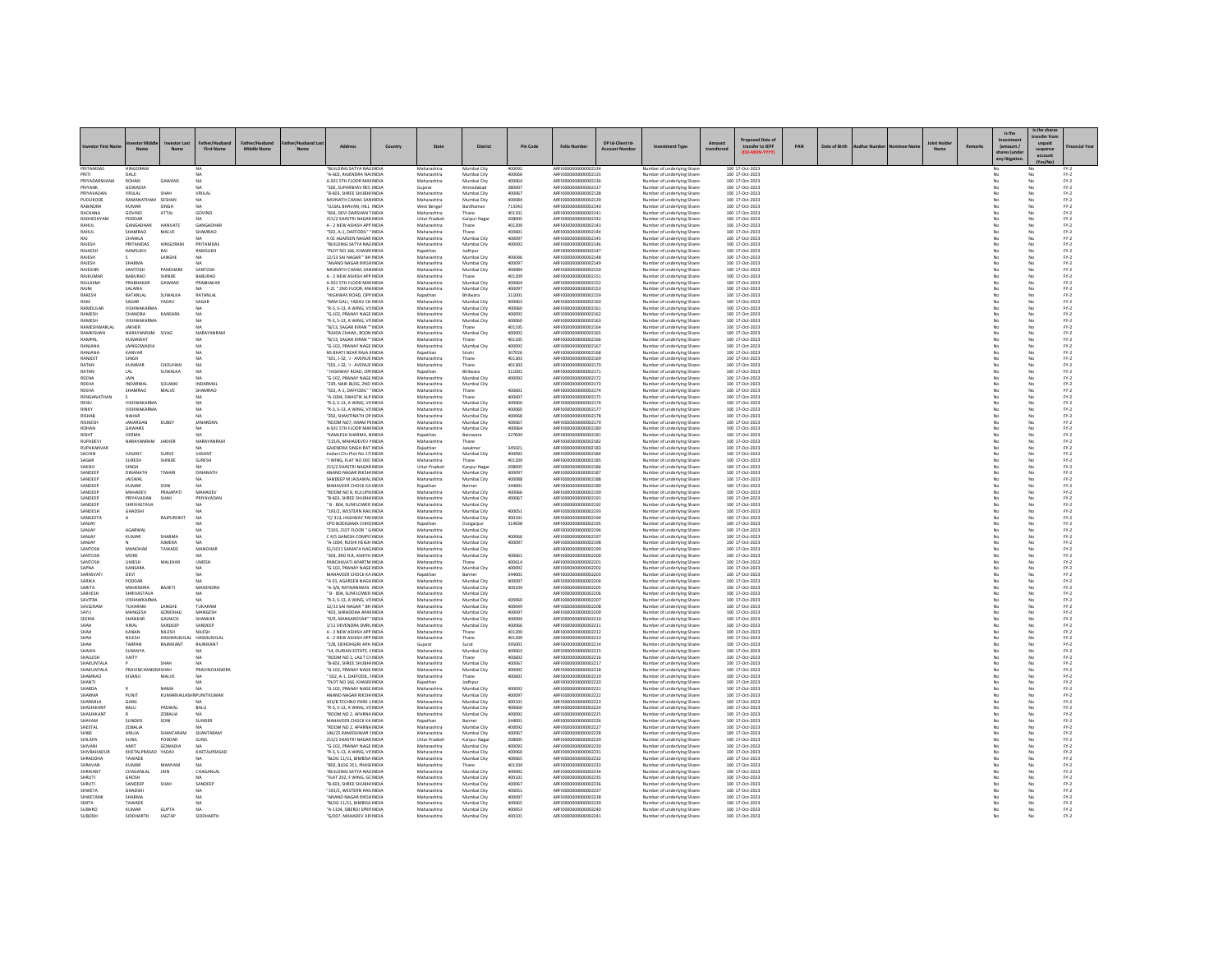|                                 |                               |                          |                                       |                               |     |                                                                                              |         |                             |                              |                  |                                              |                                       |                                                                                                     |                       |                                      |     |               |  |                            |        | Is the                                     | s the share                   |                  |
|---------------------------------|-------------------------------|--------------------------|---------------------------------------|-------------------------------|-----|----------------------------------------------------------------------------------------------|---------|-----------------------------|------------------------------|------------------|----------------------------------------------|---------------------------------------|-----------------------------------------------------------------------------------------------------|-----------------------|--------------------------------------|-----|---------------|--|----------------------------|--------|--------------------------------------------|-------------------------------|------------------|
|                                 | Name                          | vestor Last<br>Name      | ather/Hushan<br><b>First Name</b>     | Father/Hushand<br>Middle Name | Nan | Addre-                                                                                       | Country | State                       | <b>District</b>              | Pin Code         | <b>Folio Numb</b>                            | DP Id-Client Id-<br><b>Arcount No</b> | ent Type                                                                                            | Amount<br>transferrer | Proposed Date of<br>transfer to IEPF | PAN | Date of Birth |  | <b>Joint Holde</b><br>Name | Remark | (amount)<br>shares lunde<br>any litigation | unpaid<br>suspense<br>account |                  |
| SUDHAKAR                        |                               | TAWADI                   |                                       |                               |     | 51/1011 SAMATA NAGINDIA                                                                      |         | Maharashtra                 | Mumbai City                  |                  | AREI0000000000002242                         |                                       |                                                                                                     |                       | 100 17-Oct-2023                      |     |               |  |                            |        |                                            |                               | $FY-2$           |
| SUDHIR                          | UTTAMLAL                      | MISTRY                   | UTTAMLAL                              |                               |     | 49/22 A G 6TH FLR WCINDIA                                                                    |         | Maharashtra                 | Mumbai City                  | 400018           | ARFI0000000000002243<br>ARFI00000000000224   |                                       | Number of underlying Share<br>Number of underlying Share                                            |                       | 100 17-Oct-2023                      |     |               |  |                            |        |                                            |                               | $FY-2$           |
| <b>SUMANBA</b><br>SUNIT         | GOWADIA                       | LANGHE                   | MA                                    |                               |     | 12/13 SAI NAGAR " BH INDIA<br>"G-102 PRANAY NAGE INDIA                                       |         | Maharashtra<br>Maharashtra  | Mumbai City<br>Mumbai City   | 400048<br>400092 | AREI0000000000002245                         |                                       | Number of underlying Share<br>Number of underlying Share                                            |                       | 100 17-Oct-2023<br>100 17-Oct-2023   |     |               |  |                            |        | No                                         | No                            | $FN-2$<br>$PV-2$ |
| SUNITA                          | DILIP                         | <b>GUPTA</b>             | DILIP                                 |                               |     | "SO1, PRIYADARSHINI FINDIA                                                                   |         | Maharashtra                 | Mumbai City                  | 400059           | ARFI0000000000002246                         |                                       | Number of underlying Share                                                                          |                       | 100 17-Oct-2023                      |     |               |  |                            |        | No                                         | No                            | $FY-2$           |
| VEENA<br>VIDH                   | MAHENDRA                      | JAIN<br>SOLANK           | <b>MAHENDRA</b>                       |                               |     | "G-102, PRANAY NAGE INDIA<br>239, NAIK BLDG, 2ND INDIA                                       |         | Maharashtra<br>Maharashtra  | Mumbai City<br>Mumbai City   | 400092           | ARFI0000000000002267<br>ARFI0000000000002268 |                                       | Number of underlying Share<br>Number of underlying Share                                            |                       | 100 17-Oct-2023<br>100 17-Oct-202    |     |               |  |                            |        |                                            | No<br>No                      | $FN-2$<br>$FN-2$ |
| VIDHI                           | SANDEEP                       | SHAH                     | SANDEEP                               |                               |     | "B-603, SHREE SHUBH/ INDIA                                                                   |         | Maharashtra                 | Mumbai City                  | 400067           | AREI0000000000002269                         |                                       | Number of underlying Shares                                                                         |                       | 100 17-Oct-2023                      |     |               |  |                            |        | No                                         | No                            | $FN-2$           |
| VIJAY<br>VIJAYKUMA              | SAHEBRAO                      | BHAGAT<br>GAUTAM         | SAHEBRAO                              |                               |     | 12/13 SAI NAGAR " BH INDIA<br>RAM GALI, YADAV CH INDI.                                       |         | Maharashtra<br>Maharashtra  | Mumbai City<br>Mumbai City   | 400044<br>400063 | ARFI0000000000002270<br>ARFI000000000000227  |                                       | Number of underlying Share<br>Number of underlying Share                                            |                       | 100 17-Oct-2023<br>100 17-Oct-2023   |     |               |  |                            |        | No                                         | No<br>No                      | $FY-2$<br>$FN-2$ |
| VIIIVA                          | <b>VINODKUMAR</b>             | GOWADIA                  | <b>VINODKUMAR</b>                     |                               |     | "G-102 PRANAY NAGE INDIA                                                                     |         | Maharashtra                 | Mumbai City                  | 400092           | AREI0000000000002272                         |                                       | Number of underlying Shares                                                                         |                       | 100 17-Oct-2023                      |     |               |  |                            |        | N <sub>0</sub>                             | No                            | $FN-2$           |
| VIKASH<br><b>VIKRAM</b>         | AHUJA<br>KUMAF                | VAKHARIA                 | NΔ<br>NA                              |                               |     | "A-32, RAMESHWAR S(INDIA<br>"A-1, AGRASEN BLDG" INDIA                                        |         | Maharashtra<br>Maharashtra  | Mumbai City<br>Mumbai City   | 400054<br>400097 | ARFI0000000000002273<br>ARFI0000000000002274 |                                       | Number of underlying Share<br>Number of underlying Share                                            |                       | 100 17-Oct-2023<br>100 17-Oct-2023   |     |               |  |                            |        | No<br>No                                   | No<br>No                      | $FY-2$<br>$FY-2$ |
| VIMALCHAND                      | BAFNA<br>OMPRAKASH            |                          | OMPRAKASH                             |                               |     | BUILDING SATYA NAGINDIA                                                                      |         | Maharashtra                 | Mumbai City                  | 400092           | ARFI0000000000002275                         |                                       | Number of underlying Share                                                                          |                       | 100 17-Oct-202                       |     |               |  |                            |        |                                            | No                            | $FN-2$           |
| <b>VIMLADEVI</b><br>VINESH      | KESHRIMAL                     | BANG<br>SHAH             | KESHRIMAL                             |                               |     | PLOT NO 166, KHASRJ INDIA<br>"22A JAGJIVAN MANS/ INDIA                                       |         | Rajasthan<br>Maharashtra    | Jodhpur<br>Mumbai City       | 400002           | ARFI0000000000002276<br>ARFI0000000000002277 |                                       | Number of underlying Share<br>Number of underlying Shares                                           |                       | 100 17-Oct-2023<br>100 17-Oct-2023   |     |               |  |                            |        | No<br>No                                   | No<br>No                      | $FN-2$<br>$FY-2$ |
| VINISHA<br>VINOD                | DILIP<br><b>ANANT</b>         | HINGORANI<br><b>DAIL</b> | DILIP<br>ANANT                        |                               |     | "BUILDING SATYA NAGINDIA<br>"A-602, RAJENDRA NAHNDIA                                         |         | Maharashtra<br>Maharashtra  | Mumbai City<br>Mumbai City   | 400092<br>400066 | ARFI0000000000002278<br>ARFI0000000000002279 |                                       | Number of underlying Share                                                                          |                       | 100 17-Oct-2023<br>100 17-Oct-2023   |     |               |  |                            |        | No                                         | No<br>No                      | $FY-2$<br>$FN-2$ |
| VINOD                           | <b>KUMAR</b>                  | GOWADIA                  | <b>NA</b>                             |                               |     | "G-102, PRANAY NAGE INDIA                                                                    |         | Maharashtra                 | Mumbai City                  | 400092           | ARFI0000000000002280                         |                                       | Number of underlying Share<br>Number of underlying Shares                                           |                       | 100 17-Oct-2023                      |     |               |  |                            |        | No                                         | No                            | $FY-2$           |
| VIRENDRA<br>BABULAL             | GOWADIA<br>NIHALCHAND         | SONIGRA                  | NIHALCHANDSONIGRA                     |                               |     | "G-102, PRANAY NAGE INDIA<br>236 NEW CLOTH MARHNDIA                                          |         | Maharashtra                 | Mumbai City<br>Ahmedabao     | 400092<br>380013 | ARFI0000000000002281<br>ARFI0000000000002308 |                                       | Number of underlying Share<br>Number of underlying Share                                            |                       | 100 17-Oct-2023<br>100 17-Oct-2023   |     |               |  |                            |        | No                                         | No<br>No                      | $FY-2$<br>$FY-2$ |
| <b>ADI</b>                      | NARAYANA                      | <b>SS</b>                |                                       |                               |     | D NO15-6-10 J T STREE INDIA                                                                  |         | Gujarat<br>Andhra Pradesh   | Anantapur                    | 515201           |                                              |                                       | DPID-CLID-IN30169610 Number of underlying Shares                                                    |                       | 50 17-Oct-2023                       |     |               |  |                            |        | M <sub>m</sub>                             | No                            | $FN-2$           |
| KULEENA<br>SANDEEP              | CHANDY<br><b>KUMAR</b>        |                          | N/A<br>SUNILKUMARCH(SUNILKUMARCHORDIA |                               |     | <b>EDIMANNICKAL KOOV INDIA</b><br>141. SUNDARAM COM INDIA                                    |         | Kerala<br>Madhya Pradesh    | Kottavam<br>Indore           | 686518<br>452014 |                                              |                                       | DPID-CLID-IN30023912 Number of underlying Share<br>DPID-CUD-1202490100 Number of underlying Share   |                       | 100 17-0rt-2023<br>18 17-Oct-2023    |     |               |  |                            |        | No<br>No                                   | No<br>No                      | $PV-2$<br>$FN-2$ |
| VANDANA                         | ATUL                          | MAHINDRA                 | ATUL                                  |                               |     | 109-21 KRISHNA NIWA INDIA                                                                    |         | Maharashtra                 | Pune                         | 411044           |                                              |                                       | DPID-CLID-IN30045080 Number of underlying Share                                                     |                       | 40 17-Oct-2023                       |     |               |  |                            |        |                                            | No                            | $FY-2$           |
| PURSHOTTAM<br>NAMITA            | MISHRA<br><b>DOULATANI</b>    |                          | MICUD.<br><b>DOULATANI</b>            |                               |     | MUKAM CHAND MEHTINDIA<br>"B - 1. SHREE MANGALINDIA                                           |         | Rajasthan<br>Guiarat        | Pali<br>Ahmedabao            |                  | 000235<br>001148                             |                                       | Number of underlying Share<br>Number of underlying Share                                            |                       | 400 17-Oct-2024<br>700 17-Oct-2024   |     |               |  |                            |        | No                                         | No<br>No                      | $FN-3$<br>$FN-3$ |
| PARESH                          |                               | KANKARIA                 |                                       | KANKARIA                      |     | <b>B3 DEV DARSHAN APP INDIA</b>                                                              |         | Gujarat                     | Ahmedabao                    |                  | 001896                                       |                                       | Number of underlying Share                                                                          |                       | 600 17-Oct-202                       |     |               |  |                            |        |                                            | No                            | $FY-3$           |
| ASHOK<br><b>ASHOKKLIMAR</b>     | <b>IFTHMAL</b>                | BAGRECHA                 | <b>IFTHMAL</b>                        | BAGRECHA                      |     | 27/1 CLOTH COMMERINDIA<br>C/O LASHOKKUMAR SINDIA                                             |         | Gujara<br>Gujarat           | Ahmedabao<br>Ahmedahad       |                  | 000360<br>000374                             |                                       | Number of underlying Share<br>Number of underlying Share                                            |                       | 300 17-Oct-2024<br>500 17-Oct-2024   |     |               |  |                            |        | No                                         | No<br>No                      | $FY-3$<br>$PV-2$ |
| BAIJU                           |                               | KANKARIA                 |                                       | KANKARIA                      |     | <b>B3 DEV DARSHAN APP INDIA</b>                                                              |         | Guiarat                     | Ahmedabad                    |                  | 001897                                       |                                       | Number of underlying Share                                                                          |                       | 400 17-Oct-2024                      |     |               |  |                            |        | No                                         | No                            | $FY-3$           |
| RONNY<br>PRATIK                 | GEORGE<br>KUMAF               |                          | GEORGI<br>KUMAR                       |                               |     | NO 369 F. MASTER AVI INDIA<br>FLAT NO156, PLOT NO INDIA                                      |         | Tamil Nadu<br>Delhi         | Thiruvallur<br>East Delhi    | 110092           | 0002358                                      |                                       | Number of underlying Share<br>DPID-CLID-IN30023913 Number of underlying Share                       |                       | 30 17-Oct-2024<br>15 17-Oct-2024     |     |               |  |                            |        |                                            | No<br>No                      | $FY-3$<br>$FY-3$ |
| <b>HIMANSHLI</b>                | ASHOK                         | SUTHAR                   | ASHOK                                 | <b>SUTHAR</b>                 |     | NEAR WARE HOUSE. S INDIA                                                                     |         | Rajasthar                   | Dungarpu                     | 314025           | 002001                                       |                                       | Number of underlying Share                                                                          |                       | 100 17-Oct-2024                      |     |               |  |                            |        | No                                         | No<br>No                      | $PV-2$           |
| JAYESH<br>SANDEEP               | MEHTA<br>KUMAF                | SONI                     | MEHTA<br>KUMAR                        | SON                           |     | SUMER CLOTH STORE, INDIA<br>MAHAVEER CHOCK, KAINDIA                                          |         | Rajasthan<br>Rajastha       | laloı<br>Barmer              | 343041<br>344001 | 001887<br>002189                             |                                       | Number of underlying Share<br>Number of underlying Share                                            |                       | 600 17-Oct-2024<br>100 17-Oct-202    |     |               |  |                            |        |                                            | No                            | $FY-3$<br>$FN-3$ |
| RUPAKANVAR                      |                               |                          | NΔ                                    |                               |     | GAJENDRA SINGH RAT INDIA                                                                     |         | Rajasthar                   | Jaisalmer                    | 345021           | 002183                                       |                                       | Number of underlying Share:                                                                         |                       | 100 17-Oct-2024                      |     |               |  |                            |        | No                                         | No<br>No                      | $PV-3$           |
| HANSABEN<br>FATIMA              | HASHMUKHLAL KOTECHA<br>ALLAD  |                          | HASHMUKHLAL<br>ALLAD                  | KOTECHA                       |     | SHREE NIJANAND NIVAINDIA<br>1873 BAVAJIS POLE, JA INDIA                                      |         | Guiarat<br>Gujarat          | Junagadh<br>Ahmedabao        | 362265<br>380001 | 000223                                       |                                       | DPID-CLID-1201800000 Number of underlying Share<br>Number of underlying Share                       |                       | 200 17-Oct-2024<br>400 17-Oct-2024   |     |               |  |                            |        | No.<br>No                                  | No                            | $FY-3$<br>$FN-3$ |
|                                 |                               | <b>CHOLIYA</b>           |                                       | <b>CHOLIYA</b>                |     | C/O SHAH DAHYABHAI INDIA                                                                     |         | Gujara                      | Ahmedaba                     | 380001           | 001186                                       |                                       | Number of underlying Share                                                                          |                       | 300 17-Oct-202                       |     |               |  |                            |        |                                            | No                            | $FN-3$           |
| RAMESHCHANDRA<br>KAMAL          | CHANDMAL<br><b>KISHORE</b>    | MALIWAL<br>$\mathbf{D}$  | CHANDMAL<br>KISHORE                   | MALIWAL<br>D                  |     | J/204. NEELKANTH PAFINDIA<br>A 12 Bahyesh Aptt, Na INDIA                                     |         | Gujara<br>Guiarat           | Ahmedabad<br>Ahmedabad       | 380004<br>380004 | 001889                                       |                                       | DPID-CLID-1203460000 Number of underlying Shares<br>Number of underlying Share                      |                       | 40 17-Oct-2024<br>500 17-Oct-2024    |     |               |  |                            |        | No<br>No                                   | No<br>No                      | $FN-3$<br>$FY-3$ |
|                                 | SHEIKH                        |                          | SHEIKH                                |                               |     | C/O STYLE MANS WEA INDIA                                                                     |         | Gujara                      | Ahmedaba                     | 380008           | 001519                                       |                                       | Number of underlying Share                                                                          |                       | 300 17-Oct-202                       |     |               |  |                            |        |                                            | No                            | $FN-3$           |
| PRAKASH<br>SANGEETA             | DOULATANI                     | SHAH                     | DOULATANI                             | SHAH                          |     | B - 1. SHREE MANGAL INDIA<br>B204 BAGESHREE, OPP INDIA                                       |         | Gujara<br>Guiarat           | Ahmedabad<br>Ahmedabad       | 380009<br>380015 | 001298                                       |                                       | Number of underlying Share<br>DPID-CLID-IN30047642 Number of underlying Share                       |                       | 400 17-Oct-2024<br>500 17-Oct-2024   |     |               |  |                            |        | No<br>No                                   | No<br>No                      | $FN-3$<br>$FY-3$ |
| RAJUDEVI                        | AGARWAL                       |                          | AGARWAL                               |                               |     | 3 UMDA PARK SOCIETY INDIA                                                                    |         | Gujarat                     | Ahmedabad                    | 380019           | 001414                                       |                                       | Number of underlying Share                                                                          |                       | 300 17-Oct-2024                      |     |               |  |                            |        | No                                         | $_{\rm No}$                   | $FN-3$           |
| SATYANARAYAN<br>ALPESHKUMAR     | AGARWAL<br>RAMESHCHANDR GANDH |                          | AGARWAL<br>RAMESHCHANDRA GANDHI       |                               |     | 3 UMDAPARK SOCY, " INDIA<br>SHETHVASMAR JAINDEINDIA                                          |         | Gujarat<br>Gujara           | Ahmedaba<br>Mahesana         | 380019<br>382721 | 001588                                       |                                       | Number of underlying Share<br>DPID-CLID-IN30226913 Number of underlying Share                       |                       | 300 17-Oct-202<br>10 17-Oct-2024     |     |               |  |                            |        | No                                         | No<br>No                      | $FN-3$<br>$FY-3$ |
| <b>SUMITRAREN</b>               | MAHESHRHAI                    | PAREKH                   | <b>MAHESHRHAI</b>                     | PAREKH                        |     | AT & PO - VALVADA TINDIA                                                                     |         | Guiarat                     | Surat                        | 394247           |                                              |                                       | DPID-CLID-1204400000 Number of underlying Share                                                     |                       | 200 17-Oct-2024                      |     |               |  |                            |        | No                                         | No                            | $FY-2$           |
|                                 |                               | MEHTA<br>MEHTA           |                                       | MEHTA<br>MEHTA                |     | 402 NAVARE APPT, 5/4 INDIA<br>402. NAVARE APPT, 5/1NDIA                                      |         | Maharashtra<br>Maharashtra  | Mumbai City<br>Mumbai City   | 400022<br>400022 | 000389<br>000821                             |                                       | Number of underlying Share<br>Number of underlying Share                                            |                       | 700 17-Oct-2024<br>600 17-Oct-202-   |     |               |  |                            |        | No                                         | No<br>No                      | $FN-3$<br>$FN-3$ |
| <b>SANTOSH</b>                  | MORE                          |                          | MORE                                  |                               |     | 303 380 FLB ASHIYA INDIA                                                                     |         | Maharashtra                 | Mumbai City                  | 400061           | mozon                                        |                                       | Number of underlying Share                                                                          |                       | 100 17-Oct-2024                      |     |               |  |                            |        | N <sub>0</sub>                             | No                            | $PV-2$           |
| SHIRE<br>AIA)                   | ANUJA<br>RAMCHANDR            | SHANTARAM<br>MISRA       | ANUJA<br>RAMCHANDRA                   | SHANTARAM<br>MISRA            |     | 146/25 RAMESHWAR SINDIA<br>B 1001, SKYLINE VILLA INDIA                                       |         | Maharashtra<br>Maharashtra  | Mumbai City<br>Mumbai City   | 400067<br>400076 | 002228                                       |                                       | Number of underlying Share<br>DPID-CLID-IN30154917 Number of underlying Shares                      |                       | 100 17-Oct-2024<br>100 17-Oct-2024   |     |               |  |                            |        | No                                         | No<br>No                      | $FN-3$<br>$PV-3$ |
| SANDEEP                         | <b>JAISWAL</b>                |                          | <b>JAISWAL</b>                        |                               |     | SANDEEP M JAISAWAL INDIA                                                                     |         | Maharashtra                 | Mumbai City                  | 400088           | 002188                                       |                                       | Number of underlying Share                                                                          |                       | 100 17-Oct-2024                      |     |               |  |                            |        |                                            | No                            | $FY-3$           |
| NIRMAL<br>SARIKA                | M<br>PODDAR                   | MULCHANDANI              | <b>M</b><br>PODDAF                    | MULCHANDA                     |     | "303 VRAIDEEP, CHAN INDIA<br>"A 01. AGARSEN NAGA INDIA                                       |         | Maharashtra<br>Maharashtra  | Mumbai City<br>Mumbai City   | 400092<br>400097 | 002104<br>002204                             |                                       | Number of underlying Share<br>Number of underlying Share                                            |                       | 100 17-Oct-2024<br>100 17-Oct-2024   |     |               |  |                            |        | No<br>No                                   | No<br>No                      | $PV-2$<br>$FY-3$ |
| HEMANT                          |                               | AIMERA                   |                                       | AIMERA                        |     | B/21 MALAD CHS LTD, INDIA                                                                    |         | Maharashtra                 | Mumbai City                  | 400097           | 002000                                       |                                       | Number of underlying Share                                                                          |                       | 100 17-Oct-2024                      |     |               |  |                            |        |                                            | No                            | $FY-3$           |
| <b>HITENDRA</b><br>MANJIRI      | SINGH<br><b>GONDHARI</b>      | RATHORE                  | SINGH<br><b>GONDHARI</b>              | RATHOR                        |     | "A 01 AGARSEN NAGAHNDIA<br>403, SHRADDHA APAFINDIA                                           |         | Maharashtra<br>Maharashtra  | Mumbai City<br>Mumbai City   | 400097<br>400097 | 002005<br>002074                             |                                       | Number of underlying Share<br>Number of underlying Share                                            |                       | 100 17-Oct-2024<br>100 17-Oct-2024   |     |               |  |                            |        | No                                         | No<br>No                      | $FY-3$<br>$FY-3$ |
| MEGHA                           | NAGDA                         |                          | NAGDA                                 |                               |     | A - 1 GANESH APARTMINDIA                                                                     |         | Maharashtra                 | Mumbai City                  | 400097           | 002084                                       |                                       | Number of underlying Share                                                                          |                       | 100 17-Oct-2024                      |     |               |  |                            |        | No                                         | No                            | $FN-3$           |
| <b>HIMATRAN</b><br>HITENDRA     | NANURAN<br><b>RHERU</b>       | JAKHER<br>DASANA         | NANURAN<br><b>RHERLI</b>              | JAKHER<br>DASANA              |     | "B/13, SAGAR KIRAN " INDIA<br>A - 2 NEW ASHISH APP INDIA                                     |         | Maharashtra<br>Maharashtra  | Thane<br>Thane               | 401105<br>401209 | 002002<br>conco                              |                                       | Number of underlying Share<br>Number of underlying Share                                            |                       | 100 17-Oct-2024<br>100 17-Oct-2024   |     |               |  |                            |        | No                                         | No<br>No                      | $FN-3$<br>$PV-2$ |
| HIR                             | SINGH                         |                          | SINGH                                 |                               |     | 301. J-32. 'J - AVENUE INDIA                                                                 |         | Maharashtra                 | Thane                        | 401303           | 002003                                       |                                       | Number of underlying Share                                                                          |                       | 100 17-Oct-2024                      |     |               |  |                            |        | No                                         | No                            | $FY-3$           |
| HRISHIKESH                      | VISHWANATI                    | CHANEKAF<br>SAWANT       | VISHWANATI                            | CHANEKAR<br>SAWANT            |     | BHAILI PETH., , , BICHO INDIA<br>CST NO 257/7 F NO 6, INDIA                                  |         | Maharashtra<br>Maharashtra  | Thane<br>Satara              | 403504<br>415002 |                                              |                                       | DPID-CLID-1203500000 Number of underlying Share:<br>DPID-CLID-IN30051317 Number of underlying Share |                       | 60 17-Oct-2024<br>162 17-Oct-2024    |     |               |  |                            |        |                                            | No<br>No                      | $FN-3$<br>$FN-3$ |
| <b>ANKIT</b>                    | DOSHI                         |                          | DOSHI                                 |                               |     | 68/A RADHA NAGAR CINDIA                                                                      |         | Madhya Prades!              | Indore                       | 452006           |                                              |                                       | DPID-CLID-1203460000 Number of underlying Share                                                     |                       | 100 17-Oct-2024                      |     |               |  |                            |        | No                                         | No<br>No                      | $PV-2$           |
| SANDEEP                         | KUMAF                         | SUNIL                    | KUMAR                                 | SUNIL<br>RAMAKRISI            |     | 141, SUNDARAM COM INDIA<br>VAGALAKSMI STORES INDI.                                           |         | Madhya Pradesh<br>Karnataka | Indore<br>Bangalore Urbar    | 452014<br>560002 | 000990                                       |                                       | DPID-CLID-1202490100 Number of underlying Share<br>Number of underlying Share                       |                       | 36 17-Oct-2024<br>700 17-Oct-202     |     |               |  |                            |        | No                                         | No                            | $FY-3$<br>$FN-3$ |
|                                 | VETRISELVAN                   |                          | VETRISELVAN                           |                               |     | SELVAN ILLAM, "2 E2-EINDIA                                                                   |         | Tamil Nadu                  | Madurai                      | 625002           | 001364                                       |                                       | Number of underlying Share                                                                          |                       | 300 17-Oct-2024                      |     |               |  |                            |        | No                                         | No                            | $PV-3$           |
| KEERRTHIKAA<br>SHEETAL          | THOMAS                        |                          | THOMAS                                |                               |     | NO 74 GURUSAMY NA INDIA<br>KORATTYKUNNEL HOLINDIA                                            |         | Tamil Nadu<br>Kerala        | Coimbatore<br>Ernakulam      | 641004<br>683101 |                                              |                                       | DPID-CLID-IN30021413 Number of underlying Share<br>DPID-CLID-IN30023912 Number of underlying Share  |                       | 25 17-Oct-2024<br>100 17-Oct-2024    |     |               |  |                            |        | No<br>No                                   | No<br>No                      | $FY-3$<br>$FN-3$ |
| SENMOHAN                        |                               |                          |                                       |                               |     | PANCHAVADI, MUTTA INDIA                                                                      |         | Kerala                      | Thiruvananthapuram 695145    |                  |                                              |                                       | DPID-CLID-1204760000 Number of underlying Share                                                     |                       | 11 17-Oct-202                        |     |               |  |                            |        |                                            | No                            | $FN-3$           |
| VIDYOTTAMA<br><b>ATUL</b>       | MISHRA<br><b>JAYANTILAL</b>   | SHAH                     | <b>MISHRA</b><br>JAYANTILAL           | SHAH                          |     | C/O KUSUM VAISHNA\INDIA<br>C 31, JIVAN JYOT NAG/ INDIA                                       |         | Kerala<br>Gujarat           | Thiruvananthapuram<br>Surat  |                  | 000247<br>000383                             |                                       | Number of underlying Share<br>Number of underlying Shares                                           |                       | 2400 17-Oct-2024<br>2000 17-Oct-2024 |     |               |  |                            |        | No                                         | No<br>No                      | $FN-3$<br>$FY-3$ |
| PALJIBHA                        |                               | WAGHELA                  |                                       | WAGHELA                       |     | O/32 SATELIGHT TOWHNDIA                                                                      |         | Guiarat                     | Ahmedabad                    |                  | 001899                                       |                                       | Number of underlying Share                                                                          |                       | 800 17-Oct-2024                      |     |               |  |                            |        | No                                         | No                            | $FY-3$           |
| SEEMADEVI<br>Shah               | MEHTA<br>Manni                | Chandulal                | <b>MEHTA</b><br>Manoi                 | Chandulal                     |     | 69 GHEE KA ZANDA, BEINDIA<br><b>703 KALA SOLIARE OPEINDIA</b>                                |         | Rajastha<br>Guiarat         | Ahmedahad                    | 306401<br>380007 | 001602                                       |                                       | Number of underlying Share<br>DPID-CLID-IN30292710 Number of underlying Share                       |                       | 1400 17-Oct-2024<br>1700 17-Oct-2024 |     |               |  |                            |        | N <sub>0</sub>                             | No<br>No                      | $FY-3$<br>$PV-2$ |
| KASHMIRA                        | PARESHBHA                     | KOTHARI                  | PARESHBHAI                            | KOTHARI                       |     | O 4 SAKAL APPARTMENTNDIA                                                                     |         | Guiarat                     | Ahmedabad                    | 380013           |                                              |                                       | DPID-CUD-1203500001Number of underlying Share                                                       |                       | 1300 17-Oct-2024                     |     |               |  |                            |        | No                                         | No                            | $FY-3$           |
| ANAND<br>RASMI                  |                               | MEHTA<br>MEHTA           |                                       | MEHTA<br>MEHTA                |     | 32 Mitra Milan, Miram INDIA<br>32 Mitra Milan, Miram INDIA                                   |         | Gujarat<br>Gujara           | Ahmedaba<br>Ahmedabad        | 380013<br>380013 | 001892<br>001893                             |                                       | Number of underlying Share<br>Number of underlying Share                                            |                       | 1300 17-Oct-202-<br>1300 17-Oct-2024 |     |               |  |                            |        |                                            | No<br>No                      | $PV-3$<br>$FY-3$ |
| KANAN                           |                               | <b>MEHTA</b>             |                                       | <b>MEHTA</b>                  |     | 32 Mitra Milan Miram INDIA                                                                   |         | Guiarat                     | Ahmedahad                    | 380013           | 001894                                       |                                       | Number of underlying Share                                                                          |                       | 1100-17-Oct-2024                     |     |               |  |                            |        | No                                         | No                            | $PV-2$           |
| <b>USHABEN</b><br>MANOJ         | RAJIVBHA                      | PATEL<br>SHAH            | RAJIVBHA                              | PATEL<br>SHAH                 |     | 2/11 TAGORE PARK, NHNDIA<br>502. MUDRA PARSHVAINDIA                                          |         | Guiarat<br>Guiarat          | Ahmedabad<br>Surat           | 380015<br>395002 | 0002350<br>001066                            |                                       | Number of underlying Share<br>Number of underlying Share                                            |                       | 5000 17-Oct-2024<br>3600 17-Oct-202  |     |               |  |                            |        | No                                         | No                            | $FY-3$<br>$FY-3$ |
| <b>IVOTHI</b>                   |                               | <b>JAIN</b>              |                                       | <b>JAIN</b>                   |     | #1 GURU NIVAS ATH UNDIA                                                                      |         | Karnataka                   | <b>Bangalore Urbar</b>       | 560053           | 0002359                                      |                                       | Number of underlying Share                                                                          |                       | 2800 17-Oct-2024                     |     |               |  |                            |        | N <sub>0</sub>                             | No<br>No                      | $PV-2$           |
| <b>IHTOYL</b><br>AMIT           |                               | JAIN<br>PATEL            |                                       | JAIN<br>PATEL                 |     | NO-1 GURU NIVAS, 4T INDIA<br>287 OAKVILLE, DR # 1 JUNITED STATES OF AN NA                    |         | Karnataka                   | Bangalore Urban<br><b>NA</b> | 560053           | 0002361<br>000213                            |                                       | Number of underlying Share<br>Number of underlying Share                                            |                       | 10200 17-Oct-2024<br>600 17-Oct-2024 |     |               |  |                            |        | No                                         | No<br>No                      | $FY-3$<br>$PV-3$ |
| SHYAM                           |                               | SIDHNAN                  |                                       | SIDHNAN                       |     | P O BOX NO 12656, DU UNITED ARAB EMIRAT NA                                                   |         |                             | NA                           |                  | 000243                                       |                                       | Number of underlying Share                                                                          |                       | 200 17-Oct-202                       |     |               |  |                            |        |                                            | No                            | $FN-3$           |
| <b>SHAILESH</b><br>MUKESH       | CHOKSHI<br><b>SHAH</b>        |                          | CHOKSHI<br>SHAH                       |                               |     | 3028 CHAMBLEE TUCK UNITED STATES OF AN NA<br>COMFORT INN. 112 HV UNITED STATES OF AN NA      |         |                             | <b>NA</b><br><b>NA</b>       |                  | 000241<br>000231                             |                                       | Number of underlying Share<br>Number of underlying Share                                            |                       | 200 17-Oct-2024<br>400 17-Oct-2024   |     |               |  |                            |        | No<br>No                                   | No<br>No                      | $PV-2$<br>$FY-3$ |
| NATVAR                          | SHAH                          |                          | SHAH                                  |                               |     | COMFORT INN, 1112 HUNITED STATES OF AN NA                                                    |         |                             | NA                           |                  | 000232                                       |                                       | Number of underlying Share                                                                          |                       | 300 17-Oct-2024                      |     |               |  |                            |        |                                            | No                            | $FY-3$           |
| <b>NAVINCHANDR</b><br>PRABHULAL | NANJIBHAI                     | GANDH<br>KADIA           | M<br>NANJIBHAI                        | GANDHI<br>KADIA               |     | APT BLK 43, # 04-80, " Singapor<br>BHAWAN ENGI CO. P B UNITED ARAB EMIRAT NA                 |         |                             | NA<br><b>NA</b>              |                  | 00023<br>000234                              |                                       | Number of underlying Share<br>Number of underlying Share                                            |                       | 100 17-Oct-202<br>700 17-Oct-2024    |     |               |  |                            |        | No                                         | No<br>No                      | $FN-3$<br>$FY-3$ |
| ANURADHA                        | SHAILENDU                     | SHAH                     | SHAILENDU                             | SHAH                          |     | 9125 BAVCLERE CIRCLI UNITED STATES OF AN NA                                                  |         |                             | NA                           |                  | 000214                                       |                                       | Number of underlying Share                                                                          |                       | 500 17-Oct-2024                      |     |               |  |                            |        | No                                         | No                            | $FN-3$           |
| ASHA<br>RINA                    |                               | <b>ROHR</b><br>PATEL     | SHRICHAND                             | <b>ROHRA</b><br>PATEL         |     | 216 KNOX AVE, CLIFF SUNITED STATES OF AN NA<br>87 OAKVILLE PO 1B. PI' UNITED STATES OF AN NA |         |                             | NA<br>NA                     |                  | 000219<br>000218                             |                                       | Number of underlying Share<br>Number of underlying Share                                            |                       | 100 17-Oct-202<br>500 17-Oct-2024    |     |               |  |                            |        | No                                         | No<br>No                      | $FN-3$<br>$FN-3$ |
| BINA                            |                               | SHETH                    |                                       | SHETH                         |     | 336 OAK VILLE, DR NCUNITED STATES OF ANNA                                                    |         |                             | <b>NA</b>                    |                  | 000219                                       |                                       | Number of underlying Share                                                                          |                       | 300 17-Oct-2024                      |     |               |  |                            |        | No                                         | No                            | $FY-3$           |
| DARSHAN<br>DIPIKA               | <b>SHAI</b>                   | SHETH                    | SHAH                                  | SHETH                         |     | 287 OAKVILLE, DR 1 B UNITED STATES OF AN NA<br>COMFORT INN, 1112 HUNITED STATES OF AN N      |         |                             | <b>NA</b>                    |                  | 000220<br>000222                             |                                       | Number of underlying Share<br>Number of underlying Share                                            |                       | 500 17-Oct-2024<br>200 17-Oct-202    |     |               |  |                            |        |                                            | No<br>No                      | $FN-3$<br>$FN-3$ |
| SMITA                           | DUSHYANT                      | SHAH                     | DUSHYANT                              | SHAH                          |     | 3028 CHAMBLEE TUCK UNITED STATES OF AN NA                                                    |         |                             | NA                           |                  | 000244                                       |                                       | Number of underlying Share                                                                          |                       | 200 17-Oct-2024                      |     |               |  |                            |        |                                            | No                            | $PV-3$           |
| SMRUTI<br>SUDHA                 | SHAH<br>UTTAN                 | MUNVER                   | <b>SHAH</b><br>UTTAM                  | <b>MUNVE</b>                  |     | 3028 CHAMBLEE TUCK UNITED STATES OF AN NA<br>26 WEST BAYVEIW AV UNITED STATES OF AN NA       |         |                             | <b>NA</b>                    |                  | 000245<br>000246                             |                                       | Number of underlying Shares<br>Number of underlying Share                                           |                       | 200 17-Oct-2024<br>400 17-Oct-202    |     |               |  |                            |        | No                                         | No                            | $FY-3$<br>$FN-3$ |
| <b>JAGRUTI</b>                  |                               | SHAH                     |                                       | <b>SHAH</b>                   |     | 2413 KINGS KENT, DYE UNITED STATES OF AN NA                                                  |         |                             | NA                           |                  | 000226                                       |                                       | Number of underlying Share                                                                          |                       | 1000 17-Oct-2024                     |     |               |  |                            |        |                                            | No                            | $FY-3$           |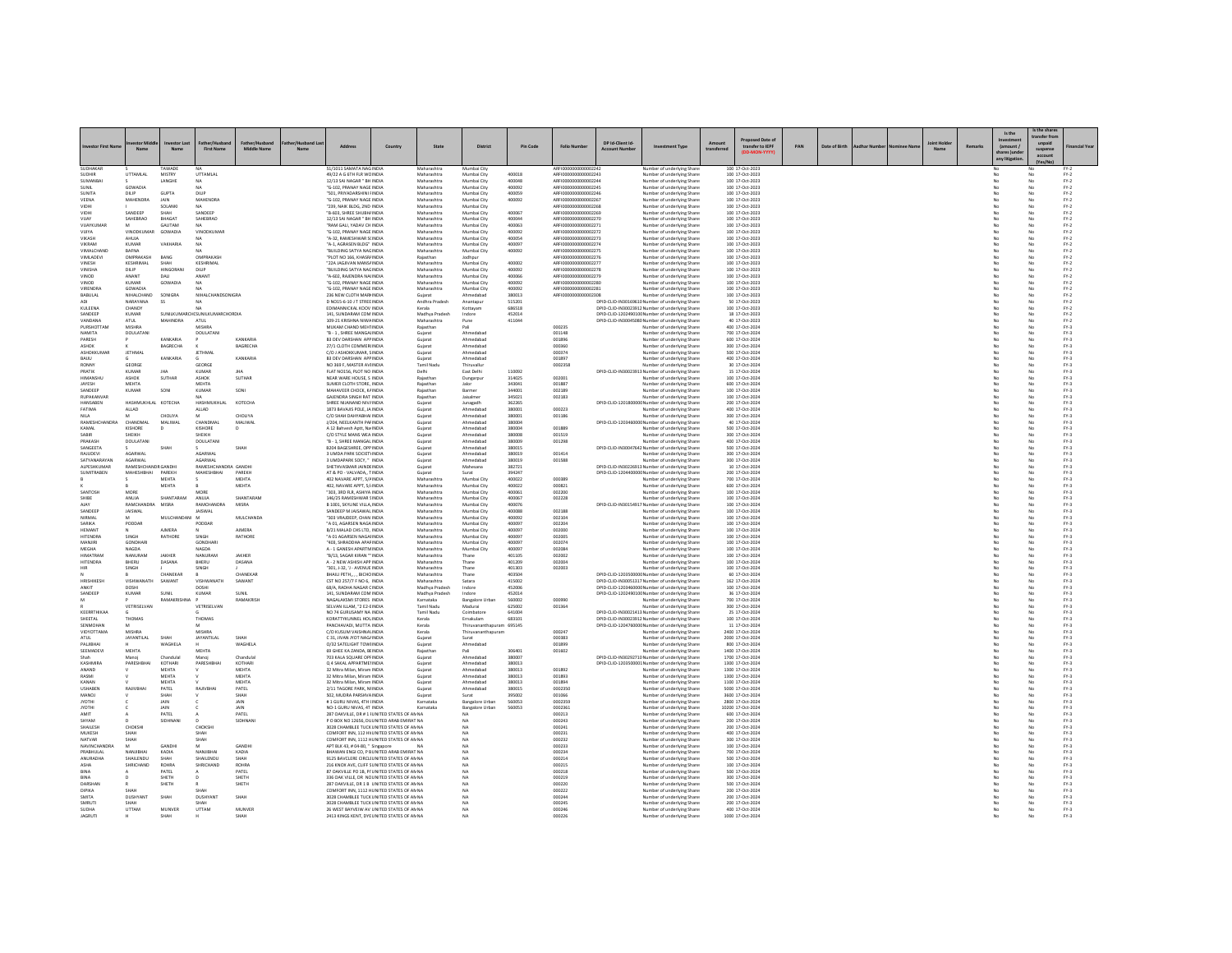|                                          |                                       |                         |                                   |                             |                                                              |                                                                                           |                                 |                                                 |                  |                      |                               |                                                                                                                                      |                                      |                                 |                            |                                             |    |        |                        | Is the share<br>ransfer fro   |                            |
|------------------------------------------|---------------------------------------|-------------------------|-----------------------------------|-----------------------------|--------------------------------------------------------------|-------------------------------------------------------------------------------------------|---------------------------------|-------------------------------------------------|------------------|----------------------|-------------------------------|--------------------------------------------------------------------------------------------------------------------------------------|--------------------------------------|---------------------------------|----------------------------|---------------------------------------------|----|--------|------------------------|-------------------------------|----------------------------|
|                                          | $N \sim m$                            | No.                     | <b>First Name</b>                 | Middle Name                 |                                                              | Country                                                                                   | State                           | <b>District</b>                                 | Pin Code         | <b>Folio Numbe</b>   | DP Id.Client Id.<br>Account M | <b>Investment Type</b>                                                                                                               | sed Date of<br>transfer to IEPF      | PAN                             | Date of Birth              |                                             | M- | Remark | (amount)<br>any litiga | unpaid<br>suspense<br>account |                            |
| JOLLY<br>SHAILESH                        | <b>SHAH</b>                           |                         | <b>SHAH</b>                       |                             |                                                              | 15749 TURBERRY STRE UNITED STATES OF AN N<br>15749 TURBERRY STRE UNITED STATES OF AN NA   |                                 | <b>NA</b>                                       |                  | 000228<br>000242     |                               | Number of underlying Share<br>Number of underlying Share                                                                             | 1000 17-Oct-2024<br>1000 17-Oct-2024 |                                 |                            |                                             |    |        |                        | No                            | $FY-3$<br>$FY-3$           |
| BHAVNA<br>ASHOK                          | SHAH<br>SHANTILAL                     | SHAH                    | SHAH<br>SHANTILAL                 | <b>SHAH</b>                 |                                                              | COMFORT INN, 1112 HUNITED STATES OF AN NA<br>COMFORT INN, 1112 HUNITED STATES OF AN NA    |                                 | MA                                              |                  | 000217<br>000216     |                               | Number of underlying Shares<br>Number of underlying Share                                                                            | 200 17-Oct-2024<br>400 17-0ct-2024   |                                 |                            |                                             |    |        |                        |                               | $PV-3$<br>$PV-3$           |
| <b>IICAP</b>                             | CHAM                                  |                         | SHAH                              |                             |                                                              | COMEORT INN 1112 HUNITED STATES OF ANNA                                                   |                                 | MA                                              |                  | 000227               |                               | Number of underlying Share                                                                                                           | 1000 17-0ct-2024                     |                                 |                            |                                             |    |        | No                     | No                            | $PV-2$                     |
| BHARAT<br>DARSHAM                        | PARASMA<br>PANKAJBHA                  | SHAH                    | NA.<br>N <sub>A</sub>             |                             | F-3, ALAKNANDA SOCI INDIA<br>23 ELLORA PARK, OPP. INDIA      |                                                                                           | Guiarat<br>Guiarat              | Ahmedabad<br>Ahmedabad                          | 380004<br>380013 |                      |                               | DPID-CUD-IN30034310 Number of underlying Share<br>DPID-CLID-IN30132110 Number of underlying Shares                                   | 1100 17-Oct-2024<br>500 17-Oct-2024  |                                 |                            |                                             |    |        |                        | No                            | $FY-3$<br>$PV-3$           |
| PANKAI                                   | <b>DALICHAND</b>                      | SHAH                    | NA                                |                             | 23 ELLORA PARK, OPP. INDIA                                   |                                                                                           | Gujara                          | Ahmedabad                                       | 380013           |                      |                               | DPID-CLID-IN30132110 Number of underlying Share                                                                                      | 500 17-Oct-2024                      |                                 |                            |                                             |    |        |                        | No                            | $PV-3$                     |
| DEVIKA<br>AYRENU                         | SURFSHRHAI<br><b>JAYANTILAL</b>       | SHAH<br>TRIVEDI         | NA<br>N <sub>A</sub>              |                             | 23 FLLORA PARK, OPP, INDIA<br>956 SHIV SHAKTI SOCII INDIA    |                                                                                           | Guiarat<br>Guiarat              | Ahmedahad<br>Gandhinagar                        | 380013<br>382028 |                      |                               | DPID-CUD-IN30132110 Number of underlying Share<br>DPID-CLID-1203500001Number of underlying Share                                     | 500 17-0ct-2024<br>500 17-Oct-2024   |                                 |                            |                                             |    |        |                        | No                            | $PV-2$<br>$P^{-3}$         |
| MAYUR                                    | <b>IAMNADAS</b><br><b>MANISHRHA</b>   | VORA<br><b>RATANIAI</b> | NA                                |                             | A/6 SHRUINIKETAN CHINDIA<br><b>B-32 KRISHNA KOOTIR INDIA</b> |                                                                                           | Maharashtra                     | Mumbai Cit<br>Ahmedahad                         | 400019<br>380004 |                      |                               | DPID-CLID-IN30075711 Number of underlying Share                                                                                      | 28 17-Oct-2024<br>500 17-0ct-2024    |                                 |                            |                                             |    |        |                        | No                            | $FN-3$                     |
| <b>СНДН</b><br><b><i><u>СНАН</u></i></b> | SUNILBHAI                             | RATANI AI               | N <sub>A</sub>                    |                             | B-32 KRISHNA KOOTIR INDIA                                    |                                                                                           | Guiarat<br>Guiarat              | Ahmedabad                                       | 380004           |                      |                               | DPID-CLID-IN30307710 Number of underlying Share<br>DPID-CLID-IN30307710 Number of underlying Shares                                  | 805 17-Oct-2024                      |                                 |                            |                                             |    |        | No<br>No               | No<br>No                      | $FY-3$<br>$FY-3$           |
| MEHUL                                    | <b>BALUBHAI</b><br><b>IDDAMINGUAL</b> | PATEL                   | N4                                |                             | 18 NAVKAR APPT, OPP INDIA                                    |                                                                                           | Gujarat                         | Ahmedabad                                       | 380005           |                      |                               | DPID-CLID-120268000C Number of underlying Shares                                                                                     | 2043 17-Oct-2024                     |                                 |                            |                                             |    |        |                        |                               | $FY-3$                     |
| KASAMBHA<br>RANIANAREN                   | KIRTIKUMAR                            | MANSUR<br>SHAH          | NA                                |                             | 303, AMERALD RESIDE INDIA<br>23 ROOPNAGAR SOCIEINDIA         |                                                                                           | Gujara<br>Guiarat               | Ahmedabad<br>Ahmedahad                          | 380006<br>380009 |                      |                               | DPID-CLID-IN30160411 Number of underlying Share<br>DPID-CLID-IN30305210 Number of underlying Share                                   | 3 17-Oct-2024<br>300 17-0ct-2024     |                                 |                            |                                             |    |        | No                     | No                            | $FY-3$<br>$PV-2$           |
| KIRITKUMAR<br>VIRPALSINH                 | <b>MUKUNDLAL</b><br>NARENDRASINH      | SHAH<br>CHAVDA          | NA<br>N4                          |                             | 12. SHIRODHARA APPAINDIA<br>49 HARIOM SOC. NEAR INDIA        |                                                                                           | Guiarat                         | Ahmedabad<br>Ahmedabad                          | 380015<br>382415 |                      |                               | DPID-CLID-IN30123310 Number of underlying Share<br>DPID-CLID-120332000C Number of underlying Share                                   | 25 17-Oct-2024<br>10 17-Oct-2024     |                                 |                            |                                             |    |        |                        | No                            | $FY-3$<br>$FY-3$           |
| <b>ALLIBHA</b>                           | RANCHHODDAS SHARE                     |                         | NA                                |                             | 106 IAI DARSHAN TOVINDIA                                     |                                                                                           | Guiarat                         | Surat                                           | 395001           |                      |                               | DPID-CLID-IN30133018 Number of underlying Share                                                                                      | 347 17-Oct-2024                      |                                 |                            |                                             |    |        | No                     | No                            | $PV-2$                     |
| <b>JAYALATTA</b><br>ASHISH               | M<br><b>DANABHA</b>                   | SHAH<br>SANGA           | NA<br>NA                          |                             | 35. KHATTARGALLI, FIRINDIA<br>C-S. RAJESHWARI APT. INDIA     |                                                                                           | Maharashtra<br>Maharashtra      | Mumbai City<br>Mumbai City                      | 400004<br>400092 |                      |                               | DPID-CLID-1204470000 Number of underlying Shares<br>DPID-CLID-120420000C Number of underlying Share:                                 | 25 17-Oct-2024<br>150 17-Oct-2024    |                                 |                            |                                             |    |        | No                     | No<br>No                      | $FY-3$<br>$FN-3$           |
| ATUL                                     | GOEL                                  |                         | NA                                |                             | AH-28, SHALIMAR BAG INDIA                                    |                                                                                           | Delhi                           | Delhi                                           | 110088           |                      |                               | DPID-CLID-IN30120910 Number of underlying Share                                                                                      | 1 17-Oct-2024                        |                                 |                            |                                             |    |        |                        | No                            | $FN-3$                     |
| RIV47<br>SASMITA                         | ALL.<br>SURENDRA                      | KAYAMKHAN<br>SHAH       | NA<br><b>NA</b>                   |                             | S/O MUNIR AHMED WINDIA<br>BUILDING NO-1.FLAT NINDIA          |                                                                                           | RajasthaN<br>Maharashtra        | Churu<br>Pune                                   | 331022<br>411037 |                      |                               | DPID-CUD-1203500001 Number of underlying Share<br>DPID-CLID-1205810000 Number of underlying Shares                                   | 100 17-0ct-2024<br>50 17-Oct-2024    |                                 |                            |                                             |    |        | No<br>No               | No<br>No                      | $FY-3$<br>$FY-3$           |
| PRINCY                                   | CHUMMAR                               | N                       | N <sub>A</sub>                    |                             | NELLISSERY HOUSE. FI INDIA                                   |                                                                                           | Tamil Nadu                      | Thiruvallu                                      |                  |                      |                               | DPID-CUD-1204760000 Number of underlying Share                                                                                       | 200 17-Oct-2024                      |                                 |                            |                                             |    |        |                        | No                            | $FY-3$                     |
| <b>ITHA</b><br>ASHOK                     | CHUMMAR<br>SHANTILAL                  | SHAH                    | SHANTILAL                         | SHAH                        | NELLISSERY HOUSE, FI INDIA                                   | COMFORT INN. 1112 HUNITED STATES OF AN NA                                                 | Tamil Nadu                      | Thiruvallu<br><b>NA</b>                         |                  | 00000216             |                               | DPID-CLID-1204760000 Number of underlying Share<br>Number of underlying Share                                                        | 204 17-Oct-2024<br>1200 31-Oct-2025  |                                 |                            |                                             |    |        |                        | No                            | $FY-3$<br>$FY-4$           |
| BHAVNA                                   | SHAH                                  |                         | SHAH                              |                             |                                                              | COMFORT INN. 1112 HUNITED STATES OF AN NA                                                 |                                 | <b>NA</b>                                       |                  | 00000217             |                               | Number of underlying Share                                                                                                           | 600 31-Oct-2025                      |                                 |                            |                                             |    |        |                        | No                            | FY.4                       |
| BINA<br>DARSHAN                          | RAMAKANT                              | SHETH<br>SHETH          | RAMAKANT                          | SHETH<br>SHETH              |                                                              | 336 OAK VILLE, DR NC UNITED STATES OF AN NA<br>287 OAKVILLE DR 1 B. UNITED STATES OF ANNA |                                 | NA<br><b>NA</b>                                 |                  | 00000219<br>00000220 |                               | Number of underlying Share<br>Number of underlying Share                                                                             | 900 31-Oct-2025<br>1200 31-Oct-2025  |                                 |                            |                                             |    |        | No                     | No                            | FY.4<br>EY-4               |
| DIPIKA                                   | SHAH                                  |                         | SHAH                              |                             |                                                              | COMFORT INN. 1112 HUNITED STATES OF AN NA                                                 |                                 | <b>NA</b>                                       |                  | 00000222             |                               | Number of underlying Share                                                                                                           | 600 31-Oct-2025                      |                                 |                            |                                             |    |        | No                     | No                            | $FY-4$                     |
| <b>JAGRUTI</b><br>MUKESH                 | SHAH                                  | SHAH                    | SHAH                              | SHAH                        |                                                              | 2413 KINGS KENT, DYE UNITED STATES OF AN NA<br>COMFORT INN, 112 HV UNITED STATES OF AN NA |                                 | NA<br>NA                                        |                  | 00000226<br>00000231 |                               | Number of underlying Share<br>Number of underlying Share                                                                             | 1000 31-Oct-2025<br>400 31-Oct-2025  |                                 |                            |                                             |    |        |                        |                               | $PV-4$<br>FY.4             |
| NATVAR                                   | <b>SHAH</b>                           |                         | SHAH                              |                             |                                                              | COMEORT INN 1112 HUNITED STATES OF ANNA                                                   |                                 | <b>NA</b>                                       |                  | 00000232             |                               | Number of underlying Share                                                                                                           | 300 31-0ct-2025                      |                                 |                            |                                             |    |        | No                     | No                            | EY-4                       |
| <b>NAVINCHANDRA</b><br>SHAILESH          | CHOKSH                                | GANDHI                  | M<br>CHOKSH                       | GANDH                       |                                                              | APT BLK 43, # 04-80, C UNITED STATES OF AN NA<br>3028 CHAMBLEE TUCK UNITED STATES OF AN N |                                 | <b>NA</b><br><b>NA</b>                          |                  | 00000233<br>0000024  |                               | Number of underlying Share<br>Number of underlying Share                                                                             | 300 31-Oct-2025<br>200 31-Oct-2025   | BHEPC0559C                      |                            |                                             |    |        |                        | No                            | $FY-4$<br>FY.4             |
| SHYAM                                    | n                                     | SIDHNANI<br>SHAH        | $\sim$                            | SIDHNAN<br><b>SHAH</b>      |                                                              | P O BOX NO 12656, DU UNITED STATES OF AN NA                                               |                                 | <b>NA</b>                                       |                  | 00000243             |                               | Number of underlying Share                                                                                                           | 600 31-0ct-2025                      |                                 |                            |                                             |    |        | No                     | No                            | $FY-4$                     |
| SMRUTI<br><b>SUDHA</b>                   | UTTAM                                 | MUNVER                  | UTTAM                             | MUNVER                      |                                                              | 3028 CHAMBLEE TUCK UNITED STATES OF AN NA<br>26 WEST BAYVEIW AV UNITED STATES OF AN NA    |                                 | <b>NA</b><br><b>NA</b>                          |                  | 00000245<br>00000246 |                               | Number of underlying Share<br>Number of underlying Share                                                                             | 400 31-Oct-2025<br>400 31-Oct-2025   | DCEPM1535H                      |                            |                                             |    |        |                        | No                            | $FY-4$<br>FY.4             |
| ASHOK<br>RAILL                           |                                       | BAGRECHA<br>KANKARIA    |                                   | <b>BAGRECHA</b><br>KANKARIA | 27/1 CLOTH COMMERIINDIA<br><b>R3 DEV DARSHAN APP INDIA</b>   |                                                                                           | Guiarat                         | Ahmedaba<br>Ahmedahad                           |                  | 00000360<br>00001897 |                               | Number of underlying Share<br>Number of underlying Share                                                                             | 900 31-Oct-2025<br>1200 31-Oct-2025  |                                 |                            |                                             |    |        | No                     | No                            | FY.4<br>EY-4               |
| ANUPKUMAR                                | RAMESHWAR                             | <b>ASSHARMA</b>         | RAMESHWARDAS                      | SHARMA                      |                                                              | PO BOX 2155 DUBA UNITED ARAB EMIRAT NA                                                    |                                 | <b>NA</b>                                       |                  |                      |                               | 1304140005592999 DPID-CUD-1304140005 Number of underlying Share                                                                      | 75 31-Oct-2025                       | <b>BGJPS9288L</b>               | 01-SEP-1961                | RENUANUPKUMARSHARMA                         |    |        |                        | No                            | $FY-4$                     |
| ISMAYII<br><b>ARHISHEK</b>               | MAYIN<br>IAIN.                        | MUSALIARAKAT            | <b>HMAYIN</b><br><b>JAIN</b>      | MUSALIARA                   | HOUSE NO-663 WARDINDIA                                       | PO BOX - 108528, ABU UNITED ARAB EMIRAT NA                                                | Harvana                         | Robtak                                          | 124001           |                      |                               | IN30023915077210 DPID-CLID-IN30023915 Number of underlying Share<br>IN30094010394117 DPID-CUD-IN30094010 Number of underlying Share  | 60 31-Oct-2025<br>252 31-Oct-2025    | BBAPM94790<br>BLDP17780D        |                            | MADHIJIAIN                                  |    |        | No                     | N <sub>0</sub>                | FY.4<br>EY-4               |
| REKHA                                    | <b>JAIN</b>                           |                         | <b>JAIN</b>                       |                             | H NO-3008., WARD NCINDIA                                     |                                                                                           | Harvana                         | Karnal                                          | 132103           |                      |                               | 1204910000308272 DPID-CUD-1204910000 Number of underlying Share                                                                      | 10 31 Oct - 2025                     |                                 |                            |                                             |    |        | No                     | No                            | $FY-4$                     |
| BACHITER                                 | SINGH<br>KABRA                        |                         | SINGH<br>KABRA                    |                             | 76 VILL DAHAD TEHSIL INDIA<br>SADAR BAZAR KANERA INDIA       |                                                                                           | Himachal Pradesh<br>Rajasthar   | Bilaspur<br>Chittorgar                          | 174031<br>312606 |                      |                               | 1204720007752229 DPID-CLID-1204720007 Number of underlying Share<br>1203440000883534 DPID-CLID-1203440000 Number of underlying Share | 4 31-Oct-2025<br>20 31-Oct-2025      | <b>BGRPS9999G</b><br>DWXPK5284C | 15-MAY-1976<br>03-AUG-1990 | LATASHANDIL<br>ASHISHKABRA                  |    |        |                        | No                            | FY.4<br>FY.4               |
| PRIVANKA                                 | <b>AKHILESH</b>                       | KARRA                   | <b>AKHILESH</b>                   | KARRA                       | 2 SUKHANAND DARWINDIA                                        |                                                                                           | Rajasthan                       | Chittorgarh                                     | 312606           |                      |                               | 1203440000883608 DPID-CLID-1203440000 Number of underlying Share                                                                     | 20 31-0ct-2025                       | <b>DWPPK5526R</b>               | 19-MAY-1991                | AKHII FSHKARRA                              |    |        | No                     | No                            | $FY-4$                     |
| NAVRATAN<br>ANUPAM                       | SHARMA<br>SAHEWALA                    |                         | SHARMA<br>SAHEWALA                |                             | BEHIND DISTT LIABREFINDIA<br>W NO 12 SHOP NO 59 INDIA        |                                                                                           | Rajasthan<br>Rajasthan          | Churu<br>Hanumangar                             | 331001<br>335523 |                      |                               | 1201210100529367 DPID-CUD-1201210100 Number of underlying Share<br>1208160001292271 DPID-CUD-1208160001Number of underlying Share    | 100 31-Oct-2025<br>5 31-Oct-2025     | ABNPS3047H<br>AZXPS6726M        | 21-JUL-1973<br>15-FEB-1981 | RAMANOWAL<br>KIRANABALA                     |    |        | No                     | No<br>No                      | $FY-4$<br>FY.4             |
| KIRAN                                    | SAHEWALA                              |                         | SAHEWALA                          |                             | WARD NO 25 59 NEW, INDIA                                     |                                                                                           | Rajastha                        | Hanumangar                                      | 335523           |                      |                               | 1208160011962824 DPID-CLID-1208160011Number of underlying Share                                                                      | 23 31-Oct-2025                       | BSOP53720E                      | 09-NOV-1985                | ANUPAMSAHEWALA                              |    |        |                        |                               | $FY-4$                     |
| FATIMA<br>NILA                           | ALLAD<br>M                            | CHOLIYA                 | ALLAD<br>M                        | CHOLIYA                     | 1873 BAVAJIS POLE, JA INDIA<br>C/O SHAH DAHYABHAI INDIA      |                                                                                           | Guiarat<br>Gujarat              | Ahmedabad<br>Ahmedabad                          | 380001<br>380001 | 00000223<br>00001186 |                               | Number of underlying Share<br>Number of underlying Share                                                                             | 1200 31-Oct-2025<br>900 31-Oct-2025  | AAOPC97691                      |                            |                                             |    |        |                        | No<br>No                      | $FY-4$<br>FY.4             |
| ROHIT                                    | RASIKLAL                              | MODI                    | RASIKLAL                          | MODI                        | B103 PRAKRUTI FLT, N INDIA                                   |                                                                                           | Gujara                          | Ahmedabad                                       | 380007           |                      |                               | IN30233210023630 DPID-CLID-IN30233210 Number of underlying Share                                                                     | 50 31-Oct-2025                       | ABDPM3975                       |                            | KETKIBENRMOD                                |    |        |                        |                               | FY.4                       |
| PRAFIII<br><b>SARIR</b>                  | NAVINCHANDRA PASAVALA<br>SHEIKH       |                         | NAVINCHANDRA<br>SHEIKH            | PASAVALA                    | 11 HITENDRA PARK SCINDIA<br>C/O STYLE MANS WEA INDIA         |                                                                                           | Gujarat<br>Guiarat              | Ahmedahad<br>Ahmedabad                          | 380007<br>380008 | 00001519             |                               | IN30246110509612 DPID-CLID-IN30246110 Number of underlying Share<br>Number of underlying Share                                       | 75 31-Oct-2025<br>900 31-Oct-2025    | ABXPP2666B                      |                            |                                             |    |        |                        | No<br>No                      | $FY-4$<br>$FY-4$           |
| PRAKASH                                  | DOULATAN                              |                         | <b>DOULATAN</b>                   |                             | <b>B - 1. SHREE MANGAL INDIA</b>                             |                                                                                           | Gujarat                         | Ahmedabad                                       | 380009           | 00001298             |                               | Number of underlying Shares                                                                                                          | 1200 31-Oct-2025                     |                                 |                            |                                             |    |        |                        |                               | FY.4                       |
| BABULAI<br>SHANKARLA                     | NIHALCHAND<br><b>BALLIRAM</b>         | SONIGRA<br>MUNDRA       | NIHALCHAND<br><b>BALLIRAM</b>     | SONIGRA<br>MUNDRA           | 236 NEW CLOTH MARHNDIA<br><b>B - 3 SIMIR APPARTME INDIA</b>  |                                                                                           | Gujara<br>Gujarat               | Ahmedabad<br>Ahmedahad                          | 380013<br>380013 | 00002308             |                               | Number of underlying Share<br>1203320000474485 DPID-CLID-1203320000 Number of underlying Share                                       | 300 31-Oct-2025<br>200 31-Oct-2025   | ACPPS1328G<br>ARRPMA075R        | 01-NOV-1962                | SHASHIKAI ASHANKARI ALMUNDRA                |    |        |                        | No                            | FY.4<br>$FY-4$             |
| RIPAL<br>POONAM                          | SHIVANG<br>MISHALKUMAR                | PATEL<br>PATEL          | SHIVANG<br>MISHALKUMAR            | PATEL<br>PATEL              | 14 PART 1 VIDHYA NA(INDIA<br>14 VIDHYANAGR SOCIEINDIA        |                                                                                           | Gujarat<br>Gujara               | Ahmedabad<br>Ahmedabad                          | 380013<br>380014 |                      |                               | 1203500001439347 DPID-CLID-1203500001Number of underlying Share<br>1203500001439351 DPID-CLID-1203500001Number of underlying Share   | 500 31-Oct-2025<br>500 31-Oct-2025   | AUKPP1769R<br>AOSPP0580N        | 03-APR-1989<br>02-MAR-1983 |                                             |    |        |                        |                               | $FY-4$<br>FY.4             |
| <b>IAHAT</b>                             |                                       | SHUKLA                  |                                   | SHIJKLA                     | 3/SHYAM SUNDER ROUNDIA                                       |                                                                                           | Gujara                          | Ahmedahad                                       | 380052           |                      |                               | IN30115112091667 DPID-CLID-IN30115112 Number of underlying Share                                                                     | 700 31-Oct-2025                      | AMRPS9719D                      |                            |                                             |    |        |                        | No                            | $FY-4$                     |
| PUROHIT<br>MINAXIBEN                     | <b>RIDDHI</b><br>PRAKASH              | BALDEVBHAI<br>AHIRE     | RIDDHI<br>PRAKASH                 | <b>BALDEVBHA</b><br>AHIRE   | A-11 NEW MRUDUL PAINDIA<br>204 NR CITY PLUS, , KUINDIA       |                                                                                           | Guiarat<br>Gujarat              | Ahmedabad<br>Gandhinagar                        | 380061<br>382001 |                      |                               | IN30021418638930 DPID-CUD-IN30021418 Number of underlying Share<br>IN30154954083925 DPID-CLID-IN30154954 Number of underlying Share  | 75 31-Oct-2025<br>30 31-Oct-2025     | ATFPP1326C<br>AZHPA1410G        |                            | PUROHITASHISHKUMARB                         |    |        | No                     | No                            | $FY-4$<br>FY.4             |
| VIRPALSINH                               | NARENDRASINH CHAVDA                   |                         | NARENDRASINH                      | CHAVDA                      | 49 HARIOM SOC, NR RJ INDIA                                   |                                                                                           | Gujara                          | Ahmedabad                                       | 382415           |                      |                               | 1203320000541836 DPID-CLID-1203320000 Number of underlying Share                                                                     | 30 31-Oct-2025                       | AGUPC94006                      | 28-FEB-198                 |                                             |    |        |                        |                               | FY.4                       |
| KETAN<br>BHIKHUMIYA                      | IAGDISHCHANDR NAWAI<br>AMIRMIYA       | MALEK                   | IAGDISHCHANDRA NAWAL<br>AMIRMIYA  | MALEK                       | 21 RAMESHWAR PARK INDIA<br>KASBA, AT&TA-KADI, CINDIA         |                                                                                           | Gujara<br>Guiarat               | Ahmedahad<br>Mahesana                           | 382415<br>382715 |                      |                               | IN30047642034542 DPID-CLID-IN30047642 Number of underlying Share<br>1204780000069532 DPID-CUD-1204780000 Number of underlying Share  | 150 31-Oct-2025<br>300 31-Oct-2025   | ADRPN4002E<br>ARJPM5629F        | 01-FEB-1970                | <b>JENUPBHIKHUMIYAMALEK</b>                 |    |        |                        | No<br>No                      | $FY-4$<br>$FY-4$           |
| <b>ISMAILKHAN</b>                        | RASULKHAN                             | GHORI                   | RASULKHAN                         | GHORI                       | BHAGATWADA, KASBA, INDIA                                     |                                                                                           | Gujara                          | Mahesana                                        | 382715           |                      |                               | 1204780000084451 DPID-CLID-1204780000 Number of underlying Share                                                                     | 500 31-Oct-2025                      |                                 |                            |                                             |    |        |                        |                               | FY.4                       |
| DIXITA<br>DIPAKBHAI                      | KARSANRHAI<br><b>UMEDBHAI</b>         | PATEL<br>PATEL          | KARSANRHAI<br><b>UMEDBHAI</b>     | PATEL<br>PATEL              | 4-6-75-1, KANALI WAS INDIA<br>PATOSAN PALANPU INDIA          |                                                                                           | Gujara<br>Guiarat               | Mahesana<br>Narmada                             | 384265<br>385515 |                      |                               | 1207270000037261 DPID-CLID-1207270000 Number of underlying Share<br>1208160007554241 DPID-CUD-1208160007 Number of underlying Share  | 129 31-Oct-2025<br>26 31-Oct-2025    |                                 |                            |                                             |    |        |                        | No<br>No                      | $FY-4$<br>$FY-4$           |
| RAJALKUMAF                               | SNEHALKUMAR SHETH                     |                         | SNEHALKUMAR                       | SHETH                       | NO 47 3RD FLOOR BAKINDIA                                     |                                                                                           | Gujarat                         | Vadodara                                        | 390001           |                      |                               | 1208160001080089 DPID-CLID-1208160001Number of underlying Shares                                                                     | 300 31-Oct-2025                      |                                 |                            |                                             |    |        |                        | No                            | FY.4                       |
| SUMITRABEI<br>RHAVESHRHA                 | MAHESHBHAI<br>RAIARHAI                | PAREKH<br>KHIMAN        | MAHESHBHA<br>RAIARHAI             | PAREKH<br>KHIMAN            | AT & PO - VALVADA,, TINDIA<br>129 TEJENDRA PARK SHNDIA       |                                                                                           | Gujarat<br>Gujara               | Surat<br>Surat                                  | 394247<br>395008 |                      |                               | 1204400000025840 DPID-CLID-1204400000 Number of underlying Share<br>1203440000970171 DPID-CLID-1203440000 Number of underlying Share | 600 31-Oct-2025<br>10 31-Oct-2025    | ATJPP3617J<br>CKJPK6243A        | 25-MAR-1973<br>01-JUN-1986 | MAHESHBHAICHHAGANLALPAREKH<br>RIYANRKHIMANI |    |        |                        |                               | FY.4<br>FY.4               |
| MANJULABEN                               | NAVINCHANDRA PUJARA                   |                         | NAVINCHANDRA                      | PUJARA                      | 39. SHILPI SOCIETY., PAINDIA<br>16 GIRDHAR DWAR, BFINDIA     |                                                                                           | Guiarat                         | Surat                                           | 395009<br>395017 |                      |                               | 1205790000006370 DPID-CUD-1205790000 Number of underlying Share<br>1204720014449338 DPID-CLID-1204720014 Number of underlying Share  | 300 31-Oct-2025<br>3 31-Oct-2025     | CPMPD7243D 07-AUG-1998          |                            |                                             |    |        |                        | No                            | $FY-4$<br>FY.4             |
| <b>JAINISH</b><br>ADHIKANSH              | NAINISH                               | DESAI<br>ARORA          | NAINISH                           | DESAI<br>ARORAA             | A-1101 ANAMITRA BU INDIA                                     |                                                                                           | Gujarat<br>Maharashtra          | Surat<br>Than                                   | 400607           |                      |                               | 1201090009741321 DPID-CLID-1201090005 Number of underlying Share                                                                     | 26 31-Oct-2025                       | CQJPA8619N                      | 22-JAN-199                 |                                             |    |        |                        |                               | $FY-4$                     |
| ANWAR<br>SWETAL                          | ABDUL<br>MRUGESH                      | KARIM<br>SHAH           | ABDUL<br>MRUGESH                  | KARIM<br>SHAH               | AT AND POST-SAI, TAL INDIA<br>11 A SUVARNAYUG AP INDIA       |                                                                                           | Maharashtra<br>Maharashtra      | Raigad<br>Pune                                  | 402122<br>411007 |                      |                               | 1203320011357836 DPID-CUD-1203320011Number of underlying Share<br>IN30051313320457 DPID-CLID-IN30051313 Number of underlying Share   | 1 31 Oct - 2025<br>113 31-Oct-2025   | CNJPS0977G                      | 19-APR-1975                | SHAHEENANWARSOLKAP                          |    |        |                        | No<br>No                      | $FY-4$<br>FY.4             |
| SHRIRANG                                 | CHANDRASHEKHI PALNITKAF               |                         | CHANDRASHEKHER PALNITKAP          |                             | 3/1/266 NAI ABADI, BEINDIA                                   |                                                                                           | Maharashtra                     | Latur                                           | 413517           |                      |                               | IN30302851674709 DPID-CLID-IN30302851 Number of underlying Share                                                                     | 18 31-Oct-2025                       | AGTPP44338                      |                            |                                             |    |        |                        |                               | FY.4                       |
| 111.02<br>VIJAY                          | <b>JOSEPH</b><br>PANDURANG            | RATHOD                  | <b>INSEPH</b><br>PANDURANG        | RATHOD                      | A/S KANAK RESIDENCYINDIA<br>TYPE- 3/03/04, KTPS CHNDIA       |                                                                                           | Maharashtra<br>Maharashtra      | Pune<br>Nagpur                                  | 413801<br>441111 |                      |                               | 1203320001532639 DPID-CLID-1203320001Number of underlying Share<br>1204720010979452 DPID-CUD-1204720010 Number of underlying Share   | 6 31-Oct-2025<br>60 31-Oct-2025      | AIGPJ4907P                      | 19-MAR-1973                | SUIMOLSAJU                                  |    |        |                        | No<br>No                      | $FY-4$<br>$FY-4$           |
| SAURABH                                  | <b>JADHAO</b>                         |                         | <b>JADHAO</b>                     |                             | SUDHIR COLONY NEARINDIA                                      |                                                                                           | Maharashtra                     | Akola                                           | 444001           |                      |                               | 1208180000187793 DPID-CUD-1208180000 Number of underlying Share                                                                      | 5 31-Oct-2025                        | BFFPJ4990H                      | 26-AUG-1994                |                                             |    |        |                        | No                            | FY.4                       |
| VISHAL<br>KAWAI                          | AGRAWAL<br>JEET                       | <b>BAGGA</b>            | AGRAWAL<br>JEET                   | RAGGA                       | PREM NAGAR GWALIO INDIA<br>142 KEDAR CHAL NO 1 INDIA         |                                                                                           | Madhya Pradest<br>Chhattisgarh  | Gwalio<br>Bilaspu                               | 474002<br>495224 |                      |                               | 1208160000269937 DPID-CUD-1208160000 Number of underlying Share<br>IN30302866470257 DPID-CLID-IN30302866 Number of underlying Share  | 4 31-Oct-2025<br>27 31-Oct-2025      | BDDPA6236F<br>BTWPB7336I        | 28-APR-1990                |                                             |    |        |                        |                               | FY.4                       |
| NAGABANDI                                | SHRAVAN                               | KUMAR                   | SHRAVAN                           | KUMAR                       | BLOCK A 705 MYHOME INDIA                                     |                                                                                           | Telangana                       | Hyderabad                                       | 500081           |                      |                               | 1204720013253520 DPID-CLID-1204720013 Number of underlying Share                                                                     | 180 31-Oct-2025                      | <b>BTBPS9128J</b>               | 24-AUG-1984                | RACHAMALLUSRAVANTHI                         |    |        |                        | No                            | $_{\rm{PY-4}}^{\rm{PY-4}}$ |
| THUMPERA<br><b>JOGENDRA</b>              | VIJAYAKUMAI<br><b>ILIIAVARAPII</b>    |                         | VIJAYAKUMAI<br><b>JUJJAVARAPL</b> |                             | D NO 1-4-617, HLC EXTINDIA<br>D NO 2-221 MAIN ROAINDIA       |                                                                                           | Andhra Prades<br>Andhra Pradesh | Anantapur<br>West Godavar                       | 515004<br>534301 |                      |                               | IN30066910218936 DPID-CLID-IN30066910 Number of underlying Share<br>IN30154955430444 DPID-CLID-IN30154955 Number of underlying Share | 20 31-Oct-2025<br>15 31-Oct-2025     | AFQPV1061F<br>BBJPJ9867R        |                            |                                             |    |        |                        |                               | FY.4<br>FY.4               |
| RANI                                     | <b>SAMYUKTHA</b>                      | KARANAM                 | SAMYUKTHA                         | KARANAM                     | H NO 219 11TH A CRO! INDIA                                   |                                                                                           | Karnataka                       | <b>Bangalore Urbar</b>                          | 560068           |                      |                               | 1208160000343664 DPID-CUD-1208160000 Number of underlying Share                                                                      | 532 31-Oct-2025                      | <b>CCRPR3205B</b>               | 12-MAR-1980                |                                             |    |        |                        | No                            | $FY-4$                     |
| MOHAMMED<br>MURALIDHAR                   | SHAKEEB                               | AHMED<br>BADELADAKL     | SHAKEEB<br>KRISHNARAC             | AHMED<br>BADELADA           | 2175 2ND CROSS B M HNDIA<br>14, OLD NO 60R, 1ST B INDIA      |                                                                                           | Karnataka<br>Karnataka          | <b>Bangalore Urbar</b><br><b>Bangalore Urba</b> | 560075<br>560085 |                      |                               | 1208160001591190 DPID-CLID-1208160001Number of underlying Share:<br>1204760000316621 DPID-CLID-1204760000 Number of underlying Share | 50 31-Oct-2025<br>11 31-Oct-2025     | BPSPA0154B<br>AEUPB1015L        | 16-AUG-1990<br>12-FEB-1954 | GEETAMURALIDHARA                            |    |        |                        | No                            | $FY-4$<br>FY.4             |
| HARI                                     | PRASAD                                |                         | PRASAD                            |                             | T-3 12/2/13 4TH CRO: INDIA                                   |                                                                                           | Karnataka                       | <b>Bangalore Urbar</b>                          | 560085           |                      |                               | IN30061011033506 DPID-CLID-IN30061011 Number of underlying Share                                                                     | 30 31-Oct-2025                       | <b>AAXPHASS90</b>               |                            | <b>SWARNAMS</b>                             |    |        |                        | No                            | FY.4                       |
| MAHENDRAKUMAR<br>CHANDUKALA              | <b>GOVINDA</b>                        | RAMESH                  | <b>GOVINDA</b>                    | RAMESH                      | NO 1895 KALAYI PETE. INDIA<br>SRI GANESH KRIPA, GC INDIA     |                                                                                           | Karnataka<br>Karnataka          | Kolar<br>Udupi                                  | 563101<br>576105 |                      |                               | 1203320008776719 DPID-CUD-1203320008 Number of underlying Share<br>1201060002235060 DPID-CLID-1201060002 Number of underlying Shares | 100 31-Oct-2025<br>20 31-Oct-2025    | ACKPM4297K                      | 21-APR-1964                | <b>MANJULA</b>                              |    |        |                        | No                            | $FY-4$<br>FY.4             |
|                                          | VETRISELVAN                           |                         | VETRISELVAN                       |                             | SELVAN ILLAM, 2 E2-E INDIA                                   |                                                                                           | Tamil Nadı                      | Madurai                                         | 625002           | 00001364             |                               | Number of underlying Share                                                                                                           | 900 31-Oct-2025                      |                                 |                            |                                             |    |        |                        | No                            | FY.4                       |
| GINACHANDRANN<br>BINDU                   | <b>SURESH</b>                         |                         | NA.<br><b>SURESH</b>              |                             | SREEJI KOTTOLI, KUTH INDIA<br>MUNDATH HOUSE, AY INDIA        |                                                                                           | Kerala<br>Kerala                | Kozhikode<br>Malappuram                         | 673016<br>673637 |                      |                               | 1202980000361486 DPID-CUD-1202980000 Number of underlying Share<br>1204760000301007 DPID-CLID-1204760000 Number of underlying Shares | 186 31-Oct-2025<br>33 31-Oct-2025    | ADEPG1899G<br>ATYPP3506F        | 15-NOV-1951<br>25-JUN-1974 | SREELATHAKUMAR<br>SURESHKUMARC              |    |        | No<br>No               | No<br>No                      | $FY-4$<br>$FY-4$           |
| MANUDHEEM<br>VUAYAKUMAR                  |                                       |                         |                                   |                             | VALIYAJARATHINGAL I- INDIA                                   |                                                                                           | Kerala                          | Malappuram                                      | 676551<br>680104 |                      |                               | 1204760000024066 DPID-CUD-1204760000 Number of underlying Share                                                                      | 5 31-Oct-2025                        | AAQP17171L                      | 23-JAN-198                 | AYSHABEEVI                                  |    |        |                        |                               | FY.4                       |
| BADARUDHUJA                              |                                       |                         |                                   |                             | KODAKKAT VEETTILAY INDIA<br>PUTHIYA VEETTIL, CHAINDIA        |                                                                                           | Kerala<br>Kerala                | Thrissu<br>Thrissur                             | 680514           |                      |                               | 1204760000204621 DPID-CLID-120476000C Number of underlying Share<br>1204760000129542 DPID-CUD-1204760000 Number of underlying Share  | 73 31-Oct-2025<br>86 31-Oct-2025     | ABGPV81198<br>AEVPB8748P        | 10-JUN-1958<br>20-MAY-1967 | BABYT<br>RAHIYANA                           |    |        |                        | No                            | FY.4<br>$FY-4$             |
| SASIDHARAN<br>THIRUNILATH                | DIVAKARAN<br>VINAYAKUMAF              | NAIR                    | DIVAKARAN<br>VINAYAKUMAF          | NAIR                        | NEDUMPILLIL HOUSE, INDIA<br>33/335, VELLATT, GHS IINDIA      |                                                                                           | Kerala                          | Thrissur                                        | 680734<br>682028 |                      |                               | IN30163741419166 DPID-CLID-IN30163741 Number of underlying Share<br>1202390000388761 DPID-CLID-1202390000 Number of underlying Share | 30 31-Oct-2025<br>429 31-Oct-2025    | AAPPN6414J<br>AANPV5287H        | 15-MAY-1958                | KOMALAMSNAIR                                |    |        |                        | No                            | $FY-4$                     |
| HASHIMKA                                 |                                       |                         |                                   |                             | KARAKKATTU HOUSE. INDIA                                      |                                                                                           | Kerala<br>Kerala                | Ernakulan<br>Ernakular                          | 683101           |                      |                               | 1203280000008202 DPID-CUD-1203280000 Number of underlying Share                                                                      | 10 31-Oct-2025                       | ACCPH4247E                      | 17-MAY-1968                |                                             |    |        |                        | No                            | $FY-4$<br>$FY-4$           |
| RAVEENDRAN                               | PILLAI                                | $\epsilon$              | PILLAI                            | c                           | SOORYA, POURNAMI NINDIA                                      |                                                                                           | Kerala                          | Ernakulam                                       | 683101           |                      |                               | IN30023915507536 DPID-CLID-IN30023915 Number of underlying Share:                                                                    | 30 31-Oct-2025                       | ACPPR3082A                      |                            |                                             |    |        |                        |                               | $FY-4$                     |